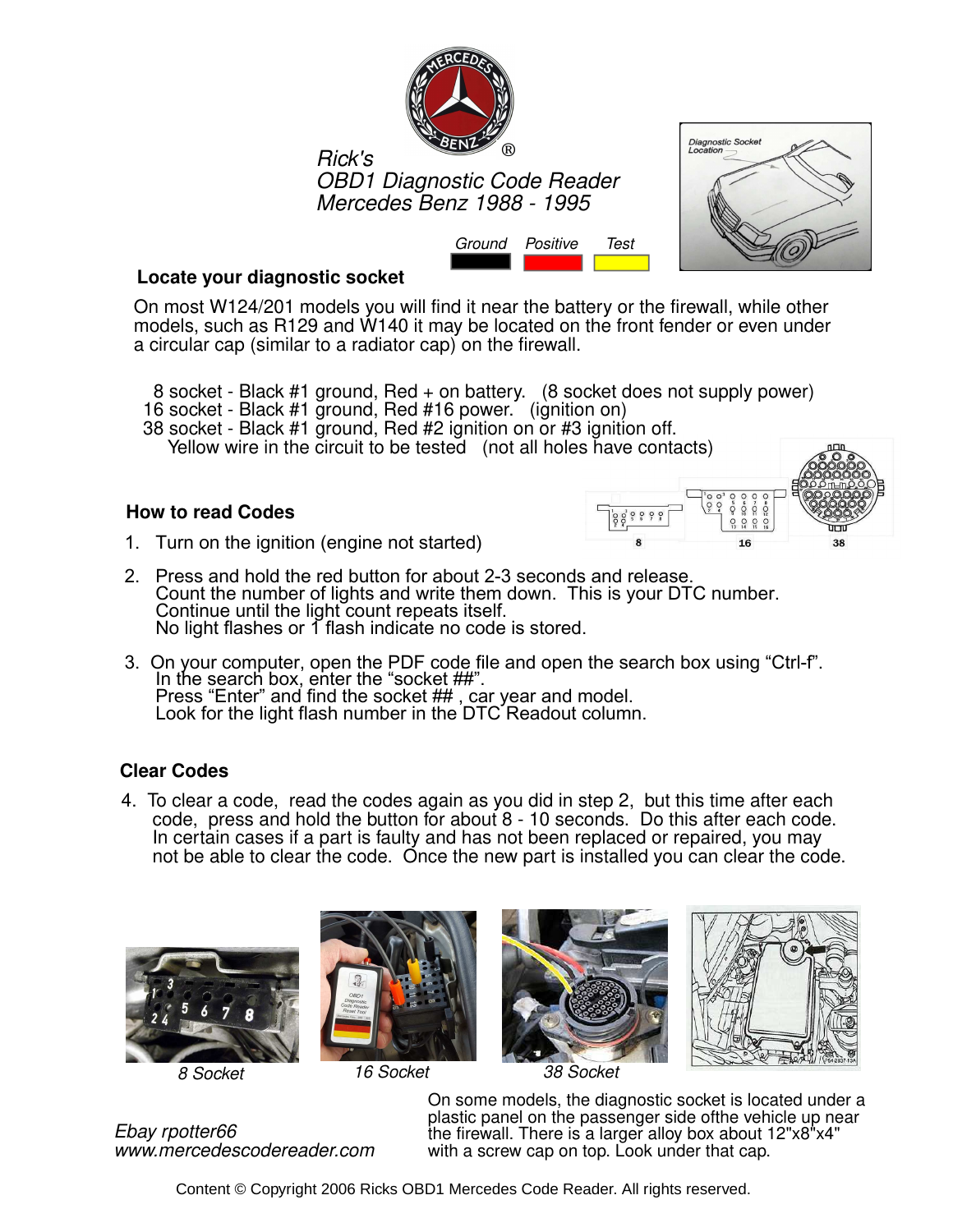# *Mercedes OBD1 diagnostic codes - 1988-1995*

*Rick's Mercedes Code Reader - ebay rpotter66 or www.mercedescodereader.com*

# *Table of Contents*

| 8 - Socket Diagnostic Connector           |            |  |
|-------------------------------------------|------------|--|
| 16 - Socket Diagnostic Connector          |            |  |
| 38 - Socket Diagnostic Connector          | $\sim$ 5,6 |  |
|                                           |            |  |
| <b>Obd1 Analog Codes</b>                  | $\sim$ 7   |  |
| Active, Stored and Registered Fault Codes |            |  |
| Mercedes System With Abbreviations        |            |  |
| Mercedes Acronyms                         |            |  |
|                                           |            |  |

Mercedes USA Model Identifier ....................... 115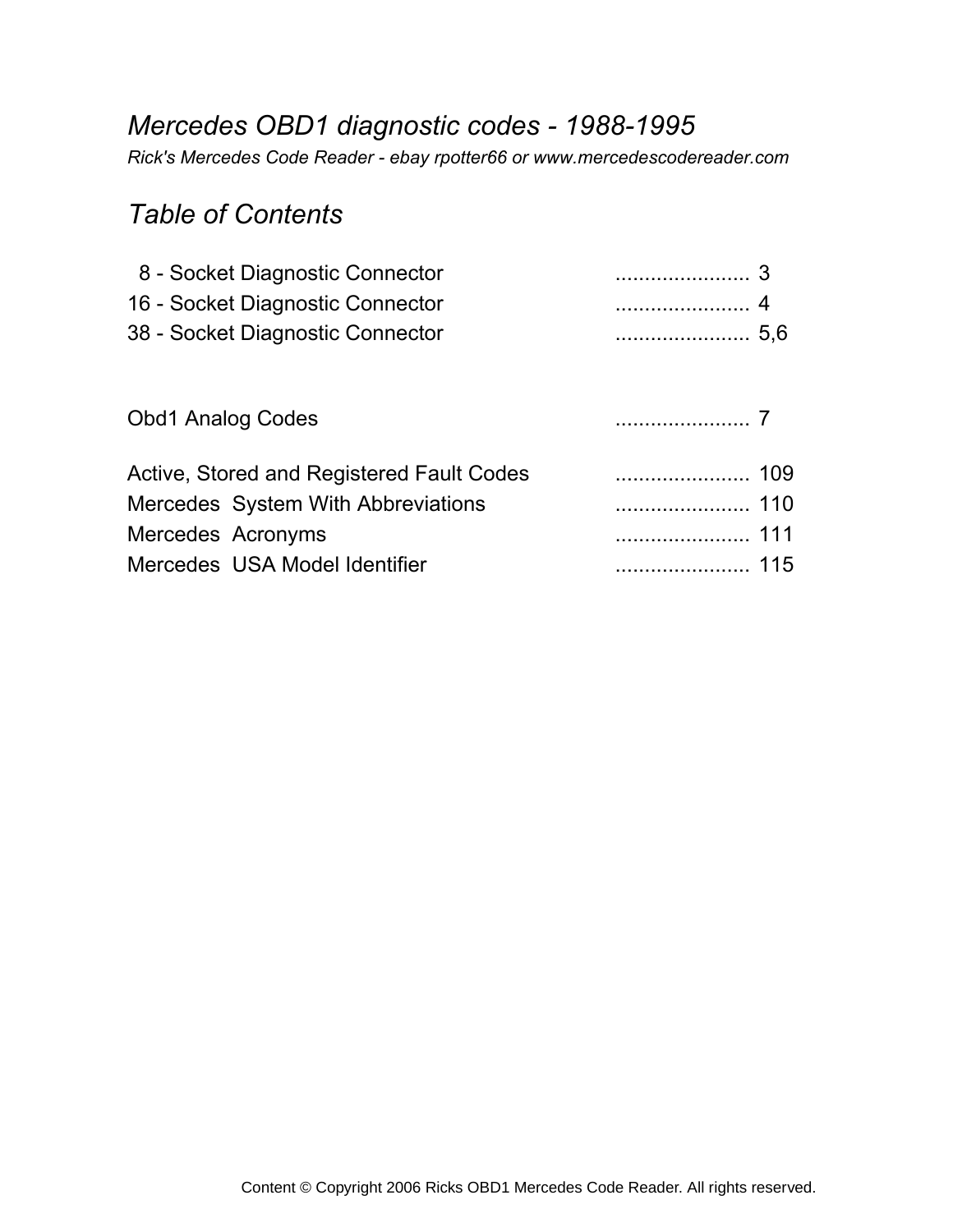### **Connection Table**

| <b>Test Lead of Cable</b> | <b>Connection source</b>                                                                                                                       |
|---------------------------|------------------------------------------------------------------------------------------------------------------------------------------------|
| Red                       | Power - To power supply socket or vehicle battery                                                                                              |
| <b>Black</b>              | Ground - To socket 1                                                                                                                           |
| Yellow                    | To diagnostic test socket                                                                                                                      |
|                           | Power supply $(+)$ socket on the vehicle Diagnostic Connectors<br>8-pole connector Use with the battery extension cable to the vehicle battery |

16-pole connector Socket 16 (circuit 15 - ignition ON)\* Not present in some models. Use battery +. 38-pole connector Socket 3 (circuit 30 - Battery+)

\*Must be performed with the ignition ON to power up the scanner.

#### **Ground (-) socket on the vehicle Diagnostic Connectors** (-)

| 8-pole connector socket 1  |  |
|----------------------------|--|
| 16-pole connector socket 1 |  |
| 38-pole connector socket 1 |  |

# **Connector Layout of Vehicle Diagnostic Connector**



# **8-pole Diagnostic Connector**

Models 201, 124, 126

|   |            | Ground                                                         |
|---|------------|----------------------------------------------------------------|
| ∩ |            | Not used                                                       |
| 3 | CIS-E      | Continuous fuel injection system (CFI)                         |
| 4 | <b>FLR</b> | Diesel injection system - Electronic idle speed control system |
|   | <b>EDS</b> | Electronic diesel system                                       |
| 5 | ASD.       | Automatic locking differential                                 |
|   | 4MATIC     | Automatic-engaged four wheel drive (124 only)                  |
| 6 | <b>SRS</b> | Supplemental Restraint System                                  |
|   | A/C        | Air Conditioning                                               |
| 8 |            | Not used                                                       |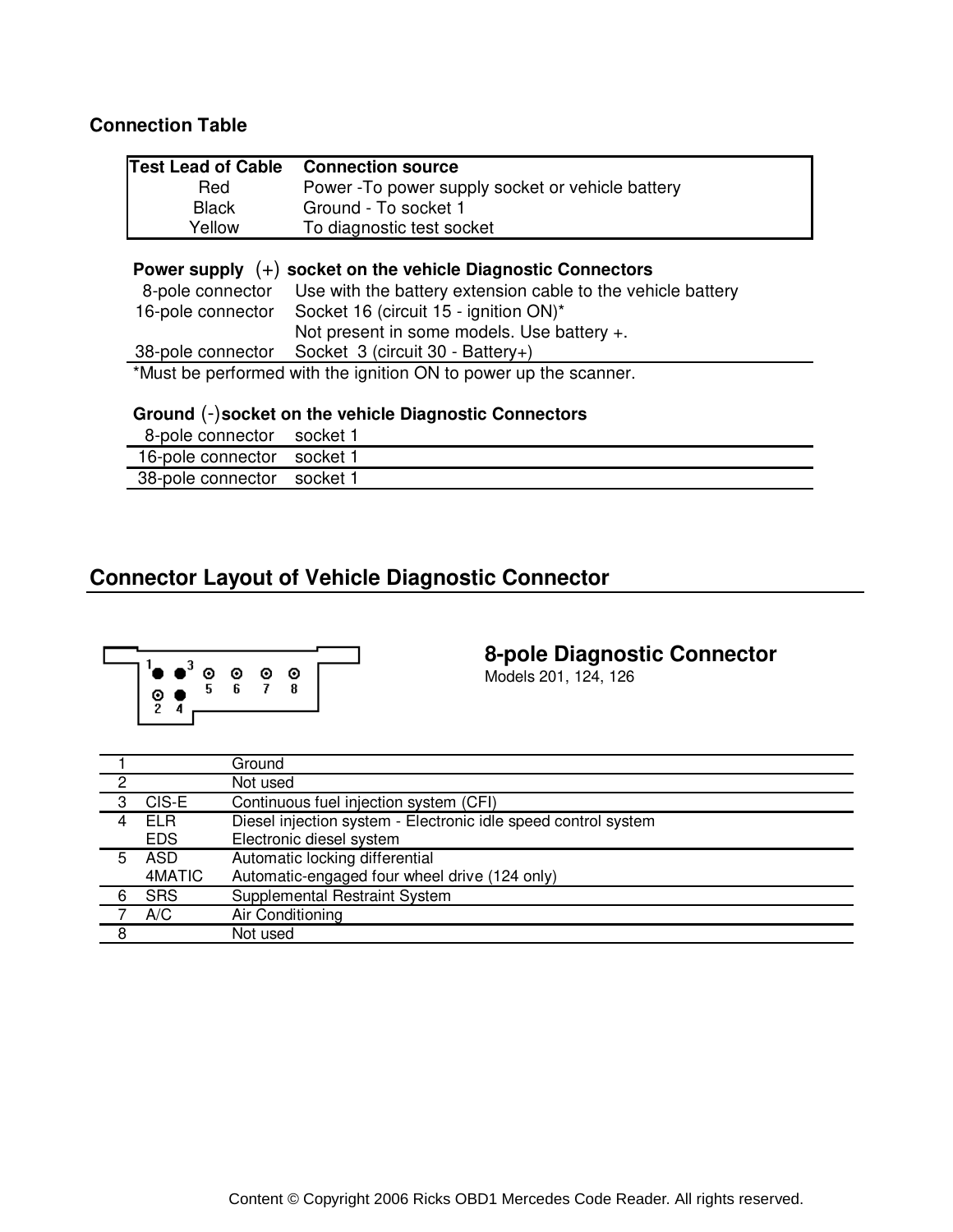

# **16-pole Diagnostic Connector**

Models 124, 129

|                 |                | Ground                                                          |
|-----------------|----------------|-----------------------------------------------------------------|
| $\overline{c}$  | <b>OBD</b>     | Push-button for On Board Diagnostic (California only)           |
| 3               | $CIS-E$        | Continuous Fuel injection system (CFI)                          |
|                 | DM             | Diagnostic Module - LED (California only)                       |
| 4               | <b>EDS</b>     | Electronic diesel system                                        |
| 5               | <b>ASD</b>     | Automatic locking differential                                  |
|                 | 4MATIC         | Automatic-engaged four wheel drive                              |
| 6               | SRS / AB       | Supplemental Restraint System / Air Bag                         |
|                 | A/C            | Air Conditioning (Model 124)                                    |
|                 | <b>RB</b>      | Roll Bar (Model 129)                                            |
| 8               | <b>DI</b>      | Distributor ignition                                            |
|                 | <b>HFM-SFI</b> | HFM Sequential multi-port Fuel Injection/Ignition system        |
|                 | <b>PEC</b>     | Pressurized engine control                                      |
| 9               | <b>ADS</b>     | <b>Adaptive Damping System</b>                                  |
|                 | <b>RB</b>      | Roll Bar (Model 124)                                            |
| 10              | <b>RST</b>     | Roadster Soft Top (Model 129)                                   |
|                 |                | TN-signal (Gasoline)                                            |
| 11              | <b>ATA</b>     | Anti Theft Alarm system                                         |
| 12              | <b>IRCL</b>    | Infrared Remote Central Locking                                 |
| 13              | <b>ETC</b>     | Electronic automatic Transmission Control                       |
| $\overline{14}$ | EA             | Electronic Accelerator (Model 124)                              |
|                 | CC / ISC       | Cruise Control / Idle Speed Control (Model 124)                 |
|                 | <b>ESCM</b>    | Engine System Control Module (MAS), (Model 129)                 |
| 15              |                | Not used                                                        |
| $\overline{16}$ |                | Voltage, Ignition ON (Circuit 15) (Not equipped on all models.) |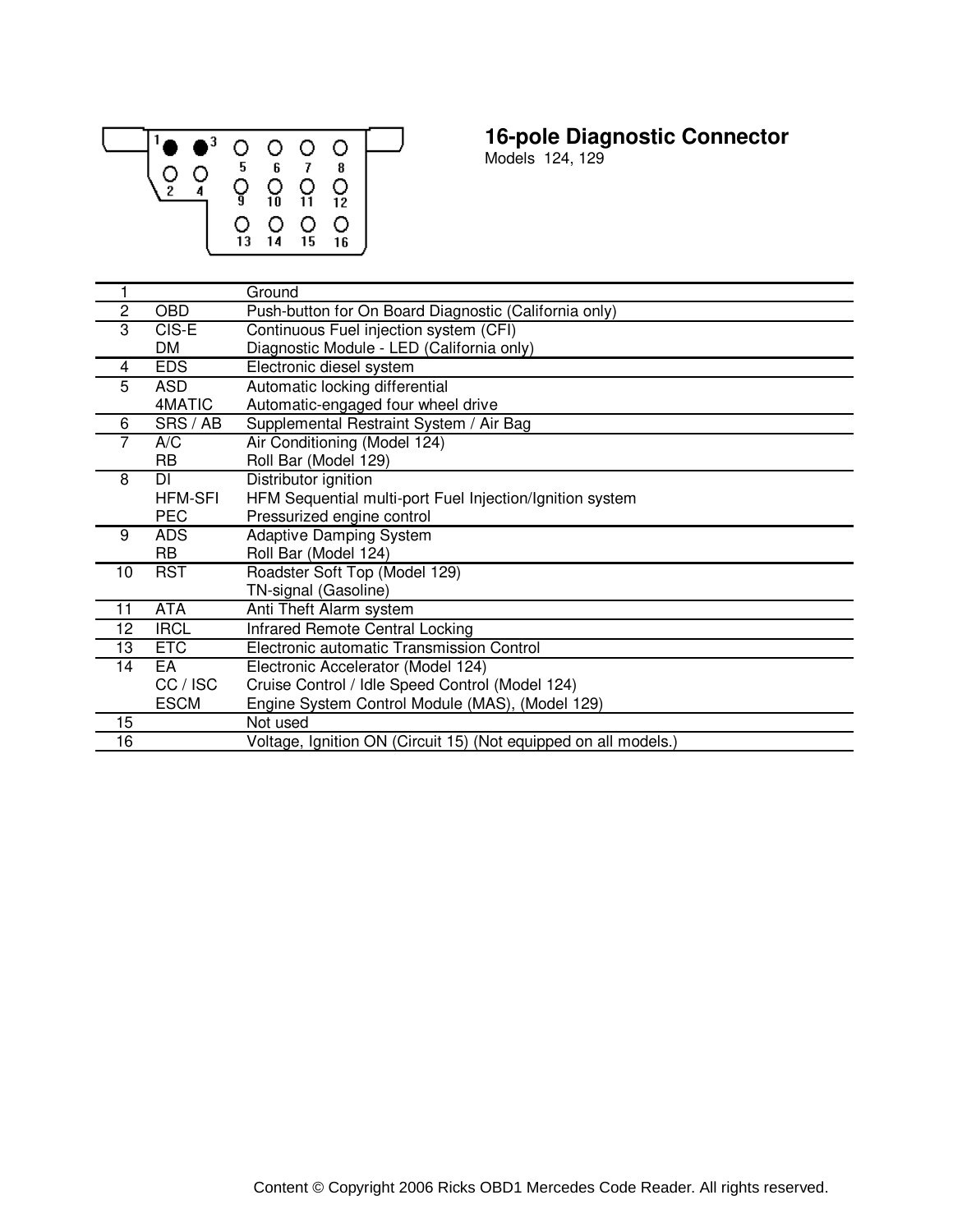# **38-Pin Diagnostic Connector**



Models 124.034/036, 129.058/063/067/076, 140, 170, 202, 208, 210

| Pin            | <b>System</b>        | <b>Description</b>                                                                                                 |  |
|----------------|----------------------|--------------------------------------------------------------------------------------------------------------------|--|
| 1              | Ground (Terminal 31) | W12 (Chassis Ground), W15 (Electronics Ground)                                                                     |  |
| $\overline{c}$ | Voltage, terminal 87 | Ignition Switch 12volts +                                                                                          |  |
| 3              | Voltage, terminal 30 | Battery 12volts +                                                                                                  |  |
| $\overline{4}$ | EDS                  | <b>Electronic Diesel System</b>                                                                                    |  |
|                | IFI.                 | In-line Fuel Injection                                                                                             |  |
|                | DFI                  | Electronic Distributor-type Fuel Injection (Diesel)                                                                |  |
|                | <b>HFM-SFI</b>       | Hot-Film Engine Management Sequential Multiport Fuel Injection/ignition                                            |  |
|                | LH-SFI               | LH Sequential Multiport Fuel Injection System<br><b>Engines 104, 119</b><br>Engine 120 Right Bank                  |  |
|                | ME-SFI               | Motor Electronics with Sequential Multiport Fuel Injection/ignition System<br>Engine 119<br>Engine 120, Right Bank |  |
| 5              | LH-SFI               | LH Sequential Multiport Fuel Injection, Engine 120 Left Bank                                                       |  |
|                | ME-SFI               | Motor Electronics with Sequential Multiport Fuel Injection/ignition System<br>Engine 120 Left Bank                 |  |
| 6              | <b>ABS</b>           | Anti-lock Brake System                                                                                             |  |
|                | ETS                  | <b>Electronic Traction System</b>                                                                                  |  |
|                | <b>ASR</b>           | <b>Acceleration Slip Regulation</b>                                                                                |  |
|                | <b>ESP</b>           | <b>Electronic Stability Program</b>                                                                                |  |
| $\overline{7}$ | EА                   | Electronic Accelerator+                                                                                            |  |
|                | ISC                  | <b>Idle Speed Control</b>                                                                                          |  |
|                | <b>CC</b>            | Cruise Control/idle Speed Control                                                                                  |  |
| 8              | BM                   | <b>Base Module</b>                                                                                                 |  |
|                | <b>BAS</b>           | <b>Brake Assist</b>                                                                                                |  |
| 9              | <b>ASD</b>           | Automatic Locking Differential, Models 124, 129, 140                                                               |  |
| 10             | <b>EATC</b>          | Electronic Automatic Transmission Control (5-speed AT) (722.6)                                                     |  |
|                | ETC                  | Electronic Transmission Control (722.6)                                                                            |  |
| 11             | <b>ADS</b>           | <b>Adaptive Damping System</b>                                                                                     |  |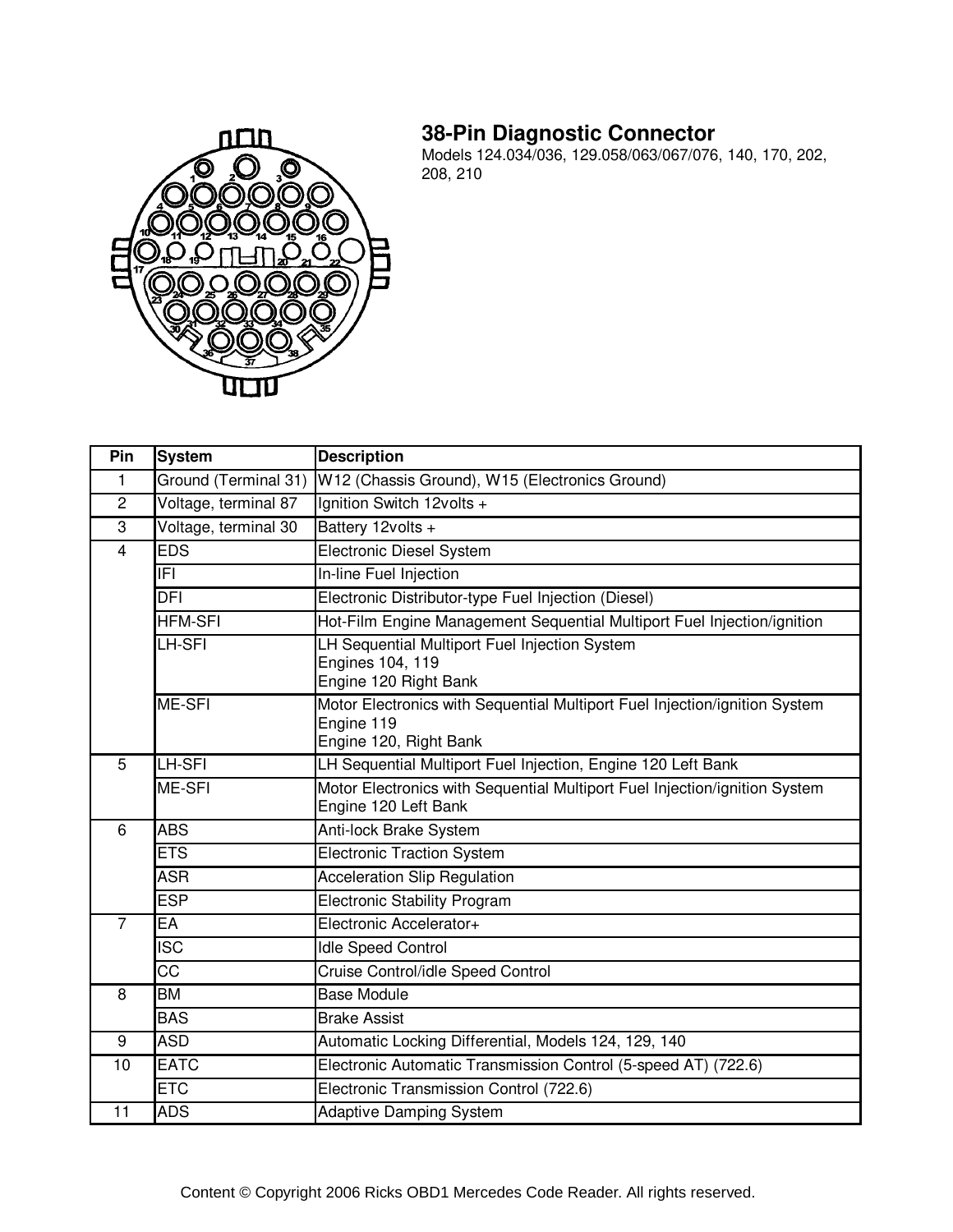| 12    | <b>SPS</b>          | Speed-sensitive Power Steering                                 |  |
|-------|---------------------|----------------------------------------------------------------|--|
| 13    | <b>TD</b>           | Speed Signal (Time Division) (Di) (Diesel) Models 202, 210     |  |
|       | <b>TNA</b>          | Signal (Gasoline) on LH-SFI                                    |  |
|       | <b>TN</b>           | Speed Signal (DI/KSS) (Gasoline) on HFM-SFI, ME-SFI            |  |
| 14    | Lambda on/off ratio | LH-SFI Engine 119,<br>LH-SFI Engine 120 LH-SFI, Right Bank     |  |
| 15    | Lambda on/off ratio | LH-SFI Engine 120 Left Bank                                    |  |
|       | IC                  | <b>Instrument Cluster</b>                                      |  |
| 16    | <b>HEAT</b>         | <b>Automatic Heater</b>                                        |  |
|       | TA/C                | Air Conditioning (Tempmatic)                                   |  |
|       | AA/C                | Air Conditioning (Automatic)                                   |  |
| 17    | DI                  | Distributor Ignition, Engines 104, 119, Engine 120, Right      |  |
|       | TD                  | Speed Signal (Time Division) (Di) (Diesel) Model 140           |  |
|       | <b>TN</b>           | Speed Signal (DI/KSS) (Gasoline) on LH-SFI / model 202 HFM-SFI |  |
| 18    | DI                  | Distributor Ignition, Engine 120, Left                         |  |
| 19    | <b>DM</b>           | Diagnostic Module                                              |  |
| 20    | <b>PSE</b>          | Pneumatic System Equipment, Model 140                          |  |
|       | <b>MFCM</b>         | Multi-function Control Module, Model 210                       |  |
| 21    | <b>CF</b>           | Convenience Feature, Model 140                                 |  |
|       | <b>RST</b>          | Roadster Soft Top, Model 129                                   |  |
| 22    | <b>RB</b>           | Roll Bar, Model 129                                            |  |
| 23    | <b>ATA</b>          | Anti-theft Alarm                                               |  |
| 24-25 |                     |                                                                |  |
| 26    | <b>ASD</b>          | Automatic Locking Differential, Model 202                      |  |
| 27    |                     |                                                                |  |
| 28    | <b>PTS</b>          | Parktronic System, Model 140                                   |  |
| 29    |                     |                                                                |  |
| 30    | AB                  | Airbag/emergency Tensioning Retractor                          |  |
| 31    | <b>RCL</b>          | <b>Remote Central Locking</b>                                  |  |
| 32-33 |                     |                                                                |  |
| 34    | <b>CNS</b>          | Communication and Navigation System                            |  |
| 35    |                     |                                                                |  |
| 36    | <b>STH</b>          | <b>Stationary Heater</b>                                       |  |
| 36    | ZUH                 | <b>Heater Booster</b>                                          |  |
| 37-38 |                     |                                                                |  |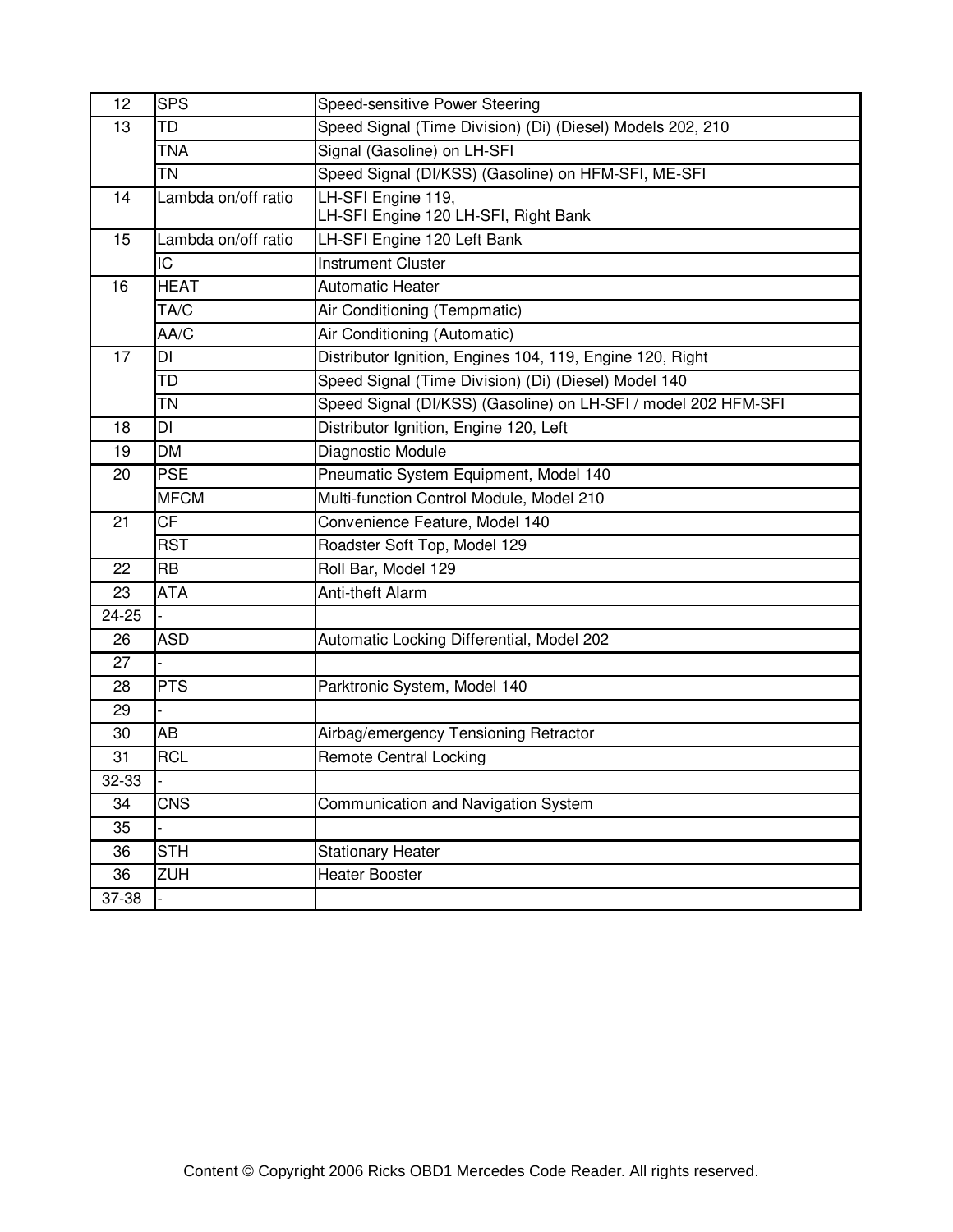## *MERCEDES BENZ 1988 - 1995 ANALOG FAULT CODES - OBD1*

**ELECTRONIC DIESEL IDLE SPEED CONTROL (ELR)**

| 201.126                                                  | 1989    |                       |
|----------------------------------------------------------|---------|-----------------------|
|                                                          |         |                       |
| <b>ELECTRONIC DIESEL SYSTEM (EDS)</b>                    |         |                       |
| 124.128                                                  | 1990-91 |                       |
| 126.134 126.135                                          | 1990-91 |                       |
| 124.128                                                  | 1992-93 |                       |
| 140.134                                                  | 1992-93 |                       |
| <b>CONTINUOUS FUEL INJECTION SYSTEM (CFI)</b>            |         |                       |
| 124.026 124.030 124.050 124.090                          | 1988-89 | (California only)  14 |
| 126.024 126.025                                          | 1988-89 | (California only)  14 |
| 201.028 (1988-93) 201.029                                | 1988-89 | (California only)  14 |
| 107.048                                                  | 1988-91 | (California only)  14 |
| 126.035 126.039 126.045                                  | 1988-91 | (California only)  14 |
| 124.026 124.030 124.090 124.230 124.290                  | 1990-93 |                       |
| 126.024 126.025                                          | 1990-93 |                       |
| 201.029                                                  | 1990-93 |                       |
| 124.051 129.061                                          | 1990-93 |                       |
| 129.066                                                  | 1990-92 |                       |
|                                                          |         |                       |
| <b>CONTINUOUS FUEL INJECTION SYSTEM (MAS CONTROLLER)</b> |         |                       |
| 124.026 124.030 124.090 124.230 124.290                  | 1990-92 |                       |
| 129.066                                                  | 1990-92 |                       |
| 201.029                                                  | 1990-92 |                       |
| LH SEQUENTIAL MULTIPORT FUEL INJECTION SYSTEM (LH-SFI)   |         |                       |
| 140.032 140.057 140.076                                  | 1992-93 |                       |
| 124.034 124.036                                          | 1992-93 |                       |
| 129.067                                                  | 1992-95 |                       |
| 140.042 140.043 140.051                                  | 1992-95 |                       |
|                                                          |         |                       |
| HFM SEQUENTIAL MULTIPORT FUEL INJECTION SYSTEM           |         |                       |
| 104 111                                                  | 1993-97 |                       |
| <b>BASE MODULE (BM)</b>                                  |         |                       |
| 124.034 124.036                                          | 1992-93 | 25                    |
| 129.067                                                  | 1992-95 | 25                    |
| 140.032 140.042 140.043 140.051 140.057 140.076          | 1992-95 |                       |
|                                                          |         |                       |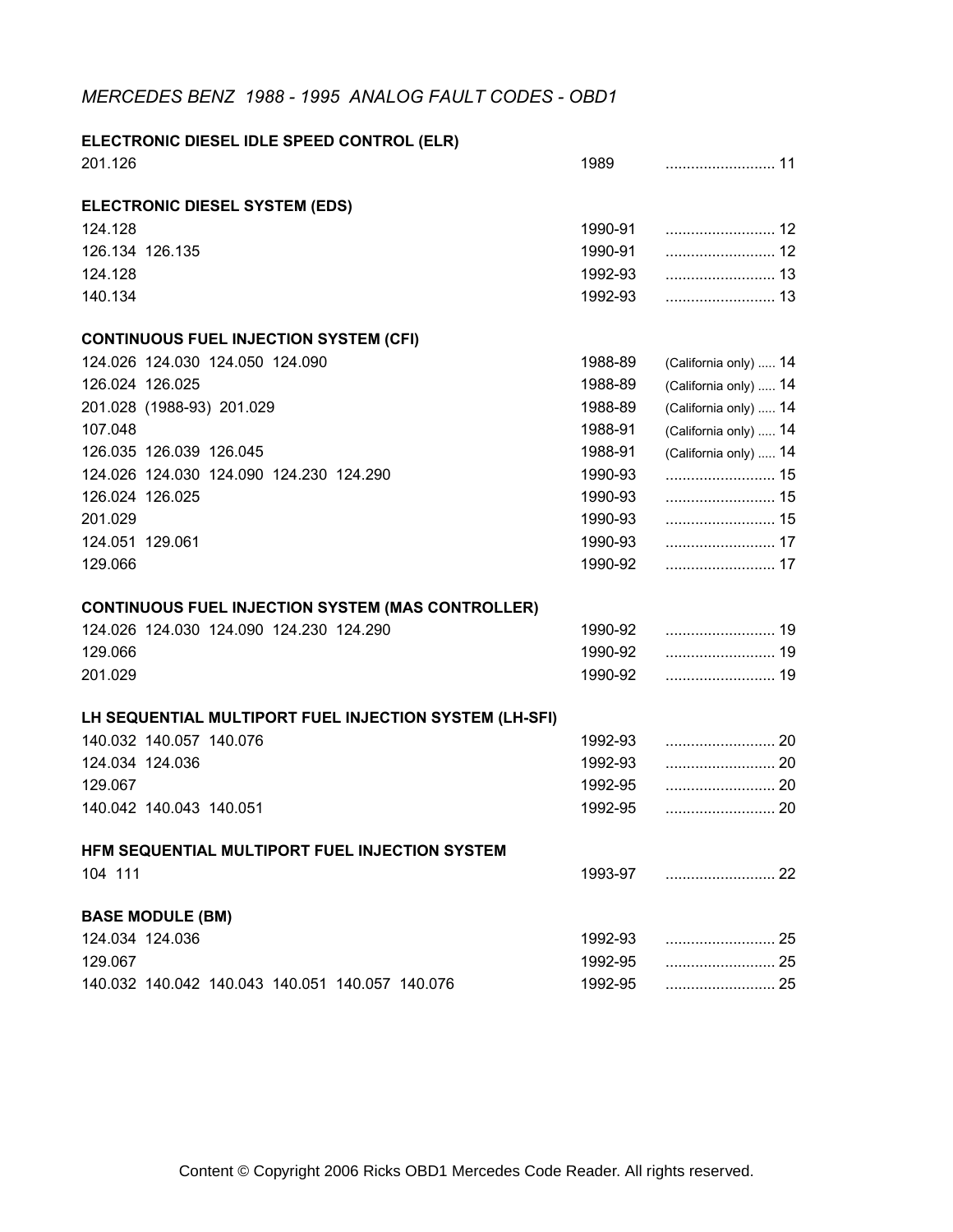| <b>DIAGNOSTIC MODULE (DM)</b>                                                  |         |    |
|--------------------------------------------------------------------------------|---------|----|
| 124.034 124.036                                                                | 1992-93 |    |
| 129.067                                                                        | 1992-95 | 26 |
| 140.032 140.042 140.043 140.051                                                | 1992-95 |    |
| 140.057 140.076                                                                | 1992-95 |    |
| 124.028 124.032 124.052 124.092                                                | 1994-95 |    |
| <b>DISTRIBUTOR IGNITION (DI) LH-SFI</b>                                        |         |    |
| 140.032                                                                        | 1992-95 |    |
| 124.051                                                                        | 1990-93 |    |
| 129.061 129.066                                                                | 1990-95 | 36 |
| 124.034 124.036                                                                | 1992-93 |    |
| 129.067 129.076                                                                | 1992-95 |    |
| 140.042 140.043 140.051 140.057 140.070 140.076                                | 1992-95 |    |
| CRUISE CONTROL/IDLE SPEED CONTROL (CC/ISC) w/o ASR                             |         |    |
| 124 129 140 202                                                                |         |    |
| ELECTRONIC ACCELERATOR / CRUISE CONTROL / IDLE SPEED CONTROL (EA/CC/ISC) w/ASR |         |    |
| 124 129 140 202                                                                |         |    |
| ELECTRONIC AUTOMATIC TRANSMISSION CONTROL (ETC)                                |         |    |
| 129 w/CFI                                                                      |         |    |
| 129 140 w/HFM-SFI                                                              | 1993-97 |    |
| <b>AUTOMATIC-ENGAGED FOUR-WHEEL DRIVE (4MATIC)</b>                             |         |    |
| 124.230 124.290                                                                |         |    |
| <b>ADAPTIVE DAMPING SYSTEM (ADS)</b>                                           |         |    |
| 129.061 129.066                                                                |         |    |
| 129.063 129.067 129.076                                                        |         |    |
| 140.032 140.042 140.051 140.057 140.070 140.076 140.134                        | 1991-94 |    |
| <b>AUTOMATIC LOCKING DIFFERENTIAL (ASD)</b>                                    |         |    |
| 124.128                                                                        | 1991-95 |    |
| 126.134 126.135                                                                | 1991    |    |
| 129.061                                                                        | 1991-95 |    |
| 140.134                                                                        | 1991-95 |    |
| 201.028                                                                        | 1991-93 |    |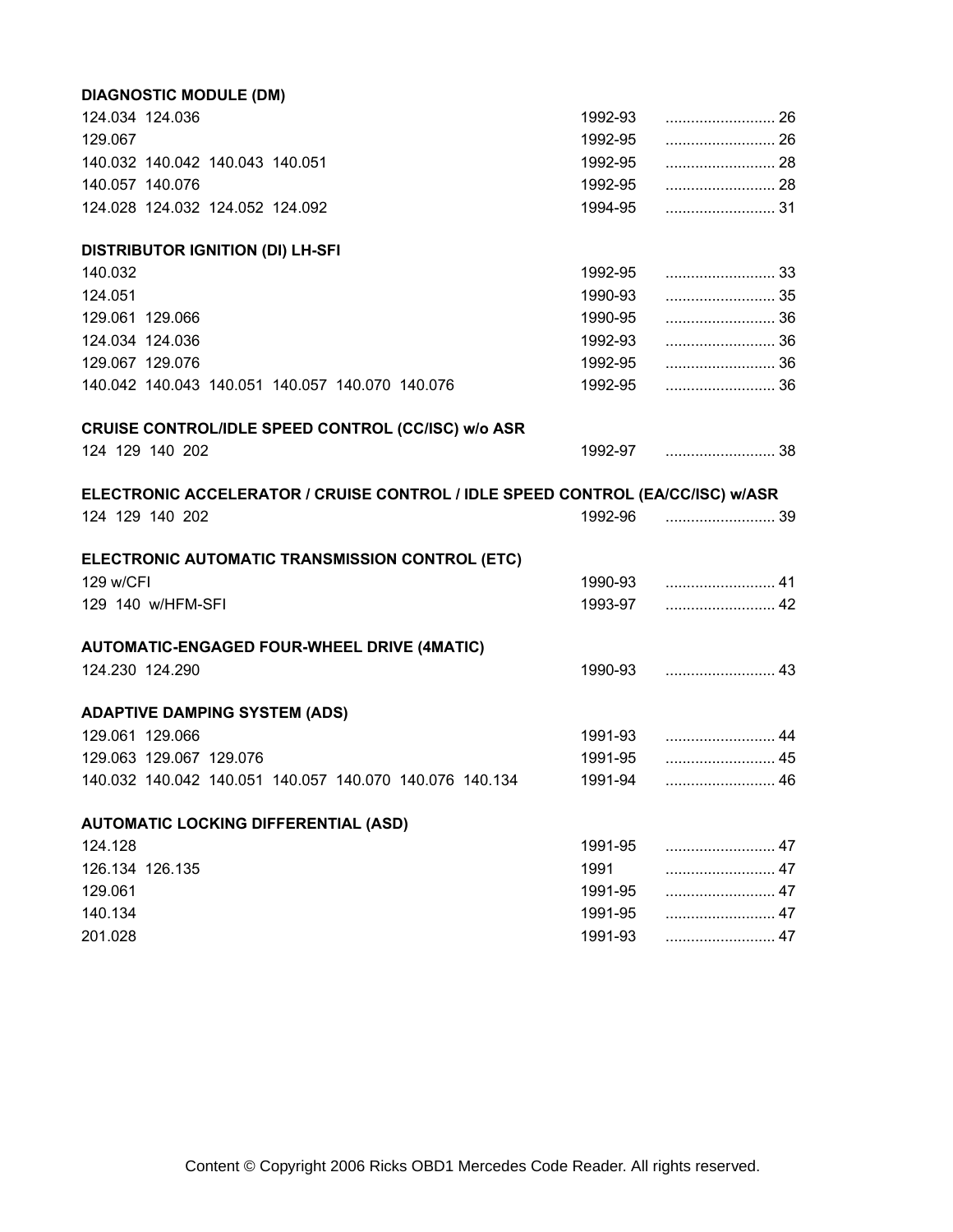| 1992-93   |  |
|-----------|--|
| 1992-93   |  |
| 1992-93   |  |
| 1994-95   |  |
| 1994-95   |  |
| 1994-95   |  |
| 1994-95   |  |
|           |  |
| 1995      |  |
| 1995-96   |  |
|           |  |
|           |  |
| 1994      |  |
|           |  |
|           |  |
|           |  |
|           |  |
|           |  |
|           |  |
|           |  |
| 1/94-6/96 |  |
|           |  |
|           |  |
| 1990-96   |  |
| 1993-96   |  |
|           |  |
| 1992-94   |  |
|           |  |
| 1990-93   |  |
| 1990-93   |  |
| 1994-96   |  |
|           |  |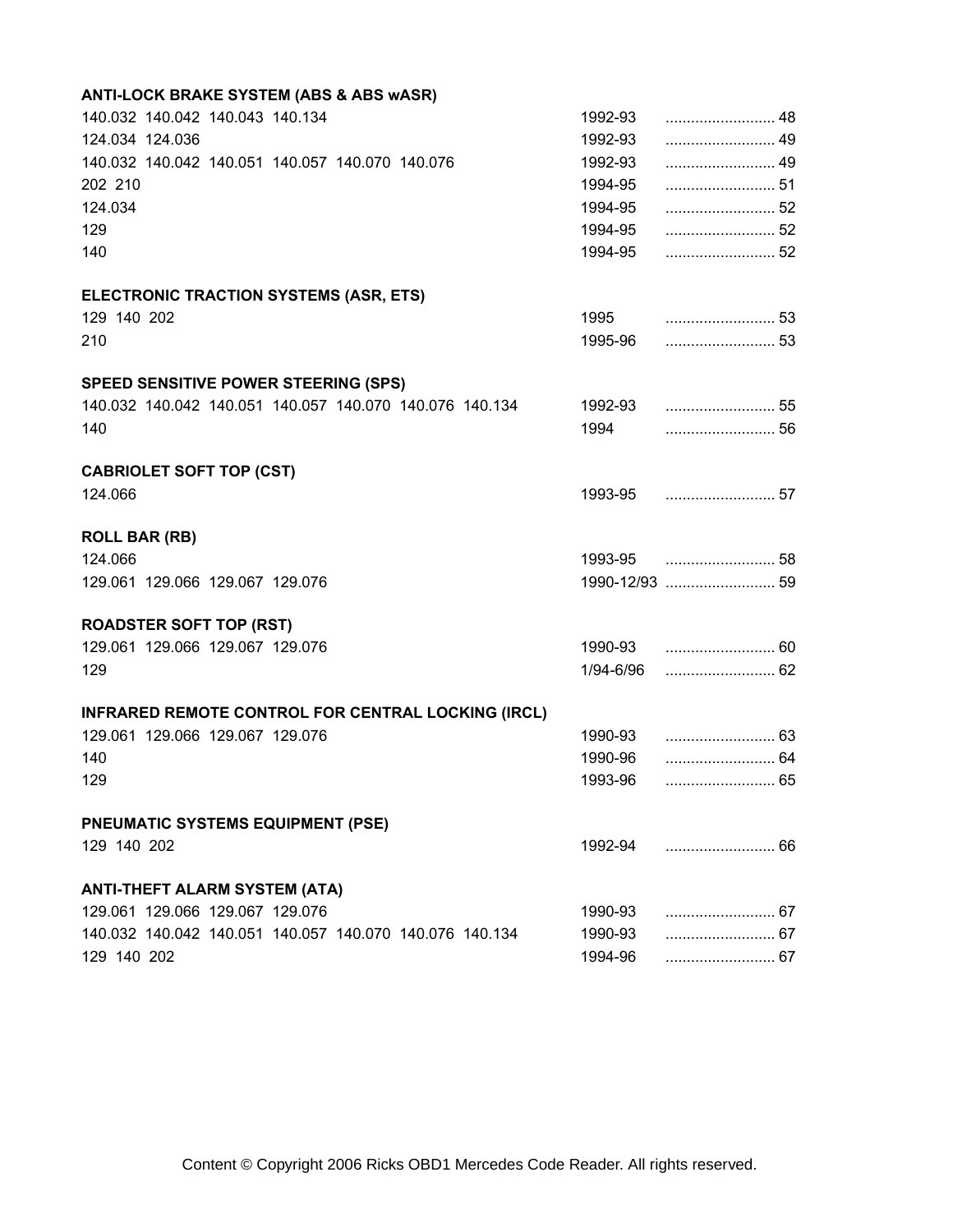| <b>CELLULAR TELEPHONE (CT)</b>                          |         |    |
|---------------------------------------------------------|---------|----|
| 129.061 129.066 129.067 129.076                         | 1992-95 |    |
| 140.032 140.042 140.051 140.057 140.070 140.076 140.134 | 1992-95 |    |
|                                                         |         |    |
| <b>CONVENIENCE FEATURES (CF)</b>                        |         |    |
| 140                                                     | 1992-96 |    |
| <b>TEMPMATIC A/C</b>                                    |         |    |
|                                                         |         |    |
| 201.028 201.029 201.034 201.126 201.128                 | 1988-93 |    |
| A/C                                                     |         |    |
| 124.034 124.036                                         | 1992-95 |    |
| 124.026 124.030 124.050 124.090 124.051 124.230 124.290 | 1988-95 |    |
| 126.024 126.025 126.035 126.039 126.045 126.134 126.135 | 1988-91 |    |
|                                                         |         |    |
| A/C SELF DIAGNOSTIC SYSTEMS                             |         |    |
| <b>TAU 2.1</b>                                          |         | 75 |
| 129 Chassis                                             | 1990-95 |    |
| 129 Chassis                                             | 1996-98 |    |
| 140 Chassis                                             | 1992-95 |    |
| 140 Chassis                                             | 1996-97 |    |
| 202 Chassis                                             | 1995    |    |
| 202 Chassis                                             | 1996-98 | 98 |
| 210 Chassis                                             | 1996-98 |    |
|                                                         |         |    |
| SUPPLEMENTAL RESTRAINT SYSTEM (SRS)                     |         |    |
| 107 126 140 201                                         | 1988-93 |    |
| 124 129                                                 | 1990-93 |    |
| <b>TRANSMISSION MODULE OB15-12 INSTRUCTIONS</b>         |         |    |
| 124.230 124.290 w/CFI                                   | 1990-93 |    |
| 129 w/CFI                                               | 1990-93 |    |
| 129 140 w/LH-SFI                                        | 1990-93 |    |
|                                                         |         |    |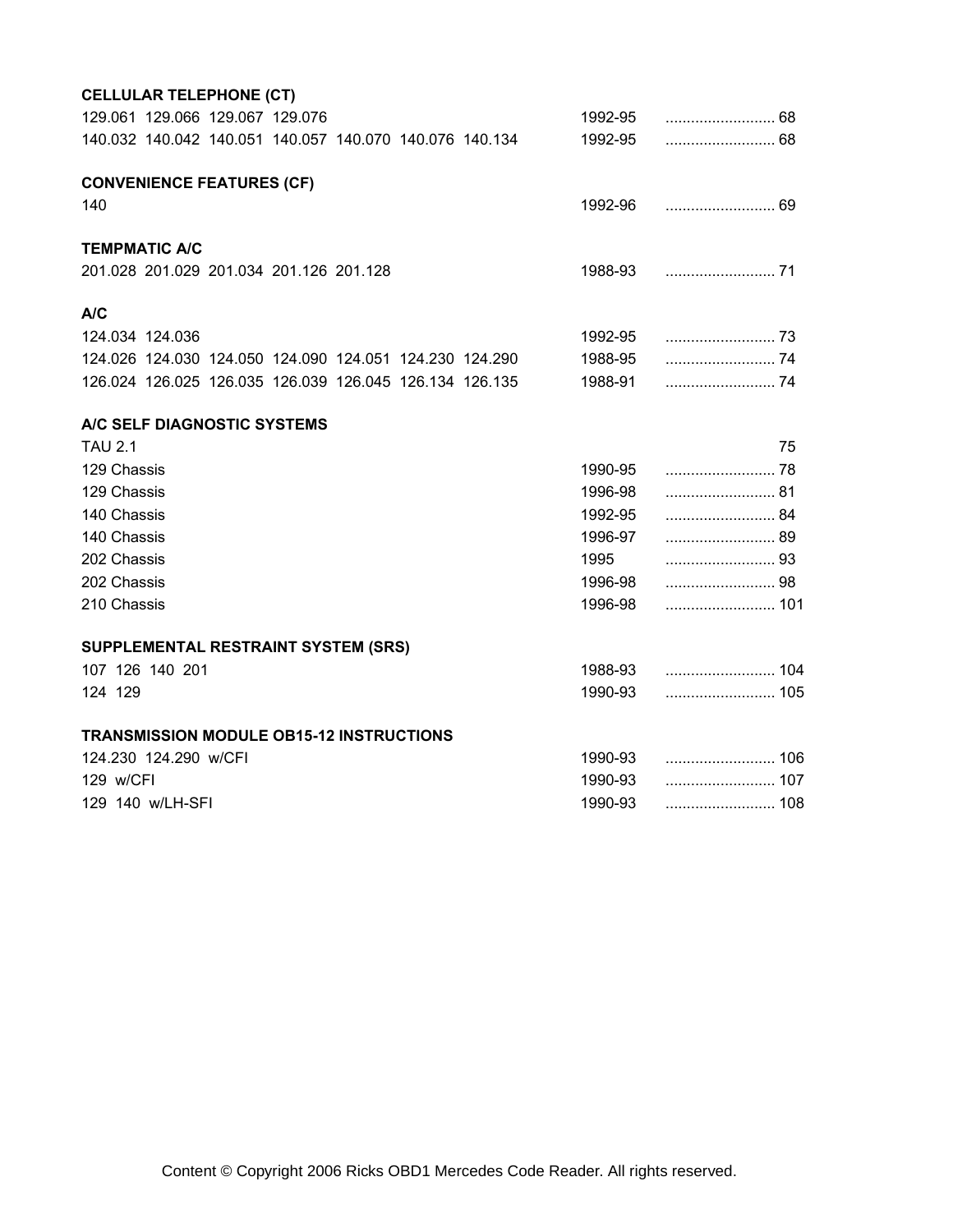# ELECTRONIC IDLE SPEED CONTROL (ELR)

 $\mathbb{R}$ 

| Model   | <b>Model Year</b> |
|---------|-------------------|
| 201.126 | 1989              |

### **Connect wires of Scanner as follows:**

| <b>Scanner</b> | Data Link Connector 8-pin |
|----------------|---------------------------|
| Yellow         | Socket 4                  |
| <b>Black</b>   | Socket 1                  |
| Red            | Battery $(+)$             |

| <b>DTC Readout</b> | <b>Possible Cause of Failure</b>                    |
|--------------------|-----------------------------------------------------|
|                    | No fault found                                      |
| 2                  | Speed sensor signal                                 |
| 3                  | Coolant temperature sensor signal                   |
| 4                  | ELR control unit or Idle speed control (ISC) system |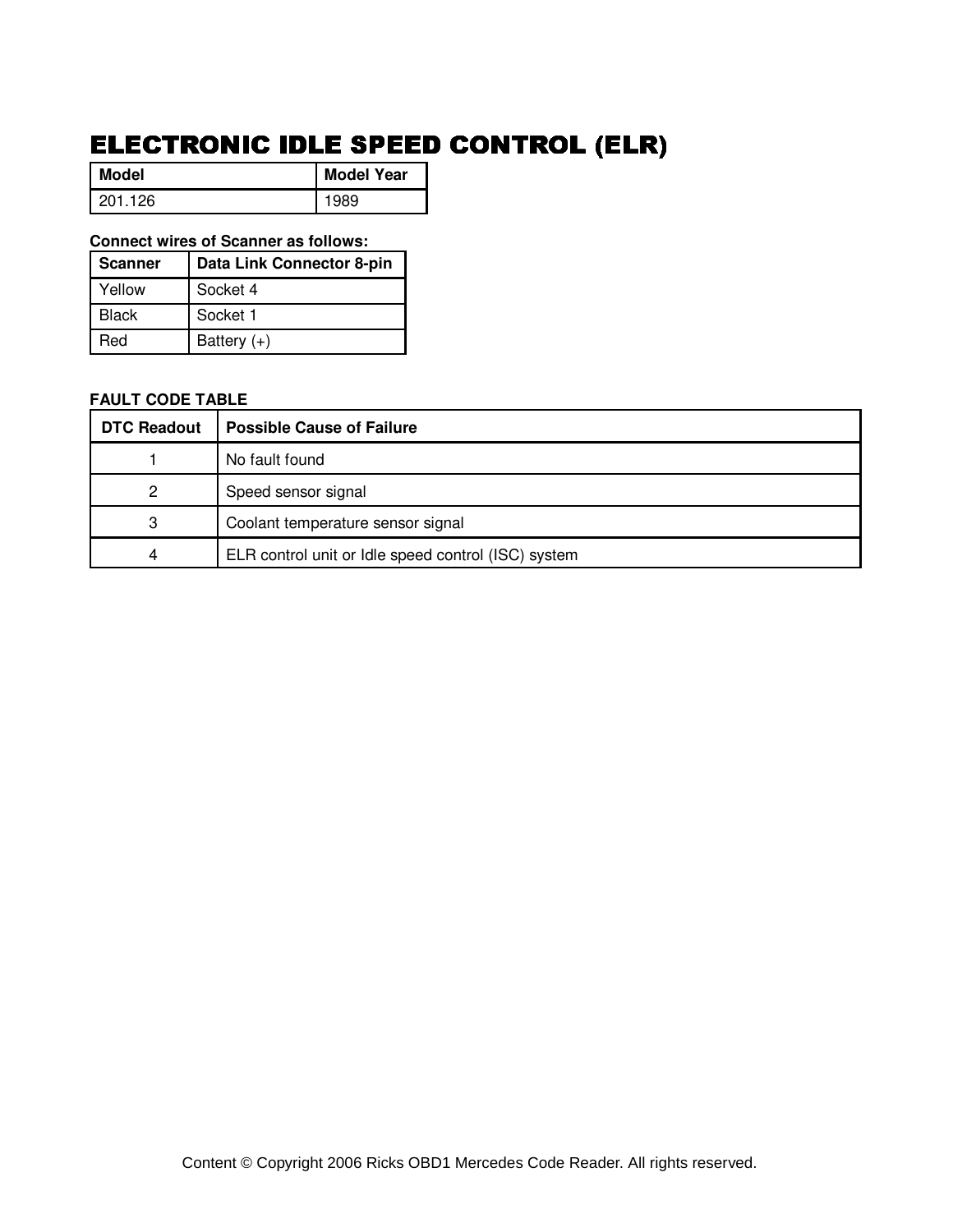# ELECTRONIC DIESEL SYSTEM (EDS)

| <b>Model</b>    | <b>Model Year</b> |
|-----------------|-------------------|
| l 124.128       | 1990-91           |
| 126.134 126.135 | 1990-91           |

#### **Connect wires of Scanner as follows:**

| <b>Scanner</b> | Data Link Connector 8-pin |
|----------------|---------------------------|
| Yellow         | Socket 4                  |
| <b>Black</b>   | Socket 1                  |
| Red            | Battery $(+)$             |

| <b>DTC Readout</b> | <b>Possible Cause of Failure</b>                                                                                                                                |
|--------------------|-----------------------------------------------------------------------------------------------------------------------------------------------------------------|
| 1                  | No fault found                                                                                                                                                  |
| $\overline{2}$     | Fuel rack position sensor (L7)                                                                                                                                  |
| 3                  | Air flow sensor (B2/1)                                                                                                                                          |
| 4                  | EDS control unit (N39), atmospheric pressure sensor                                                                                                             |
| 5                  | EGR valve vacuum transducer (Y31/1) or malfunction in EGR control circuit                                                                                       |
| 6                  | EDS control unit (N39), internal voltage supply                                                                                                                 |
| 7                  | Starter ring gear speed sensor (L3)                                                                                                                             |
| 8                  | Coolant temperature sensor (B11/4)                                                                                                                              |
| 9                  | Intake air temperature sensor (B2/1a)                                                                                                                           |
| 10 <sup>1</sup>    | Voltage supply insufficient                                                                                                                                     |
| 11                 | Electronic idle speed control actuator or exhaust gas recirculation (EGR) valve vacuum<br>transducer                                                            |
| 12                 | Not used                                                                                                                                                        |
| 13                 | Electronic diesel system control unit (n39), faulty (internal fault memory)                                                                                     |
| 14                 | Electronic diesel system pressure sensor (B5/1), defective                                                                                                      |
| 15                 | Intake manifold air pressure control valve vacuum transducer (Y31/2), wastage vacuum<br>transducer (Y31/3), or malfunction Intake manifold air pressure circuit |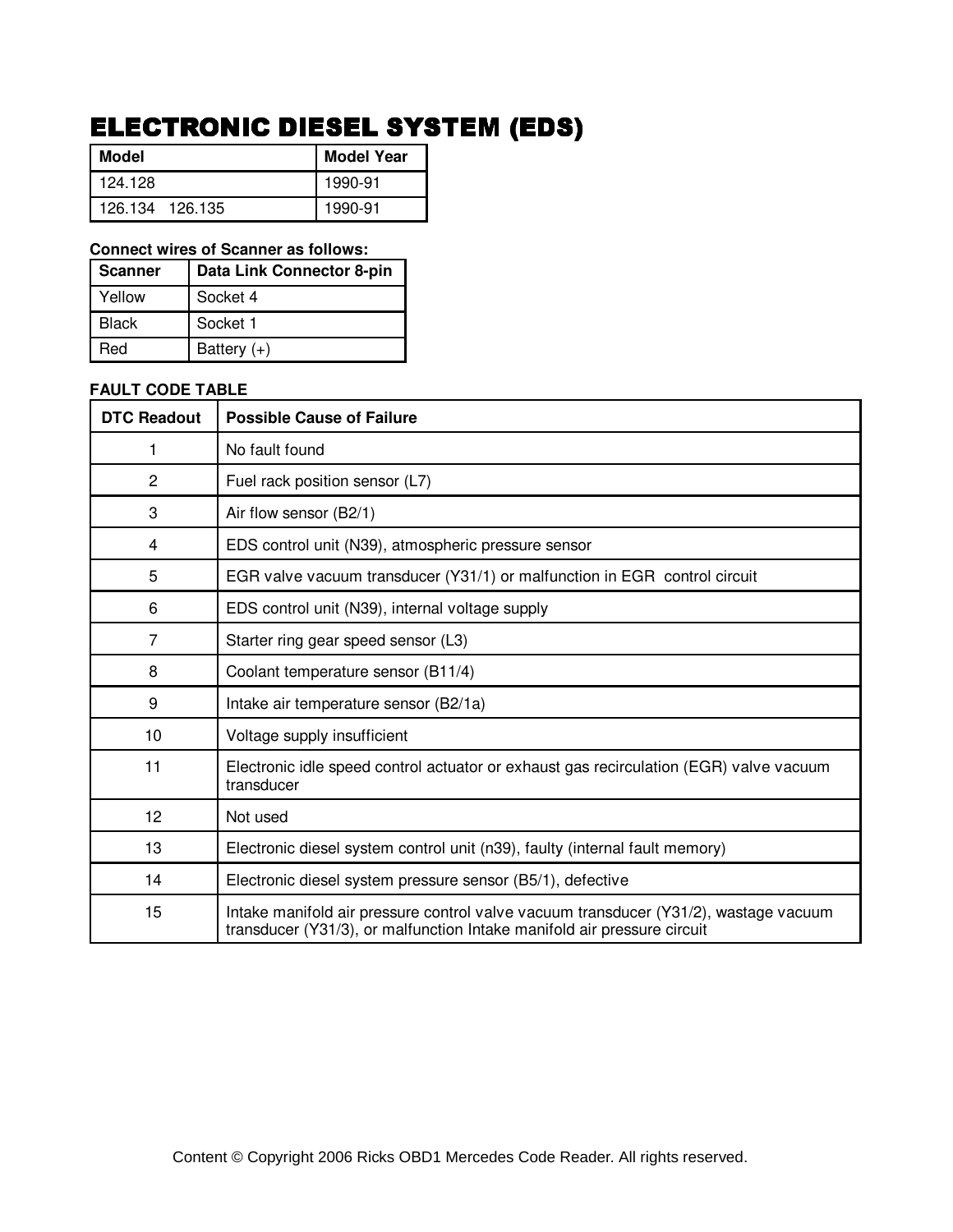# ELECTRONIC DIESEL SYSTEM (EDS)

| Model   | <b>Model Year</b> |
|---------|-------------------|
| 124.128 | 1992-93           |
| 140.134 | 1992-93           |

#### **Connect wires of Scanner as follows (124)**

| <b>Scanner</b> | Data Link Connector 8-pin |
|----------------|---------------------------|
| Yellow         | Socket 4                  |
| <b>Black</b>   | Socket 1                  |
| Red            | Battery $(+)$             |

## **Connect wires of Scanner as follows (140)**

| Scanner      | Data Link Connector 38-pin |
|--------------|----------------------------|
| Yellow       | Socket 4                   |
| <b>Black</b> | Socket 1                   |
| Red          | Socket 3                   |

| <b>DTC Readout</b> | <b>Possible Cause of Failure</b>                                                                                                                              |
|--------------------|---------------------------------------------------------------------------------------------------------------------------------------------------------------|
|                    | No fault found                                                                                                                                                |
| $\overline{c}$     | Fuel rack position sensor (L7)                                                                                                                                |
| 3                  | Air flow sensor signal (B2/1)                                                                                                                                 |
| 4                  | Electronic diesel system (EDS) control unit (N39) or atmospheric pressure sensor                                                                              |
| 5                  | Exhaust gas recirculation valve vacuum transducer (Y31/1) or fault in exhaust gas<br>recirculation (EGR) control circuit                                      |
| 6                  | Electronic diesel system (EDS) control unit (N39), internal voltage supply                                                                                    |
| 7                  | Starter ring gear speed sensor (L3)                                                                                                                           |
| 8                  | Engine coolant temperature sensor (B11/4)                                                                                                                     |
| 9                  | Intake air temperature sensor (B2/1a)                                                                                                                         |
| 10                 | Voltage supply insufficient                                                                                                                                   |
| 11                 | Electronic idle speed control actuator (Y22) or exhaust gas recirculation (EGR) valve<br>vacuum transducer (Y31/1) or Boost pressure cut-out switchover valve |
| 12                 | Not used                                                                                                                                                      |
| 13                 | Electronic diesel system control unit (N39), faulty (internal fault memory)                                                                                   |
| 14                 | Electronic diesel system pressure sensor (B5/1), defective                                                                                                    |
| 15                 | Boost pressure control/ pressure control flap vacuum transducer (Y31/5), or defect in<br>Boost pressure control circuit.                                      |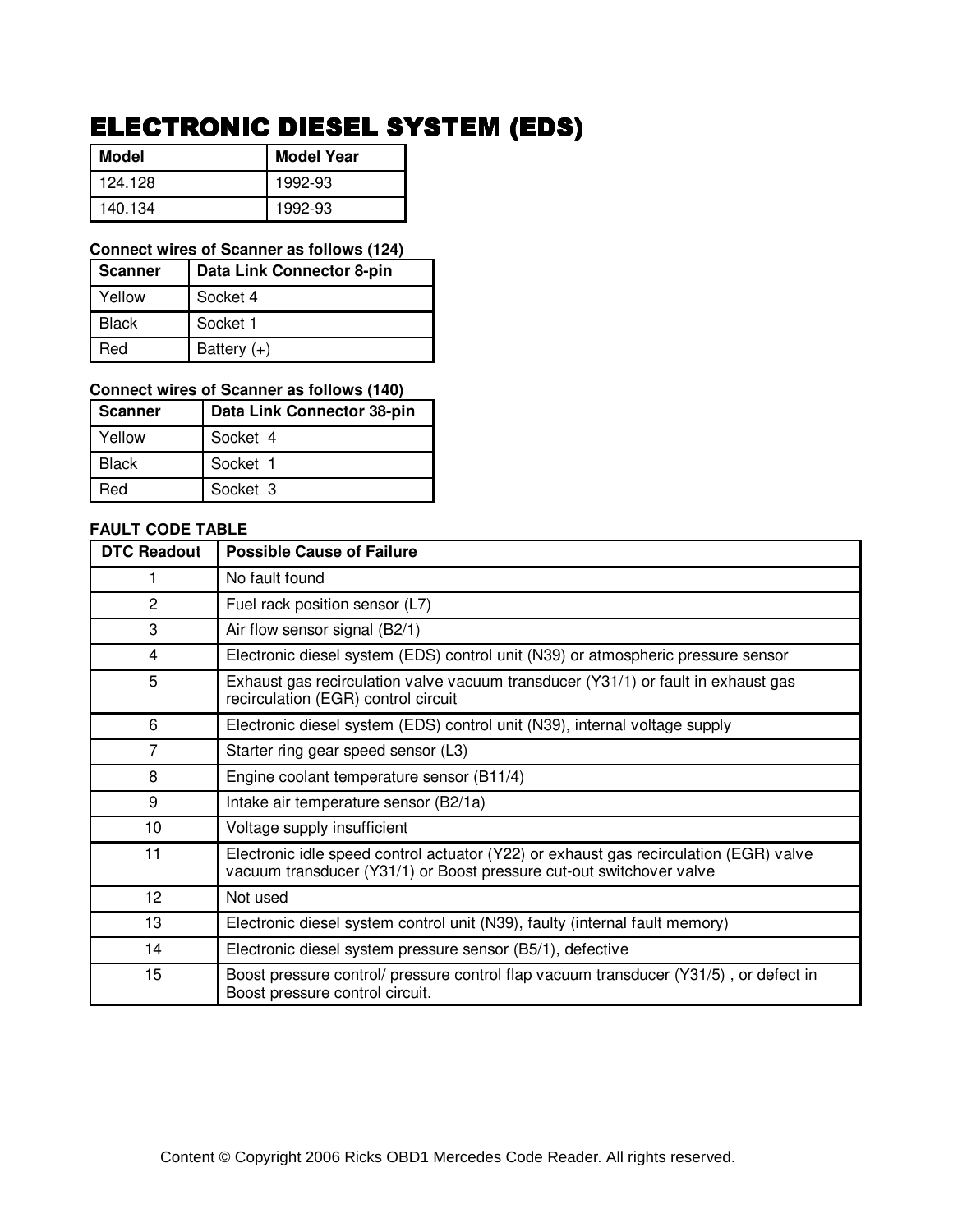# **Continuous Fuel Injection System (CFI)**

| Model                           | <b>Model Year</b>                 |
|---------------------------------|-----------------------------------|
| 107.048                         | 1988-91 (California version only) |
| 124.026 124.030 124.050 124.090 | 1988-89 (California version only) |
| 126.024 126.025                 | 1988-89 (California version only) |
| 126.035 126.039 126.045         | 1988-91 (California version only) |
| 201.028 (1988-93) 201.029       | 1988-89 (California version only) |

### **Connect wires of Scanner as follows:**

| <b>Scanner</b> | Data Link Connector 8-pin |
|----------------|---------------------------|
| Yellow         | Socket 3                  |
| <b>Black</b>   | Socket 1                  |
| Red            | Battery $(+)$             |

| <b>DTC Readout</b> | <b>Possible Cause of Failure</b>                                 |
|--------------------|------------------------------------------------------------------|
|                    | No fault found                                                   |
| 2                  | Throttle position switch - wide open throttle fault              |
| 3                  | Engine coolant temperature sensor                                |
| 4                  | Air flow sensor position indicator                               |
| 5                  | Oxygen sensor                                                    |
| 6                  | Not used                                                         |
| 7                  | TD-signal (rpm)                                                  |
| 8                  | Altitude correction capsule                                      |
| 9                  | Electronic hydraulic actuator (EHA)                              |
| 10                 | Throttle position switch - closed throttle position fault (idle) |
| 12                 | Exhaust gas recirculation temperature sensor                     |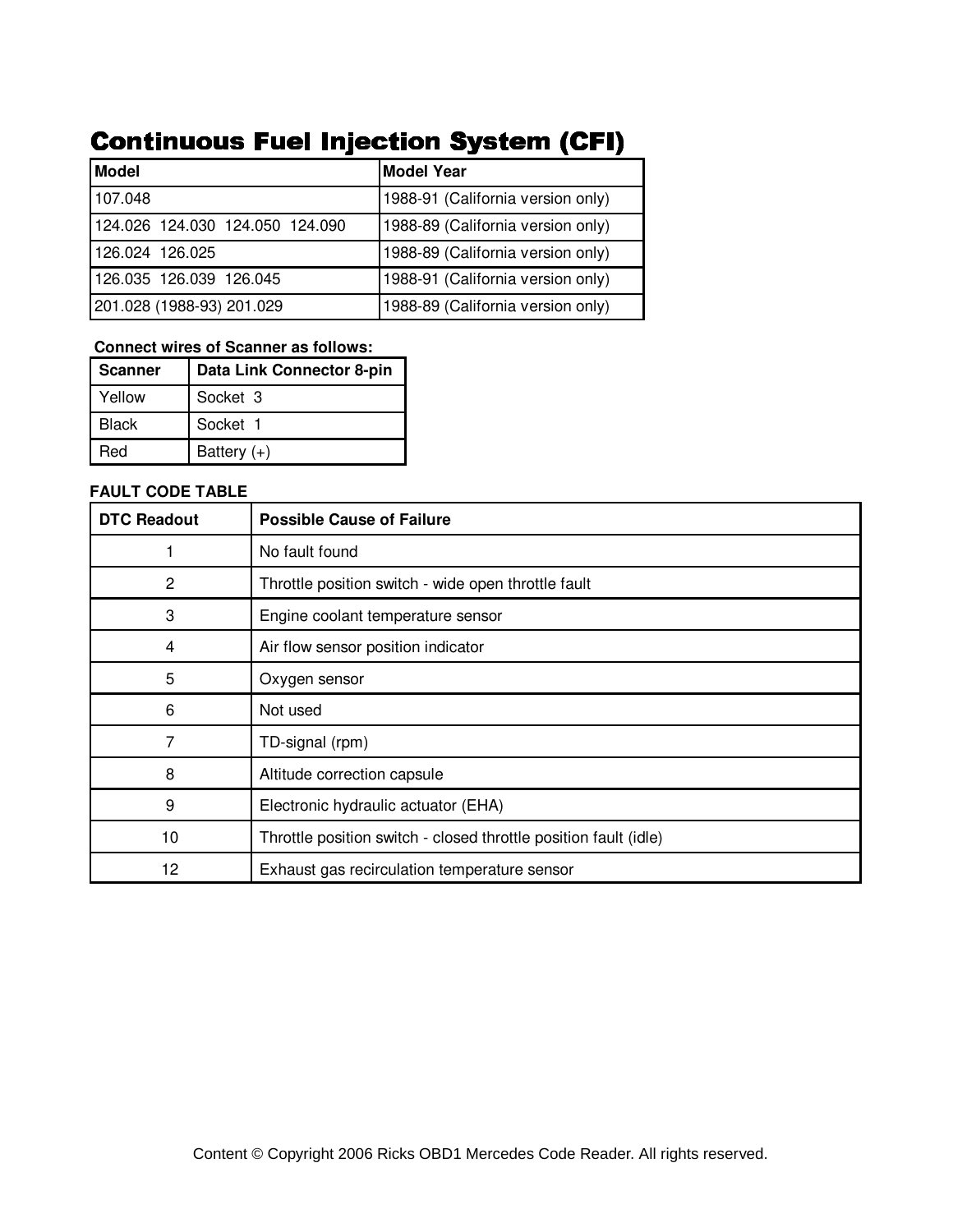# **Continuous Fuel Injection System (CFI)**

| <b>Models</b>                               | <b>Model Years</b> |
|---------------------------------------------|--------------------|
| 124,026, 124,030, 124,090, 124,230, 124,290 | 1990-93            |
| 126.024 126.025                             | 1990-93            |
| 201.029                                     | 1990-93            |

### **Connect Wires of Scanner as Follows:**

| <b>Scanner</b> | Data Link Connector 8 & 16-pin |  |  |
|----------------|--------------------------------|--|--|
| Yellow         | Socket 3                       |  |  |
| Black          | Socket 1                       |  |  |
| Red            | Battery $(+)$                  |  |  |

| <b>DTC Readout</b> | <b>Possible Cause of Failure</b>                                        |
|--------------------|-------------------------------------------------------------------------|
| 1                  | No fault found                                                          |
| $\overline{c}$     | Throttle position switch - wide open throttle (WOT), signal faulty      |
| 3                  | Engine coolant temperature signal read by CFI control module            |
| 4                  | Potentiometer voltage illogical                                         |
| 5                  | Oxygen sensor signal illogical                                          |
| 6                  | Not used                                                                |
| 7                  | TNA signal(rpm) read by CFI control module                              |
| 8                  | Altitude pressure signal from ignition control module illogical         |
| 9                  | Current to EHA is illogical                                             |
| 10                 | Throttle position switch - closed throttle position fault (idle)        |
| 11                 | Air injection system                                                    |
| 12                 | Absolute pressure values from EZL ignition control module are illogical |
| 13                 | Intake air temperature reading is illogical                             |
| 14                 | Vehicle speed signal read by CFI control module is illogical            |
| 15                 | Not used                                                                |
| 16                 | Exhaust gas recirculation                                               |
| 17                 | Oxygen sensor is shorted to positive or ground                          |
| 18                 | Current to idle control valve is illogical                              |
| 19                 | Not used                                                                |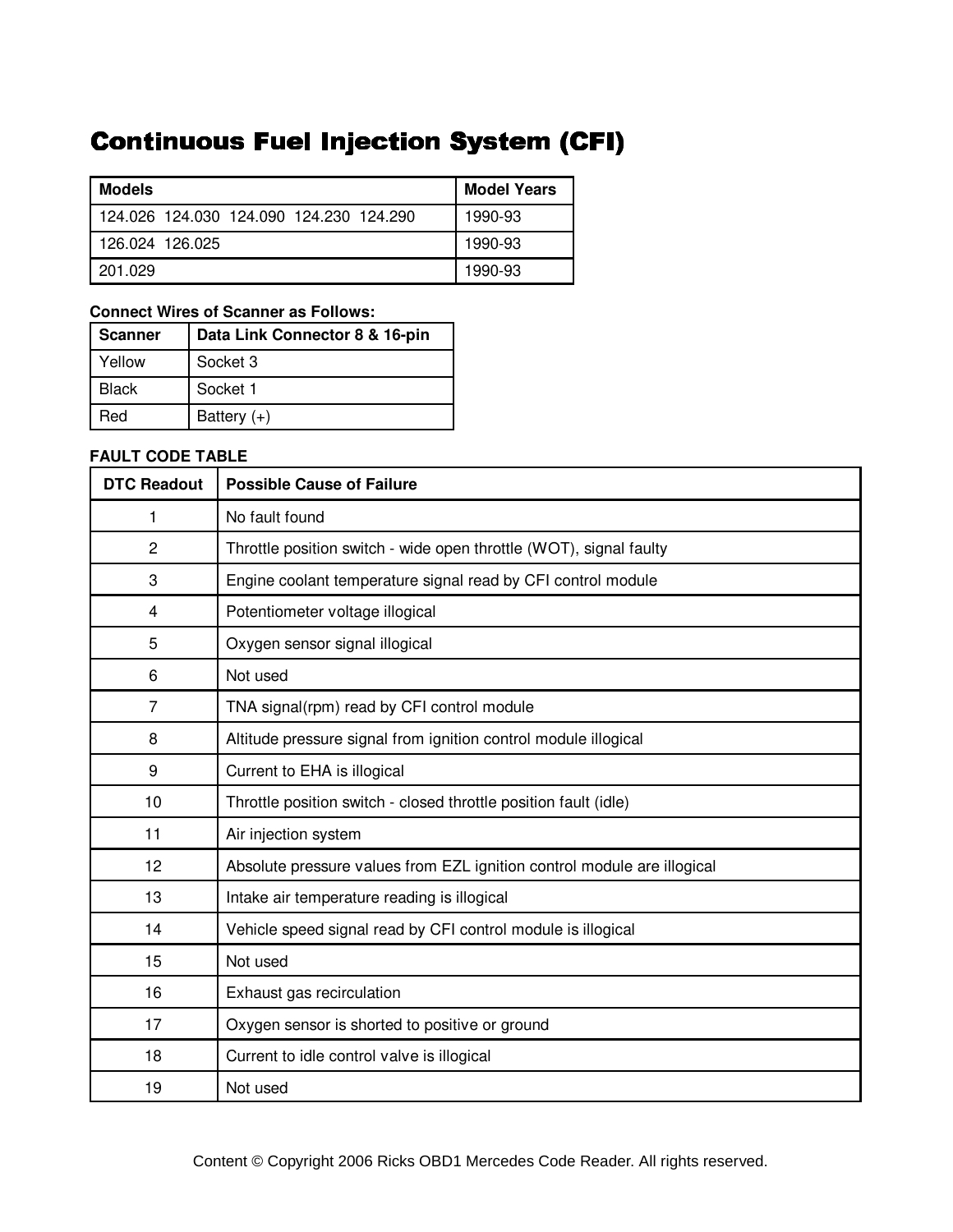| <b>DTC Readout</b> | <b>Possible Cause of Failure</b>                                                 |
|--------------------|----------------------------------------------------------------------------------|
| 20                 | Not used                                                                         |
| 21                 | Not used                                                                         |
| 22                 | Oxygen sensor heating current illogical                                          |
| 23                 | Short circuit to positive in purge switchover valve circuit                      |
| 24                 | Not used                                                                         |
| 25                 | Short circuit to positive in start valve circuit                                 |
| 26                 | Short circuit to positive in upshift delay solenoid valve circuit                |
| 27                 | Data exchange between CFI control module and ignition control module interrupted |
| 28                 | Intermittent contact in engine coolant temperature sensor circuit                |
| 29                 | CFI and ignition control module reading different engine coolant temperature     |
| 30                 | Not used                                                                         |
| 31                 | Intermittent contact in engine coolant temperature sensor circuit                |
| 32                 | Not used                                                                         |
| 33                 | Not used                                                                         |
| 34                 | Engine coolant temperature read from ignition control module illogical           |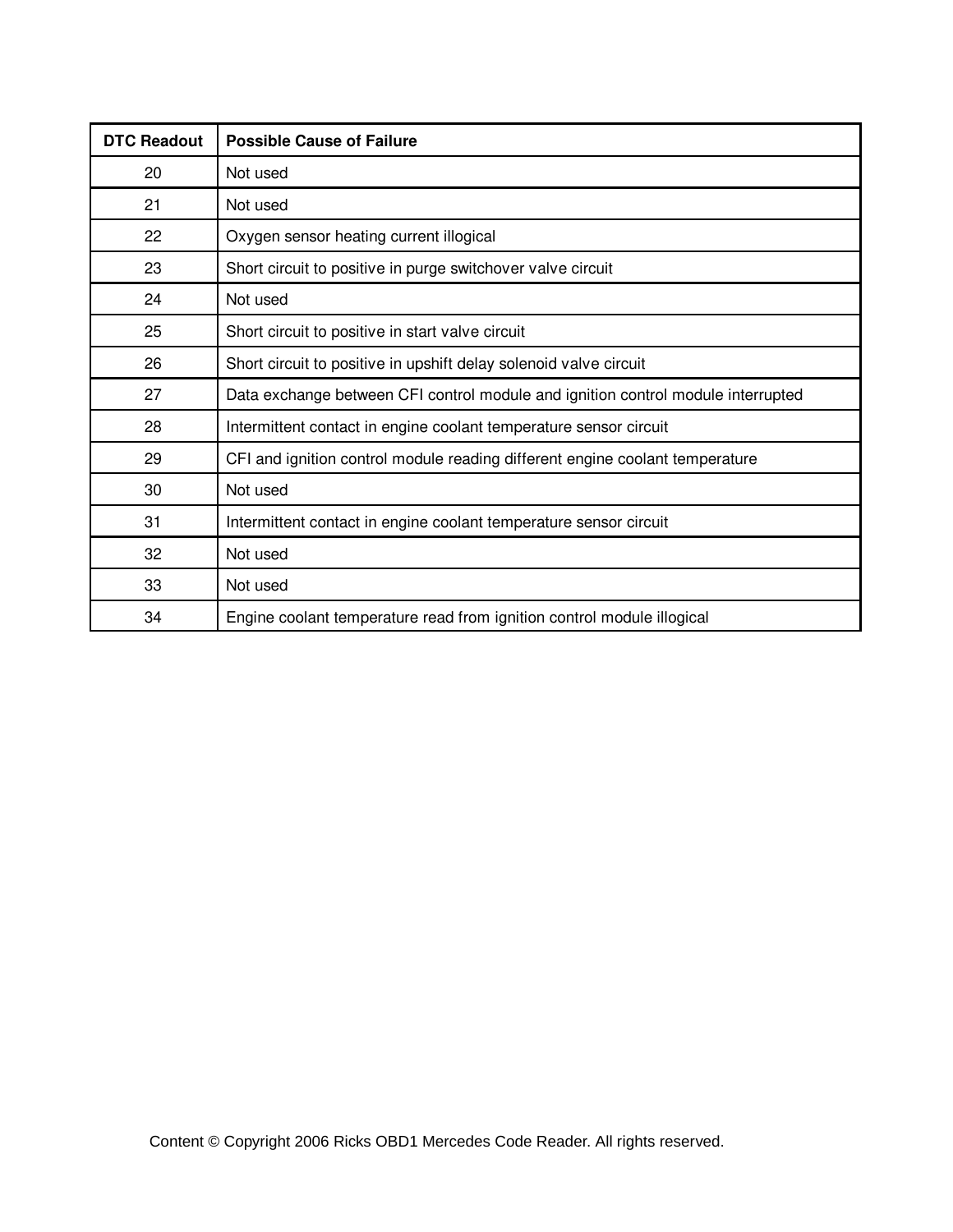# **Continuous Fuel Injection System (CFI)**

| <b>Models</b>   | <b>Model Years</b> |  |
|-----------------|--------------------|--|
| 124.051 129.061 | 1990-93            |  |
| 129.066         | 1990-92            |  |

#### **Connect wires of Scanner as follows:**

| <b>Scanner</b> | Data Link Connector 16-pin |
|----------------|----------------------------|
| Yellow         | Socket 3                   |
| <b>Black</b>   | Socket 1                   |
| Red            | Socket 16                  |

| <b>DTC Readout</b> | <b>Possible Cause of Failure</b>                                         |
|--------------------|--------------------------------------------------------------------------|
| 1                  | No fault found                                                           |
| $\overline{2}$     | Throttle position switch - wide open throttle fault (WOT), signal faulty |
| 3                  | Engine coolant temperature in CFI control module illogical               |
| 4                  | Air flow sensor position indicator potentiometer current illogical       |
| 5                  | Oxygen sensor signal illogical                                           |
| 6                  | Not used                                                                 |
| $\overline{7}$     | TNA- signal (rpm) at CFI control module illogical                        |
| 8                  | Altitude correction signal from ignition control module                  |
| 9                  | Current to EHA is illogical                                              |
| 10                 | Throttle position switch - closed throttle position fault (idle)         |
| 11                 | Air injection system, open or short circuit                              |
| 12                 | Absolute pressure values from ignition control module illogical          |
| 13                 | Intake air temperature illogical                                         |
| 14                 | Speed signal at CFI control module illogical                             |
| 15                 | Not used                                                                 |
| 16                 | Exhaust gas recirculation switchover valve, open or short circuit        |
| 17                 | Oxygen sensor signal wire shorted to positive or ground                  |
| 18                 | Current to idle control valve is illogical                               |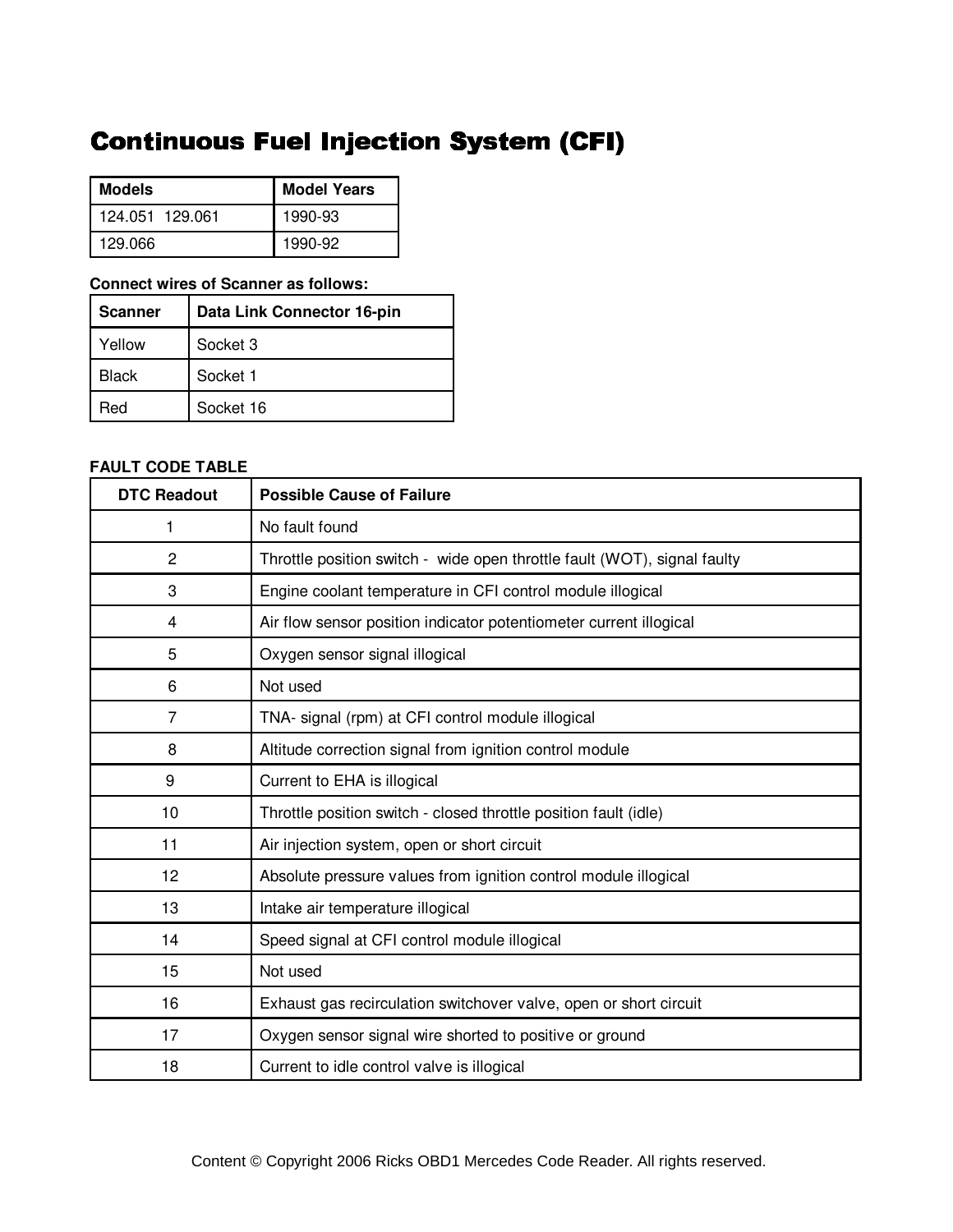| <b>DTC Readout</b> | <b>Possible Cause of Failure</b>                                             |
|--------------------|------------------------------------------------------------------------------|
| 19                 | Not used                                                                     |
| 20                 | Not used                                                                     |
| 21                 | Not used                                                                     |
| 22                 | Oxygen sensor heater voltage illogical                                       |
| 23                 | Short to positive in purge switchover valve circuit                          |
| 24                 | Not used                                                                     |
| 25                 | Short circuit to positive in start valve circuit                             |
| 26                 | Short circuit to positive in upshift delay solenoid valve circuit            |
| 27                 | Data exchange between CFI control module and ignition control module         |
| 28                 | Intermittent contact in engine coolant temperature sensor circuit            |
| 29                 | CFI and ignition control module reading different engine coolant temperature |
| 30                 | Not used                                                                     |
| 31                 | Intermittent contact in engine coolant temperature sensor circuit            |
| 32                 | Not used                                                                     |
| 33                 | Not used                                                                     |
| 34                 | Engine coolant temperature read from ignition control module illogical       |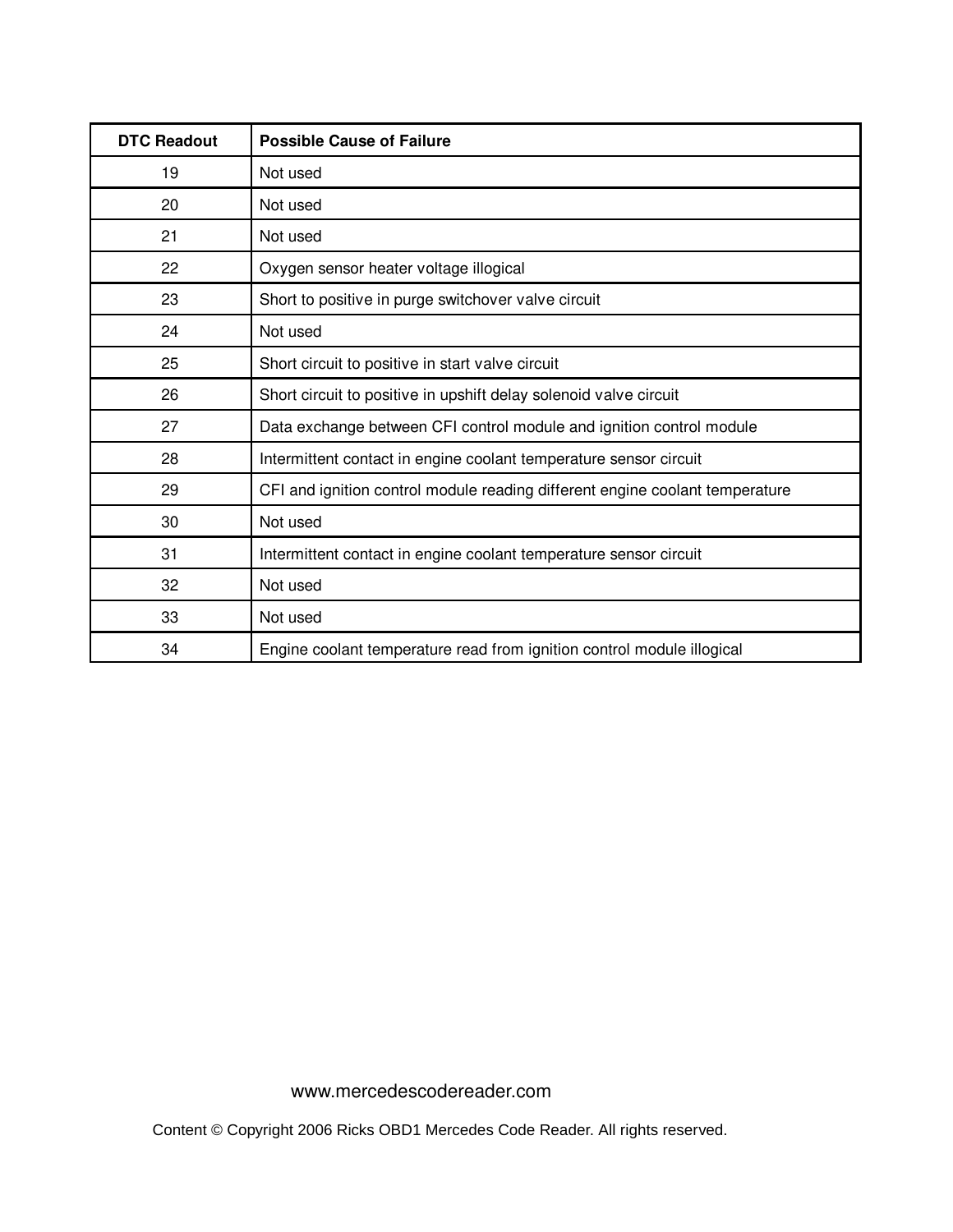# Continuous Fuel Injection System (MAS CONTROLLER)

| Models    |                         |  |                         |  | <b>Model Years</b> |
|-----------|-------------------------|--|-------------------------|--|--------------------|
| l 124.026 | 124.030 124.090 124.230 |  | 124.290 129.066 201.029 |  | 1990-92            |

#### **Connect wires of Scanner as follows**

| <b>Scanner</b> | Data Link Connector 16-pin |
|----------------|----------------------------|
| Yellow         | Socket 14                  |
| <b>Black</b>   | Socket 1                   |
| Red            | Socket 16                  |

| <b>DTC Readout</b> | <b>Possible Cause of Failure</b>                      |  |  |
|--------------------|-------------------------------------------------------|--|--|
| 1                  | No fault found                                        |  |  |
| $\overline{c}$     | Fuel pump relay (circuit 87) not functioning          |  |  |
| 3                  | TN/TD signal (RPM) interrupted                        |  |  |
| 4                  | Output for oxygen sensor heater control defective     |  |  |
| 5                  | Output for air injection pump control defective       |  |  |
| 6                  | Output for kickdown switch control defective          |  |  |
| 7                  | Not used                                              |  |  |
| 8                  | Engine coolant temperature sensor signal out of range |  |  |
| 9                  | Circuit 50 failure                                    |  |  |
| 10                 | Output failure of the start valve                     |  |  |
| 11                 | A/C compressor engagement signal missing (87Z)        |  |  |
| 12                 | Output for A/C compressor control defective           |  |  |
| 13                 | Excessive A/C compressor clutch slippage              |  |  |
| 14                 | Vehicle speed signal illogical                        |  |  |
| 15                 | Short circuit detected in fuel primp circuit          |  |  |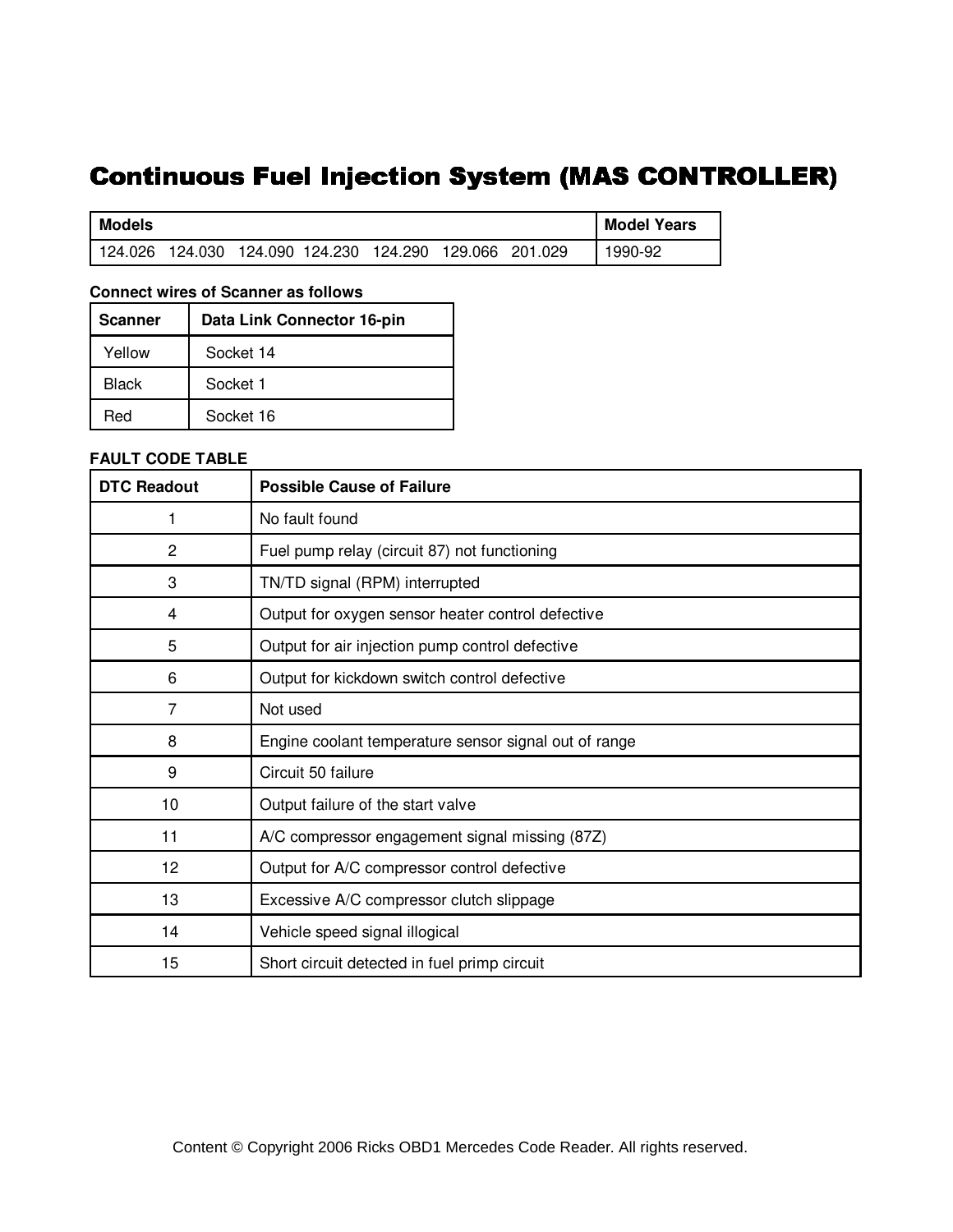# LH Sequential Multiport Fuel Injection System (LH-SFI)

| <b>Models</b>           | <b>Model Years</b> |
|-------------------------|--------------------|
| 140.032 140.057 140.076 | 1992-93            |
| 124.034 124.036         | 1992-93            |
| 129.067                 | 1992-95            |
| 140.042 140.043 140.051 | 1992-95            |

#### **Connect wires of Scanner as follows**

| <b>Scanner</b> | Data Link Connector 38-pin |
|----------------|----------------------------|
| Yellow         | Socket 4                   |
| <b>Black</b>   | Socket 1                   |
| Red            | Socket 3                   |

| <b>DTC Readout</b> | <b>Possible Cause of Failure</b>                                                                 |
|--------------------|--------------------------------------------------------------------------------------------------|
| 1                  | No fault found                                                                                   |
| $\overline{c}$     | Engine coolant temperature sensor circuit 1, open or short circuit.                              |
| 3                  | Engine coolant temperature sensor circuit 2, open or short circuit.                              |
| 4                  | Voltage at mass air sensor with hot wire circuit. Open or short circuit.                         |
| 5                  | Not used                                                                                         |
| 6                  | Not used                                                                                         |
| 7                  | TNA-signal (rpm signal) incorrect or open or short circuit.                                      |
| 8                  | Camshaft position sensor signal. Open or short circuit.                                          |
| 9                  | Starter signal (circuit 50) missing, open or short circuit.                                      |
| 10                 | Closed throttle position recognition from electronic accelerator control unit, short<br>circuit. |
| 11                 | Secondary air injection system, open or short circuit.                                           |
| 12                 | Burn-off control for mass air sensor with hot-wire, open or short circuit.                       |
| 13                 | Intake air temperature sensor, open or short circuit.                                            |
| 14                 | Not used                                                                                         |
| 15                 | Not used                                                                                         |
| 16                 | Exhaust gas recirculation (EGR) switchover valve, open or short circuit.                         |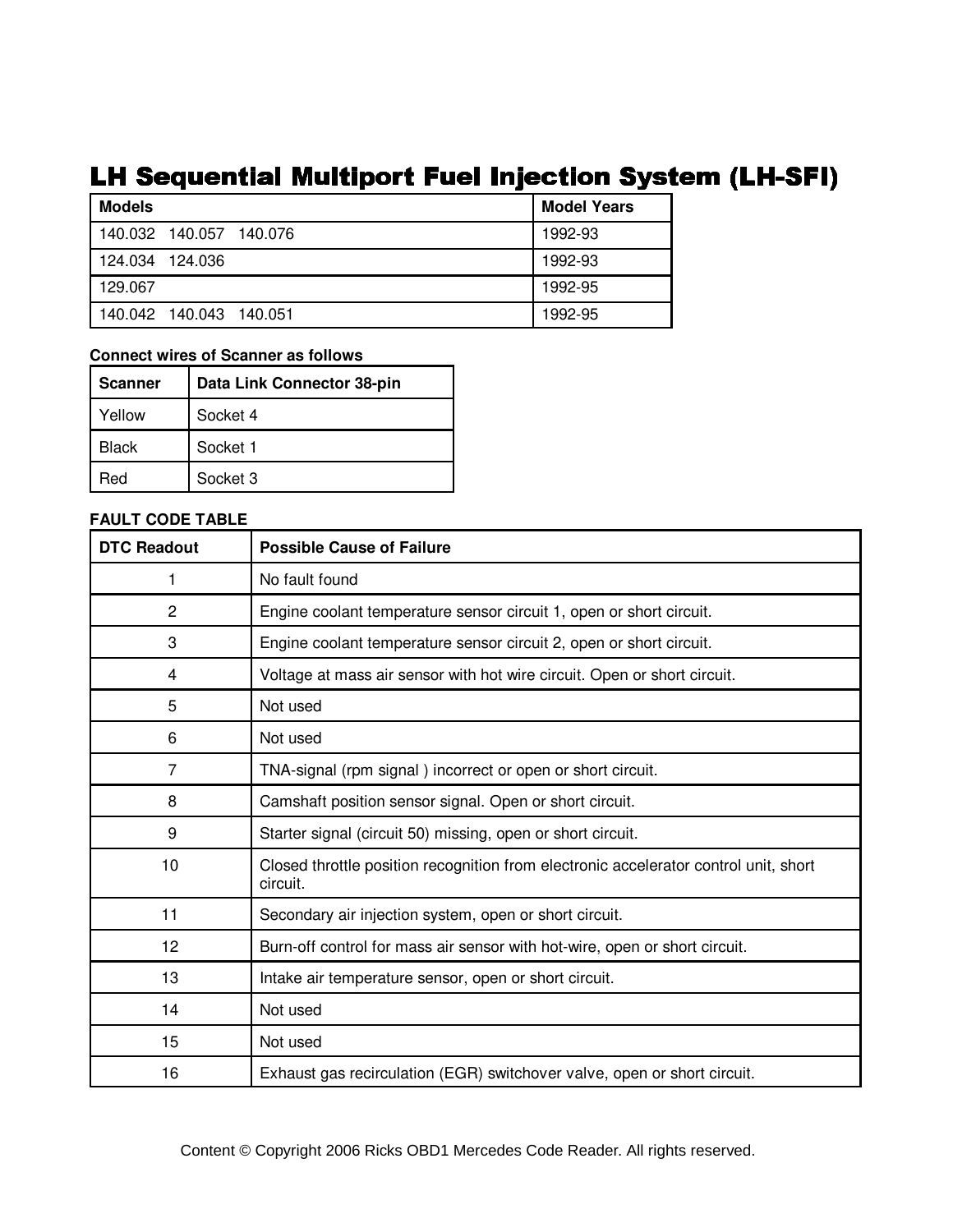| <b>DTC Readout</b> | <b>Possible Cause of Failure</b>                                               |
|--------------------|--------------------------------------------------------------------------------|
| 17                 | CAN data: Electronic accelerator control module - no data transmission         |
| 18                 | CAN data: Ignition control module - no data transmission from DI module        |
| 19                 | Left LH-SFI control module no data transmission to right LH-SFI control module |
| 20                 | LH-SFI control module - no data transmission                                   |
| 21                 | Oxygen sensor open circuit.                                                    |
| 22                 | Oxygen sensor heater, open or short circuit.                                   |
| 23                 | Purge switchover valve, open or short circuit.                                 |
| 24                 | Left adjustable camshaft timing solenoid (Y49/1), open or short circuit        |
| 25                 | Adjustable camshaft timing solenoid, open or short circuit.                    |
| 27                 | Injectors, open or short circuit.                                              |
| 29                 | I GR Start relay module (K29/1), open or short circuit                         |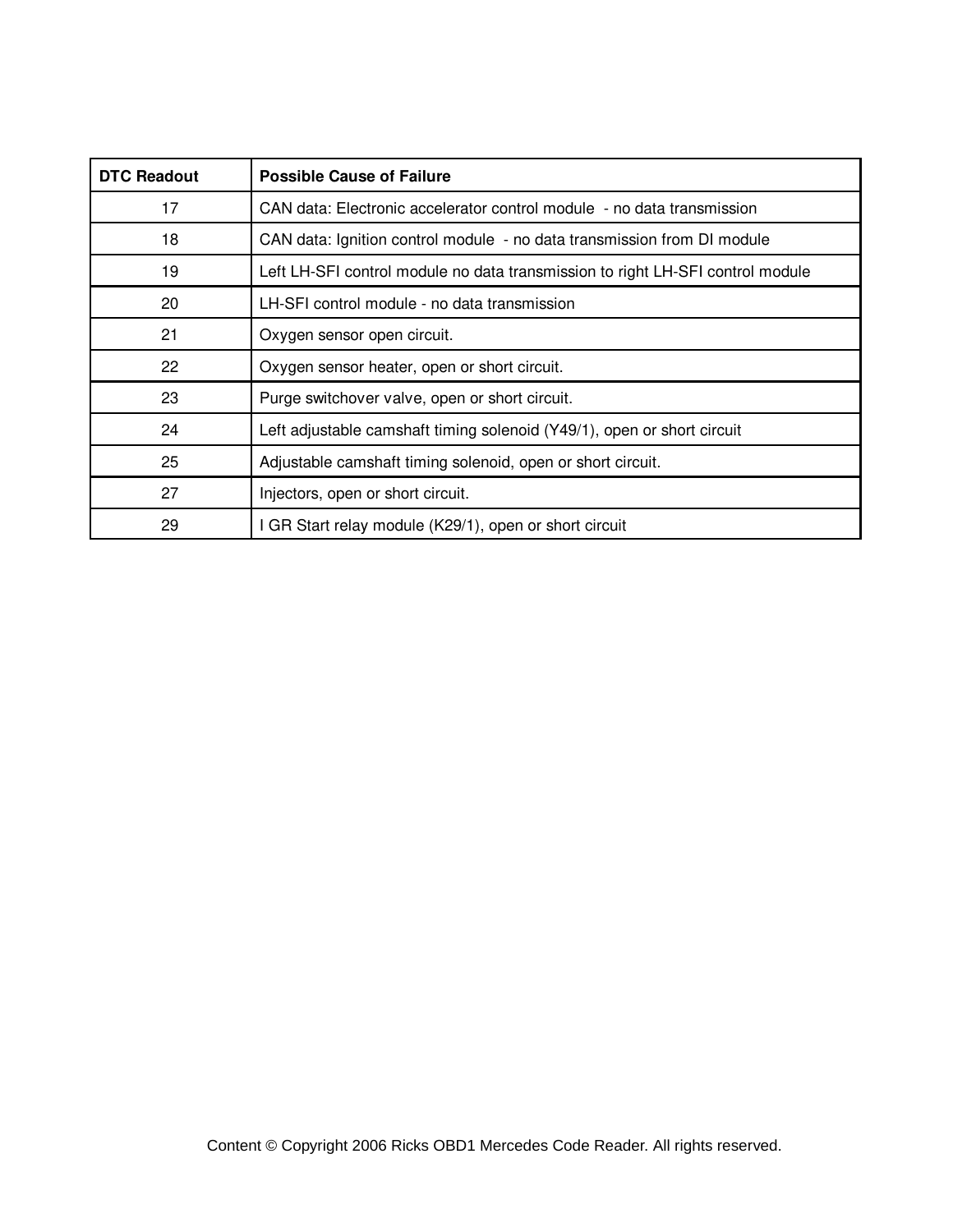# HFM Sequential Multiport Fuel Injection System

| <b>Engines</b> | <b>Model Year</b> |
|----------------|-------------------|
| 104<br>111     | 1993-97           |

#### **Connect wires of Scanner as follows (124)**

| <b>Scanner</b> | Data Link Connector 16-pin |
|----------------|----------------------------|
| Yellow         | Socket 8                   |
| Black          | Socket 1                   |
| Red            | Socket 16                  |

### **Connect wires of Scanner as follows (202 129 140)**

| Scanner      | Data Link Connector 38-pin |
|--------------|----------------------------|
| Yellow       | Socket 4                   |
| <b>Black</b> | Socket 1                   |
| ⊰ed          | Socket 3                   |

| <b>DTC Readout</b> | <b>Possible Cause of Failure</b>                                                                          |
|--------------------|-----------------------------------------------------------------------------------------------------------|
|                    | No fault found                                                                                            |
| 2                  | Engine Coolant temperature sensor                                                                         |
| 3                  | Intake air temperature sensor                                                                             |
| 4                  | Hot film mass air flow sensor                                                                             |
| 5                  | CTP switch                                                                                                |
| 6                  | Not used                                                                                                  |
| 7                  | Not used                                                                                                  |
| 8                  | Idle speed control (ISC) system at upper or lower control stop or CC or EA indicates "limp<br>home" mode. |
| 9                  | O2S 1 (before TWC) - voltage too high, circuit open or voltage implausible                                |
| 10                 | O2S 2 (after TWC) voltage too high, circuit open or voltage implausible                                   |
| 11                 | O2S 1 heater (before TWC) - Current too high/low or short circuit.                                        |
| 12                 | O2S 2 heater (after TWC) - Current too high/low or short circuit.                                         |
| 13                 | O2S (Lambda) control system operating at rich or lean limit                                               |
| 14                 | Injector, cylinder 1                                                                                      |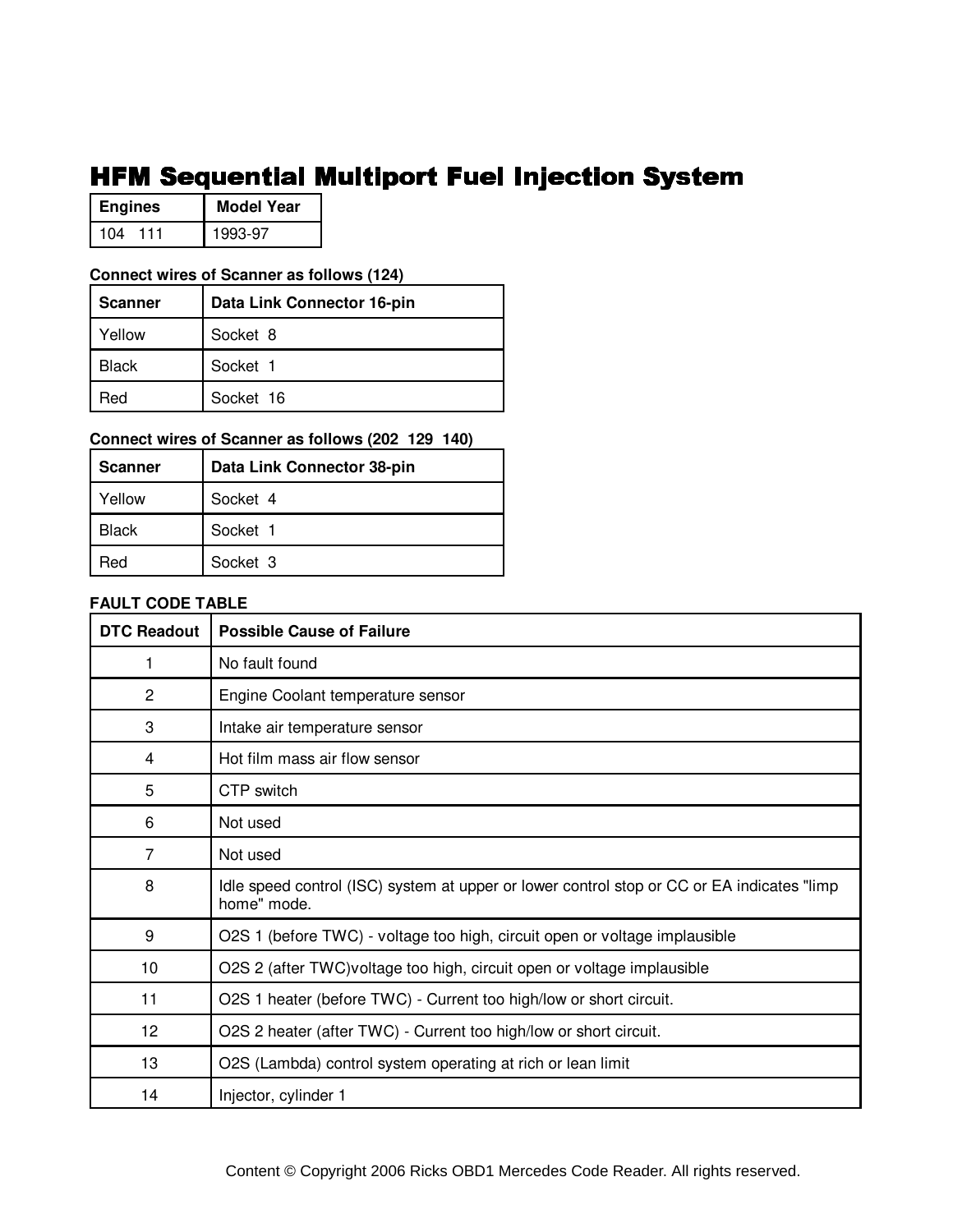| <b>DTC Readout</b> | <b>Possible Cause of Failure</b>                                                                                                                                                |
|--------------------|---------------------------------------------------------------------------------------------------------------------------------------------------------------------------------|
| 15                 | Injector, cylinder 2                                                                                                                                                            |
| 16                 | Injector, cylinder 3                                                                                                                                                            |
| 17                 | Injector, cylinder 4                                                                                                                                                            |
| 18                 | Injector, cylinder 5                                                                                                                                                            |
| 19                 | Injector, cylinder 6                                                                                                                                                            |
| 20                 | Self-adaptation at idle speed or upper/lower partial load at rich or lean limit                                                                                                 |
| 21                 | Ignition output 3 or ignition coil for cylinder 1 and 6                                                                                                                         |
| 22                 | Ignition output 1 or ignition coil for cylinder 2 and 5 (Engine 111, cylinder 1 and 4)                                                                                          |
| 23                 | Ignition output 2 or ignition coil for cylinder 3 and 4 (Engine 111, cylinder 2 and 3)                                                                                          |
| 24                 | CKP sensor or magnet for position sensor not recognized                                                                                                                         |
| 25                 | CMP sensor not recognized or implausible                                                                                                                                        |
| 26                 | Not used                                                                                                                                                                        |
| 27                 | TN-signal (rpm signal) - open or short to ground                                                                                                                                |
| 28                 | VSS - open circuit                                                                                                                                                              |
| 29                 | Not used                                                                                                                                                                        |
| 30                 | Fuel pump relay module - open or short circuit                                                                                                                                  |
| 31                 | Not used                                                                                                                                                                        |
| 32                 | Knock sensors 1 and /or 2                                                                                                                                                       |
| 33                 | Maximum retard setting on at least one cylinder has been reached or the ignition angle<br>deviation between the individual cylinders is greater than 6 degrees crankshaft angle |
| 34                 | Knock control-output switch in engine control module faulty Momentary fault in<br>self-adaptation closed throttle speed/partial load                                            |
| 35                 | Model 124,129 and 140 AIR pump switchover valve and/or electromagnetic AIR pump<br>clutch. Model 202 AIR pump switchover valve and/or AIR relay module                          |
| 36                 | Purge control valve - open/short to ground or B+                                                                                                                                |
| 37                 | Upshift delay switchover valve                                                                                                                                                  |
| 38                 | Adjustable camshaft timing solenoid - open/short to ground or B+                                                                                                                |
| 39                 | Exhaust gas recirculation switchover valve - open/short to ground or B+                                                                                                         |
| 40                 | Transmission overload protection switch - open/short to ground or $B+$ or open or closed or<br>implausible                                                                      |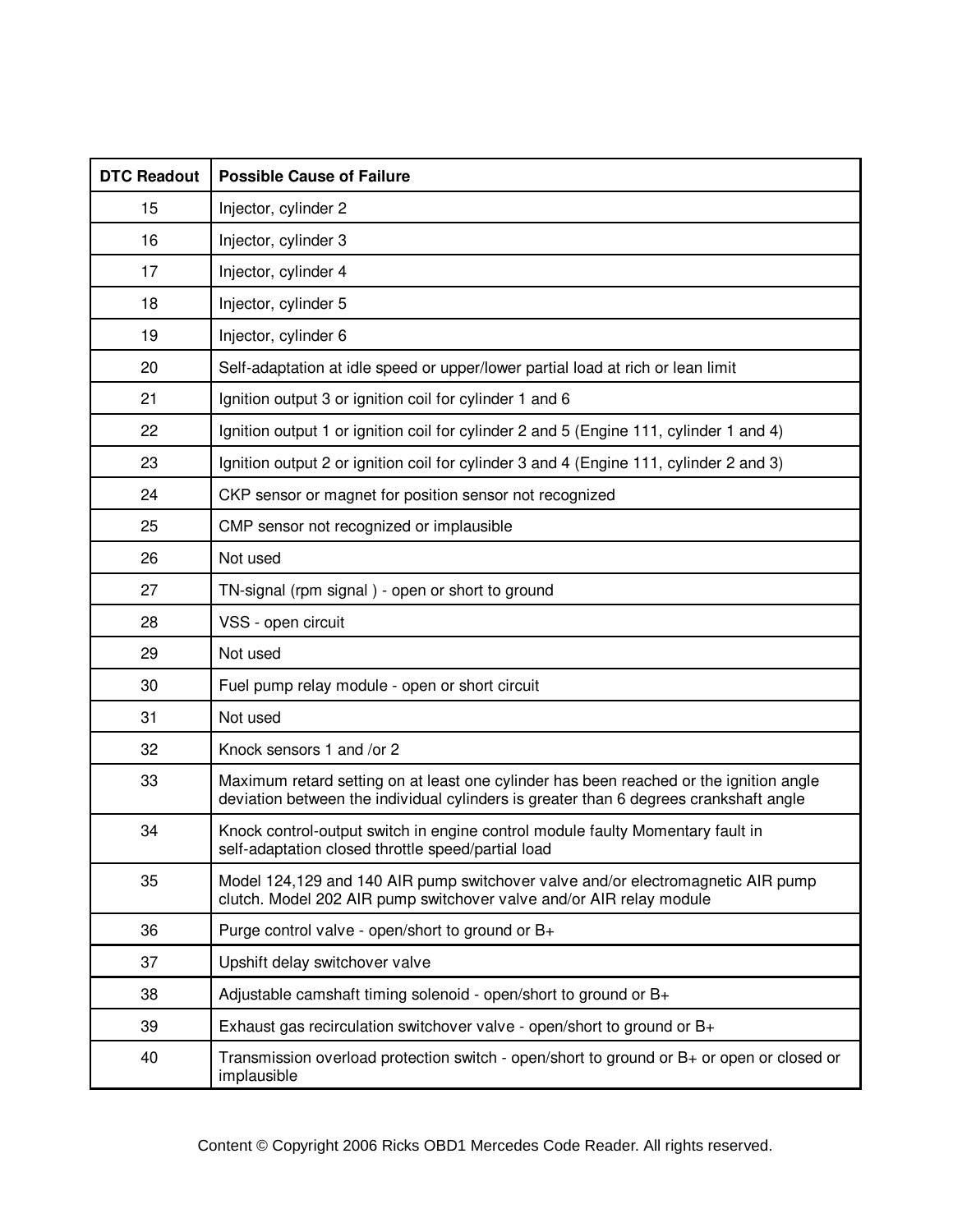| <b>DTC Readout</b> | <b>Possible Cause of Failure</b>                                                  |
|--------------------|-----------------------------------------------------------------------------------|
| 41                 | CAN communication from engine control module faulty                               |
| 42                 | CAN communication from ASR, EA/CC/ISC module or diagnostic module (OBD II) faulty |
| 43                 | Starter signal (circuit 50) not present                                           |
| 44                 | Not used                                                                          |
| 45                 | Fuel safety shut-off of electronic accelerator or cruise control active           |
| 46                 | Resonance intake manifold switchover valve - open/short to ground or B+           |
| 48                 | O2S 2 (after TWC) heating circuit relay module - open/short to ground or B+       |
| 49                 | Voltage supply at engine control module implausible/low volts                     |
| 50                 | Engine control module faulty or not coded.                                        |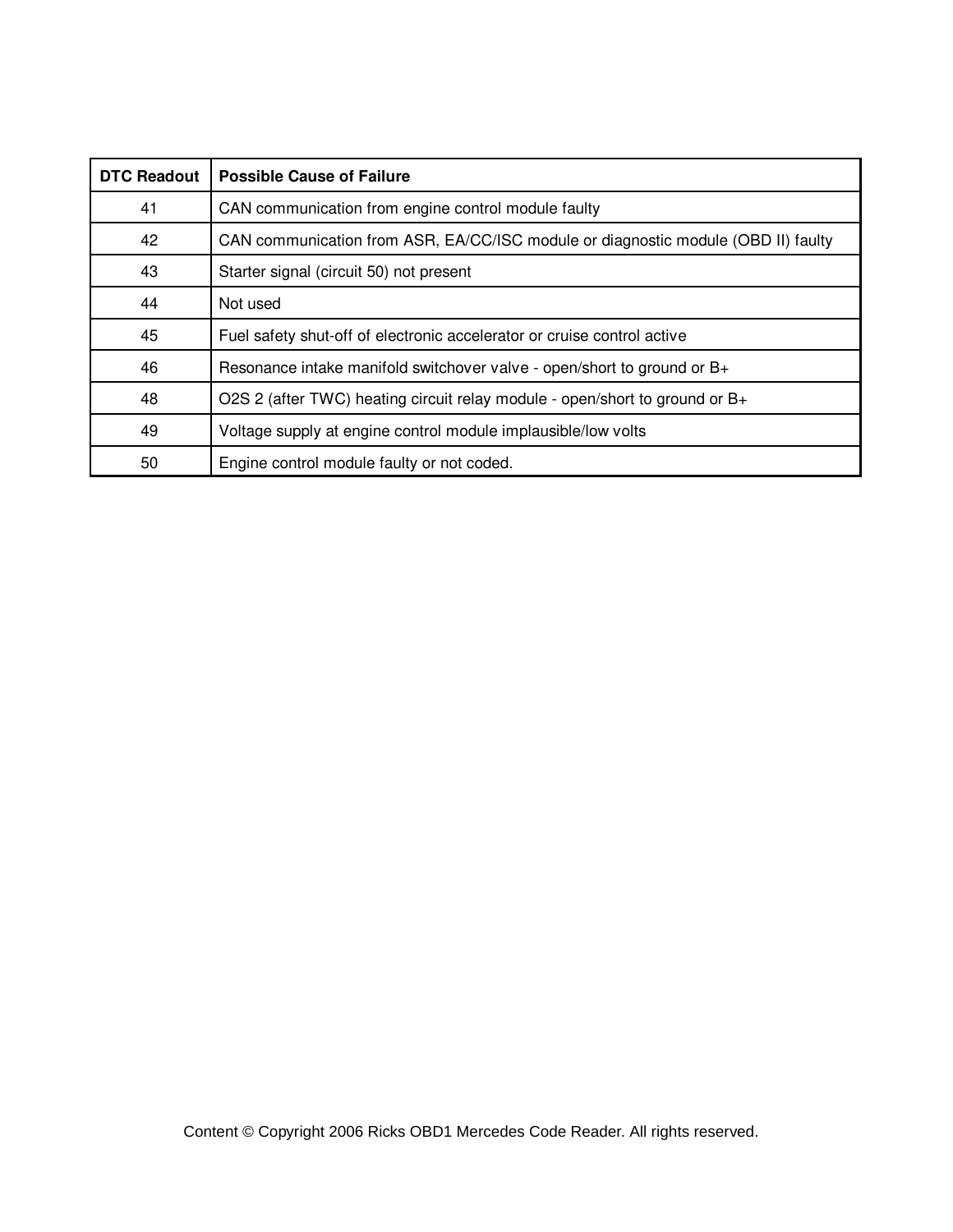# **Base Module (BM)**

| Models                                          | <b>Model Years</b> |
|-------------------------------------------------|--------------------|
| 124.034 124.036                                 | 1992-93            |
| 129.067                                         | 1992-95            |
| 140.032 140.042 140.043 140.051 140.057 140.076 | 1992-95            |

### **Connect wires of Scanner as follows**

| <b>Scanner</b> | Data Link Connector 38-pin |
|----------------|----------------------------|
| Yellow         | Socket 8                   |
| <b>Black</b>   | Socket 1                   |
| Red            | Socket 3                   |

| <b>DTC Readout</b> | <b>Possible Cause of Failure</b>                                                                      |
|--------------------|-------------------------------------------------------------------------------------------------------|
|                    | No fault found                                                                                        |
| 2, 3, 4            | Not used                                                                                              |
| 5                  | Maximum permissible temperature in module box exceeded                                                |
| 6                  | Electromagnetic a/c compressor clutch blocked                                                         |
| 7                  | Poly v-belt slipping                                                                                  |
| 8                  | Voltage supply for LH-SFI control module interrupted                                                  |
| 9                  | Voltage supply for LH-SFI control module interrupted                                                  |
| 10                 | Voltage supply for LH-SFI control module interrupted<br>Voltage supply for fuel injectors interrupted |
| 11                 | Voltage supply for accessory equipment control module interrupted                                     |
| 12                 | Voltage supply for ABS control module, ABS/ASR control module or ASD control<br>module interrupted    |
| 13, 14             | Not used                                                                                              |
| 15                 | Voltage supply for kickdown valve interrupted                                                         |
| 16                 | Voltage supply for electromagnetic a/c compressor clutch interrupted                                  |
| 17                 | Voltage supply for module box blower motor interrupted                                                |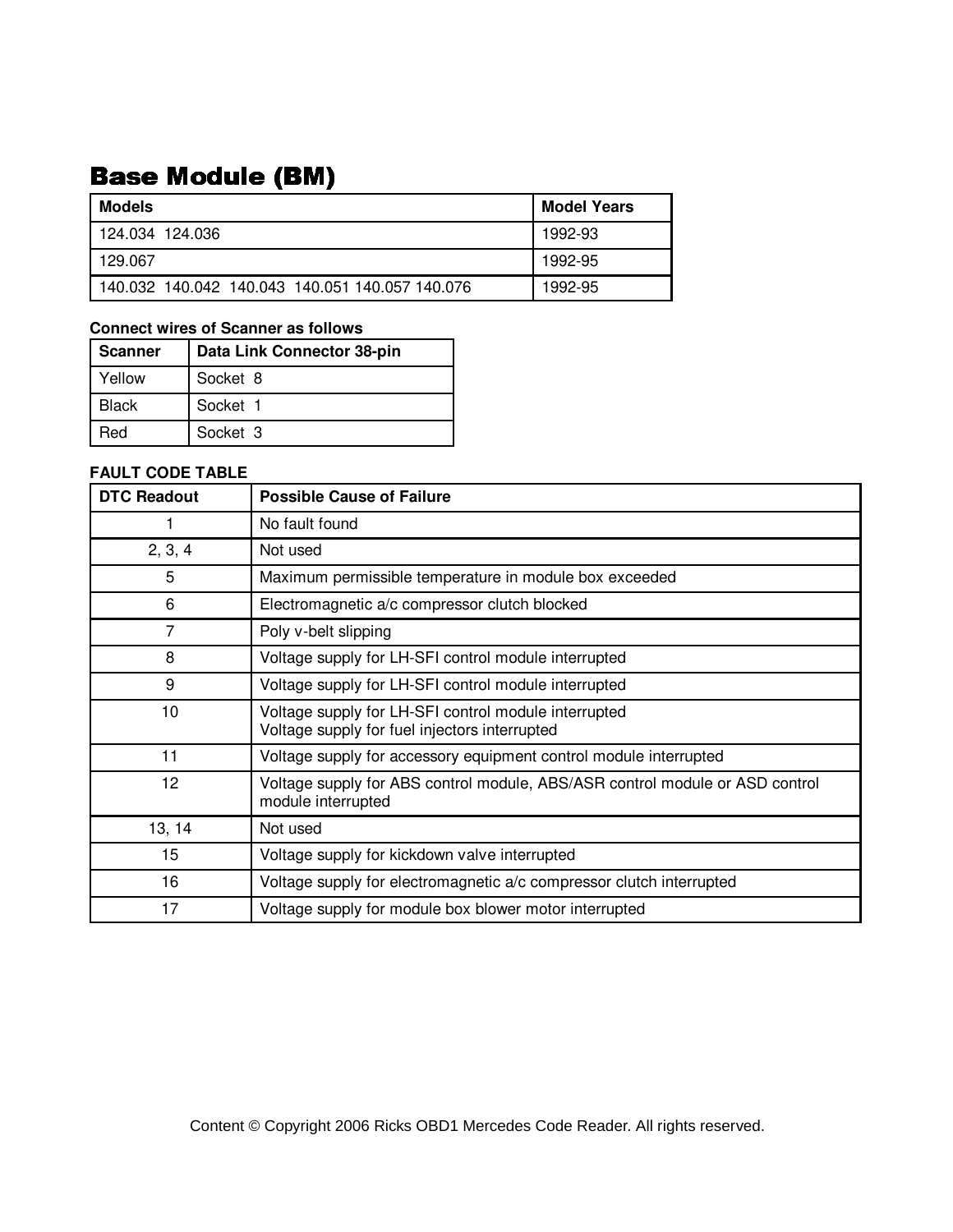# **Diagnostic Module (DM)**

| Models                          | <b>Model Years</b> |
|---------------------------------|--------------------|
| l 124.034 124.036               | 1992-1993          |
| 119.067                         | 1992-1995          |
| 140.032 140.042 140.043 140.051 | 1992-1995          |

#### **Connect wires of Scanner as follows**

| <b>Scanner</b> | Data link connector 38-<br>pin |
|----------------|--------------------------------|
| Yellow         | Socket 19                      |
| Black          | Socket 1                       |
| Red            | Socket 3                       |

| <b>DTC Readout</b> | <b>Possible Cause of Failure</b>                                    |
|--------------------|---------------------------------------------------------------------|
| 1                  | No fault found                                                      |
| $\overline{2}$     | Oxygen sensor faulty                                                |
| 3                  | Lambda control faulty                                               |
| 4                  | Air injection system faulty                                         |
| 5                  | Exhaust gas recirculation faulty                                    |
| 6                  | Idle speed control faulty                                           |
| $\overline{7}$     | Ignition system faulty                                              |
| 8                  | Engine coolant temperature sensor. Circuit open or circuit short    |
| 9                  | Intake air temperature sensor. Circuit open or circuit short        |
| 10                 | Voltage at mass air sensor too high/low                             |
| 11                 | TNA-signal (rpm signal) faulty                                      |
| 12                 | Oxygen sensor greater, circuit open or circuit short                |
| 13                 | Camshaft position sensor signal from ignition control module faulty |
| 14                 | Intake manifold pressure too low when starting                      |
| 15                 | Wide open throttle position information faulty                      |
| 16                 | Closed throttle position information faulty                         |
| 17                 | Data exchange fault between individual control module               |
| 18                 | Adjustable camshaft timing solenoid circuit open or circuit short   |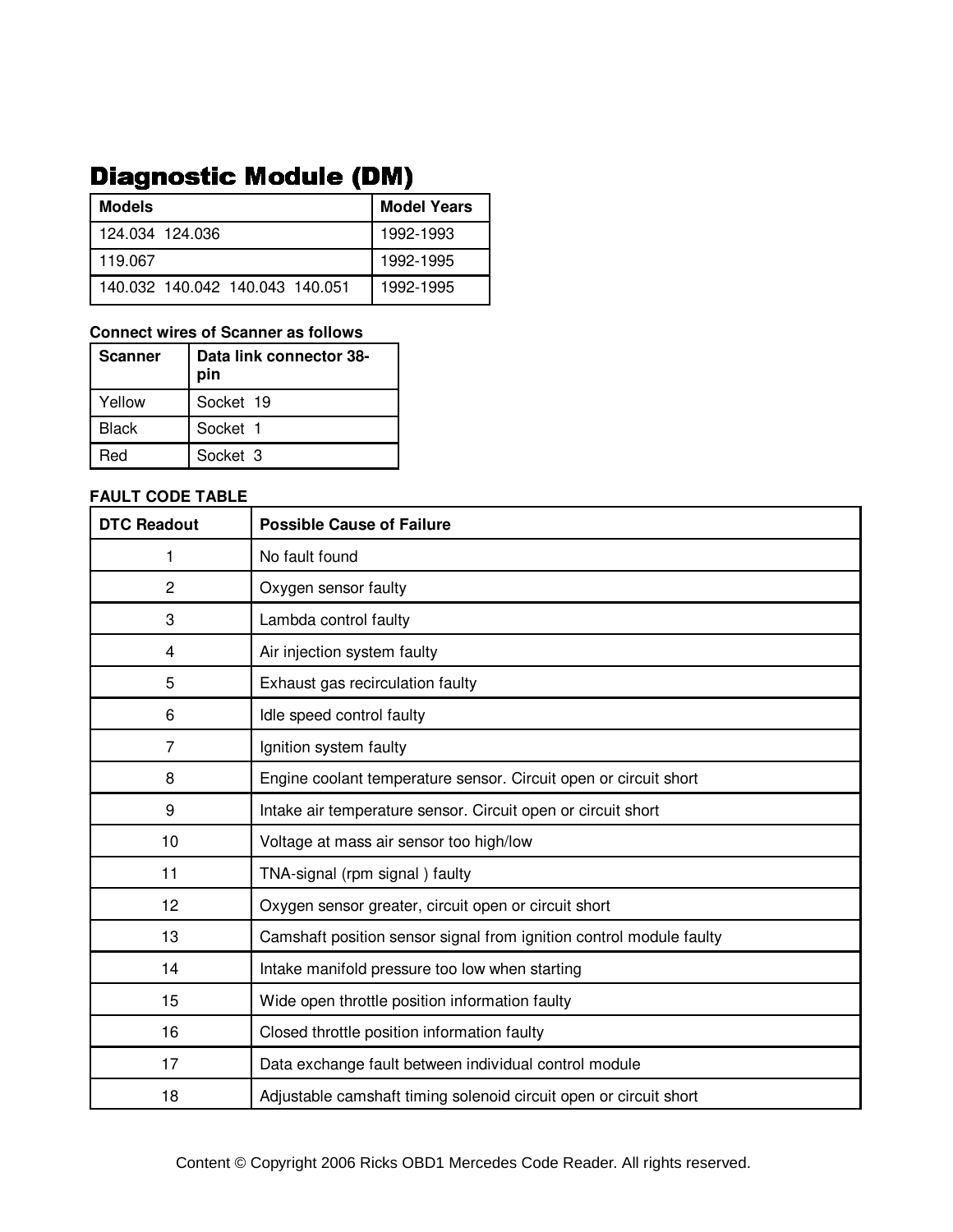| <b>DTC Readout</b> | <b>Possible Cause of Failure</b>                                                              |
|--------------------|-----------------------------------------------------------------------------------------------|
| 19                 | Injector open or short circuit or emission control system adaptation at limit                 |
| 20                 | Vehicle speed signal missing                                                                  |
| 21                 | Purge switchover valve, circuit open or circuit short                                         |
| 22                 | Camshaft position sensor signal faulty                                                        |
| 23                 | Intake manifold pressure with engine running too low                                          |
| 24                 | Starter ring gear segments faulty                                                             |
| 25                 | Knock sensors faulty                                                                          |
| 26                 | Upshift delay switchover valve, circuit open or circuit short                                 |
| 27                 | Engine coolant temperature sensor deviation between sensor circuit 1 and sensor<br>circuit 2. |
| 28                 | Engine coolant temperature sensor (engine coolant temperature change monitor)                 |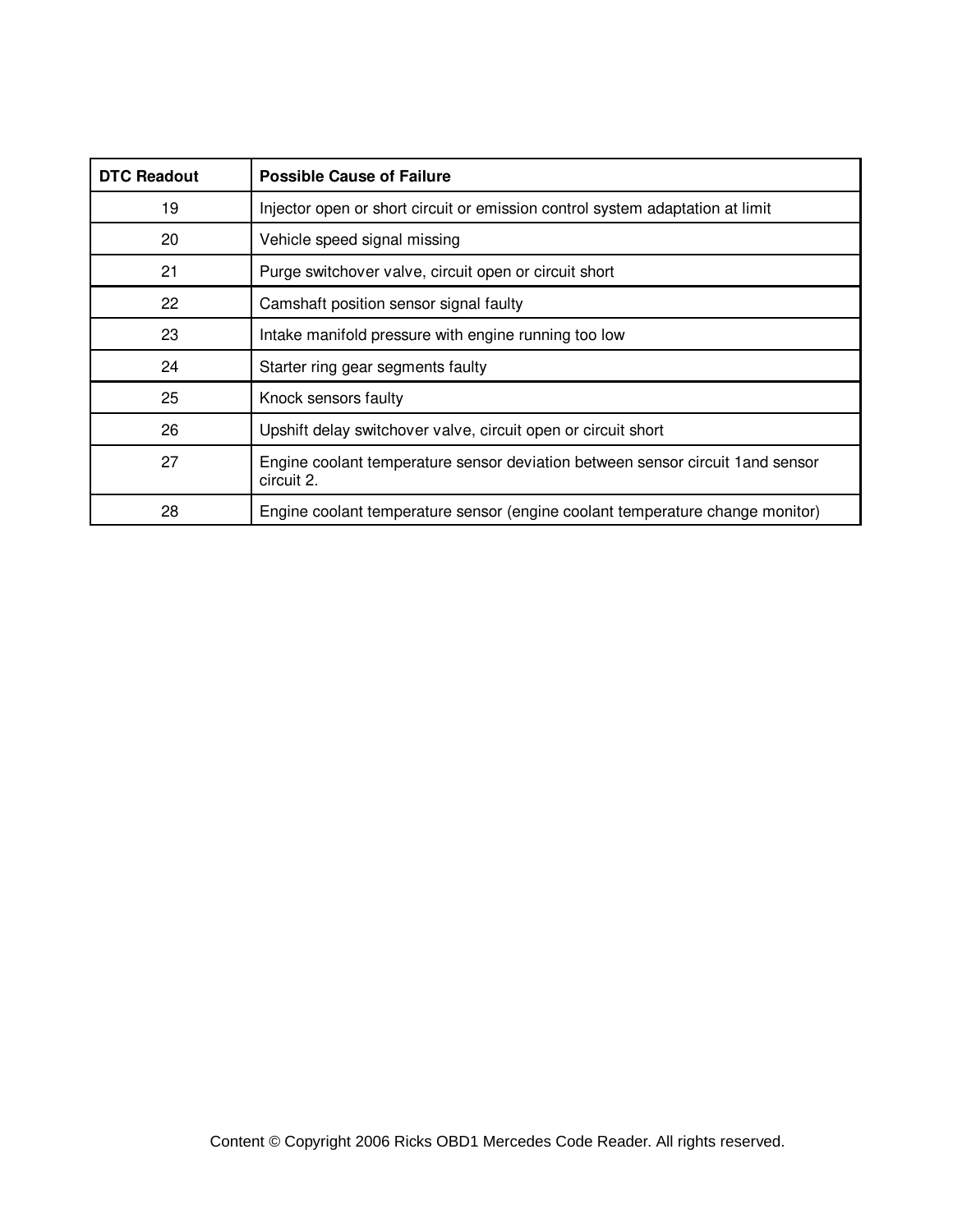# **Diagnostic Module (DM)**

| <b>Models</b>   | <b>Model Years</b> |  |
|-----------------|--------------------|--|
| 140.057 140.076 | 1992-1995          |  |

#### **Connect wires of Scanner as follows**

| <b>Scanner</b> | Data Link Connector 38-pin |
|----------------|----------------------------|
| Yellow         | Socket 19                  |
| Black          | Socket 1                   |
| Red            | Socket 3                   |

| <b>DTC Readout</b> | <b>Possible Cause of Failure</b>                                                                                |
|--------------------|-----------------------------------------------------------------------------------------------------------------|
| 1                  | No fault found                                                                                                  |
| $\overline{c}$     | Right oxygen sensor faulty                                                                                      |
| 3                  | Lambda control of right LH-SFI control module faulty                                                            |
| $\overline{4}$     | Air injection at right cylinder bank faulty                                                                     |
| 5                  | Exhaust gas recirculation of right LH-SFI control module faulty                                                 |
| 6                  | Idle speed control faulty                                                                                       |
| 7                  | Ignition system for right cylinder faulty                                                                       |
| 8                  | Right engine coolant temperature sensor, circuit open or circuit short                                          |
| $\boldsymbol{9}$   | Right intake air temperature sensor, circuit open or circuit short                                              |
| 10                 | Voltage at mass air sensor too high/low                                                                         |
| 11                 | Tn-signal (rpm signal) at right LH-SFI control module faulty                                                    |
| 12                 | Oxygen sensor heater of right oxygen sensor, circuit open or circuit short                                      |
| 13                 | Camshaft position sensor signal of right ignition control module faulty                                         |
| 14                 | Intake manifold pressure at startup (in right ignition control module) too low or too<br>high                   |
| 15                 | Wide open throttle position information faulty                                                                  |
| 16                 | Closed throttle position information faulty                                                                     |
| 17                 | Data exchange fault between right-hand control modules LH-SFI ignition control<br>module electronic accelerator |
| 18                 | Right adjustable camshaft timing solenoid circuit open or circuit short                                         |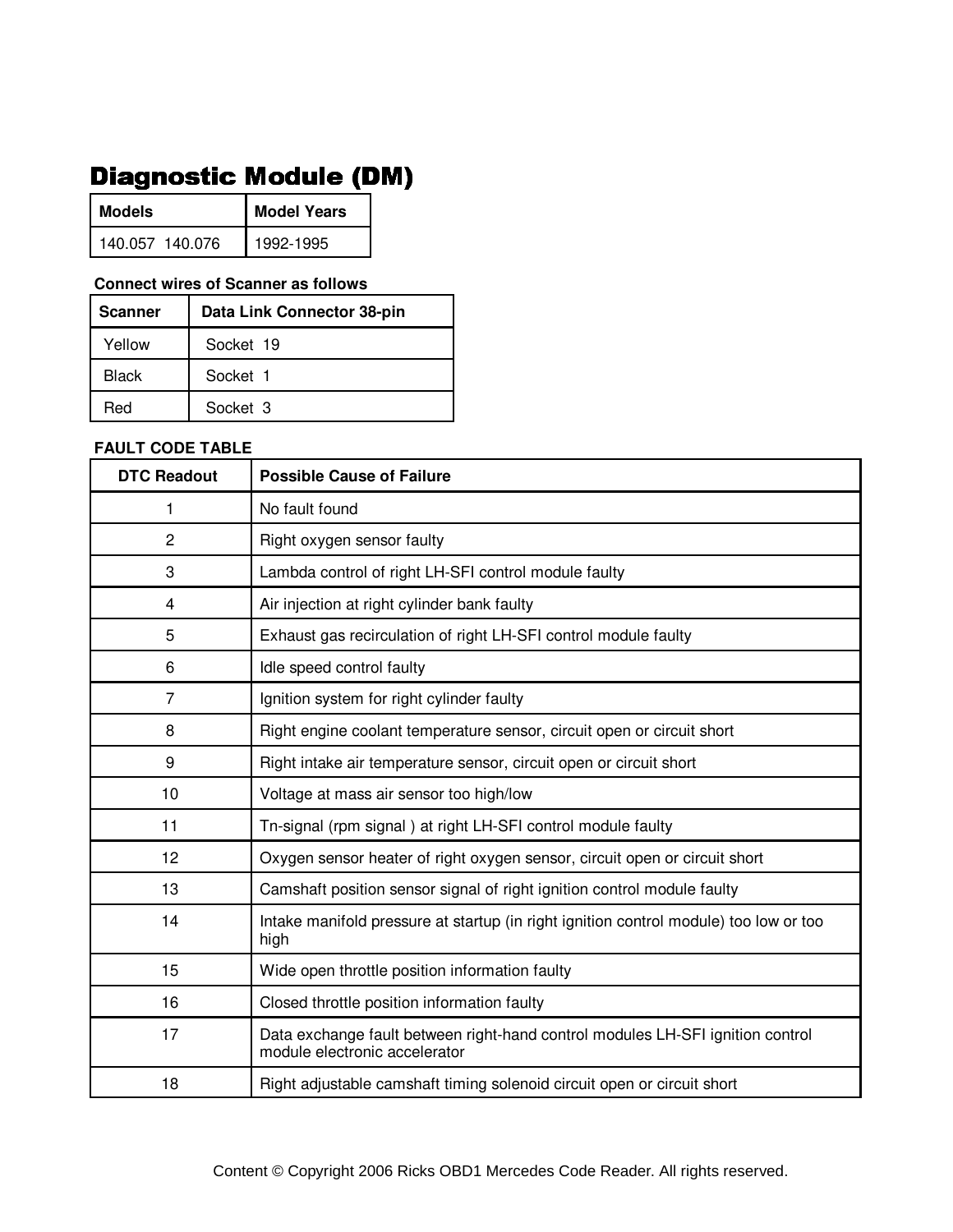| <b>DTC Readout</b> | <b>Possible Cause of Failure</b>                                                                                              |
|--------------------|-------------------------------------------------------------------------------------------------------------------------------|
| 19                 | Right injector circuit open or circuit short or emission control system adaptation in<br>right LH-SFI control module at limit |
| 20                 | Vehicle speed signal missing                                                                                                  |
| 21                 | Right purge switchover valve, circuit open or circuit short                                                                   |
| 22                 | Right camshaft position sensor signal faulty                                                                                  |
| 23                 | Intake manifold pressure(in right ignition control module) with engine running too<br>low/high                                |
| 24                 | Starter ring gear segments faulty                                                                                             |
| 25                 | Knock sensors or right ignition control module faulty                                                                         |
| 26                 | Upshift delay switchover valve, circuit open or circuit short                                                                 |
| 27                 | Right engine coolant temperature sensor deviation between circuit 1, and sensor<br>circuit 2.                                 |
| 28                 | Right engine coolant temperature sensor (engine coolant temperature change<br>monitor)                                        |
| 34                 | Left oxygen sensor faulty                                                                                                     |
| 35                 | Lambda control of left LH-SFI control module faulty                                                                           |
| 36                 | Air injection at left cylinder bank faulty                                                                                    |
| 37                 | Exhaust gas recirculation of left LH-SFI control module faulty                                                                |
| 38                 | Not used                                                                                                                      |
| 39                 | Ignition system for left cylinder faulty                                                                                      |
| 40                 | Left engine coolant temperature sensor, circuit open or circuit short                                                         |
| 41                 | Left intake air temperature sensor, circuit open or circuit short                                                             |
| 42                 | Voltage at mass air sensor too high/low                                                                                       |
| 43                 | Tn-signal (rpm signal) at left LH-SFI control module faulty                                                                   |
| 44                 | Oxygen sensor heater of left oxygen sensor, circuit open or circuit short                                                     |
| 45                 | Camshaft position sensor signal of left ignition control module faulty                                                        |
| 46                 | Intake manifold pressure at (in left ignition control module) faulty                                                          |
| 47                 | Not used                                                                                                                      |
| 48                 | Not used                                                                                                                      |
| 49                 | Data exchange fault between left LH-SFI ignition control module                                                               |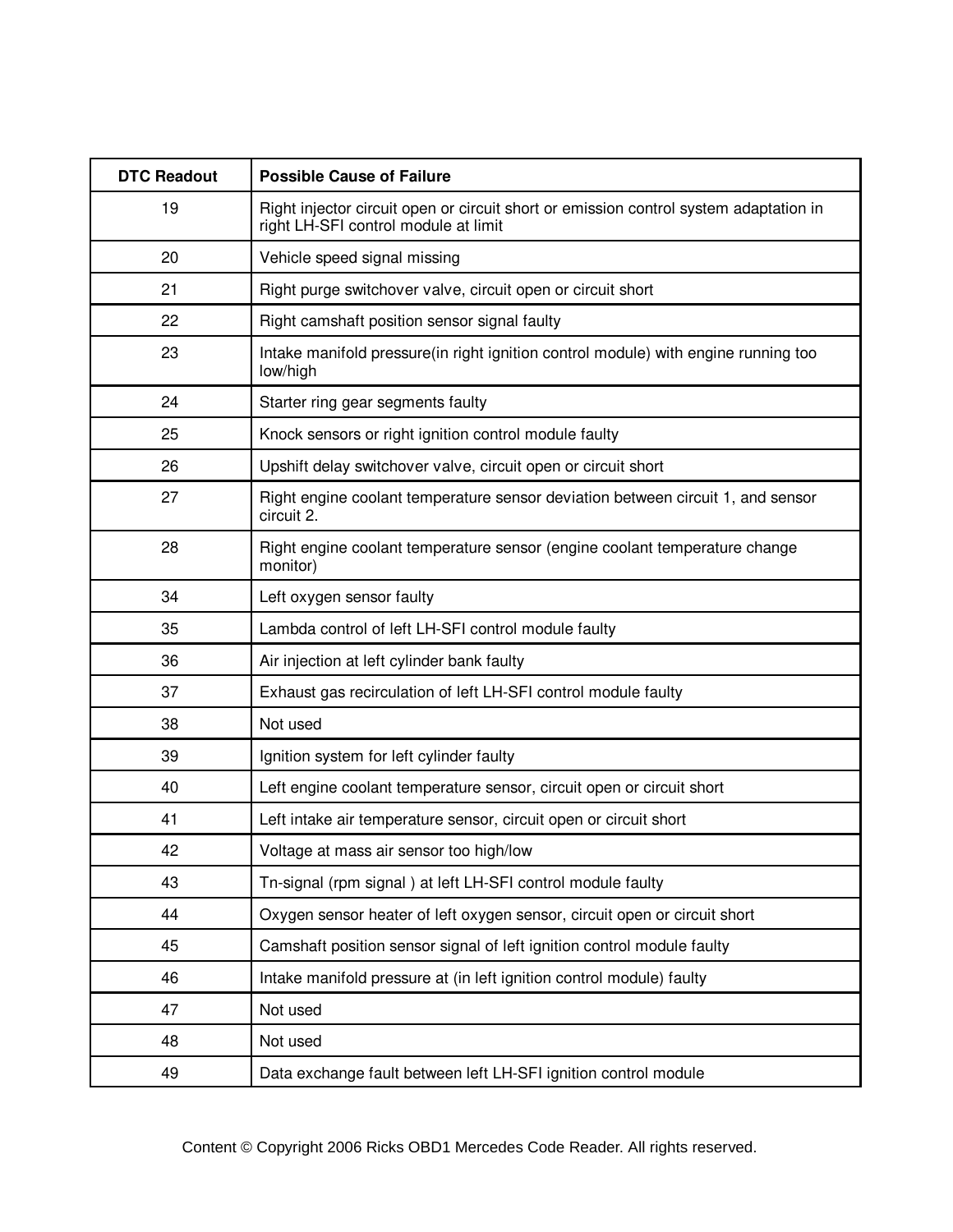| <b>DTC Readout</b> | <b>Possible Cause of Failure</b>                                                                                            |
|--------------------|-----------------------------------------------------------------------------------------------------------------------------|
| 50                 | Left adjustable camshaft timing solenoid circuit open or circuit short                                                      |
| 51                 | Left injector circuit open or circuit short or emission control system adaptation in left<br>LH-SFI control module at limit |
| 52                 | Not used vehicle speed signal missing                                                                                       |
| 53                 | Left purge switchover valve, circuit open or circuit short                                                                  |
| 54                 | Left camshaft position sensor signal faulty                                                                                 |
| 55                 | Intake manifold pressure(in left ignition control module) with engine running too<br>low/high                               |
| 56                 | Starter ring gear segments and/or left crankshaft position sensor faulty                                                    |
| 57                 | Knock sensors or left ignition control module faulty                                                                        |
| 58                 | Not used                                                                                                                    |
| 59                 | Left engine coolant temperature sensor deviation between circuit 1, and sensor<br>circuit 2.                                |
| 60                 | Left engine coolant temperature sensor (engine coolant temperature change monitor)                                          |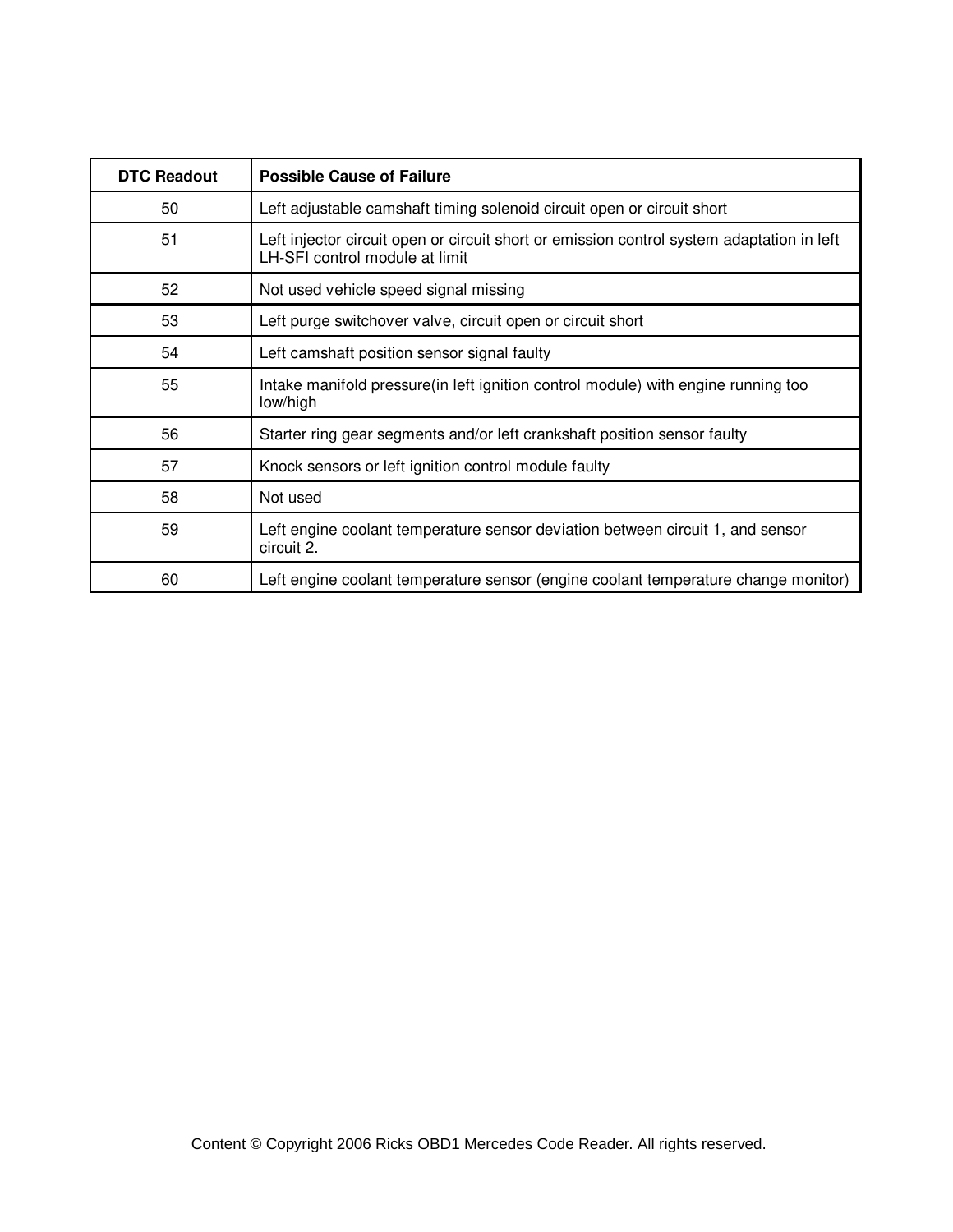# **Diagnostic Module (DM)**

| I Models                        |  | <b>Model Year</b> |
|---------------------------------|--|-------------------|
| 124.028 124.032 124.052 124.092 |  | 1994-95           |

### **Connect wires of Scanner as follows**

| <b>Scanner</b> | Data link connector 16-pin |
|----------------|----------------------------|
| Yellow         | Socket 3                   |
| <b>Black</b>   | Socket 1                   |
| Red            | Socket 16                  |

| <b>DTC Readout</b> | <b>Possible Cause of Failure</b>                                                                                |
|--------------------|-----------------------------------------------------------------------------------------------------------------|
| 1                  | No Fault Found                                                                                                  |
| $\overline{2}$     | Heated oxygen sensor faulty                                                                                     |
| 3                  | Lambda control faulty                                                                                           |
| 4                  | Air injection system faulty hot film mass air flow sensor with hot wire                                         |
| 5                  | Exhaust gas recirculation faulty                                                                                |
| 6                  | Idle speed control faulty                                                                                       |
| 7                  | Ignition system faulty                                                                                          |
| 8                  | Engine coolant temperature sensor open circuit                                                                  |
| 9                  | Intake air temperature sensor, open circuit                                                                     |
| 10                 | Voltage at mass air sensor too high/low                                                                         |
| 11                 | Tn-signal (rpm signal) at engine control module faulty                                                          |
| 12                 | Heated oxygen sensor heater circuit open or circuit short                                                       |
| 15                 | Injector, cylinder 2                                                                                            |
| 16                 | Closed throttle position information faulty                                                                     |
| 17                 | Data exchange malfunction between individual control module                                                     |
| 18                 | Adjustable camshaft timing solenoid circuit open or circuit short                                               |
| 19                 | Injectors circuit open or circuit short emission control module adaptation in engine<br>control module at limit |
| 20                 | Vehicle speed signal not present                                                                                |
| 21                 | Purge switchover valve circuit open or circuit short                                                            |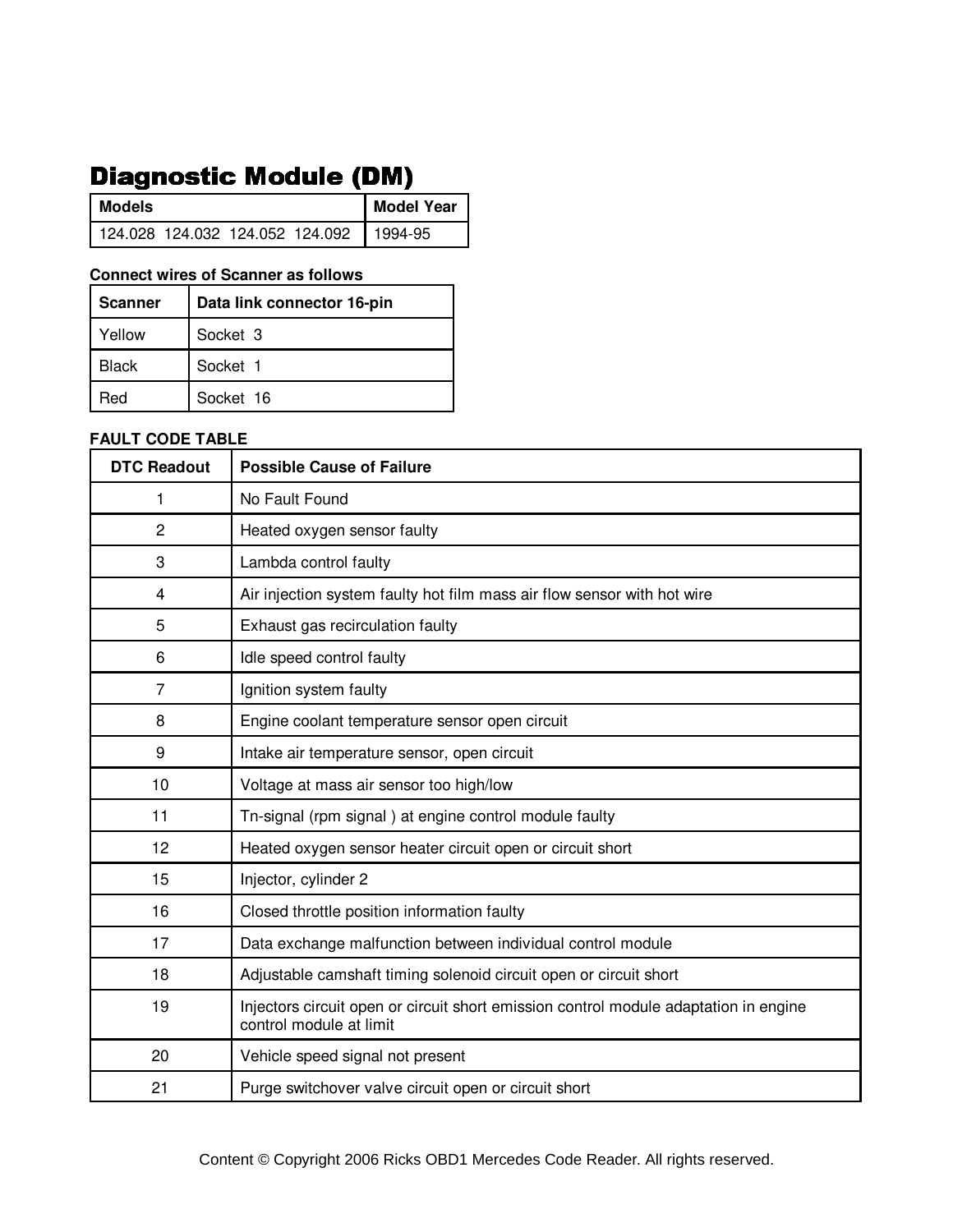| <b>DTC Readout</b> | <b>Possible Cause of Failure</b>                                                                |
|--------------------|-------------------------------------------------------------------------------------------------|
| 22                 | Crankshaft position sensor signal faulty                                                        |
| 23                 | Intake manifold pressure (in base module pressure sensor-) with engine running too<br>high/low. |
| 24                 | Starter ring gear segments and /or crankshaft position sensor faulty                            |
| 25                 | Knock sensors or engine control module faulty                                                   |
| 26                 | Upshift delay faulty                                                                            |
| 27                 | Not used                                                                                        |
| 28                 | Engine coolant temperature sensor (engine coolant temperature change monitor)                   |
| 44                 | Not used                                                                                        |
| 45                 | Fuel safety shut-off electronic accelerator or cruise control active                            |
| 46                 | Resonance intake manifold switchover valve                                                      |
| 47                 | Not used                                                                                        |
| 48                 | Not used                                                                                        |
| 49                 | Voltage supply at engine control module 8v                                                      |
| 50                 | Engine control module                                                                           |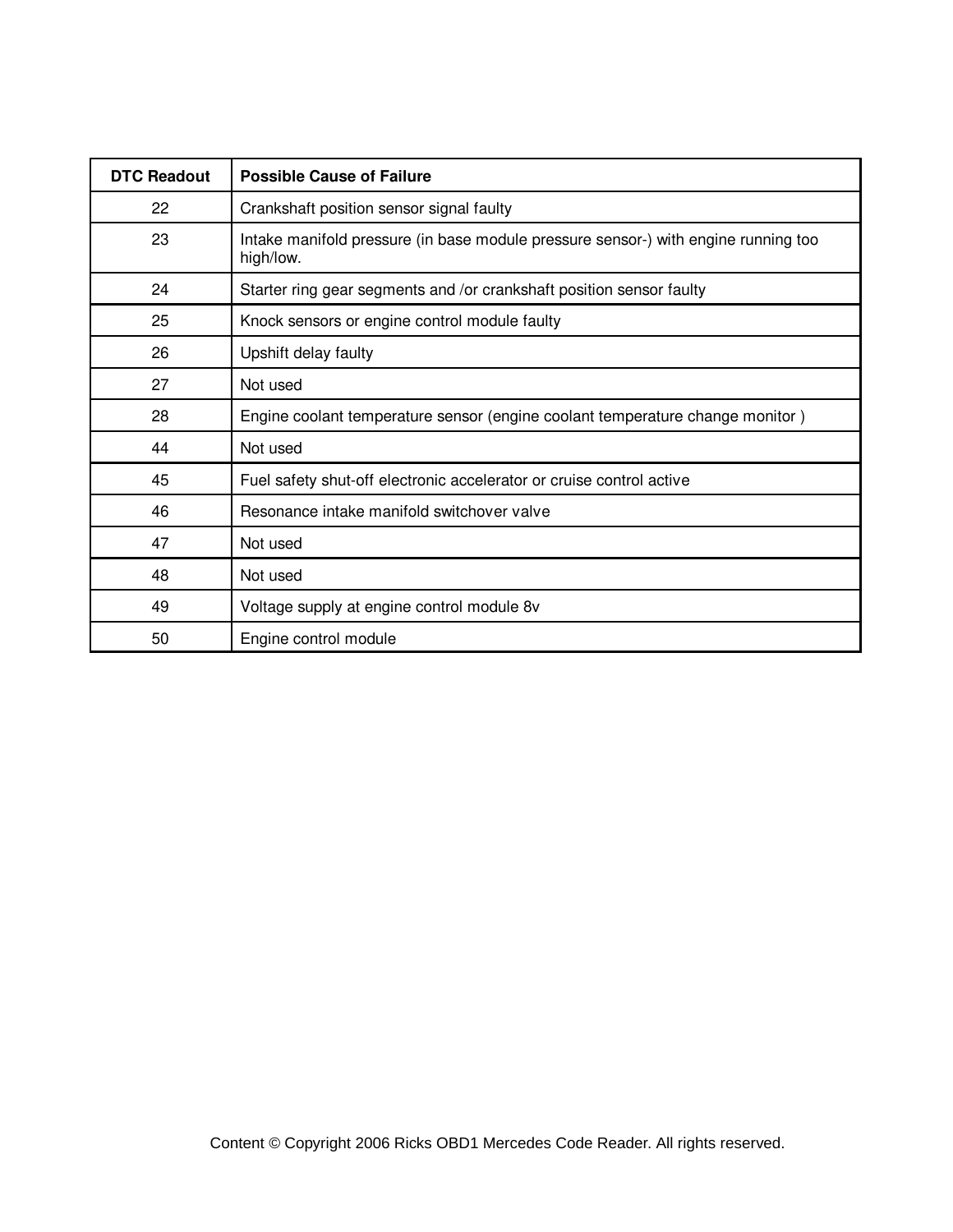# Distributor Ignition (DI) LH-SFI

| Model   | <b>Model Years</b> |
|---------|--------------------|
| 140.032 | 1992-1993          |

## **Connect wires of Scanner as follows**

| <b>Scanner</b> | Data Link Connector 38-pin |
|----------------|----------------------------|
| Yellow         | Socket 17                  |
| <b>Black</b>   | Socket 1                   |
| Red            | Socket 3                   |

| <b>DTC Readout</b> | <b>Possible Cause of Failure</b>                                                                   |
|--------------------|----------------------------------------------------------------------------------------------------|
| 1                  | No fault found                                                                                     |
| $\overline{2}$     | Maximum retard setting on at least one cylinder has been reached                                   |
| 3                  | Not used                                                                                           |
| 4                  | Load sensor in ignition control module faulty.                                                     |
| 5                  | Knock sensors 1 and/or 2 faulty.                                                                   |
| 6                  | Camshaft position sensor faulty.                                                                   |
| 7                  | Knock output switch in ignition control module faulty.                                             |
| 8                  | Transmission overload switch does not close.                                                       |
| 9                  | Transmission overload switch does not open.                                                        |
| 10                 | Not used.                                                                                          |
| 11                 | Preference resistor faulty.                                                                        |
| 12                 | Tn-signal is outside the tolerance range.                                                          |
| 13                 | Not used                                                                                           |
| 14                 | Not used                                                                                           |
| 15                 | Ignition coil 1 output from ignition control module faulty                                         |
| 16                 | Ignition coil 2 output from the DI defective or primary winding of the coil has an open<br>circuit |
| 17                 | Crankshaft position sensor faulty                                                                  |
| 18                 | Magnets for crankshaft position sensor (CKP) not recognized.                                       |
| 19                 | Not used                                                                                           |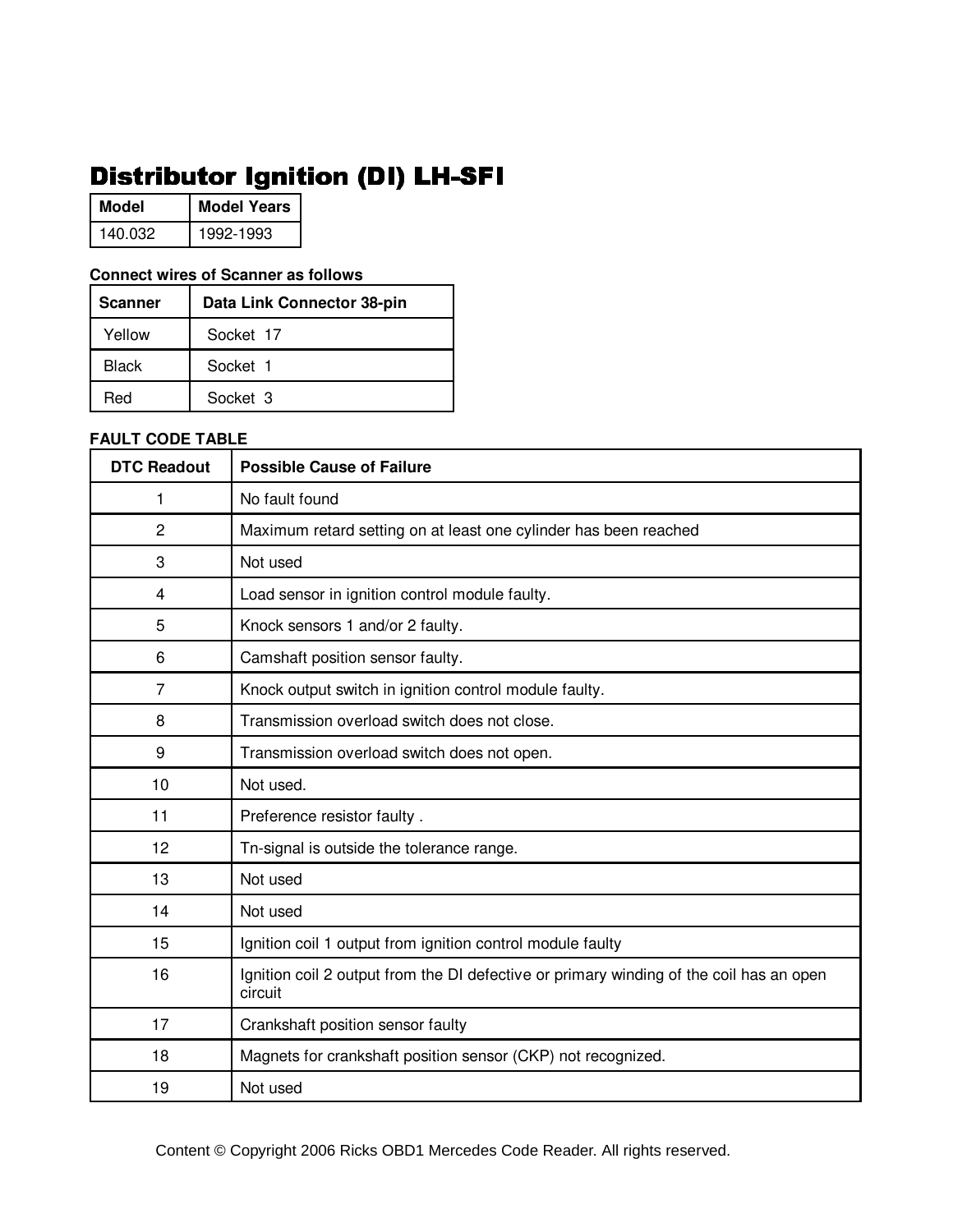| <b>DTC Readout</b> | <b>Possible Cause of Failure</b>                                             |
|--------------------|------------------------------------------------------------------------------|
| 20                 | Ignition control module DTC memory faulty                                    |
| 21                 | Load sensor in control module faulty. (Recognized with engine running)       |
| 22                 | Not used                                                                     |
| 23                 | Not used                                                                     |
| 24                 | Not used                                                                     |
| 25                 | Not used                                                                     |
| 26                 | Ignition control module data exchange fault                                  |
| 27                 | LH-SFI control module data exchange fault                                    |
| 28                 | Electronic accelerator control module/idle speed control data exchange fault |
| 34                 | Ignition misfire detected at cylinder 1 (104) / cylinder 1 (119)             |
| 35                 | Ignition misfire detected at cylinder 5 (104) / cylinder 5 (119)             |
| 36                 | Ignition misfire detected at cylinder 3 (104) / cylinder 4 (119)             |
| 37                 | Ignition misfire detected at cylinder 6 (104) / cylinder 8 (119)             |
| 38                 | Ignition misfire detected at cylinder 2 (104) / cylinder 6 (119)             |
| 39                 | Ignition misfire detected at cylinder 4 (104) / cylinder 3 (119)             |
| 40                 | Ignition misfire detected at cylinder 7 (119)                                |
| 41                 | Ignition misfire detected at cylinder 2 (119)                                |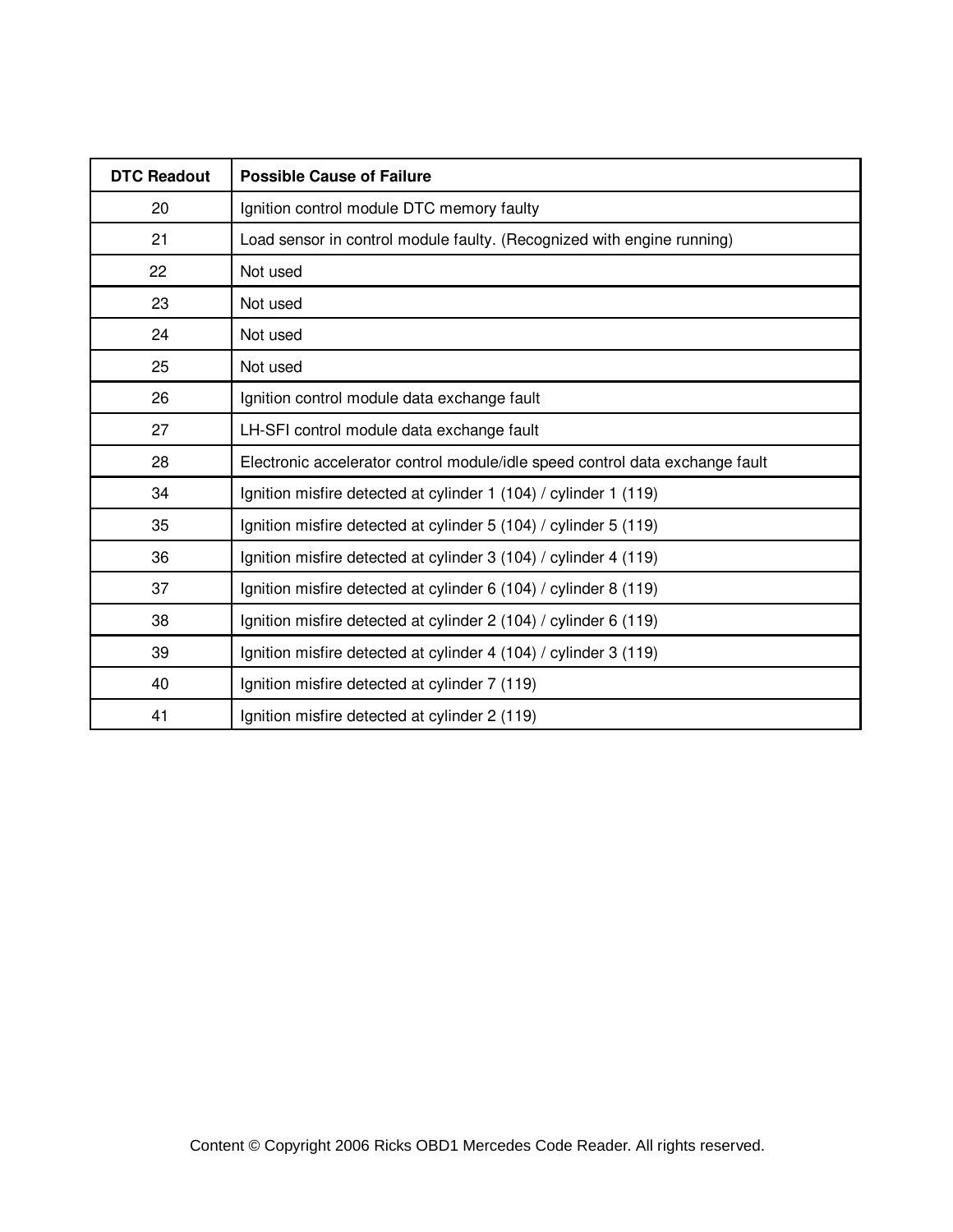# Distributor Ignition (DI)

| Model           | <b>Model Years</b> |
|-----------------|--------------------|
| 124.051         | 1990-1995          |
| 129.061 129.066 | 1990-1995          |

#### **Connect wires of Scanner as follows:**

| <b>Scanner</b> | Data Link Connector 16-pin |
|----------------|----------------------------|
| Yellow         | Socket 8                   |
| <b>Black</b>   | Socket 1                   |
| Red            | Socket 16                  |

| <b>DTC Readout</b> | <b>Possible Cause of Failure</b>                                               |
|--------------------|--------------------------------------------------------------------------------|
|                    | No fault found                                                                 |
| $\overline{2}$     | Maximum retard setting on at least one cylinder has been reached               |
| 3                  | Engine coolant temperature sensor faulty                                       |
| 4                  | Load sensor in EAL/AKR control module faulty                                   |
| 5                  | Knock sensors 1 and/or 2 faulty                                                |
| 6                  | Camshaft position sensor faulty                                                |
| $\overline{7}$     | Knock output switch in EAL/AKR ignition control module faulty                  |
| 8                  | Transmission overload switch does not close                                    |
| 9                  | Transmission overload switch does not open                                     |
| 10                 | Data exchange from EAL/AKR engine control module to CFI control module faulty. |
| 11                 | Preference resistor faulty                                                     |
| 12                 | Tn-signal is outside the tolerance range                                       |
| 13                 | Full load contact does not open.                                               |
| 14                 | Idle speed contact does not open.                                              |
| 15                 | Ignition coil 1 output from EAL/AKR ignition control module faulty             |
| 16                 | Ignition coil 2 output from EAL/AKR ignition control module faulty             |
| 17                 | Crankshaft position sensor faulty                                              |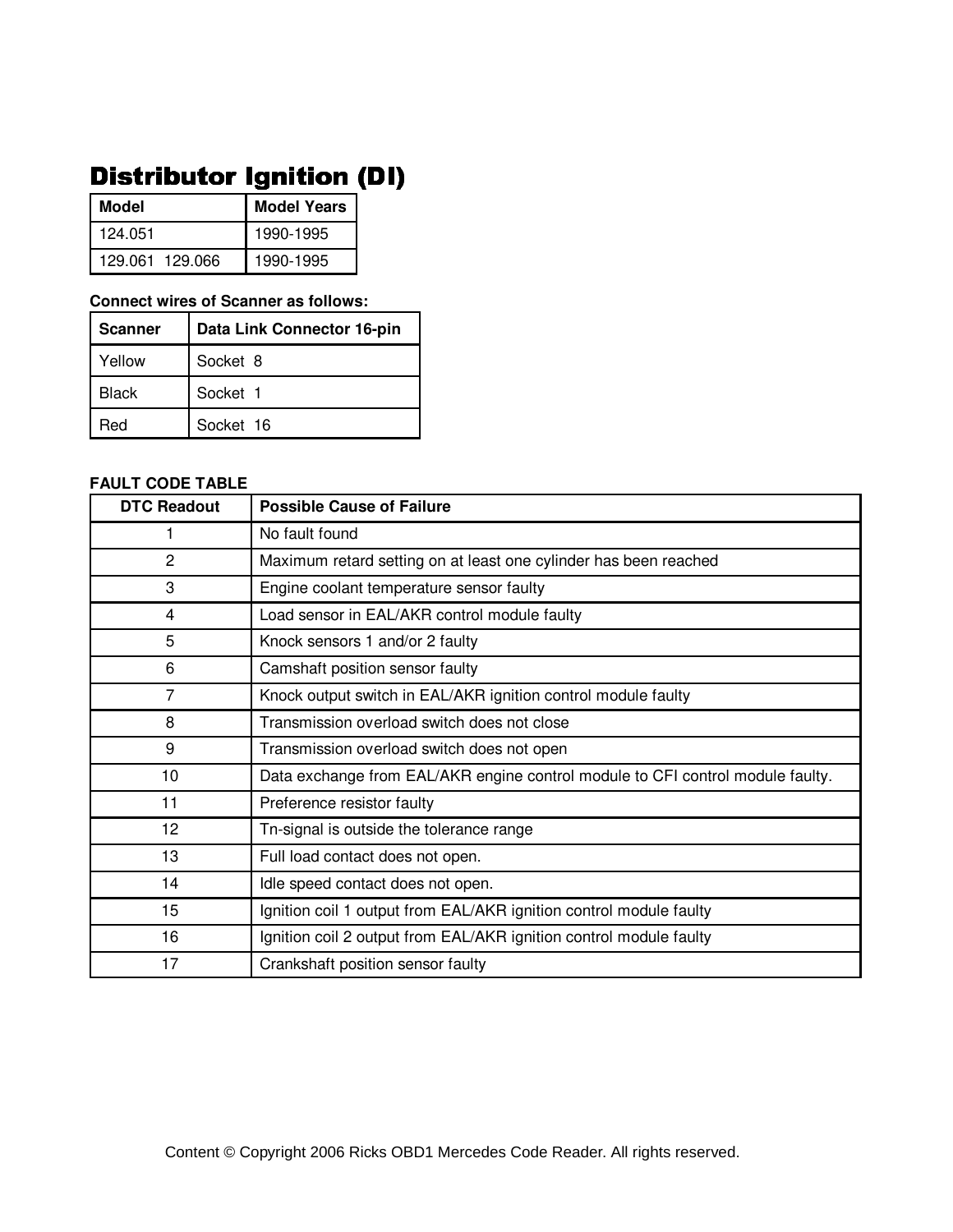# Distributor Ignition (DI)

| Models                                          | <b>Model Years</b> |
|-------------------------------------------------|--------------------|
| 124.034 124.036                                 | 1992-1995          |
| 129.067 129.076                                 | 1992-1995          |
| 140.042 140.043 140.051 140.057 140.070 140.076 | 1992-1995          |

### **Connect wires of Scanner as follows**

| <b>Scanner</b> | Data Link Connector 38-pin |
|----------------|----------------------------|
| Yellow         | Socket 17                  |
| Black          | Socket 1                   |
| Red            | Socket 3                   |

| <b>DTC Readout</b> | <b>Possible Cause of Failure</b>                                                                                   |
|--------------------|--------------------------------------------------------------------------------------------------------------------|
| 1                  | No fault found                                                                                                     |
| $\overline{2}$     | Maximum retard setting on at least one cylinder has been reached                                                   |
| 3                  | Not used                                                                                                           |
| 4                  | Load sensor in EAL/AKR control module faulty                                                                       |
| 5                  | Knock sensors 1 and/or 2 faulty                                                                                    |
| 6                  | Camshaft position sensor faulty                                                                                    |
| 7                  | Knock output switch in ignition control module faulty                                                              |
| 8                  | Transmission overload switch does not close                                                                        |
| 9                  | Transmission overload switch does not open                                                                         |
| 10                 | Not used                                                                                                           |
| 11                 | Reference resistor (ignition control module) faulty                                                                |
| 12                 | TN-signal (engine RPM) is outside the tolerance range                                                              |
| 13                 | Not used                                                                                                           |
| 14                 | Not used                                                                                                           |
| 15                 | Ignition coil 1 output from ignition control module faulty or primary winding of ignition<br>coil has open circuit |
| 16                 | Ignition coil 2 output from ignition control module faulty or primary winding of ignition<br>coil has open circuit |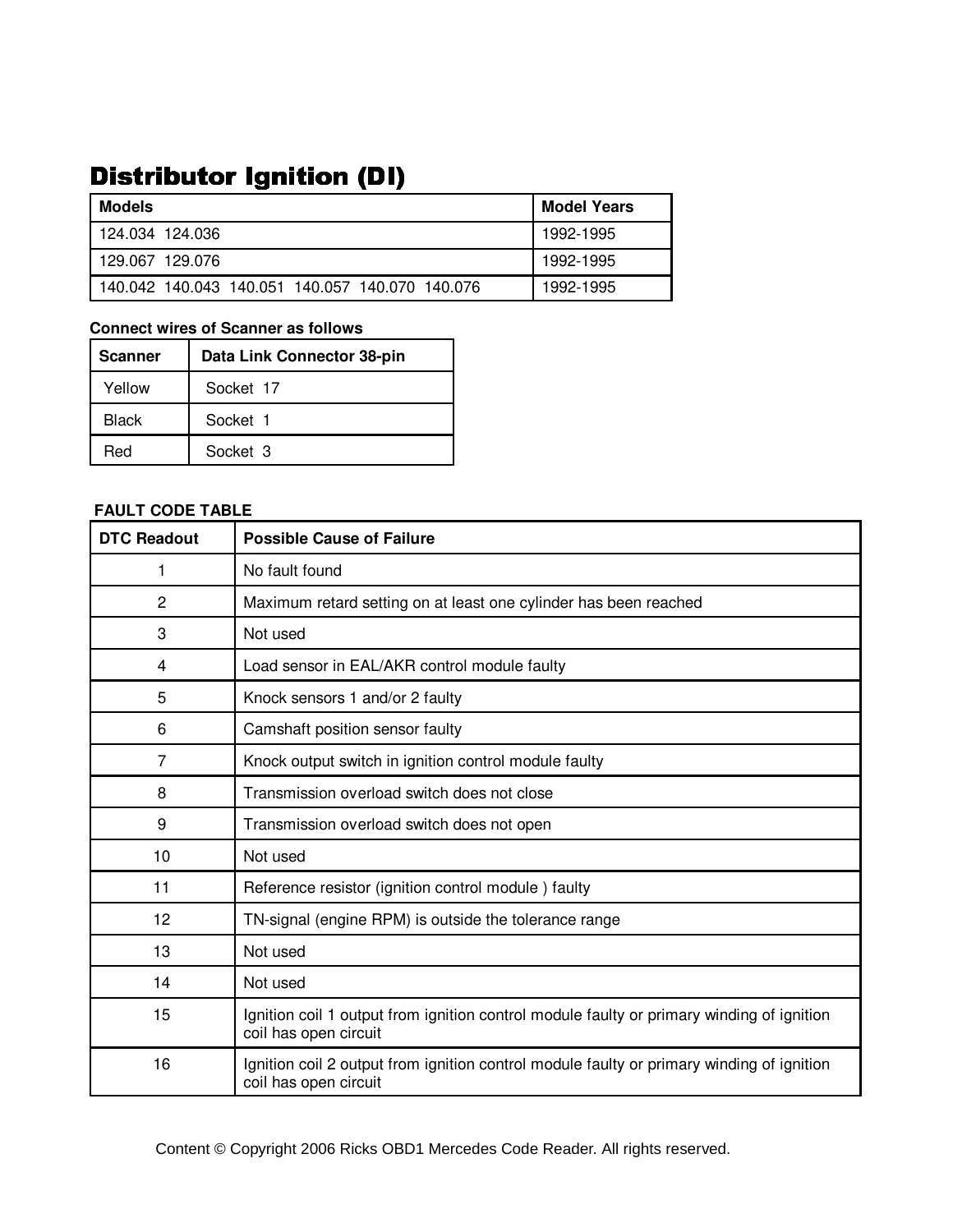| <b>DTC Readout</b> | <b>Possible Cause of Failure</b>                                             |
|--------------------|------------------------------------------------------------------------------|
| 17                 | Crankshaft position sensor faulty                                            |
| 18                 | Magnets for crankshaft position sensor not recognized                        |
| 19                 | Ground, Coding from Left EZL/AKR Ignition Control Module Not Present         |
| 20                 | Ignition control module DTC memory faulty                                    |
| 21                 | Load sensor in control module faulty. (recognized with engine running)       |
| 22                 | Not used                                                                     |
| 23                 | Not used                                                                     |
| 24                 | Not used                                                                     |
| 25                 | Not used                                                                     |
| 26                 | Ignition control module data exchange fault                                  |
| 27                 | Control module data exchange fault                                           |
| 28                 | Electronic accelerator control module/idle speed control data exchange fault |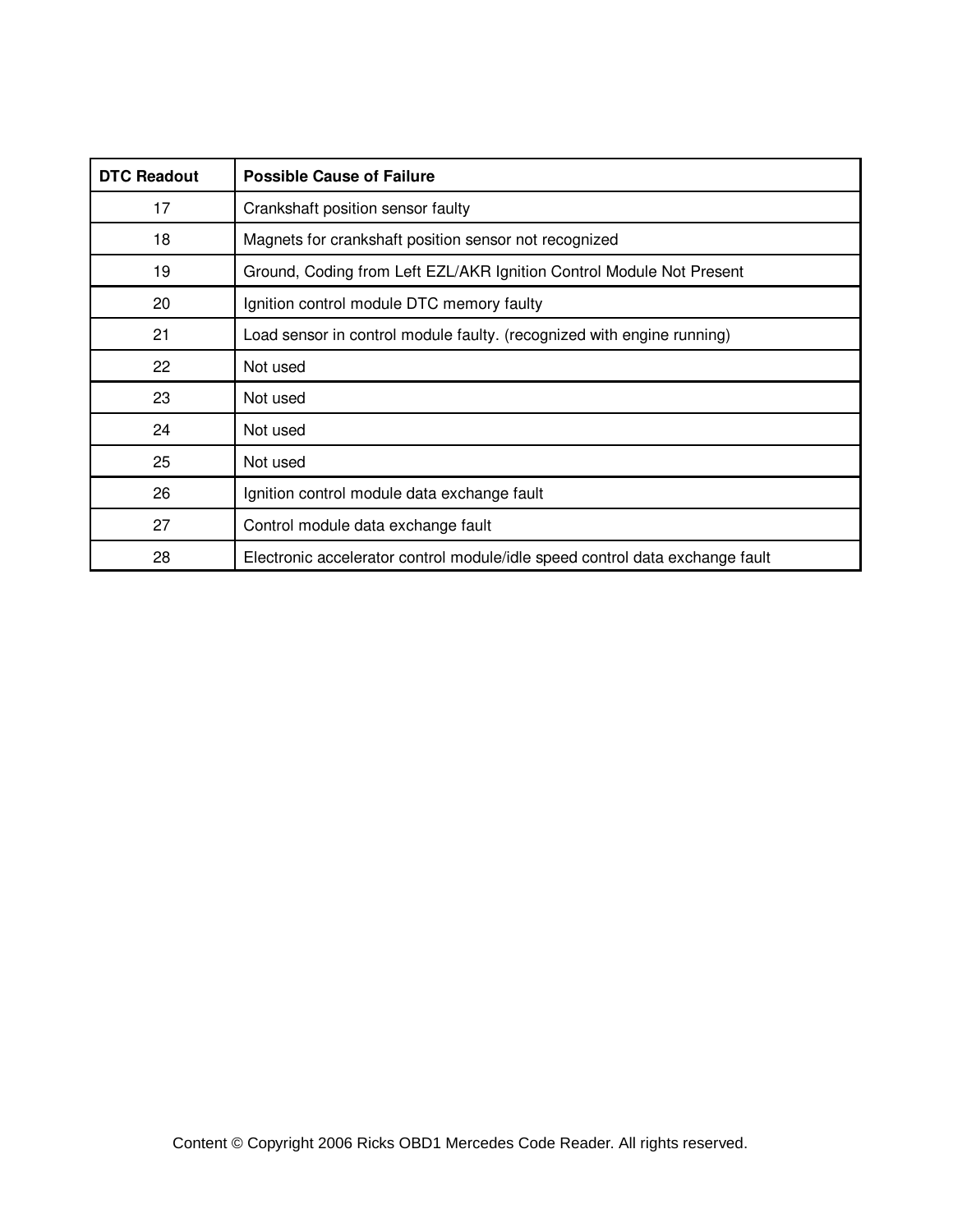# Cruise Control/Idle Speed Control (CC/ISC) w/o ASR

| <b>Models</b> |  |         | <b>Model Years</b> |         |
|---------------|--|---------|--------------------|---------|
| l 124         |  | 129 140 | 202                | 1992-97 |

### **Connect wires of Scanner as follows (W124)**

| <b>Scanner</b> | Data Link Connector 16-pin |
|----------------|----------------------------|
| Yellow         | Socket 14                  |
| <b>Black</b>   | Socket 1                   |
| Red            | Socket 16                  |

### **Connect wires of Scanner as follows (129 140 202)**

| <b>Scanner</b> | Data Link Connector 38-pin |
|----------------|----------------------------|
| Yellow         | Socket 7                   |
| <b>Black</b>   | Socket 1                   |
| ?eq            | Socket 3                   |

### **FAULT CODE TABLE**

| <b>DTC Readout</b> | <b>Possible Cause of Failure</b>                                                                                                                                                                                                                |
|--------------------|-------------------------------------------------------------------------------------------------------------------------------------------------------------------------------------------------------------------------------------------------|
|                    | No fault found                                                                                                                                                                                                                                  |
| $\overline{2}$     | Cruise control/idle speed control module                                                                                                                                                                                                        |
| 3                  | Cruise control/idle speed control actuator                                                                                                                                                                                                      |
| 4                  | Cruise control switch                                                                                                                                                                                                                           |
| 5                  | Stop lamp switch                                                                                                                                                                                                                                |
| 6                  | Starter lock-out/backup lamp switch                                                                                                                                                                                                             |
| 7                  | Data bus (CAN)                                                                                                                                                                                                                                  |
| 8                  | Left front axle vehicle speed sensor                                                                                                                                                                                                            |
| 9                  | Left rear axle vehicle speed sensor or Hall-effect speed sensor<br>Rear axle vehicle speed sensor from ABS control module<br>Rear axle vehicle speed sensor from ETS/SPS control module<br>Incorrect CC/ISC control module installed ETS signal |
| 10                 | Engine speed (RPM) signal (TNA)                                                                                                                                                                                                                 |
| 11                 | Fuel safety shut-off to LH-SFI control module                                                                                                                                                                                                   |
| 12                 | Cruise control/idle speed control voltage supply                                                                                                                                                                                                |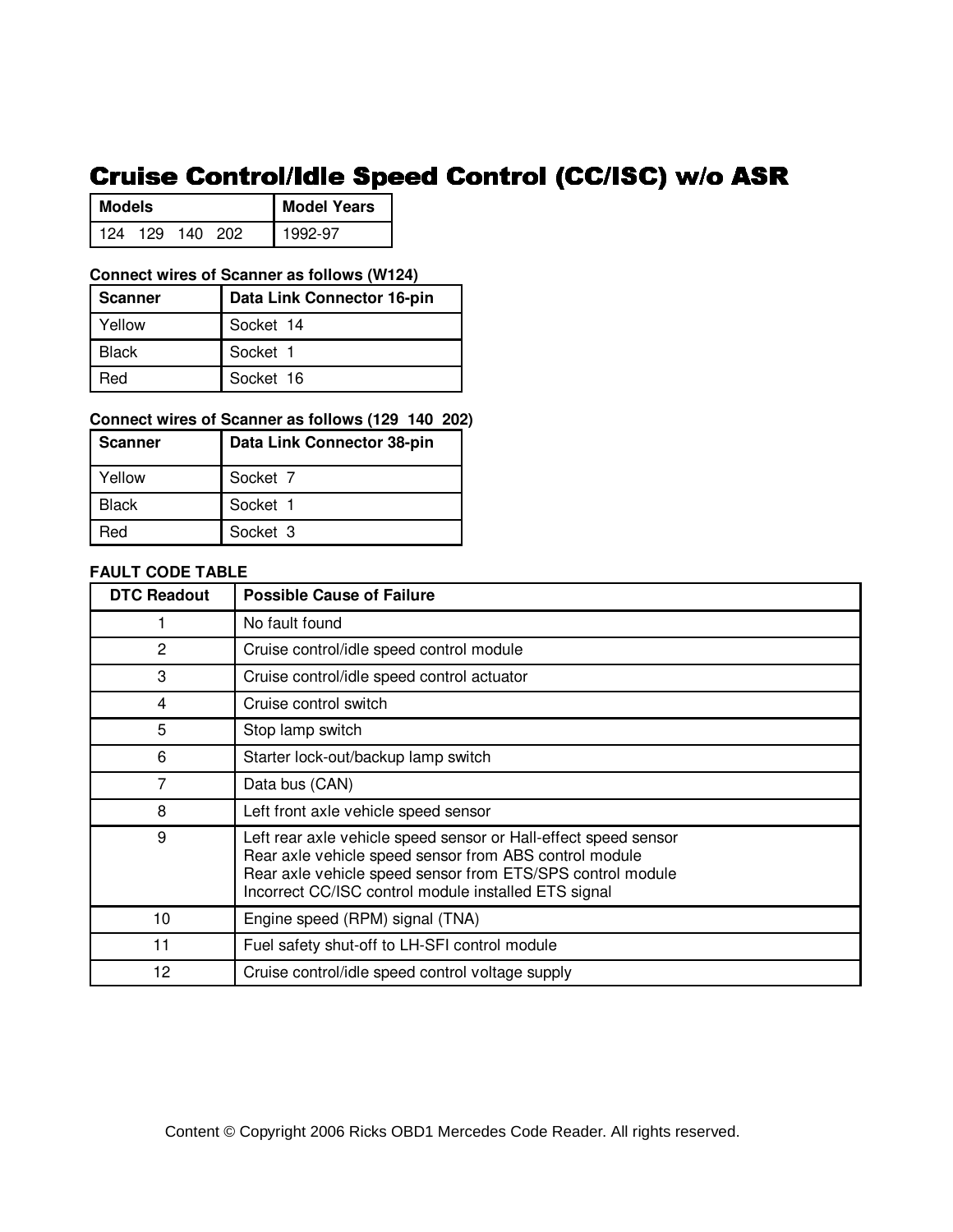# Electronic Accelerator / Cruise Control / Idle Speed Control (EA/CC/ISC) w/ASR

| <b>Models</b> |  |             | Model Year |         |
|---------------|--|-------------|------------|---------|
| 124           |  | 129 140 202 |            | 1992-96 |

#### **Connect wires of Scanner as follows (W124)**

| <b>Scanner</b> | Data Link Connector 16-pin |
|----------------|----------------------------|
| Yellow         | Socket 14                  |
| <b>Black</b>   | Socket 1                   |
| Red            | Socket 16                  |

## **Connect wires of Scanner as follows (W202 W129 W140)**

| <b>Scanner</b> | Data Link Connector 38-pin |
|----------------|----------------------------|
| Yellow         | Socket 7                   |
| <b>Black</b>   | Socket 1                   |
| Red            | Socket 3                   |

| <b>DTC Readout</b> | <b>Possible Cause of Failure</b>                                                                                                                                                                                                                                                                                             |
|--------------------|------------------------------------------------------------------------------------------------------------------------------------------------------------------------------------------------------------------------------------------------------------------------------------------------------------------------------|
|                    | No fault found                                                                                                                                                                                                                                                                                                               |
| 2                  | EA/CC/ISC control module (N4/1) or Safety contact switch (M16/1s1) or Stop lamp<br>switch or Cruise control switch or Actual value potentiometer or Starter lock-out/back-up<br>lamp switch or engine speed signal or vehicle speed signal or closed throttle position<br>switch or safety relay in EA/CC/ISC control module |
| 3                  | Right EA/CC/ISC actuator (left cylinder bank) (M16/1)                                                                                                                                                                                                                                                                        |
| 4                  | Cruise control switch (S40)                                                                                                                                                                                                                                                                                                  |
| 5                  | Stop lamp switch (S9/1)                                                                                                                                                                                                                                                                                                      |
| 6                  | Starter lock-out/backup lamp switch                                                                                                                                                                                                                                                                                          |
| 7                  | CAN data bus signal from EA/CC/ISC, ABS/ASR, HFM-SFI or LH-SFI (right or left)<br>control module faulty.                                                                                                                                                                                                                     |
| 8                  | Left front axle vehicle speed sensor from ABS/ASR control module                                                                                                                                                                                                                                                             |
| 9                  | Left rear axle vehicle speed sensor from ABS/ASR control module or in 124 chassis<br>Hall-effect speed sensor.                                                                                                                                                                                                               |
| 10                 | Engine speed signal (TN) from base module (LH-SFI) or engine control module (HFM-<br>SFI)                                                                                                                                                                                                                                    |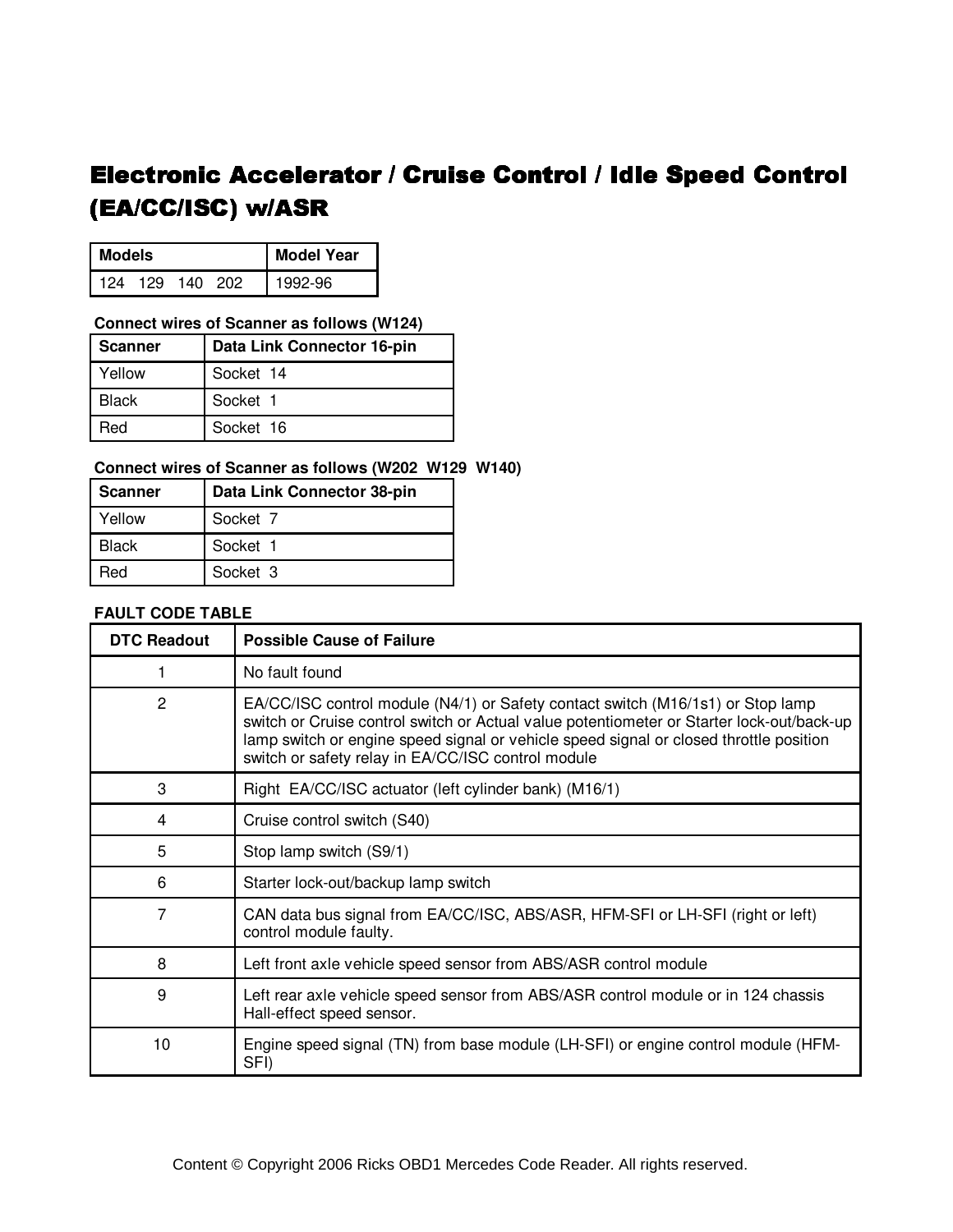|    | Closed throttle recognition signal to engine control module (HFM-SFI or Left LH-SFI)<br>Fuel safety shut-off to engine control module (HFM-SFI or left or right LH-SFI) |
|----|-------------------------------------------------------------------------------------------------------------------------------------------------------------------------|
| 12 | EA/CC/ISC control module voltage supply                                                                                                                                 |
| 13 | Left EA/CC/ISC actuator (right cylinder bank) or actual value potentiometer (M16/4r1 or<br>M16/4r2) or actuator motor (M16/4m1) or magnetic clutch (M16/4k1).           |
| 14 | Closed throttle position contact switch                                                                                                                                 |
| 15 | CAN data exchange with ABS/ASR control module illogical                                                                                                                 |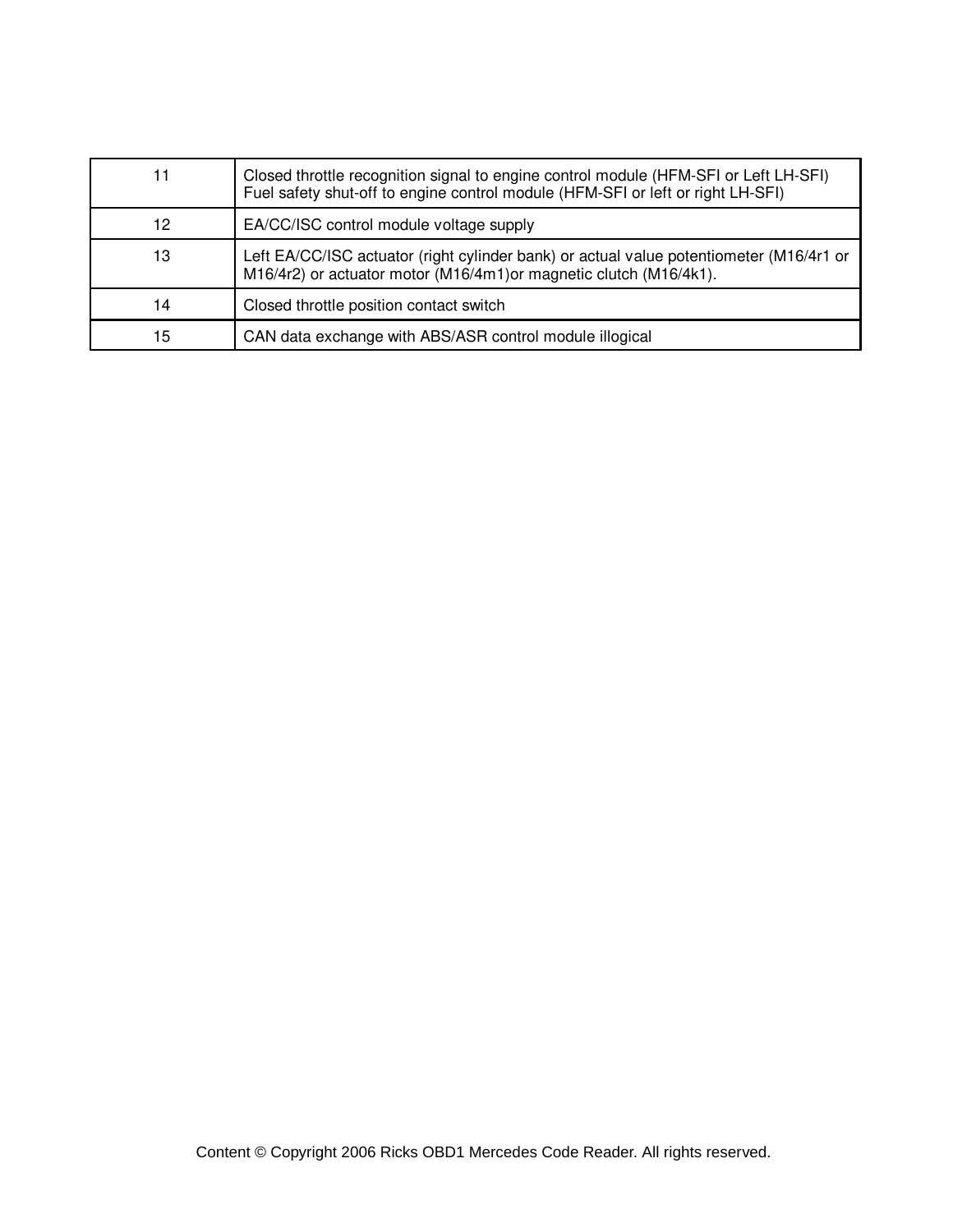## Electronic Automatic Transmission Control (ETC) with CFI

| <b>Models</b> | <b>Model Years</b> |
|---------------|--------------------|
| 129           | 1990-1993          |

### **Connect wires of Scanner as follows**

| Scanner | Data Link Connector 16-pin |
|---------|----------------------------|
| Yellow  | Socket 13                  |
| Black   | Socket 1                   |
| Red     | Socket 16                  |

| <b>DTC Readout</b> | <b>Possible Cause of Failure</b>                                                         |
|--------------------|------------------------------------------------------------------------------------------|
|                    | No fault found                                                                           |
| 2                  | Not used                                                                                 |
| 3                  | Engine load signal interrupted                                                           |
| 4                  | Throttle valve switch (potentiometer) interrupted                                        |
| 5                  | Engine speed (RPM) signal interrupted                                                    |
| 6                  | Vehicle speed signal interrupted                                                         |
| 7                  | Output fault in 5-speed automatic transmission control module or fault in control valve. |
| 8                  | 5-speed automatic transmission control module                                            |
| 9                  | Control valve                                                                            |
| 10                 | Control valve short circuit                                                              |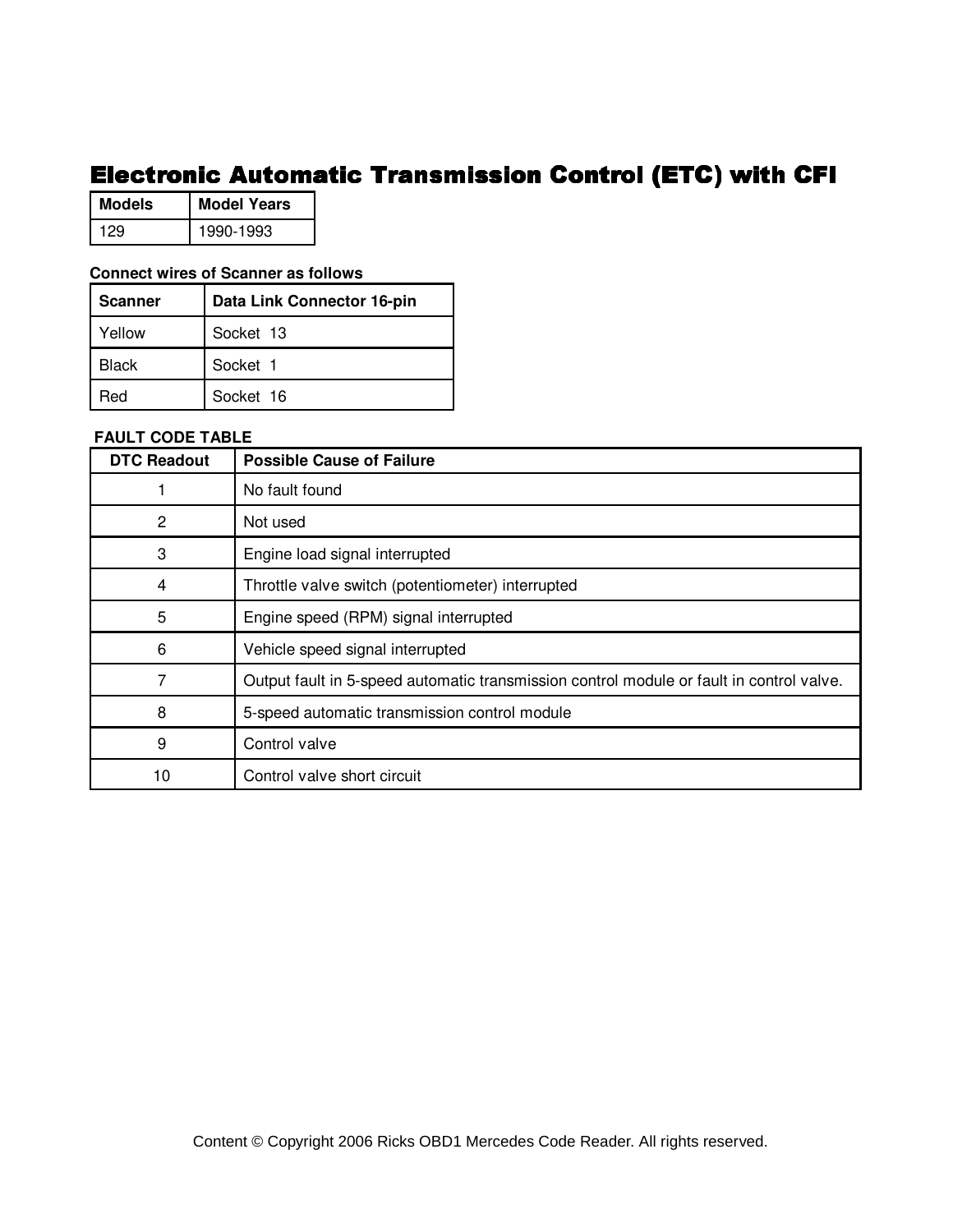## Electronic Automatic Transmission Control (ETC) w/LH-SFI

| Model | <b>Model Years</b> |
|-------|--------------------|
| 129   | 1990-1993          |
| 140   | 1990-1996          |

 **Connect wires of Scanner as follows**

| <b>Scanner</b> | Data Link Connector 38-pin |
|----------------|----------------------------|
| Yellow         | Socket 10                  |
| Black          | Socket 1                   |
| Red            | Socket 3                   |

 **FAULT CODE TABLE**

| <b>DTC Readout</b> | <b>Possible Cause of Failure</b>                                                 |  |
|--------------------|----------------------------------------------------------------------------------|--|
|                    | No fault found                                                                   |  |
| 2                  | Not used                                                                         |  |
| 3                  | Transmission overload protection switch (4/5 gear) faulty                        |  |
| 4                  | CAN data line to Electronic Accelerator/Cruise Control Module                    |  |
| 5                  | CAN data line to ignition control module (knock sensor)                          |  |
| 6                  | CAN data line - short or open circuit                                            |  |
|                    | Open circuit at control valve or transmission control module (5-speed automatic) |  |
| 8                  | 5-speed automatic transmission control module                                    |  |
| 9                  | Control valve faulty                                                             |  |
| 10                 | Control valve short circuit                                                      |  |

Also test BM and DI systems.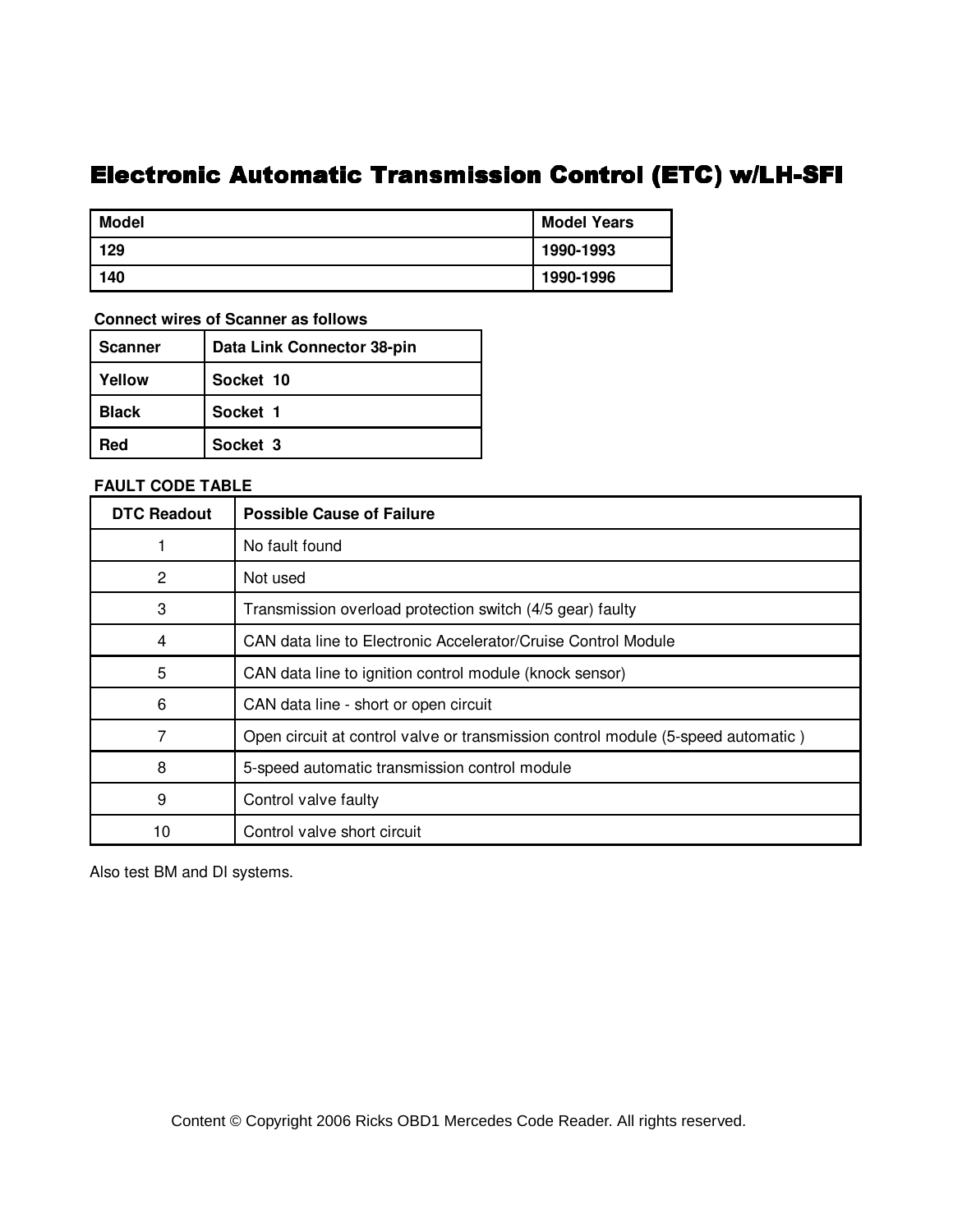## Automatic-engaged Four-wheel Drive (4MATIC)

| <b>Models</b>   | <b>Model Years</b> |
|-----------------|--------------------|
| 124.230 124.290 | 1990-1993          |

 **Connect wires of Scanner as follows**

| <b>Scanner</b> | Data Link Connector 8-pin |
|----------------|---------------------------|
| Yellow         | Socket 5                  |
| <b>Black</b>   | Socket 1                  |
| Red            | Battery (+)               |

## **FAULT CODE TABLE**

| <b>DTC Readout</b> | <b>Possible Cause of Failure</b>                                                 |
|--------------------|----------------------------------------------------------------------------------|
|                    | No fault found                                                                   |
| $\overline{2}$     | 4MATIC control module                                                            |
| 3                  | Brake light switch                                                               |
| 4                  | Left front axle vehicle speed sensor                                             |
| 5                  | Right front axle vehicle speed sensor                                            |
| 6                  | Rear speed sensor signal                                                         |
| 7                  | All 3 vehicle speed sensors                                                      |
| 8                  | Over volts protection relay, front axle train valve                              |
| 9                  | Over volts protection relay, central differential lock valve                     |
| 10                 | Over volts protection relay, stop lamp switch, Rear axle differential lock valve |
| 11                 | Steering angle sensor signal                                                     |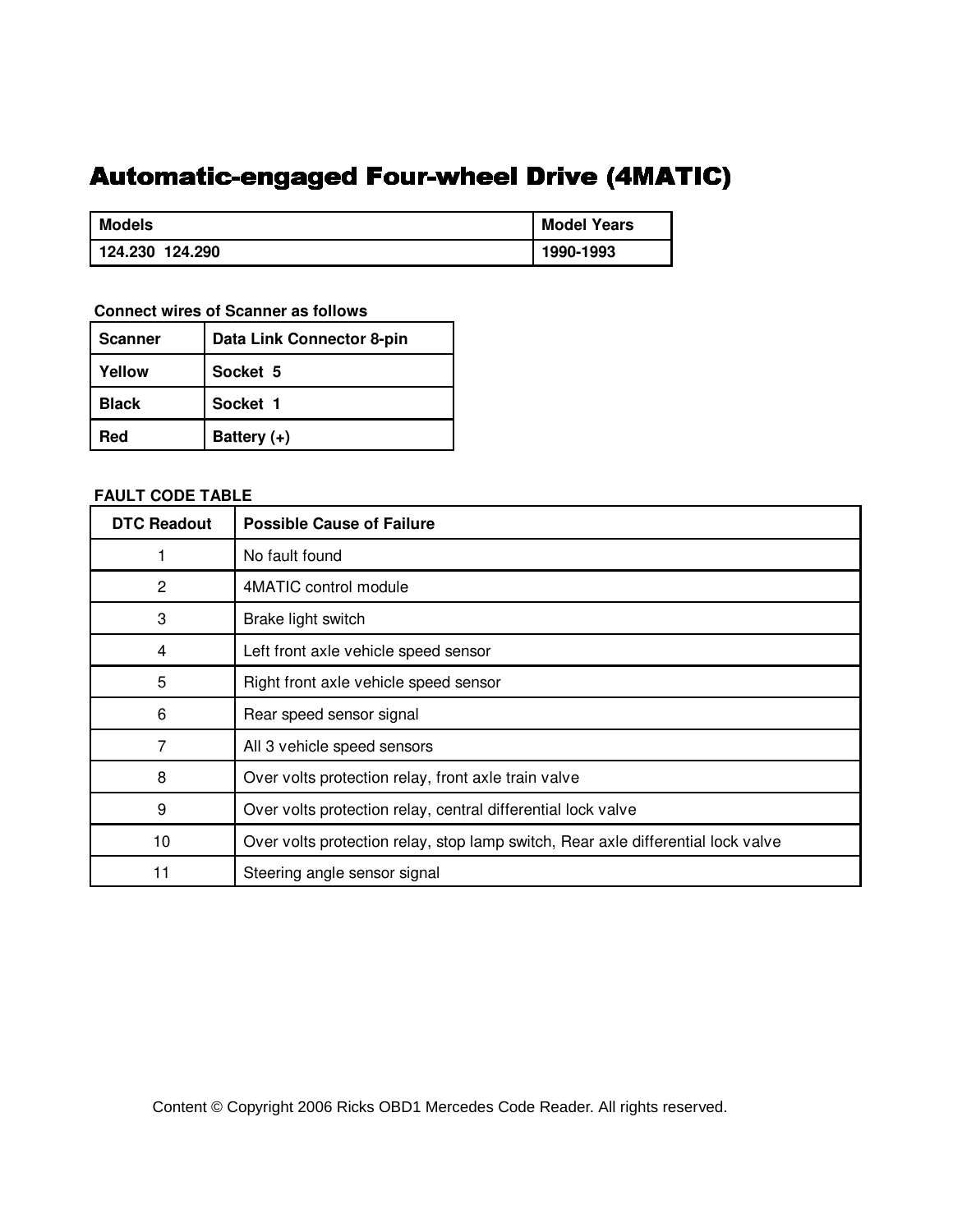# **Adaptive Damping System (ADS)**

| <b>Models</b>   | <b>Model Years</b> |
|-----------------|--------------------|
| 129.061 129.066 | 1991-1993          |

### **Connect wires of Scanner as follows**

| <b>Scanner</b> | Data Link Connector 16-pin |  |
|----------------|----------------------------|--|
| Yellow         | Socket 9                   |  |
| <b>Black</b>   | Socket 1                   |  |
| Red            | Socket 16                  |  |

| <b>DTC Readout</b> | <b>Possible Cause of Failure</b>       |
|--------------------|----------------------------------------|
| 1                  | No fault found                         |
| 2                  | Adaptive damping system control module |
| 3                  | Body acceleration sensor               |
| 4                  | Wheel acceleration sensor              |
| 5                  | Steering angle sensor                  |
| 6                  | Front axle solenoid valves 1           |
| 7                  | Front axle solenoid valves 2           |
| 8                  | Rear axle solenoid valves 1            |
| 9                  | Rear axle solenoid valves 2            |
| 10                 | Not used                               |
| 11                 | Not used                               |
| 12                 | ABS signal                             |
| 13                 | Oil level switch (ADS)                 |
| 14                 | Steering angle sensor not activated    |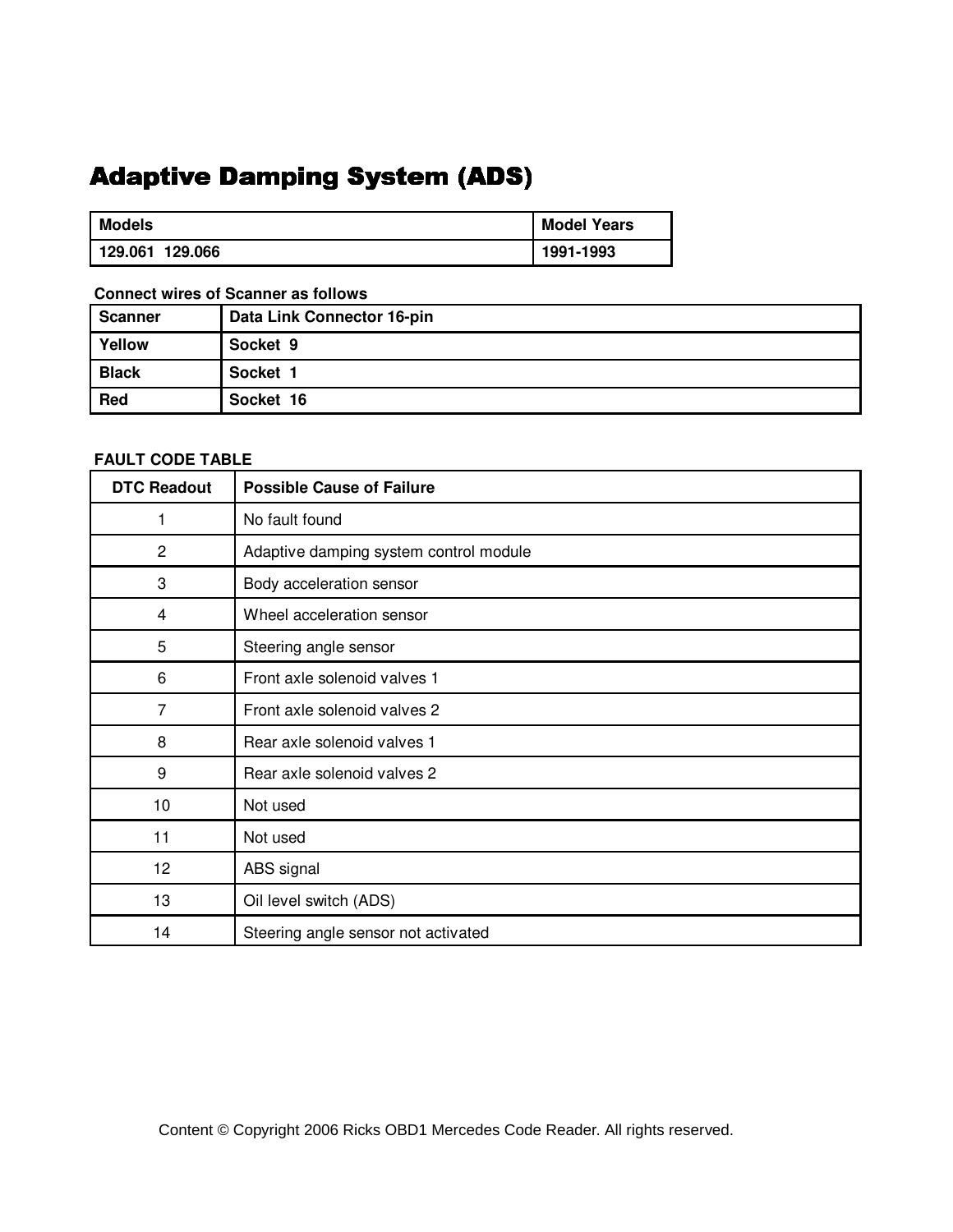# **Adaptive Damping System (ADS)**

| <b>Models</b>      | <b>Model Years</b> |
|--------------------|--------------------|
| 129.076<br>129.067 | 1991-1995          |

### **Connect wires of Scanner as follows**

| <b>Scanner</b> | Data link connector 38-pin |
|----------------|----------------------------|
| Yellow         | Socket 11                  |
| <b>Black</b>   | Socket 1                   |
| Red            | Socket 3                   |

| <b>DTC Readout</b> | <b>Possible Cause of Faults</b>                 |
|--------------------|-------------------------------------------------|
| 1                  | No fault found                                  |
| $\overline{c}$     | Adaptive damping system control module          |
| 3                  | Body acceleration sensor                        |
| $\overline{4}$     | Wheel acceleration sensor                       |
| 5                  | Steering angle sensor                           |
| 6                  | Front axle solenoid valves 1                    |
| $\overline{7}$     | Front axle solenoid valves 2                    |
| 8                  | Rear axle solenoid valves 1                     |
| 9                  | Rear axle solenoid valves 2                     |
| 12                 | Right front axle vehicle speed signal           |
| 13                 | Oil level switch (ADS)                          |
| 14                 | Steering angle sensor not activated/initialized |
| 15                 | Comfort or sport switch (ADS) short circuit     |
| 17                 | Vehicle load sensor                             |
| 18                 | Adaptive damping system warning lamp            |
| 19                 | Volts supply too low                            |
| 20                 | Steering angle sensor                           |
| 21                 | Volts supply too high                           |
| 22                 | Comfort or sport switch (ADS)                   |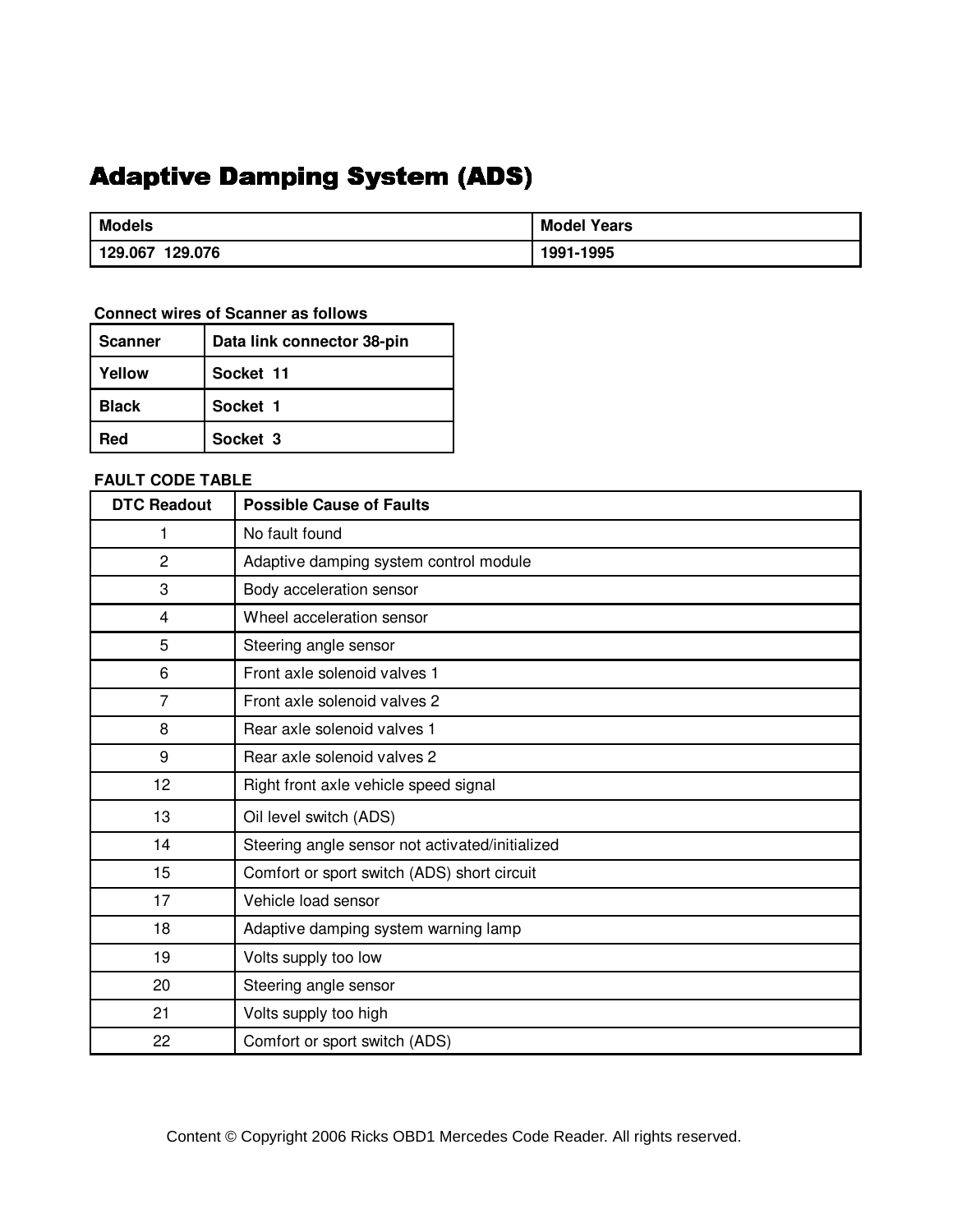# **Adaptive Damping System (ADS)**

| <b>Models</b>                                           |  |  | <b>Model Years</b> |
|---------------------------------------------------------|--|--|--------------------|
| 140.032 140.042 140.051 140.057 140.070 140.076 140.134 |  |  | 1991-1994          |

### **Connect wires of Scanner as follows**

| <b>Scanner</b> | Data Link Connector 38-pin |
|----------------|----------------------------|
| Yellow         | Socket 11                  |
| <b>Black</b>   | Socket 1                   |
| Red            | Socket 3                   |

| <b>DTC Readout</b> | <b>Possible Cause of Faults</b>        |
|--------------------|----------------------------------------|
| 1                  | No fault found                         |
| $\overline{c}$     | Adaptive damping system control module |
| 3                  | Body acceleration sensor               |
| 4                  | Wheel acceleration sensor              |
| 5                  | Steering angle sensor                  |
| 6                  | Front axle solenoid valves 1           |
| 7                  | Front axle solenoid valves 2           |
| 8                  | Rear axle solenoid valves 1            |
| 9                  | Rear axle solenoid valves 2            |
| 12                 | Right front axle vehicle speed signal  |
| 13                 | Oil level switch (ADS)                 |
| 14                 | Steering angle sensor not activated    |
| 15                 | Comfort or sport switch (ADS)          |
| 17                 | Vehicle load sensor                    |
| 18                 | Adaptive damping system warning lamp   |
| 19                 | Volts supply too low                   |
| 20                 | Steering angle sensor                  |
| 21                 | Volts supply too high                  |
| 22                 | Comfort or sport switch (ADS)          |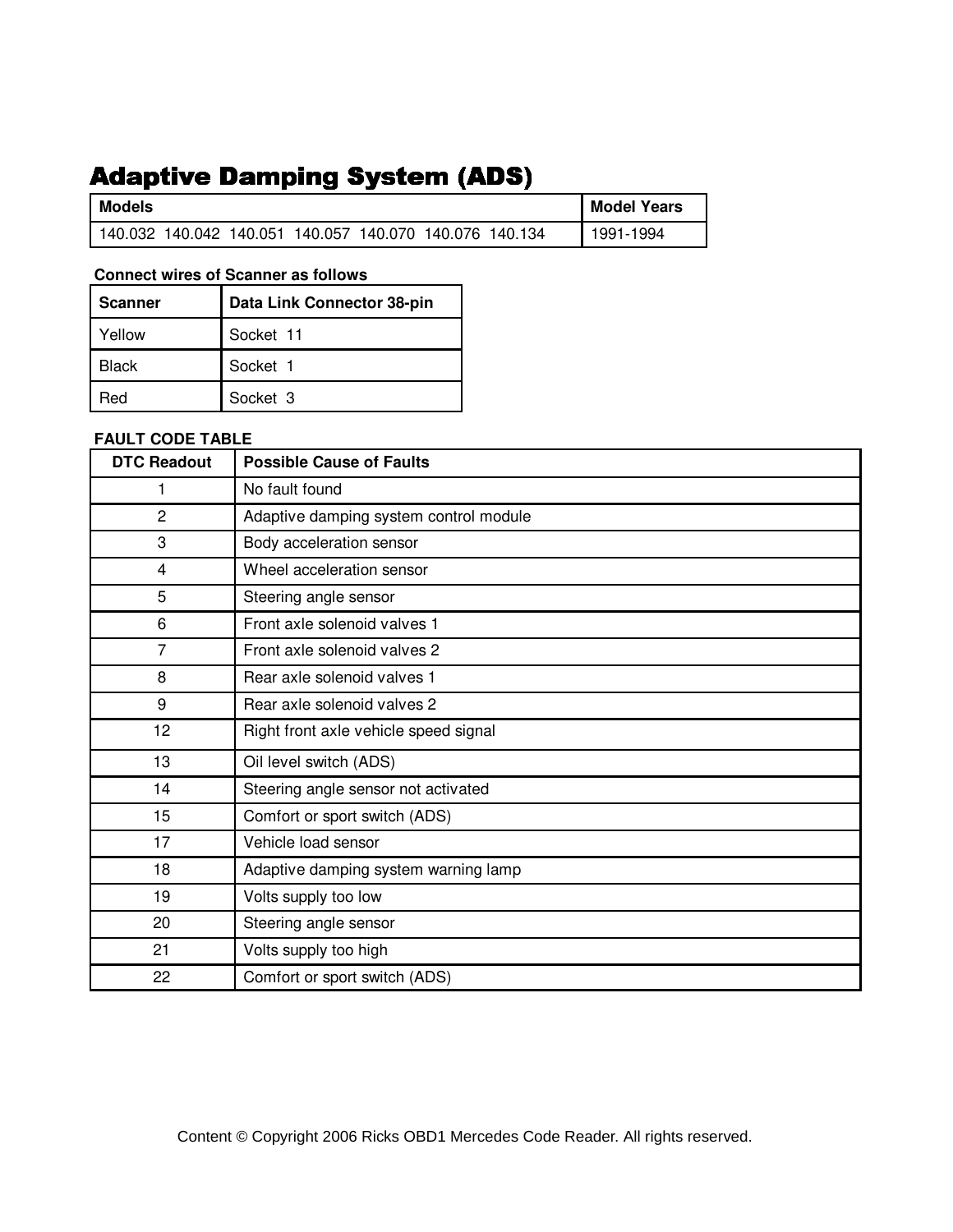## Automatic Locking Differential (ASD)

| <b>Models</b>   | <b>Model Years</b> |  |
|-----------------|--------------------|--|
| 124.128         | 1991-1995          |  |
| 126.134 126.135 | 1991               |  |
| 129.061         | 1991-1995          |  |
| 140.134         | 1991-1995          |  |
| 201.028         | 1991-1993          |  |

## **Connect wires of Scanner as follows (Model 124 126 129)**

| Scanner      | Data Link Connector 8-pin |
|--------------|---------------------------|
| Yellow       | Socket 5                  |
| <b>Black</b> | Socket 1                  |
| Red          | Battery $(+)$             |

## **Connect wires of Scanner as follows (Model 140.134)**

| <b>Scanner</b> | Data Link Connector 38-pin |
|----------------|----------------------------|
| Yellow         | Socket 9                   |
| <b>Black</b>   | Socket 1                   |
| Red            | Socket 3                   |

| <b>DTC Readout</b> | Possible cause of faults                          |
|--------------------|---------------------------------------------------|
|                    | No fault found                                    |
| 2                  | Adaptive damping system control module            |
| 3                  | Stop lamp switch                                  |
| 4                  | Left front axle vehicle speed sensor signal       |
| 5                  | Right front axle vehicle speed sensor signal      |
| 6                  | Rear speed sensor signal                          |
|                    | No speed signal from any sensor, missing ground   |
| 8                  | Adaptive damping system valve or stop lamp switch |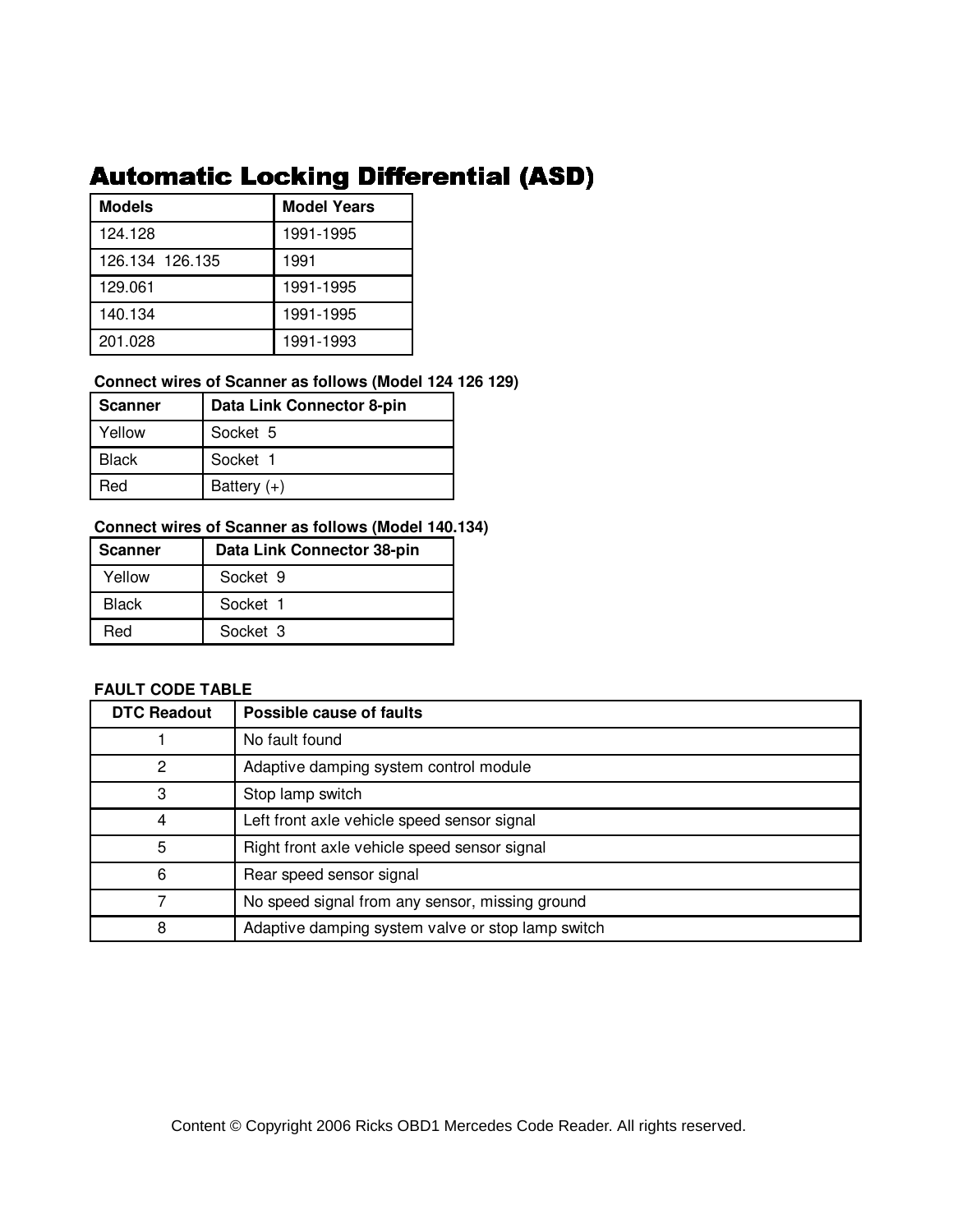# Anti-lock Brake System (ABS)

| Models                          | <b>Model Years</b> |
|---------------------------------|--------------------|
| 140.032 140.042 140.043 140.134 | 1992-1993          |

## **Connect wires of Scanner as follows**

| <b>Scanner</b> | Data Link Connector 38-pin |
|----------------|----------------------------|
| Yellow         | Socket 6                   |
| <b>Black</b>   | Socket 1                   |
| Red            | Socket 3                   |

### **FAULT CODE TABLE**

| <b>DTC Readout</b> | <b>Possible Cause of Faults</b>                                 |
|--------------------|-----------------------------------------------------------------|
| 1                  | No faults found                                                 |
| $\overline{2}$     | Left front axle vehicle speed sensor signal                     |
| 3                  | Right front axle vehicle speed sensor signal                    |
| 4                  | Rear axle speed sensor signal                                   |
| 6                  | Left front axle solenoid valve                                  |
| 7                  | Right front axle solenoid valve                                 |
| 8                  | Rear axle solenoid valve                                        |
| 10                 | Return/pressure pump motor or return/pressure pump relay        |
| 11                 | Solenoid valves relay                                           |
| 12 <sub>2</sub>    | Master cylinder switchover valve                                |
| 13                 | Stop lamp switch                                                |
| 14                 | ABS Lateral acceleration sensor                                 |
| 15                 | ABS control module                                              |
| 16                 | Vehicle speed sensors incorrect, dirty or damaged toothed rotor |
| 17                 | Low voltage at solenoid valves relay                            |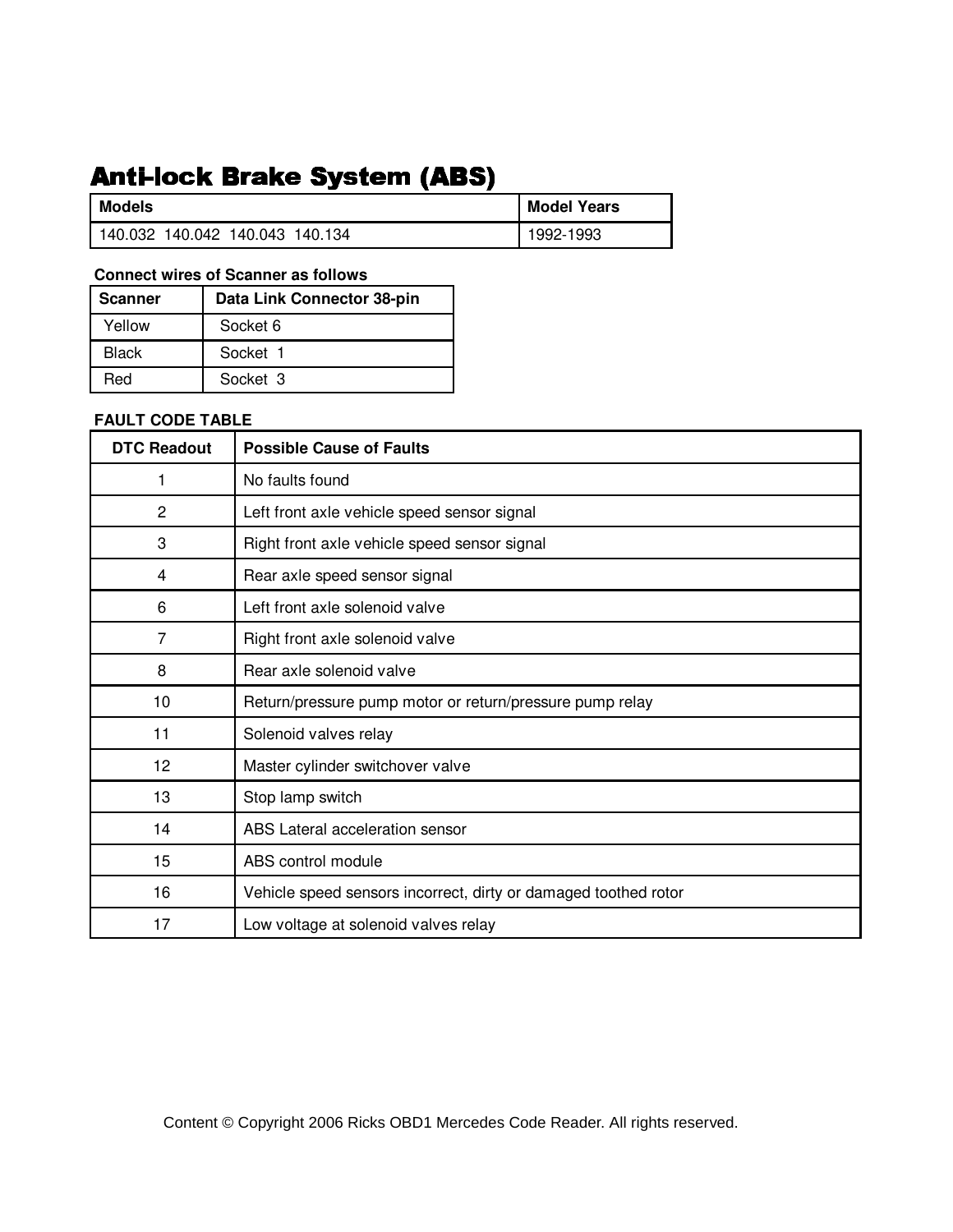# Anti-lock Brake System (ABS & ABS w/ASR)

| Models                                          | <b>Model Years</b> |
|-------------------------------------------------|--------------------|
| 124.034 124.036                                 | 1992-1995          |
| 140.032 140.042 140.051 140.057 140.070 140.076 | 1992-1995          |

### **Connect wires of Scanner as follows**

| <b>Scanner</b> | Data Link Connector 38-pin |
|----------------|----------------------------|
| Yellow         | Socket 6                   |
| Black          | Socket 1                   |
| Red            | Socket 3                   |

### **FAULT CODE TABLE**

| <b>DTC Readout</b> | <b>Possible Cause of Faults</b>                                 |
|--------------------|-----------------------------------------------------------------|
| 1                  | No fault found                                                  |
| $\overline{c}$     | Left front axle vehicle speed sensor signal                     |
| 3                  | Right front axle vehicle speed sensor signal                    |
| 4                  | Left rear axle vehicle speed sensor signal                      |
| 5                  | Right rear axle vehicle speed sensor signal                     |
| 6                  | Left front axle solenoid valve                                  |
| $\overline{7}$     | Right front axle solenoid valve                                 |
| 8                  | Left rear axle solenoid valve                                   |
| 9                  | Right rear axle solenoid valve                                  |
| 10                 | Return/pressure pump motor or return/pressure pump relay        |
| 11                 | Solenoid valves relay                                           |
| 12                 | Models 140.04/05 Master cylinder switchover valve               |
| 13                 | Stop lamp switch(ASD/ASR)                                       |
| 14                 | Models140.04/05 ABS lateral acceleration sensor                 |
| 15                 | ABS/ASR control module                                          |
| 16                 | Vehicle speed sensors incorrect, dirty or damaged toothed rotor |
| 17                 | Low volts at solenoid valves relay                              |
| 20                 | Switchover or solenoid valve                                    |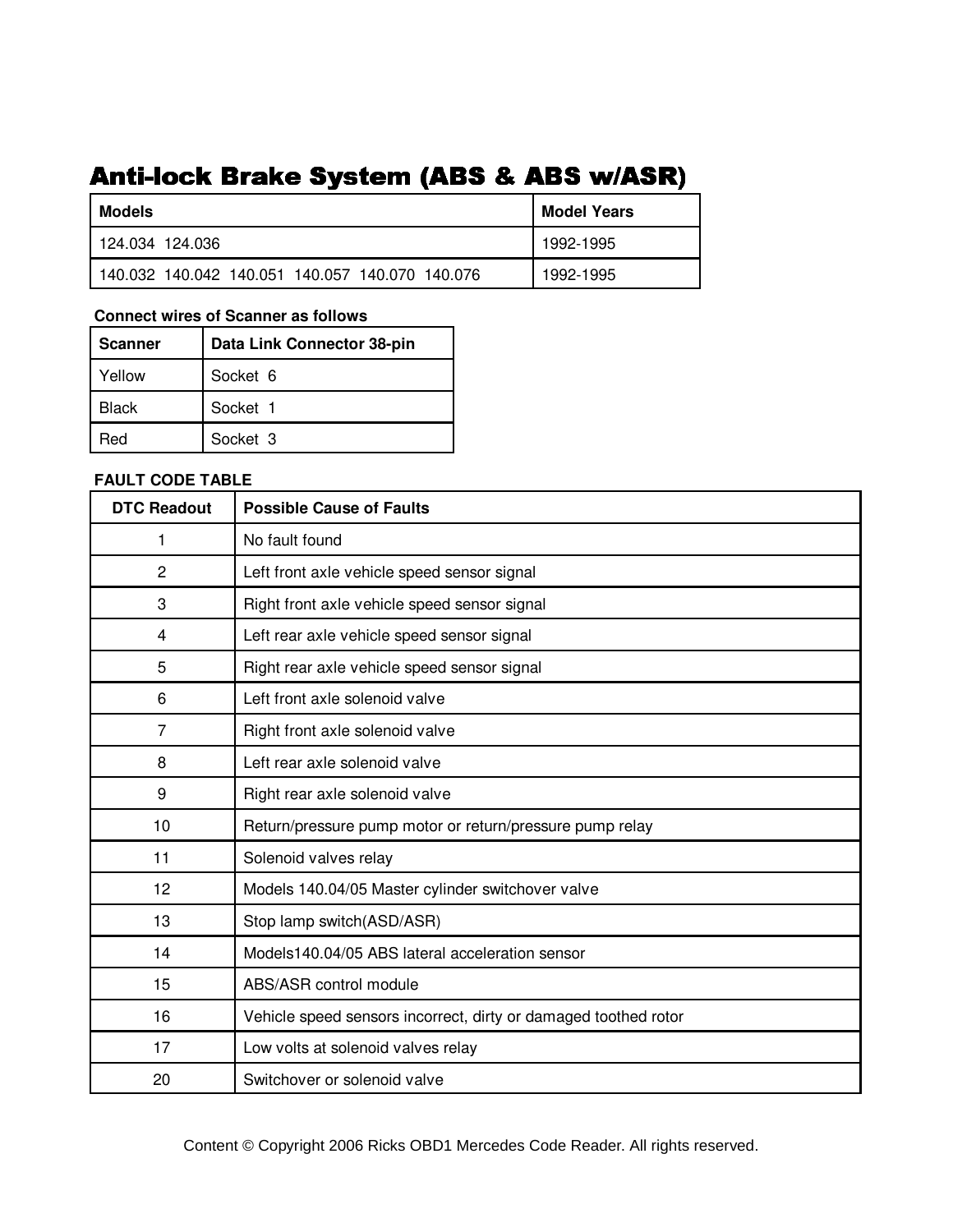| <b>DTC Readout</b> | <b>Possible Cause of Faults</b>                                                                                |
|--------------------|----------------------------------------------------------------------------------------------------------------|
| 21                 | Pressure switch charge                                                                                         |
| 22                 | Pressure switch charge                                                                                         |
| 23                 | Pressure switch hydraulic system                                                                               |
| 24                 | ASR charging pump                                                                                              |
| 30                 | CAN data line to electronic accelerator/cruise control/idle speed control module                               |
| 31                 | CAN data line to LH-SFI control module left LH-SFI control module Right LH-SFI<br>control module               |
| 32                 | CAN data line to left ignition control module right ignition control module Ignition control<br>module, LH-SFI |
| 33                 | CAN data line, short or open circuit                                                                           |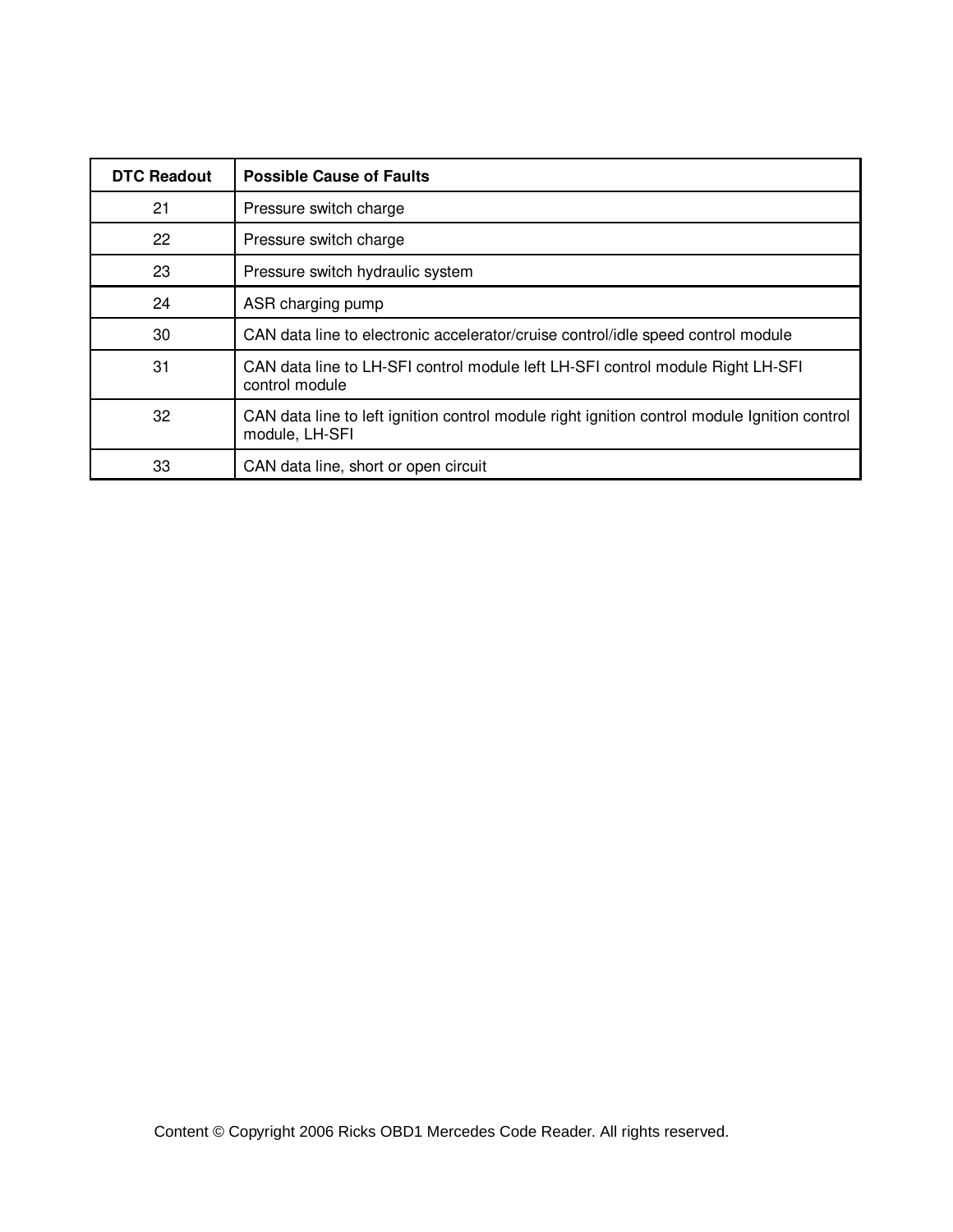# Anti-lock Brake System (ABS)

| Model   | <b>Model Years</b> |
|---------|--------------------|
| 202 210 | 1994-95            |

### **Connect wires of Scanner as follows**

| ∣ Scanner | Data Link Connector 38-pin |
|-----------|----------------------------|
| Yellow    | Socket 6                   |
| Black     | Socket 1                   |
| Red       | Socket 3                   |

| <b>DTC Readout</b> | <b>Possible Cause of Faults</b>                          |
|--------------------|----------------------------------------------------------|
|                    | No fault found                                           |
| $\overline{c}$     | Left front axle vehicle speed sensor, open circuit       |
| 3                  | Right front axle vehicle speed sensor, open circuit      |
| $\overline{4}$     | Rear speed sensor, open circuit                          |
| 6                  | Solenoid valve, Left front axle                          |
| 7                  | Solenoid valve, Right front axle                         |
| 8                  | Solenoid valve, Rear axle                                |
| 10                 | Return/pressure pump motor or return/pressure pump relay |
| 11                 | Solenoid valves relay                                    |
| 15                 | ABS control module                                       |
| 16                 | Vehicle speed sensors                                    |
| 17                 | Battery volts low                                        |
| 25                 | Left front vehicle speed sensors signal Illogical        |
| 26                 | Right front vehicle speed sensors signal Illogical       |
| 27                 | Rear front vehicle speed sensors signal Illogical        |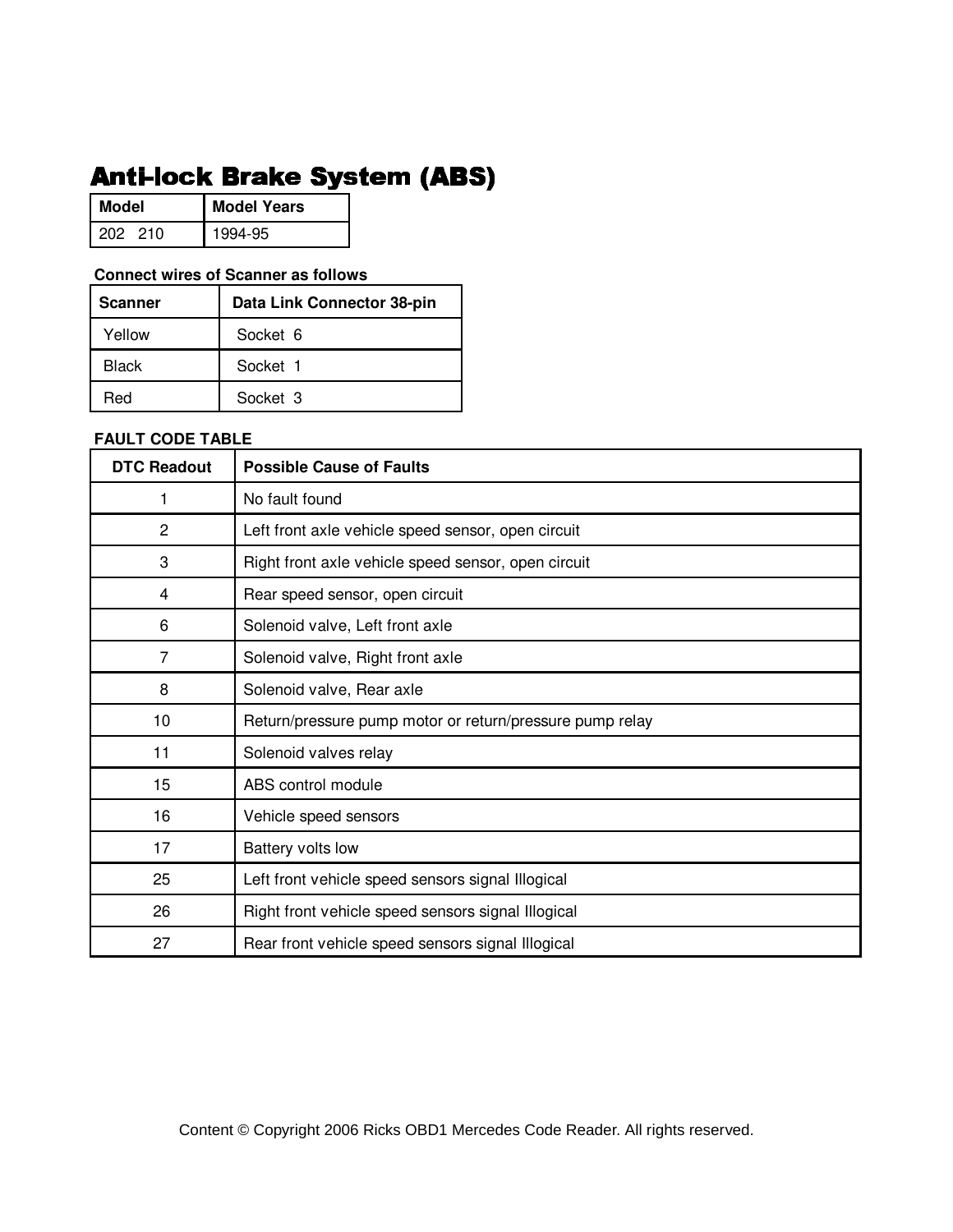# Anti-lock Brake System (ABS & ABS w/ASR)

| <b>Models</b> | <b>Model Year</b> |
|---------------|-------------------|
| 124.034       | 1994-95           |
| 129           | 1994-95           |
| 140           | 1994-95           |

## **Connect wires of Scanner as follows**

| Scanner | Data Link Connector 38-pin |
|---------|----------------------------|
| Yellow  | Socket 6                   |
| Black   | Socket 1                   |
| ≀ed     | Socket 3                   |

| <b>DTC Readout</b> | <b>Possible Cause of Faults</b>                               |
|--------------------|---------------------------------------------------------------|
| 1                  | No fault found                                                |
| $\overline{c}$     | Left front axle vehicle speed sensor, open circuit            |
| 3                  | Right front axle vehicle speed sensor, open circuit           |
| 4                  | Rear speed sensor, open circuit                               |
| 6                  | Left front axle solenoid valves                               |
| $\overline{7}$     | Right front axle solenoid valves                              |
| 8                  | Solenoid valve, rear axle                                     |
| 10                 | Return pump motor or return pump relay                        |
| 11                 | Solenoid valves relay                                         |
| 12                 | Models140.04/05Master cylinder switchover valve               |
| 13                 | Brake lamp switch                                             |
| 14                 | Models140.04/05 Lateral acceleration sensor                   |
| 15                 | ABS control module                                            |
| 16                 | Vehicle speed sensors signal Illogical                        |
| 17                 | Solenoid valves relay                                         |
| 25                 | Left front vehicle speed sensors signal, Illogical            |
| 26                 | Right front vehicle speed sensors signal, Illogical           |
| 27                 | Rear front vehicle speed sensors signal, Illogical            |
| 29                 | Models140.04/05 Lateral acceleration sensor signal, Illogical |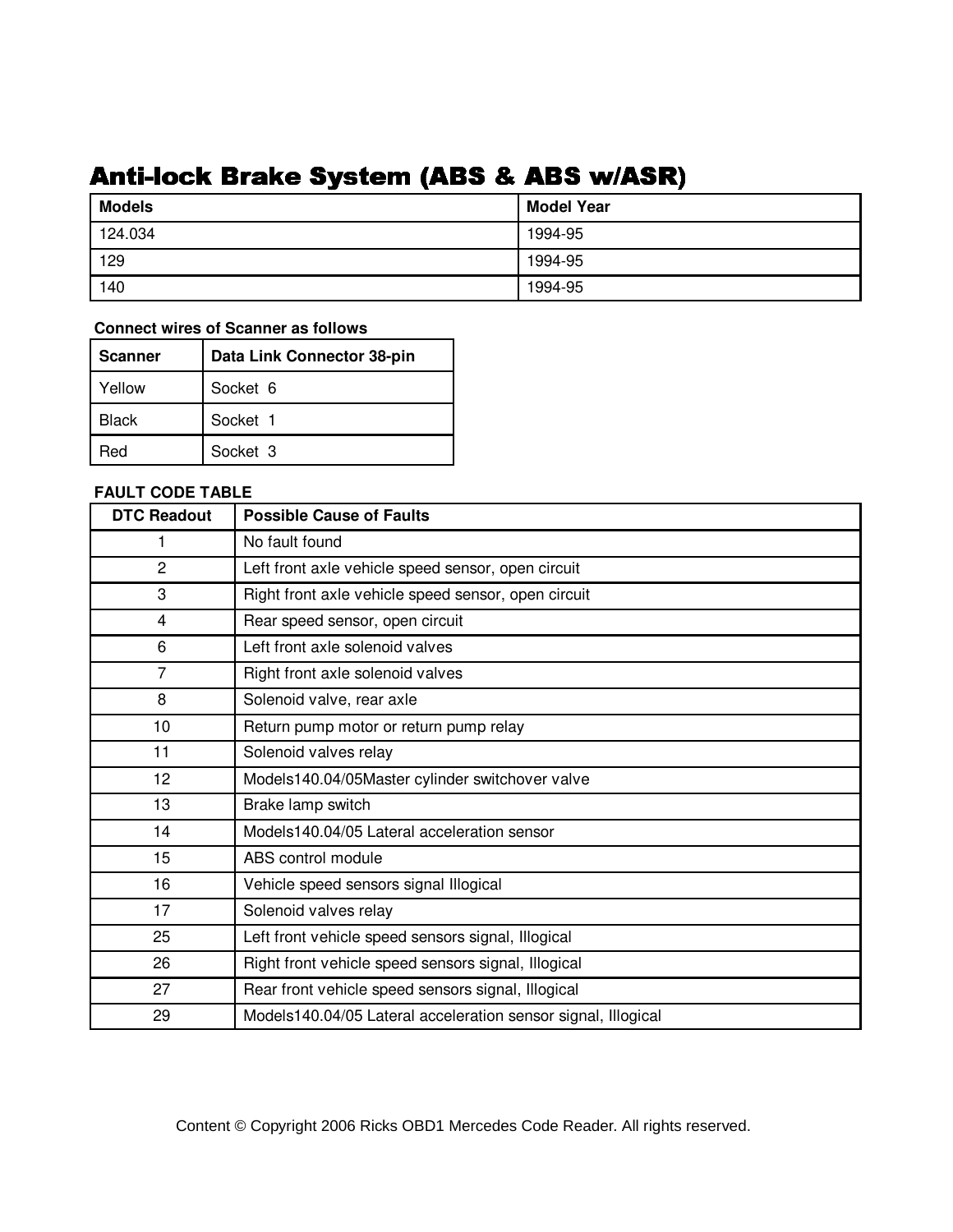# **Electronic Traction Systems (ASR, ETS)**

| <b>Models</b>      | <b>Model Years</b> |
|--------------------|--------------------|
| 140<br>129<br>-202 | 1995               |
| l 210              | 1995-96            |

### **Connect wires of Scanner as follows**

| <b>Scanner</b> | Data Link Connector 38-pin |
|----------------|----------------------------|
| Yellow         | Socket 6                   |
| Black          | Socket 1                   |
| Red            | Socket 3                   |

### **FAULT CODE TABLE**

| <b>DTC Readout</b> | <b>Possible Cause of Faults</b>                                   |
|--------------------|-------------------------------------------------------------------|
| 1                  | No fault found                                                    |
| $\overline{2}$     | ASR/SPS or ETS/SPS control module                                 |
| 3                  | Left front axle VSS sensor, open circuit                          |
| $\overline{4}$     | Right front axle VSS sensor, open circuit                         |
| 5                  | Left rear axle VSS sensor, open circuit                           |
| $6\phantom{1}6$    | Right rear axle VSS sensor, open circuit                          |
| $\overline{7}$     | Left front axle VSS valves, illogical                             |
| 8                  | Right front axle VSS valves illogical                             |
| 9                  | Left rear axle VSS valve illogical                                |
| 10                 | Right rear axle VSS valve illogical                               |
| 11                 | VSS signal illogical                                              |
| 12                 | ASR/ETS hydraulic unit, solenoid valves relay                     |
| 13                 | ASR/ETS hydraulic unit, Left front axle solenoid valves(hold)     |
| 14                 | ASR/ETS hydraulic unit, Left front axle solenoid valve(hold)      |
| 15                 | ASR/ETS hydraulic unit, right front axle solenoid valve (release) |
| 16                 | ASR/ETS hydraulic unit, right front axle solenoid valve (release) |
| 17                 | ASR/ETS hydraulic unit, left rear axle solenoid valve(hold)       |
| 18                 | ASR/ETS hydraulic unit, left rear axle solenoid valve (release)   |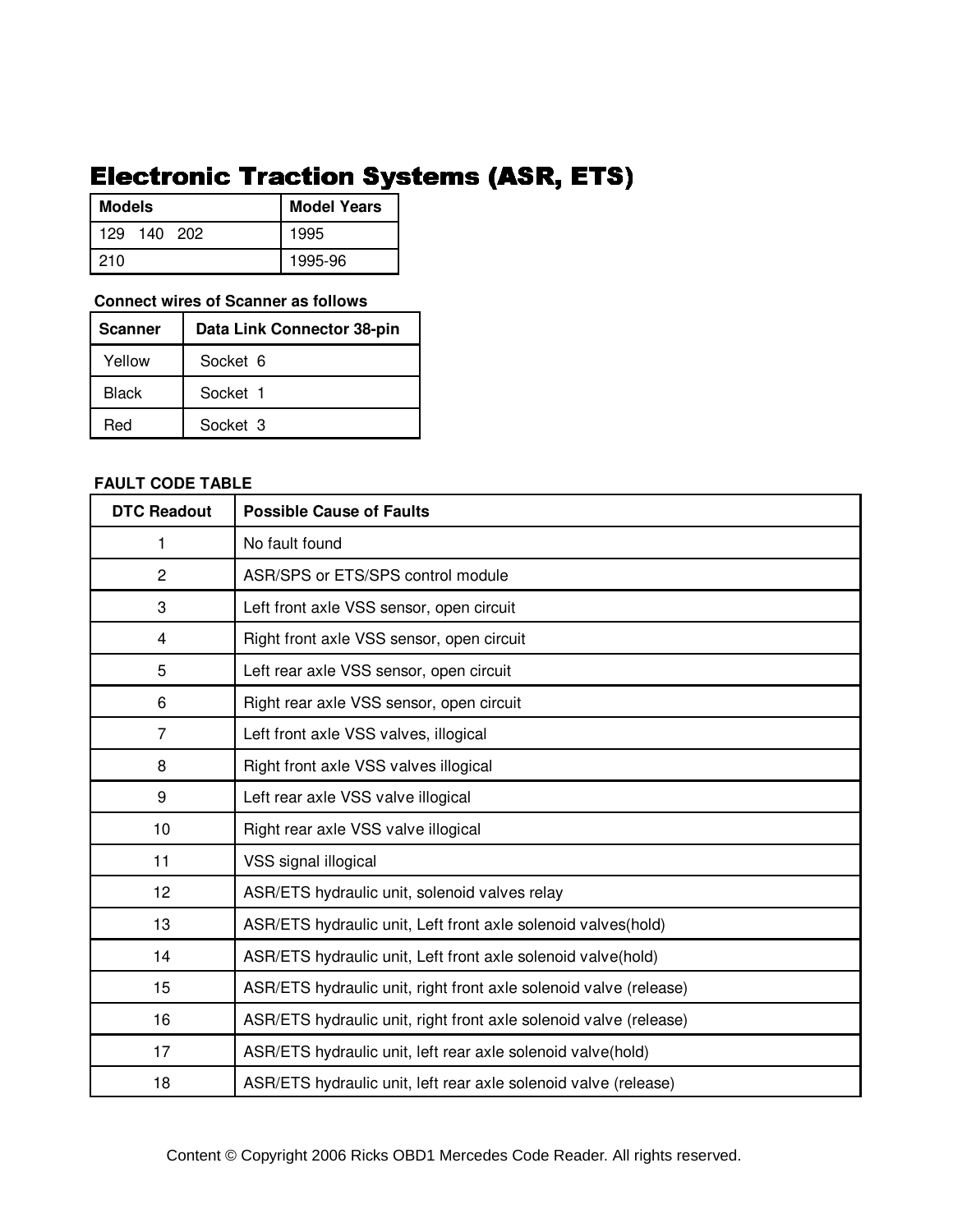| <b>DTC Readout</b> | <b>Possible Cause of Faults</b>                                                                                                                                               |
|--------------------|-------------------------------------------------------------------------------------------------------------------------------------------------------------------------------|
| 19                 | ASR/ETS hydraulic unit, right rear axle solenoid valve(hold)                                                                                                                  |
| 20                 | ASR/ETS hydraulic unit, right rear axle solenoid valve (release)                                                                                                              |
| 21                 | ASR/ETS hydraulic unit, switchover/solenoid valve                                                                                                                             |
| 22                 | ASR/ETS hydraulic unit, inlet solenoid valve                                                                                                                                  |
| 23                 | ASR only: ASR system pressure too low                                                                                                                                         |
| 24                 | ASR/ETS hydraulic unit, high-pressure/return pump relay                                                                                                                       |
| 27                 | Stop lamp switch                                                                                                                                                              |
| 28                 | Battery voltage too low, circuit 87                                                                                                                                           |
| 29                 | ETS only Circuit 30, volts supply                                                                                                                                             |
| 30                 | ASR only CAN date bus to EA/CC/ISC control module, interrupted                                                                                                                |
| 31                 | ASR only CAN communication with LH-SFI control module Left LH-SFI control module<br>right LH-SFI control module faulty CAN communication with engine control module<br>faulty |
| 32                 | ASR only CAN communication with DI or left and right DI control module, faulty                                                                                                |
| 33                 | ASR only CAN communication faulty in general                                                                                                                                  |
| 34                 | ETS only Brakes overheated                                                                                                                                                    |
| 35                 | Model 129.076,140.04/05/07 Master brake cylinder switchover valve                                                                                                             |
| 36                 | Model 129.076,140.04/05/07 ASR lateral acceleration sensor, open circuit                                                                                                      |
| 37                 | Model 129.076,140.04/05/07 ASR lateral acceleration sensor, illogical                                                                                                         |
| 38                 | ETS only EST/SPS control module not identify the software (not coded)                                                                                                         |
| 39                 | Model 140/210 ETS/SPS or ASR/SPS control module                                                                                                                               |
| 40                 | Model 140 SPS P-valve                                                                                                                                                         |
| 41                 | Model 140/210 ASR/SPS or ETS/SPS control module                                                                                                                               |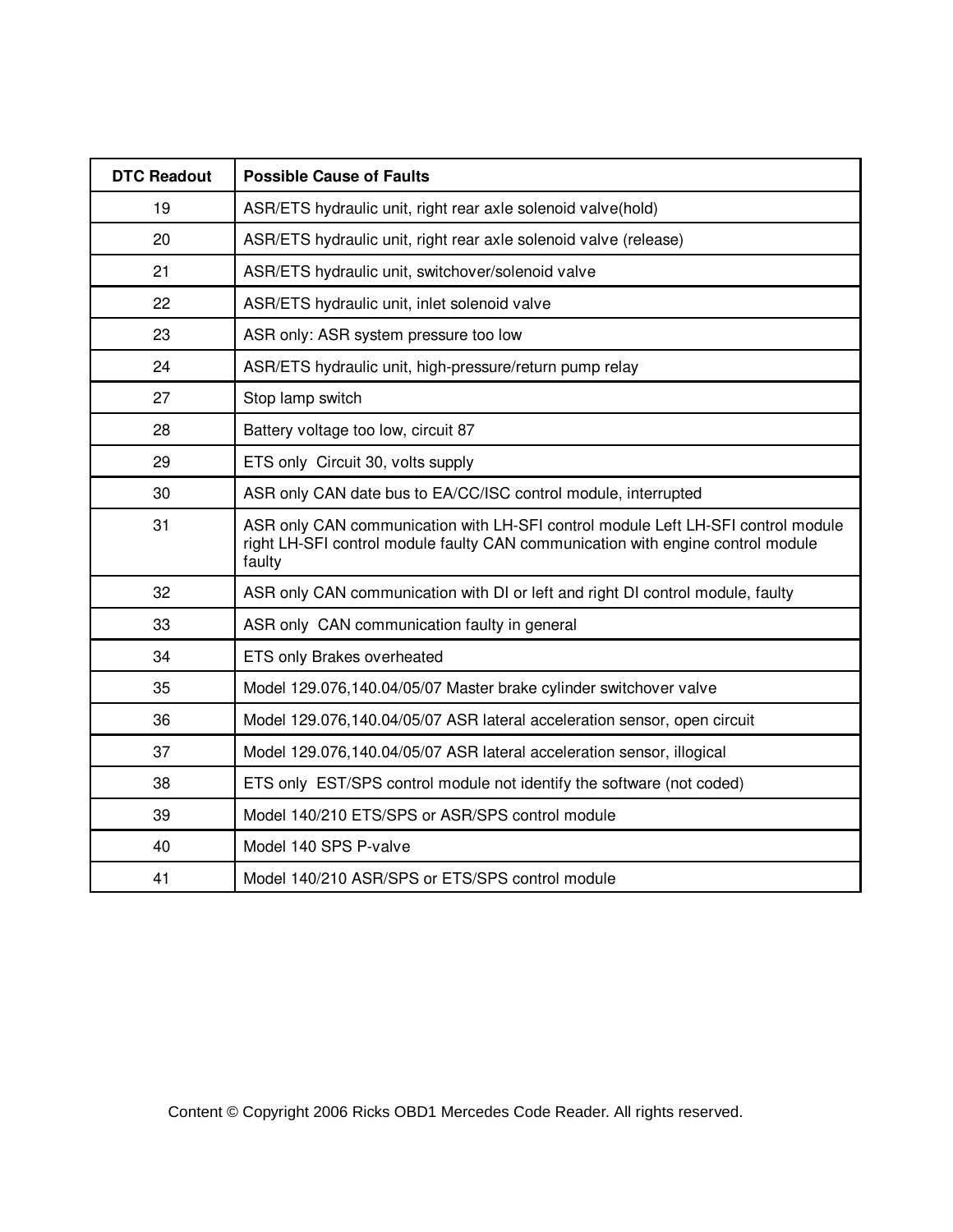# Speed Sensitive Power Steering (SPS)

| <b>Models</b>                                           |  |  | <b>Model Years</b> |
|---------------------------------------------------------|--|--|--------------------|
| 140.032 140.042 140.051 140.057 140.070 140.076 140.134 |  |  | 1992-1993          |

### **Connect wires of Scanner as follows**

| <b>Scanner</b> | Data Link Connector 38-pin |
|----------------|----------------------------|
| Yellow         | Socket 12                  |
| <b>Black</b>   | Socket 1                   |
| Red            | Socket 3                   |

## **FAULT CODE TABLE**

| <b>DTC Readout</b> | <b>Possible Cause of Failure</b>                                                                      |
|--------------------|-------------------------------------------------------------------------------------------------------|
|                    | No fault found                                                                                        |
| $\overline{2}$     | Speed sensitive power steering control module                                                         |
| 3                  | Left/center rear axle speed sensor signal                                                             |
| 4                  | Right rear axle vehicle speed sensor signal                                                           |
| 5                  | Diffident vehicle speed signals from right and left rear axle sensor                                  |
| 6                  | No vehicle speed sensor signal                                                                        |
| 7                  | Inductive speed sensor, transmission faulty                                                           |
| 8                  | Short circuit between positive connection of speed sensitive power steering valve and<br>ground $(-)$ |
| 9                  | Short circuit at speed sensitive power steering valve                                                 |
| 10                 | Open circuit at speed sensitive power steering valve                                                  |
| 11                 | Volts supply at speed sensitive power steering control module                                         |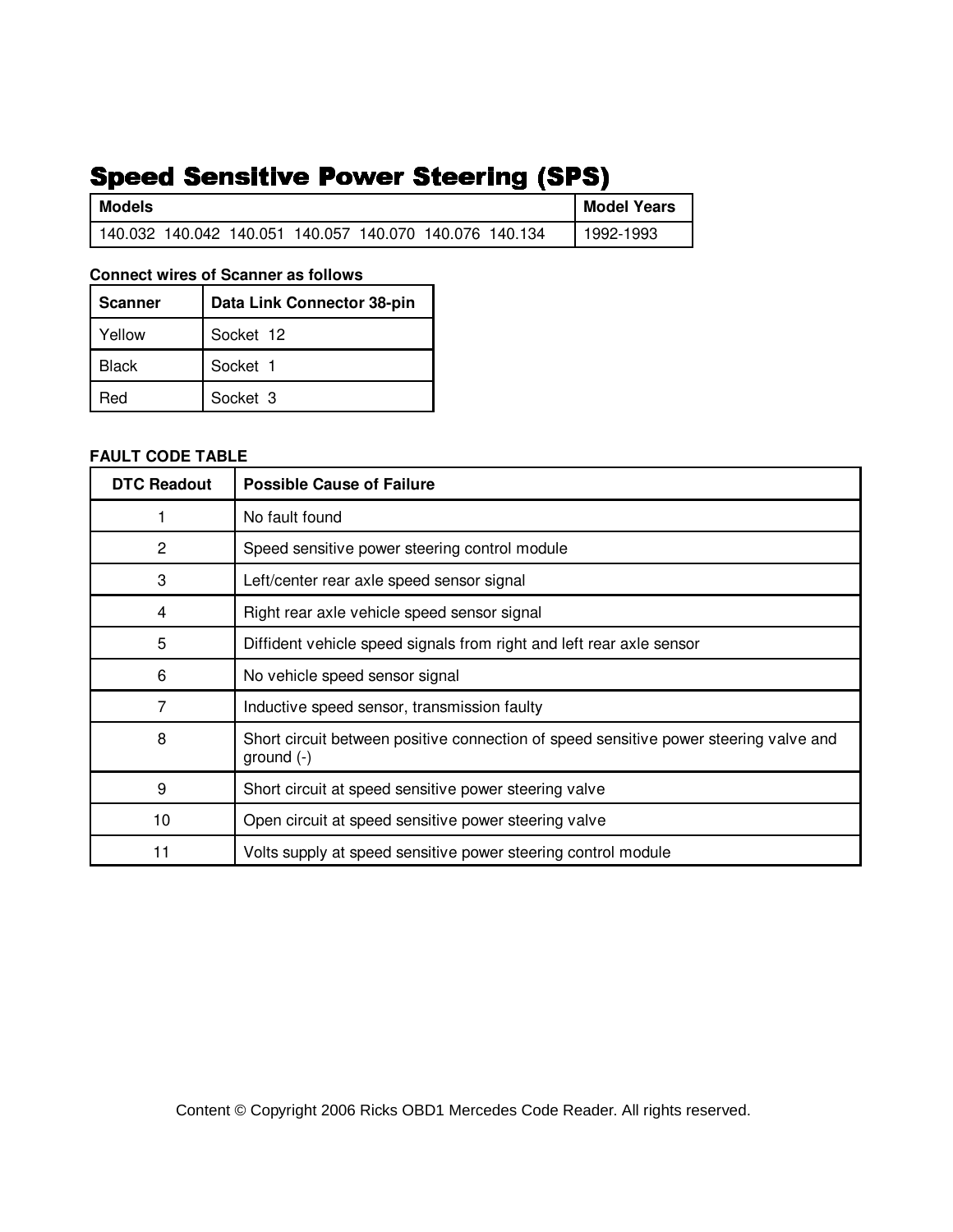# **Speed Sensitive Power Steering (SPS)**

| Model | <b>Model Years</b> |
|-------|--------------------|
| 140   | 1994               |

### **Connect wires of Scanner as follows**

| <b>Scanner</b> | Data Link Connector 38-pin |
|----------------|----------------------------|
| Yellow         | Socket 12                  |
| Black          | Socket 1                   |
| Red            | Socket 3                   |

| <b>DTC Readout</b> | <b>Possible Cause of Failure</b>                                                              |
|--------------------|-----------------------------------------------------------------------------------------------|
|                    | No fault found                                                                                |
| 2                  | Speed sensitive power steering control module                                                 |
| 3                  | Comparison of axle vehicle speed signal attars/left front axle vehicle speed signal<br>faulty |
|                    | Axle vehicle speed signal status missing                                                      |
| 5                  | Speed-sensitive power steering control module                                                 |
| 6                  | Speed-sensitive power steering P-valve; short circuit                                         |
|                    | Speed-sensitive power steering P-valve; open circuit                                          |
| 8                  | Short circuit between speed sensitive power steering P-valve (+) and ground (-)               |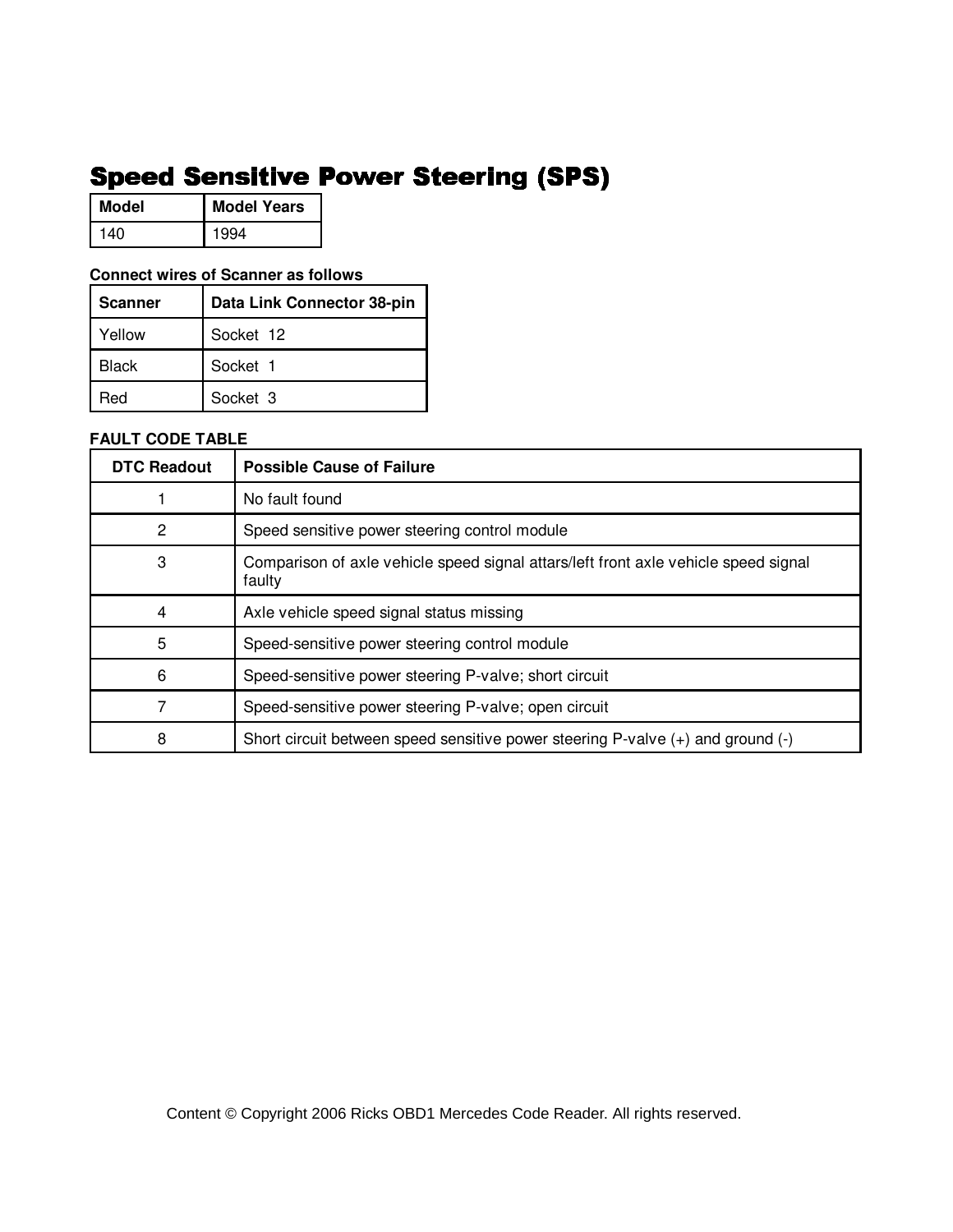# **Cabriolet Soft top (CST)**

**Model Model Years** 124.066 1993-95

### **Connect wires of Scanner as follows**

| <b>Scanner</b> | Data Link Connector                                                                                                                                                                                                                                                                |
|----------------|------------------------------------------------------------------------------------------------------------------------------------------------------------------------------------------------------------------------------------------------------------------------------------|
| Yellow         | Power Soft top test connection (4 pole) at Socket 2. The connection is located at the right front<br>passenger footwell. To avoid the need for an extension cable, connect the black lead of code scanner<br>to any good ground and red lead to a battery + source inside vehicle. |
| <b>Black</b>   | Socket 1                                                                                                                                                                                                                                                                           |
| Red            | Socket 16                                                                                                                                                                                                                                                                          |

| <b>DTC Readout</b> | <b>Possible Cause of Failure</b>                                             |
|--------------------|------------------------------------------------------------------------------|
| 1                  | No fault found                                                               |
| $\overline{c}$     | Volts low                                                                    |
| 3                  | Normal operating time exceeded                                               |
| $\overline{4}$     | Limit switch signals Illogical                                               |
| 5                  | Soft top compartment cover "locked", limit switch,                           |
| 6                  | Soft top compartment cover "closed", limit switch,                           |
| $\overline{7}$     | Soft top compartment cover "open", limit switch                              |
| 8                  | Soft top fabric bow "locked", limit switch                                   |
| $\boldsymbol{9}$   | Soft top fabric bow "down", limit switch                                     |
| 10                 | Soft top fabric bow "raised", limit switch                                   |
| 11                 | Left front soft top "locked", limit switch                                   |
| 12                 | Right front soft top "locked", limit switch                                  |
| 13                 | Soft top "open" switch (soft top in storage compartment), limit switch,      |
| 14                 | Soft top "overhead", limit switch                                            |
| 15                 | Soft top "retracted", limit switch                                           |
| 16                 | Roll bar "extended", limit switch,                                           |
| 17                 | Automatic deployment of roll bar has occurred                                |
| 18                 | Power soft top switch                                                        |
| 19                 | Vehicle speed signal                                                         |
| 20                 | Circuit in power soft top control module, solenoid valve, roll bar retracted |
| 21                 | Circuit hydraulic unit, circuit solenoid valve, roll bar retracted           |
| 22                 | Circuit in power soft top control module, solenoid valve, roll bar extended  |
| 23                 | Circuit solenoid valve, roll bar extended                                    |
| 24                 | Circuit in power soft top control module, Power windows                      |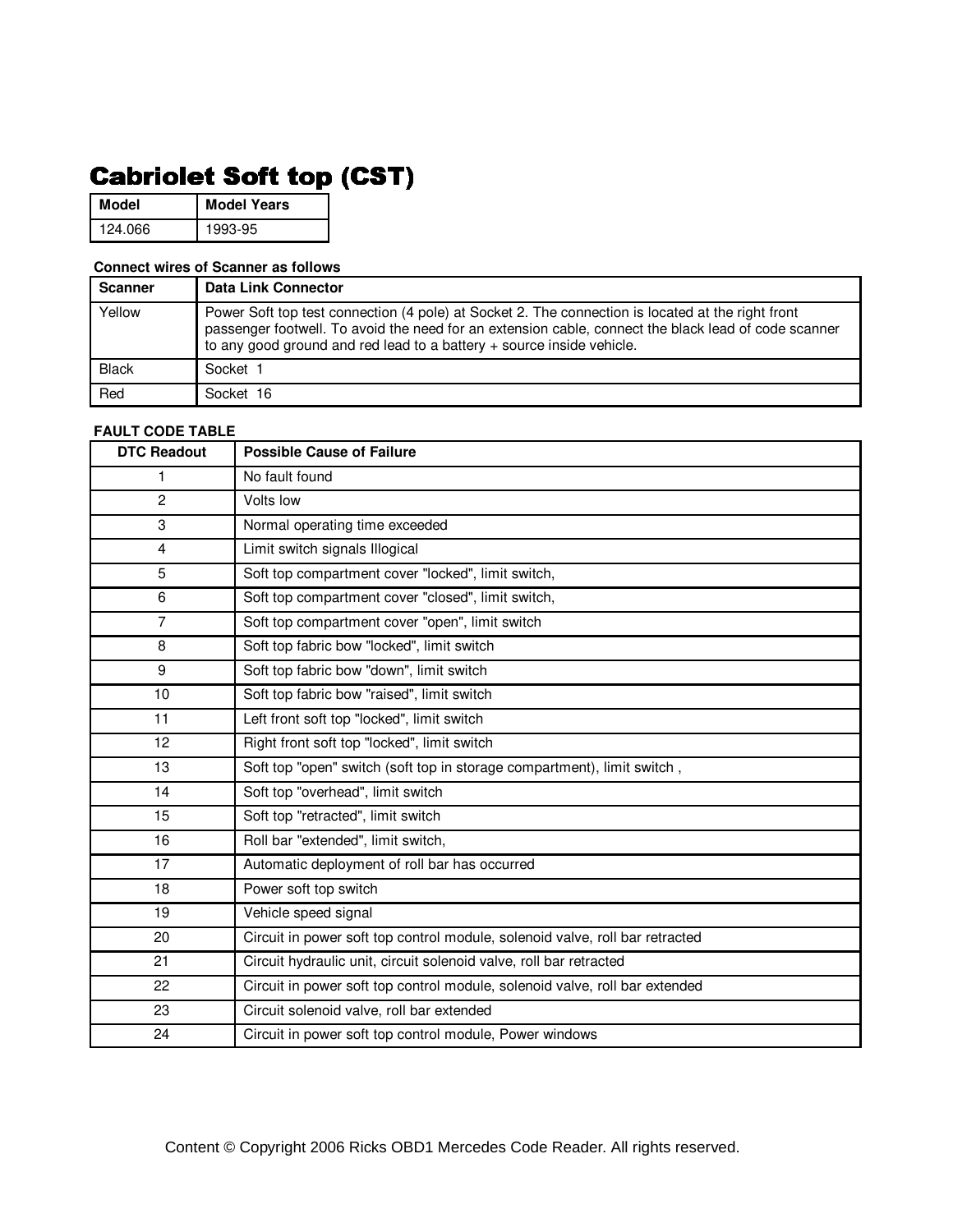# **Roll Bar (RB)**

| Model   | <b>Model Year</b> |
|---------|-------------------|
| 124.066 | 1993-95           |

### **Connect wires of Scanner as follows**

| <b>Scanner</b> | Data Link Connector 16-pin |
|----------------|----------------------------|
| Yellow         | Socket 9                   |
| <b>Black</b>   | Socket 1                   |
| Red            | Socket 16                  |

| <b>DTC Readout</b> | <b>Possible Cause of Failure</b>                                                           |
|--------------------|--------------------------------------------------------------------------------------------|
|                    | No faults found                                                                            |
| 2                  | Roll bar control module                                                                    |
| 3                  | Roll bar control module volts supply                                                       |
| 6                  | Roll bar deployment solenoid, open circuit, short circuit to Battery $+$ or ground $(-)$ . |
|                    | Rear axle switch, short circuit to Battery $+$ or ground $(-)$ .                           |
| 8                  | Roll bar indicator lamp faulty                                                             |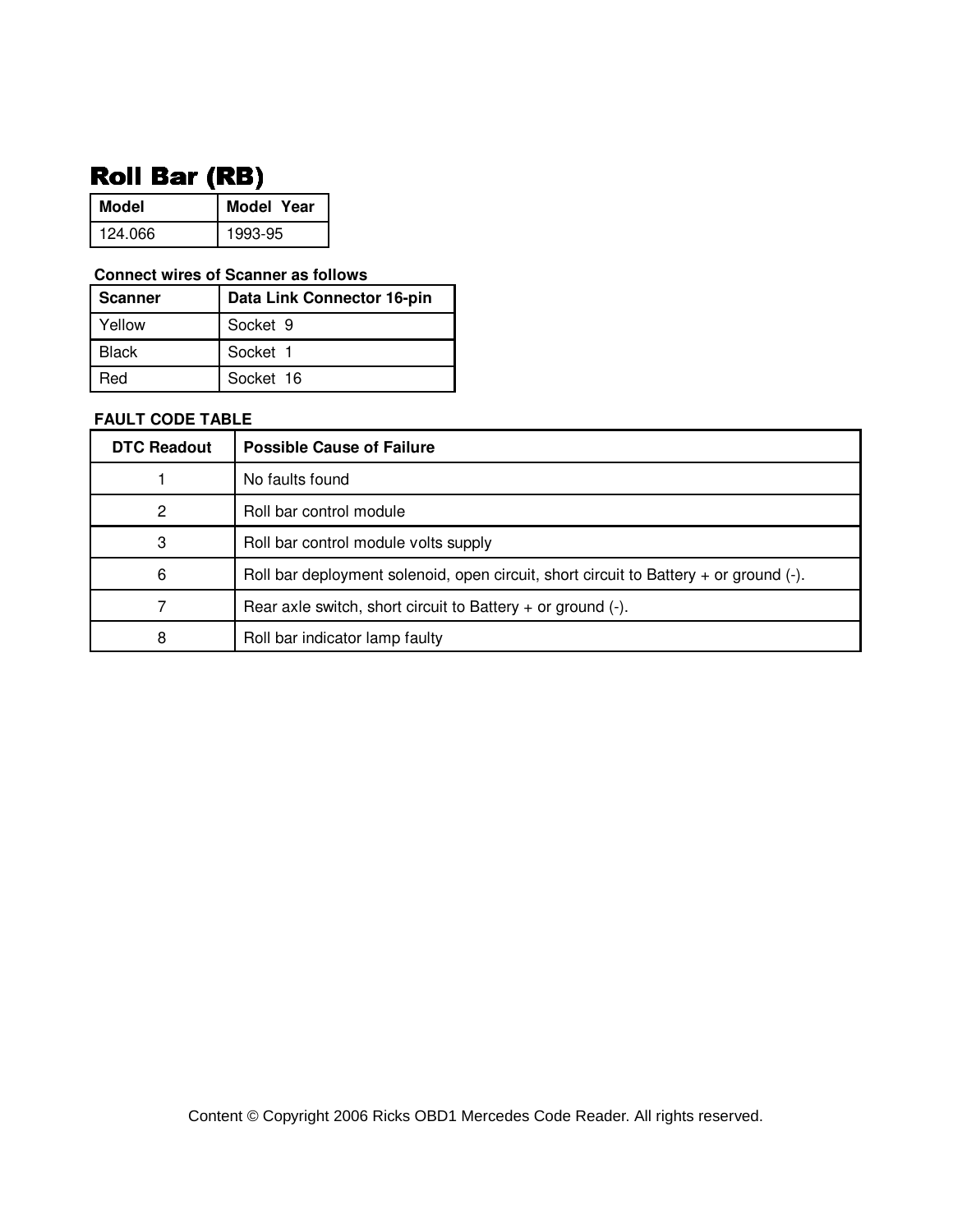# **Roll Bar (RB)**

| l Models                        |  | <b>Model Years</b> |
|---------------------------------|--|--------------------|
| 129.061 129.066 129.067 129.076 |  | 1990-12/93         |

### **Connect wires of Scanner as follows (Model 129.061/066)**

| <b>Scanner</b> | Data Link Connector 16-pin |
|----------------|----------------------------|
| Yellow         | Socket 7                   |
| <b>Black</b>   | Socket 1                   |
| Red            | Socket 16                  |

## **Connect wires of Scanner as follows (Model 129.067/076, all 129 from 1993)**

| <b>Scanner</b> | Data Link Connector 38-pin |
|----------------|----------------------------|
| Yellow         | Socket 22                  |
| <b>Black</b>   | Socket 1                   |
| Red            | Socket 3                   |

### **FAULT CODE TABLE**

| <b>DTC Readout</b> | <b>Possible Cause of Failure</b>                                                             |
|--------------------|----------------------------------------------------------------------------------------------|
|                    | No faults found                                                                              |
| 2                  | Roll bar control module                                                                      |
| 3                  | Volts supply                                                                                 |
| 4                  | Driver seat belt lock relay open circuit or short circuit to Battery $+$ or ground $(-)$ .   |
| 5                  | Passenger seat belt lock relay open circuit or short circuit to Battery + or ground (-).     |
| 6                  | Roll bar deployment solenoid, open circuit or short circuit to Battery $+$ or ground $(-)$ . |
| 7                  | Left and/or right axle switch, roll bar, short circuit to 30 or 31                           |
| 8                  | Roll bar warning lamp                                                                        |
| 9                  | SRS warning lamp and/or code scanner button held to erase faulty                             |
| 10                 | SRS control unit                                                                             |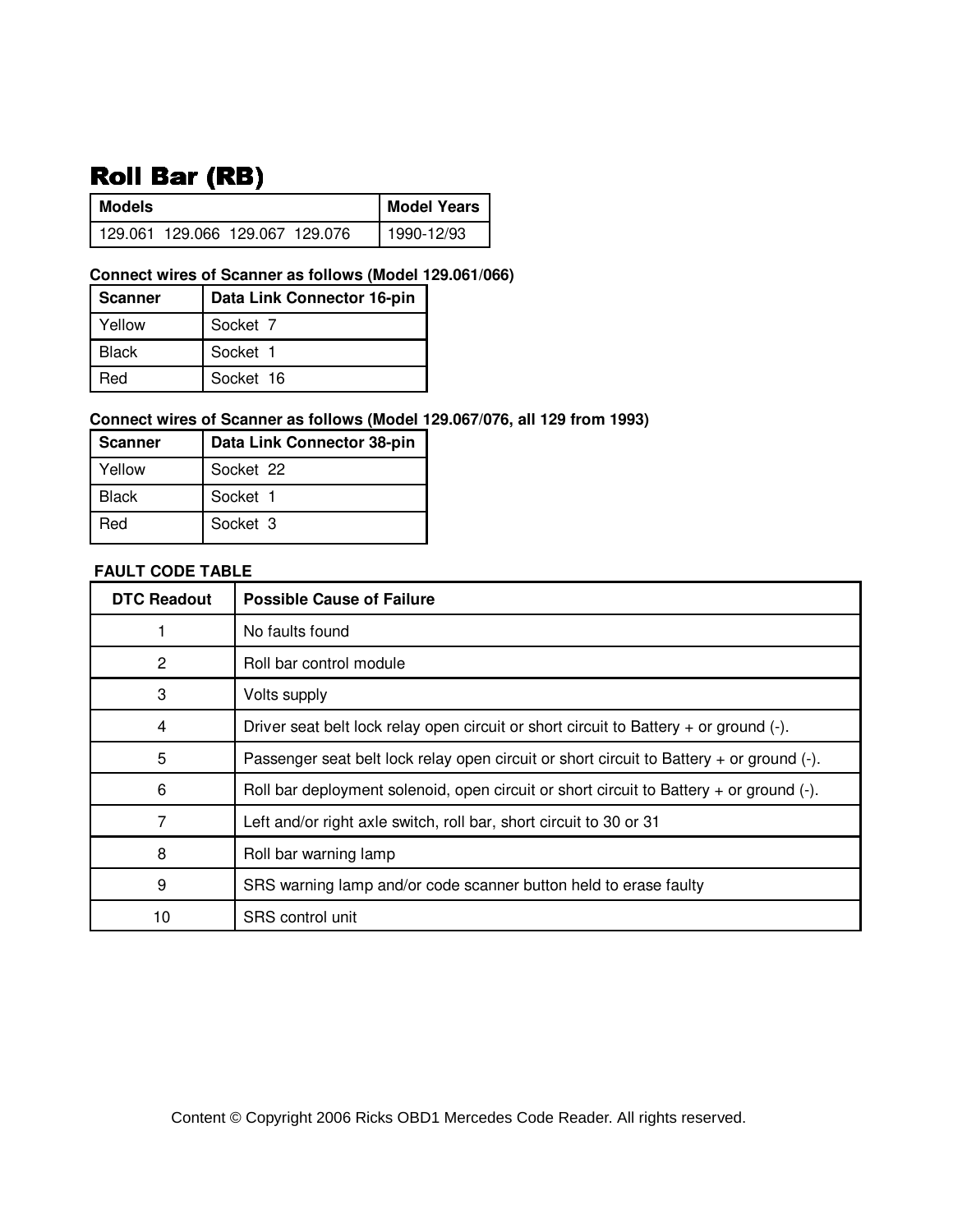# Roadster Soft Top (RST)

| Models |  | <b>Model Years</b>                           |
|--------|--|----------------------------------------------|
|        |  | 129.061 129.066 129.067 129.076   1990-12/93 |

## **Connect wires of Scanner as follows (Model 129.061/066)**

| <b>Scanner</b> | Data Link Connector 16-pin |
|----------------|----------------------------|
| Yellow         | Socket 10                  |
| <b>Black</b>   | Socket 1                   |
| Red            | Socket 16                  |

## **Connect wires of Scanner as follows (Model 129.067/076, all 129 from 1993)**

| l Scanner    | Data Link Connector 38-pin |
|--------------|----------------------------|
| Yellow       | Socket 21                  |
| <b>Black</b> | Socket 1                   |
| Red          | Socket 3                   |

### **FAULT CODE TABLE**

| <b>DTC Readout</b> | <b>Possible Cause of Failure</b>                               |
|--------------------|----------------------------------------------------------------|
| 1                  | No faults stored                                               |
| 2                  | Limit switch, left locked, soft top storage compartment cover  |
| 3                  | Limit switch, right locked, soft top storage compartment cover |
| 4                  | Limit switch, left closed, soft top storage compartment cover  |
| 5                  | Limit switch, right closed, soft top storage compartment cover |
| 6                  | Limit switch, left locked, soft top fabric bow                 |
| $\overline{7}$     | Limit switch, right locked, soft top fabric bow                |
| 8                  | Limit switch, left closed, soft top fabric bow                 |
| 9                  | Limit switch, right closed, soft top fabric bow                |
| 10                 | Limit switch, left front locked, soft top                      |
| 11                 | Limit switch, right front locked, soft top                     |
| 12                 | Limit switch soft top storage compartment cover open           |
| 13                 | Limit switch soft top fabric bow raised                        |
| 14                 | Limit switch soft top down (in storage compartment)            |
| 15                 | Limit switch soft top up (secondary closing speed)             |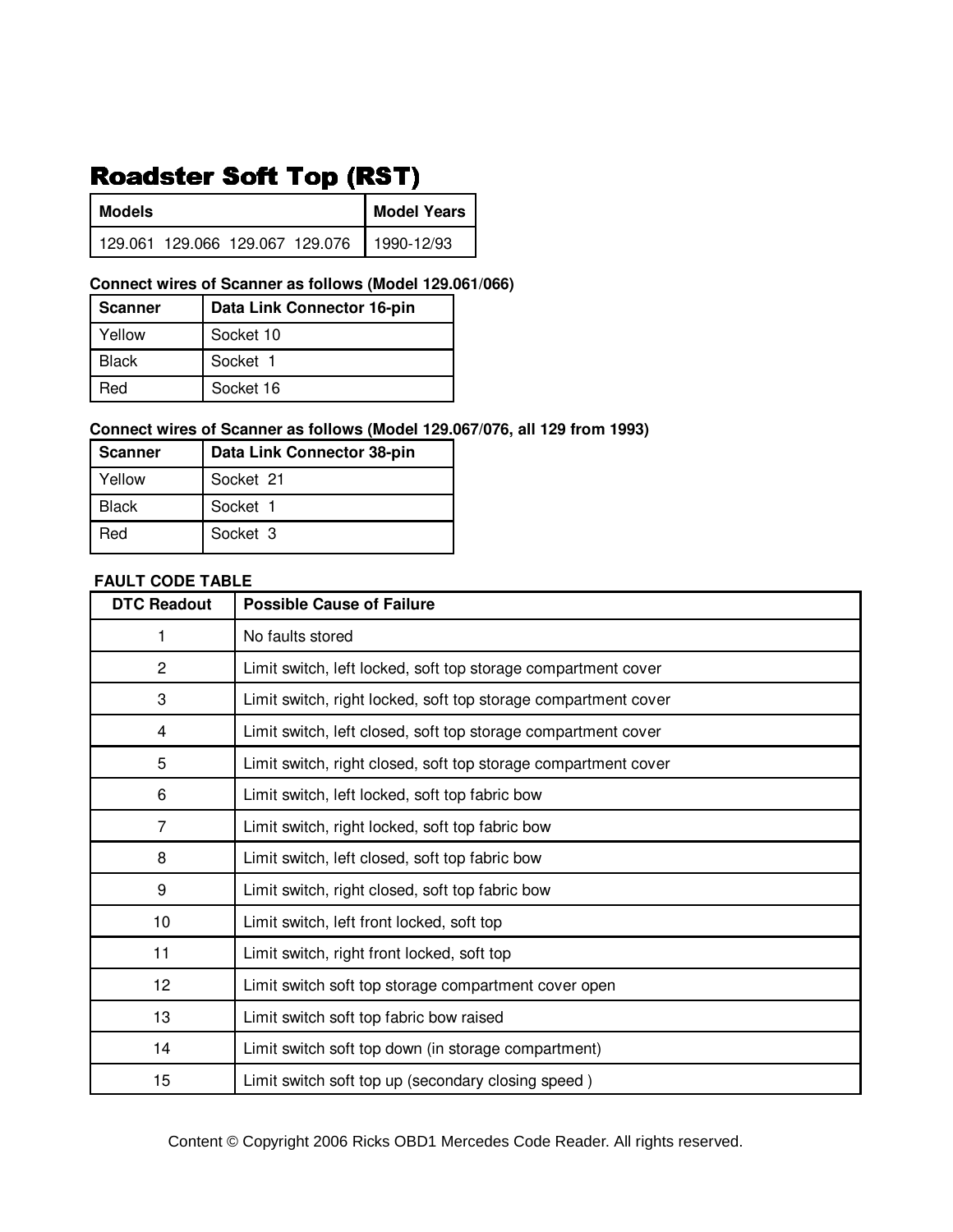| <b>DTC Readout</b> | <b>Possible Cause of Failure</b>                                                                                   |
|--------------------|--------------------------------------------------------------------------------------------------------------------|
| 16                 | Limit switch roll bar retracted                                                                                    |
| 17                 | Limit switch left side window down Circuit in power soft top control module, solenoid<br>valve, roll bar retracted |
| 18                 | Limit switch right side window down Circuit hydraulic unit, circuit solenoid valve, roll bar<br>retracted          |
| 19                 | Axle vehicle speed signal illogical Circuit in power soft top control module, solenoid<br>valve, roll bar extended |
| 20                 | Hardtop installed recognition Circuit solenoid valve, roll bar extended                                            |
| 21                 | Power soft top switch Circuit in power soft top control module, Power windows                                      |
| 22                 | Roll bar switch                                                                                                    |
| 23                 | Roll bar control module                                                                                            |
| 24                 | Roll bar crash deployment                                                                                          |
| 25                 | Limit switch signals illogical                                                                                     |
| 26                 | Operation time exceeded                                                                                            |
| 27                 | Insufficient volts                                                                                                 |
| 28                 | No speedometer signal                                                                                              |
| 29                 | No axle vehicle wheel speed sensor signal                                                                          |
| 30                 | Soft top operation blocked                                                                                         |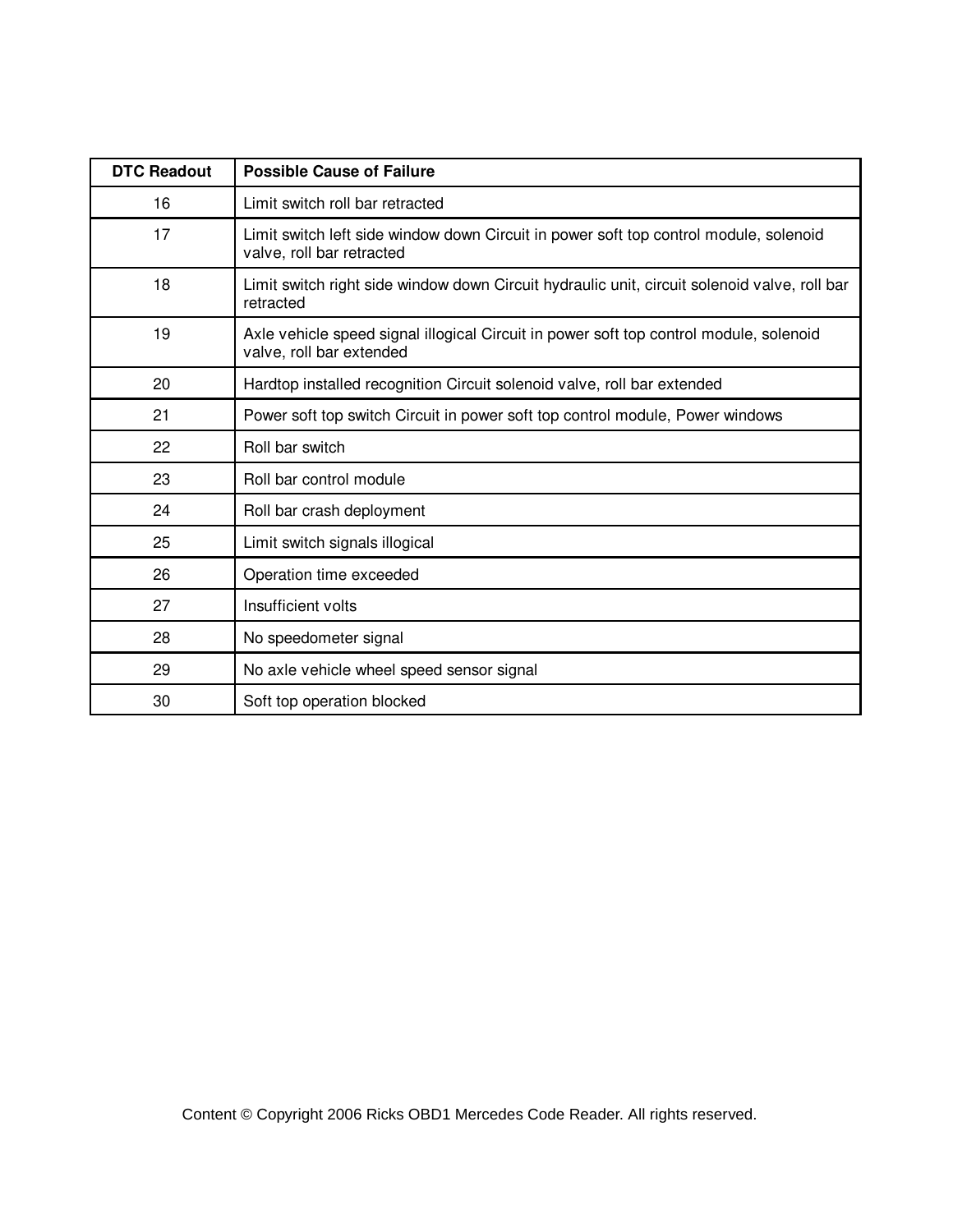# Roadster Soft Top (RST)

| Model | <b>Model Years</b> |
|-------|--------------------|
| 1 2 Q | 1/94-6/96          |

### **Connect wires of Scanner as follows**

| l Scanner    | Data Link Connector 38-pin |
|--------------|----------------------------|
| Yellow       | Socket 21                  |
| <b>Black</b> | Socket 1                   |
| ≺eu          | Socket 3                   |

### **FAULT CODE TABLE**

| <b>DTC Readout</b> | <b>Possible Cause of Failure</b>                                                                              |
|--------------------|---------------------------------------------------------------------------------------------------------------|
|                    | No faults stored                                                                                              |
| 2                  | Low voltage                                                                                                   |
| 3                  | RST/RB hydraulic unit locked up.                                                                              |
| 4                  | Vehicle speed sensor fault                                                                                    |
| 5                  | RST/RB hydraulic unit                                                                                         |
| 6                  | Right or left power window activation                                                                         |
| 7                  | Right or left front soft top "locked" switch fault, Soft top open/closed switch, Fabric bow<br>locked switch, |
| 8                  | Power soft top control module defective                                                                       |
| 9                  | Roll bar crash deployment has occurred                                                                        |
| 10                 | Power soft top switch or Roll bar switch.                                                                     |
| 11                 | Power soft top switch indicator lamp or Roll bar switch indicator lamp or Warning<br>buzzer.                  |

www.mercedescodereader.com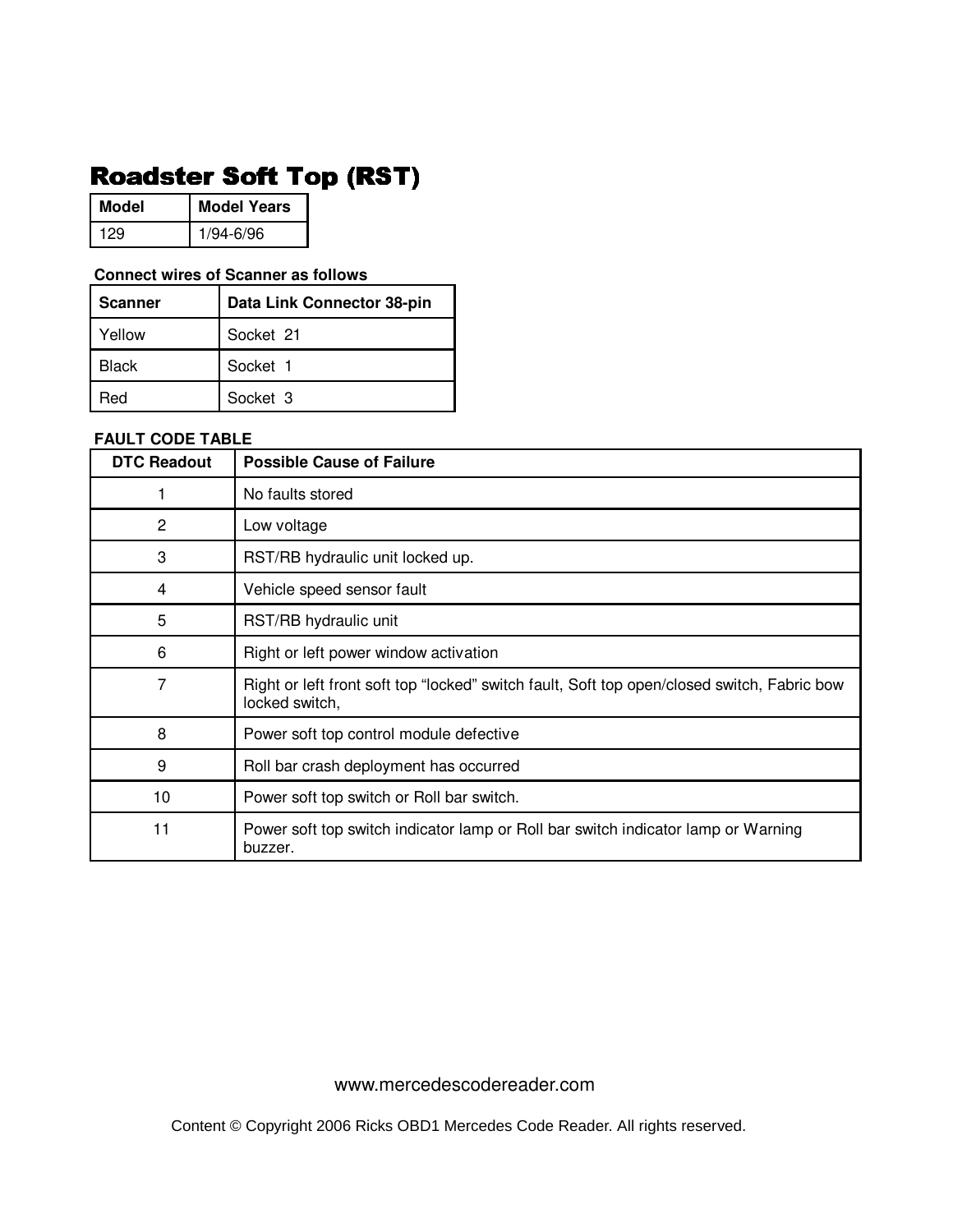## Infrared Remote Control for Central Locking (IRCL)

| Models                            |  | <b>Model Years</b> |  |           |
|-----------------------------------|--|--------------------|--|-----------|
| l 129.061 129.066 129.067 129.076 |  |                    |  | 1990-1993 |

### **Connect wires of Scanner as follows**

| <b>Scanner</b> | Data Link Connector 16-pin |
|----------------|----------------------------|
| Yellow         | Socket 12                  |
| <b>Black</b>   | Socket 1                   |
| Red            | Socket 16                  |

| Scanner | Data Link Connector 38-pin |
|---------|----------------------------|
| Yellow  | Socket 31                  |
| Black   | Socket 1                   |
| Red     | Socket 3                   |

### **FAULT CODE TABLE**

| <b>DTC Readout</b> | <b>Possible Cause of Failure</b>                                                                                                                                      |
|--------------------|-----------------------------------------------------------------------------------------------------------------------------------------------------------------------|
|                    | No fault found                                                                                                                                                        |
| 2                  | Infrared remote control module                                                                                                                                        |
| 3                  | Supply pump, central locking system short to ground                                                                                                                   |
| 4                  | Infrared remote control receiver, Left front door/Right front door/Trunk lid Red indicator<br>lamps, short to ground                                                  |
| 5                  | Infrared remote control receiver, Left front door/Right front door/Trunk lid Green<br>indicator lamps, short to ground                                                |
| 6                  | Supply pump, central locking system, short to circuit 30                                                                                                              |
| 7                  | Infrared remote control receiver, Left front door/Right front door/Trunk lid Red indicator<br>lamps, short to circuit 30 or open circuit                              |
| 8                  | Infrared remote control receiver, Left front door/Right front door/Trunk lid Green<br>indicator lamps, in receiver have short to short to circuit 30 or open circuit  |
| 9                  | Driver door switch group wiring, short to circuit 30 ATA/convenience microswitch wiring<br>short to circuit 30 ATA/convenience microswitch wiring short to circuit 30 |
| 10                 | Ignition/starter switch-position recognition switch, open circuit                                                                                                     |
| 11                 | Ignition/starter switch-position recognition switch, open circuit 31                                                                                                  |
| 12                 | Left front door actuator, open circuit                                                                                                                                |
| 13                 | Right door actuator, open circuit                                                                                                                                     |
| 14                 | Trunk lid lock actuator, open circuit                                                                                                                                 |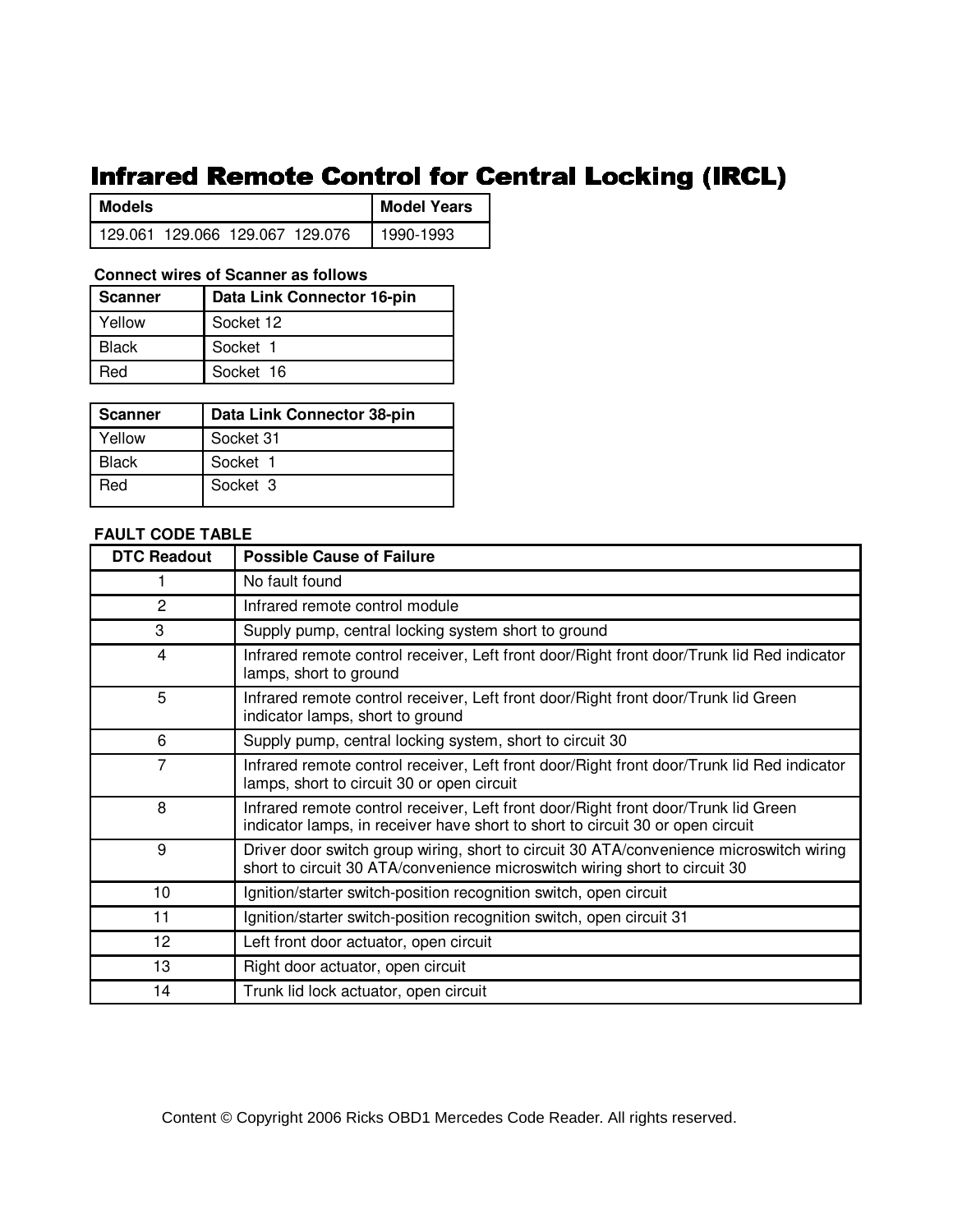## Infrared Remote Control for Central Locking (IRCL)

| Model | <b>Model Years</b> |
|-------|--------------------|
| 140   | 1992-96            |

### **Connect wires of Scanner as follows**

| l Scanner    | Data Link Connector 38-pin |
|--------------|----------------------------|
| Yellow       | Socket 31                  |
| <b>Black</b> | Socket 1                   |
| Red          | Socket 3                   |

### **FAULT CODE TABLE**

| <b>DTC Readout</b> | <b>Possible Cause of Failure</b>                          |
|--------------------|-----------------------------------------------------------|
|                    | No fault found                                            |
| $\overline{2}$     | Left front door actuator, open circuit                    |
| 3                  | Warning buzzer -open circuit                              |
| 4                  | Warning buzzer -open circuit to ground                    |
| 5                  | Red indicator lamps, short to ground                      |
| 6                  | Green indicator lamps, short to ground                    |
| 7                  | Short to positive, lock circuit 1                         |
| 8                  | Short to positive, lock circuit 2                         |
| 9                  | Red indicator lamps, short to positive                    |
| 10                 | Green indicator lamps, short to positive                  |
| 11                 | Infrared remote control module faulty                     |
| 12                 | Immobilization output, short to circuit 30 (Battery $+$ ) |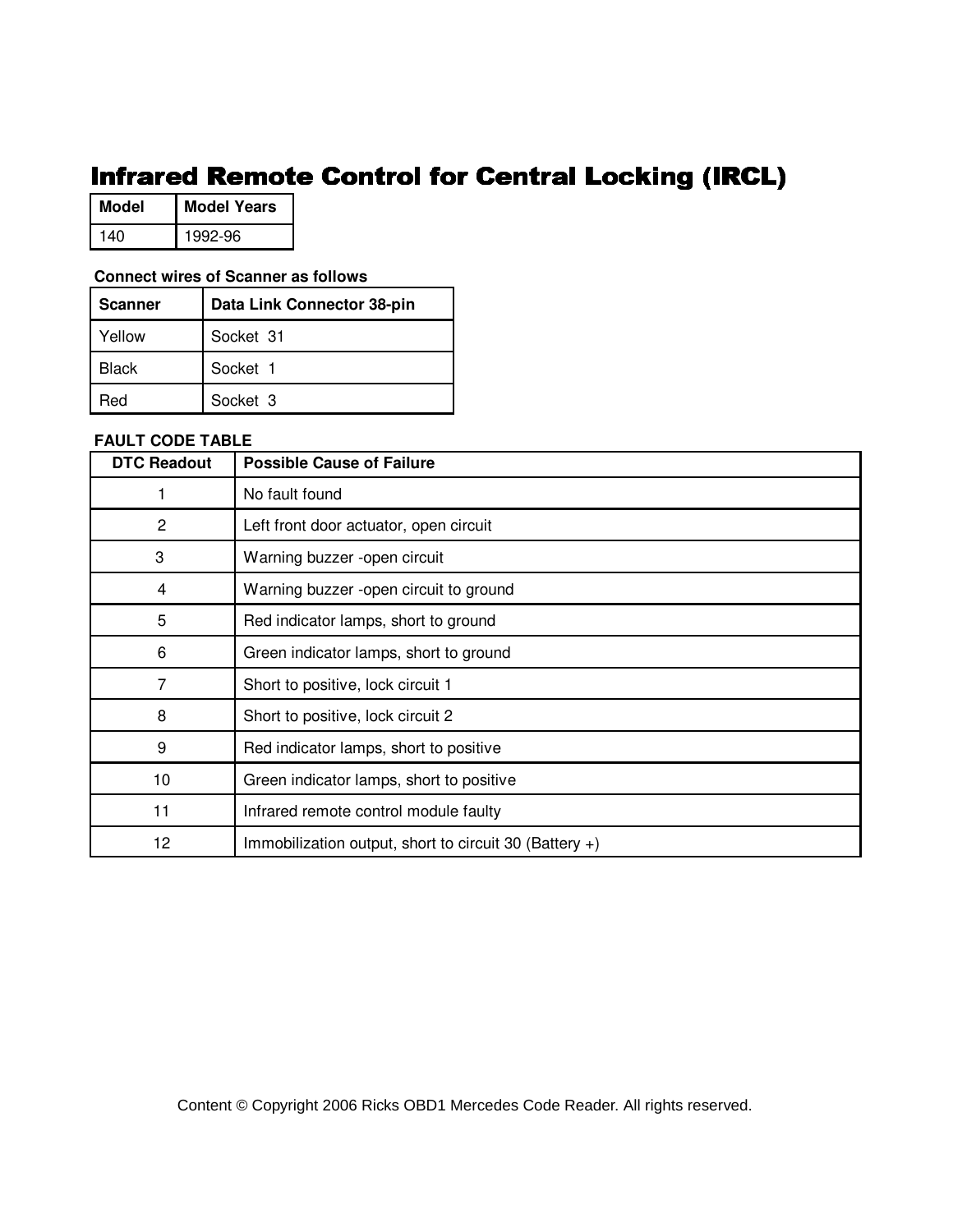## Infrared Remote Control for Central Locking (IRCL)

| Model | <b>Model Years</b> |
|-------|--------------------|
| 199   | 1993-96            |

### **Connect wires of Scanner as follows**

| <b>Scanner</b> | Data Link Connector 38-pin |
|----------------|----------------------------|
| Yellow         | Socket 31                  |
| <b>Black</b>   | Socket 1                   |
| Red            | Socket 3                   |

| <b>DTC Readout</b> | <b>Possible Cause of Failure</b>                                                                                                           |
|--------------------|--------------------------------------------------------------------------------------------------------------------------------------------|
|                    | No fault found                                                                                                                             |
| $\overline{c}$     | <b>IRCL control module</b>                                                                                                                 |
| 3                  | Supply pump, central locking system short to ground                                                                                        |
| 4                  | Infrared remote control receiver, Left front door/Right front door/Trunk lid Red indicator<br>lamps, short to ground                       |
| 5                  | Infrared remote control receiver, Left front door/Right front door/Trunk lid Green<br>indicator lamps, short to ground                     |
| 6                  | Supply pump, central locking system, short to B $(+)$                                                                                      |
| 7                  | Infrared remote control receiver, Left front door/Right front door/Trunk lid Red indicator<br>lamps, short to $B (+)$ or open circuit      |
| 8                  | Infrared remote control receiver, Left front door/Right front door/Trunk lid Green<br>indicator lamps, short to $B (+)$ or open circuit    |
| 9                  | Driver door switch group wiring, short to B $(+)$ ATA/CF microswitch wiring short to B $(+)$<br>ATA/CF microswitch wiring short to B $(+)$ |
| 10                 | Ignition/starter switch-position recognition switch, open circuit                                                                          |
| 11                 | Ignition/starter switch-position recognition switch, open circuit 31                                                                       |
| 12                 | Left front door actuator, open circuit                                                                                                     |
| 13                 | Right door actuator, open circuit                                                                                                          |
| 14                 | Trunk lid lock actuator, open circuit                                                                                                      |
| 15                 | Immobilization output, short to B $(+)$                                                                                                    |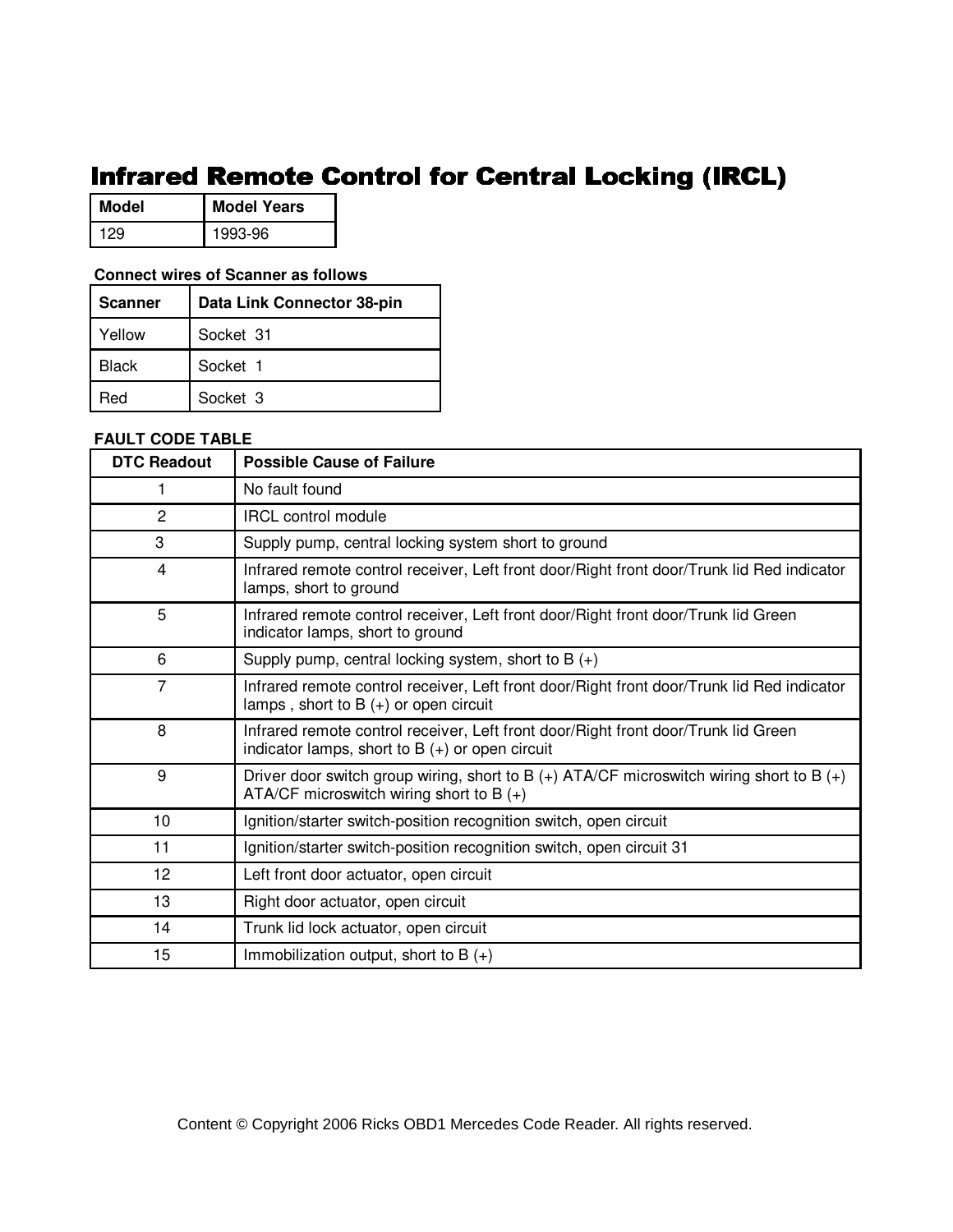# **Pneumatic Systems Equipment (PSE)**

| <b>Models</b>       | <b>Model Years</b> |
|---------------------|--------------------|
| 129 140 202 1992-94 |                    |

### **Connect wires of Scanner as follows**

| <b>Scanner</b> | Data link connector 38-pin |
|----------------|----------------------------|
| Yellow         | Socket 20                  |
| Black          | Socket 1                   |
| Red            | Socket 3                   |

## **FAULT CODE TABLE**

| <b>DTC Readout</b> | <b>Possible Cause of Failure</b>                                                    |  |  |  |  |
|--------------------|-------------------------------------------------------------------------------------|--|--|--|--|
| 1                  | No fault found                                                                      |  |  |  |  |
| $\overline{c}$     | Central locking system, air demand too high, leakage                                |  |  |  |  |
| 3                  | Retractable trunk lid grip, air demand too high, leakage                            |  |  |  |  |
| 4                  | Backup assist, air demand too high, leakage                                         |  |  |  |  |
| 5                  | Orthopedic backrest pressure, air demand too high, leakage                          |  |  |  |  |
| 6                  | Manifold vacuum assist, air demand too high, leakage                                |  |  |  |  |
| $\overline{7}$     | Short to positive, lock circuit 1                                                   |  |  |  |  |
| 8                  | Short to positive, lock circuit 2                                                   |  |  |  |  |
| 9                  | Signal fault, Rear head restraint retraction                                        |  |  |  |  |
| 10                 | Signal fault, Central locking interior control switch                               |  |  |  |  |
| 11                 | Signal fault, Front door                                                            |  |  |  |  |
| 12                 | Signal from lock circuit 1 is present for longer than 2 minutes                     |  |  |  |  |
| 13                 | Signal from lock circuit 2 is present for longer than 2 minutes,                    |  |  |  |  |
| 14                 | Central locking interior control switch signal is present for longer than 2 minutes |  |  |  |  |
| 15                 | Rear head restraint retraction signal is present for longer than 2 minutes          |  |  |  |  |
| 16                 | Not used                                                                            |  |  |  |  |
| 17                 | Pneumatic control module faulty                                                     |  |  |  |  |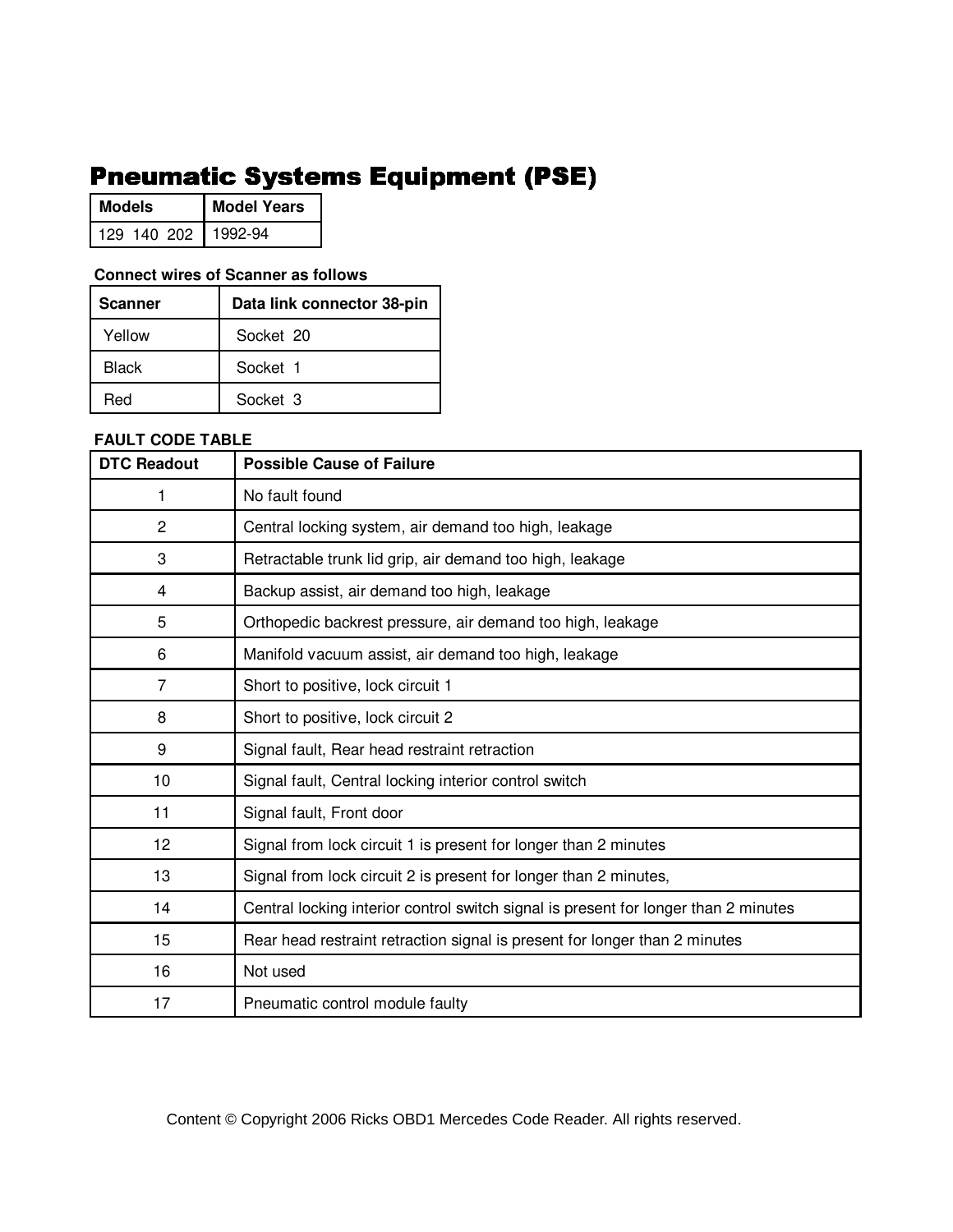# **Anti-theft Alarm System(ATA)**

| <b>Models</b>                                           | <b>Model Years</b> |
|---------------------------------------------------------|--------------------|
| 129.061 129.066 129.067 129.076                         | 1990-93            |
| 140.032 140.042 140.051 140.057 140.070 140.076 140.134 | 1990-93            |
| 129<br>140 202                                          | 1994-96            |

## **Connect wires of Scanner as follows (Model 129.061, 129.066)**

| l Scanner    | Data Link Connector 16-pin |
|--------------|----------------------------|
| Yellow       | Socket 11                  |
| <b>Black</b> | Socket 1                   |
| Red          | Battery $(+)$              |

## **Connect wires of Scanner as follows (Model 129, 140, 202)**

| Scanner      | Data Link Connector 38-pin |  |
|--------------|----------------------------|--|
| Yellow       | Socket 23                  |  |
| <b>Black</b> | Socket 1                   |  |
| Red          | Socket 3                   |  |

| <b>DTC Readout</b> | <b>Possible Cause of Failure</b>                                 |  |  |  |  |
|--------------------|------------------------------------------------------------------|--|--|--|--|
|                    | No fault found                                                   |  |  |  |  |
| 2                  | Alarm activated, trunk sensor circuit                            |  |  |  |  |
| 3                  | Alarm activated, engine hood circuit                             |  |  |  |  |
| 4                  | Alarm triggered, glove compartment                               |  |  |  |  |
| 5                  | Alarm activated, rear door circuit Console compartment circuit   |  |  |  |  |
| 6                  | Alarm activated, front door circuit                              |  |  |  |  |
| 10                 | Alarm activated, radio circuit                                   |  |  |  |  |
| 12                 | Alarm activated, ignition circuit                                |  |  |  |  |
| 14                 | Alarm activated, brake circuit                                   |  |  |  |  |
| 19                 | AT Control module faulty                                         |  |  |  |  |
| 20                 | Left front door actuator, No ground connection                   |  |  |  |  |
| 21                 | ATA disarmed, Starter lock-out relay module. short to circuit 30 |  |  |  |  |
| 23                 | ATA armed, Open to circuit 30                                    |  |  |  |  |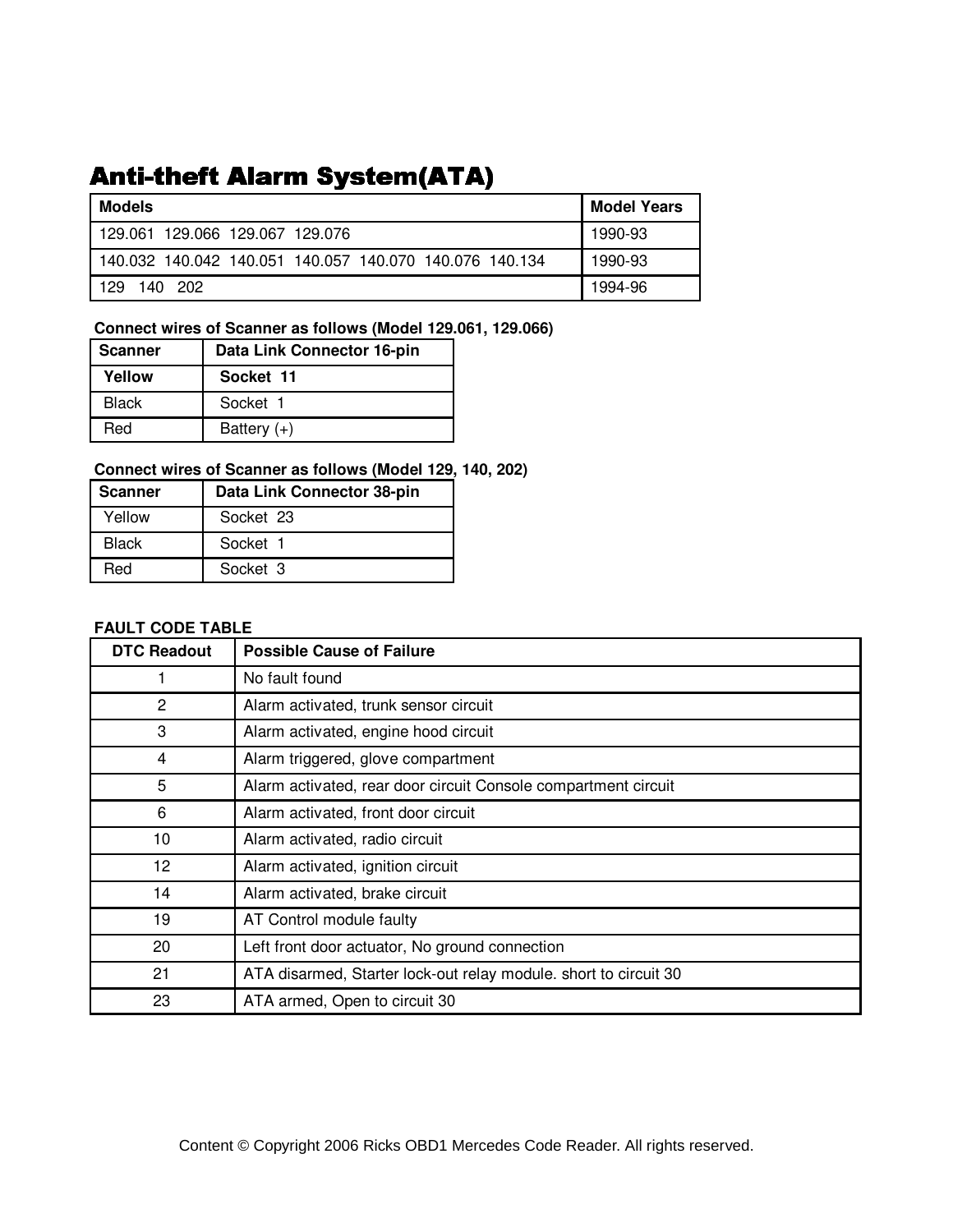# **Cellular Telephone (CT)**

| Models                                                    | <b>Model Years</b> |
|-----------------------------------------------------------|--------------------|
| l 129.061 129.066 129.067 129.076                         | 1992-95            |
| ' 140.032 140.042 140.051 140.057 140.070 140.076 140.134 | 1992-95            |

If a fault code is set, the code is shown on the in-car telephones display and the phone goes off-line.

## **FAULT CODE TABLE**

| <b>DTC Readout</b> | <b>Possible Cause of Failure</b> |  |  |
|--------------------|----------------------------------|--|--|
|                    | TR memory defect (ROM)           |  |  |
| $\overline{2}$     | TR memory defect (RAM)           |  |  |
| 3                  | NAM defect                       |  |  |
| 4                  | <b>ESN</b> defect                |  |  |
| 5                  | TR memory defect (EE PROM)       |  |  |
| 6                  | TR output power defect           |  |  |
|                    | <b>IDCM</b> defect               |  |  |
| 8                  | TR output power control defect   |  |  |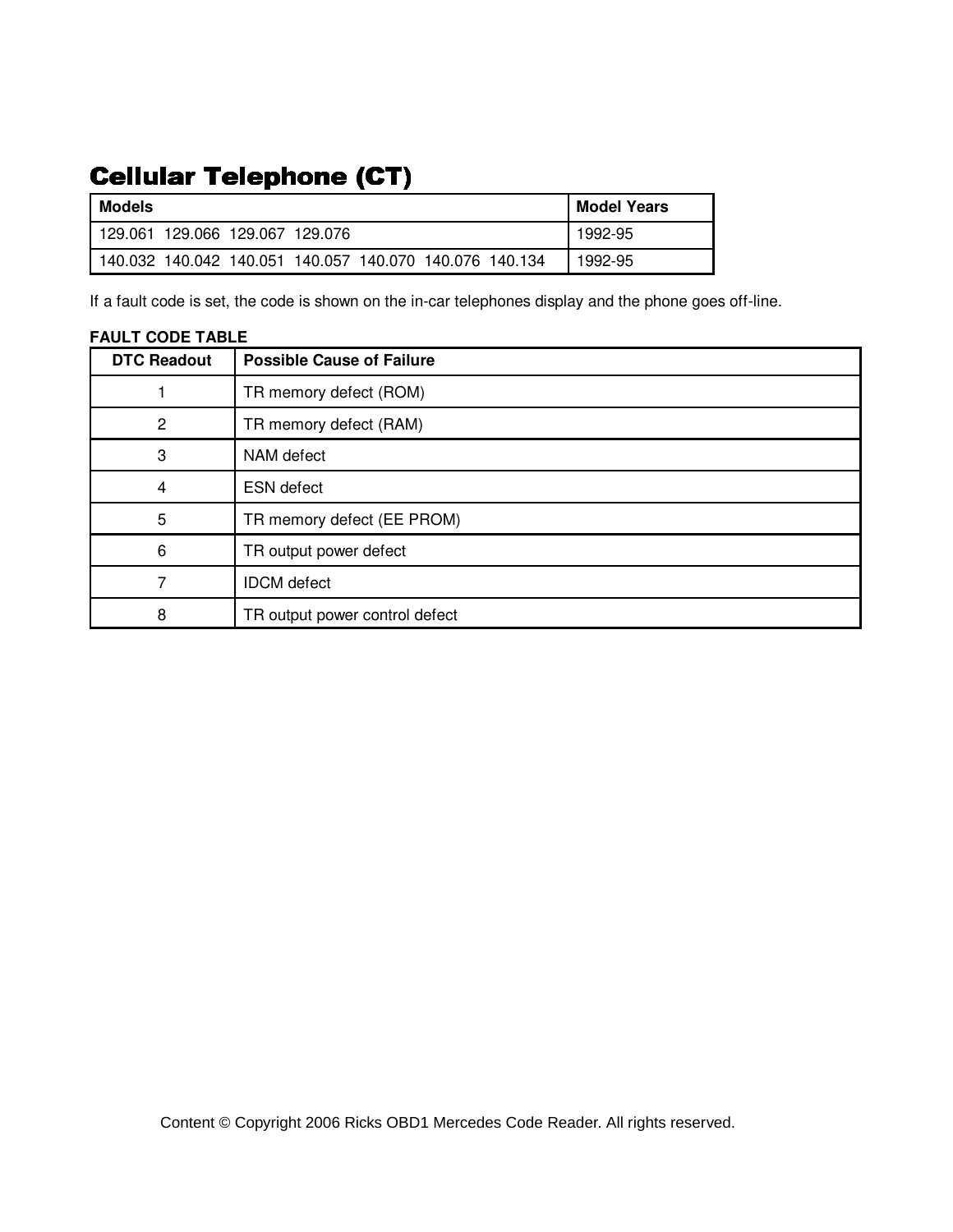# **Convenience Features (CF)**

| Model | <b>Model Year</b> |
|-------|-------------------|
| 140   | 1992-96           |

### **Connect wires of Scanner as follows**

| <b>Scanner</b> | Data Link Connector 38-pin |  |  |
|----------------|----------------------------|--|--|
| Yellow         | Socket 21                  |  |  |
| Black          | Socket 1                   |  |  |
| Red            | Socket 3                   |  |  |

| <b>DTC Readout</b> | <b>Possible Cause of Failure</b>                                                                                       |  |  |  |  |
|--------------------|------------------------------------------------------------------------------------------------------------------------|--|--|--|--|
| 1                  | No fault found                                                                                                         |  |  |  |  |
| $\overline{2}$     | Control module, Close circuit for left front power window motor                                                        |  |  |  |  |
| 3                  | Control module, Open circuit for left front power window motor                                                         |  |  |  |  |
| $\overline{4}$     | Control module, Close circuit for right front power window motor                                                       |  |  |  |  |
| 5                  | Control module, Open circuit for right front power window motor                                                        |  |  |  |  |
| 6                  | Control module, Close circuit for left rear power window motor                                                         |  |  |  |  |
| $\overline{7}$     | Control module, Open circuit for left rear front power window motor                                                    |  |  |  |  |
| 8                  | Control module, Close circuit for right rear power window motor                                                        |  |  |  |  |
| 9                  | Control module, Open circuit for right rear power window motor                                                         |  |  |  |  |
| 10                 | Switch for left front power window Closing time exceeded                                                               |  |  |  |  |
| 11                 | Switch for left front power window Opening time exceeded                                                               |  |  |  |  |
| 12                 | Switch for right front power window Closing time exceeded                                                              |  |  |  |  |
| 13                 | Switch for right front power window Opening time exceeded                                                              |  |  |  |  |
| 14                 | Left rear power window circuit and left rear power window switch front console closing<br>time exceeded                |  |  |  |  |
| 15                 | Left rear power window circuit and left rear power window switch front console opening<br>time exceeded                |  |  |  |  |
| 16                 | Right rear power window circuit and right rear power window switch front console<br>closing time exceeded              |  |  |  |  |
| 17                 | Right rear power window circuit and right rear power window switch front console<br>opening time exceeded              |  |  |  |  |
| 18                 | Circuit for left front lock switch, right front, trunk lid lock switch closing time exceeded,<br>lock switch circuit 2 |  |  |  |  |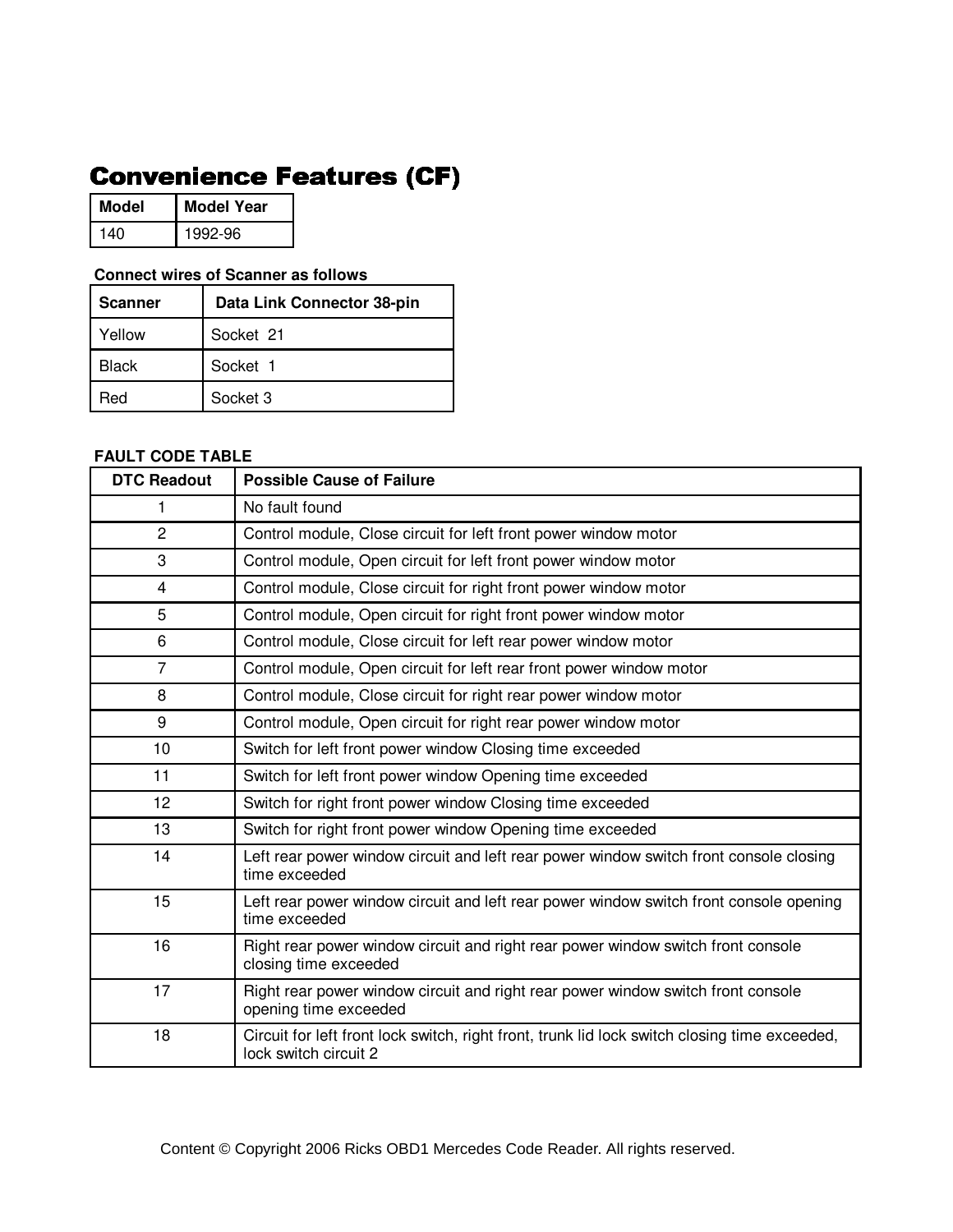| <b>DTC Readout</b> | <b>Possible Cause of Failure</b>                                                                                       |  |  |  |  |
|--------------------|------------------------------------------------------------------------------------------------------------------------|--|--|--|--|
| 19                 | Circuit for left front lock switch, right front, trunk lid lock switch opening time exceeded,<br>lock switch circuit 1 |  |  |  |  |
| 20                 | Left front power window switch short to ground or wires reversed                                                       |  |  |  |  |
| 21                 | Right front power window switch short to ground or wires reversed                                                      |  |  |  |  |
| 22                 | Left rear window circuit and left rear power window switch front console short to ground<br>or wires reversed          |  |  |  |  |
| 23                 | Right rear power window circuit and right rear power window switch front console short<br>to ground or wires reversed  |  |  |  |  |
| 24                 | Left front power window motor, wiring or speed sensor                                                                  |  |  |  |  |
| 25                 | Right front power window motor, wiring or speed sensor                                                                 |  |  |  |  |
| 26                 | Left rear power window motor, wiring or speed sensor                                                                   |  |  |  |  |
| 27                 | Right rear power window motor, wiring or speed sensor                                                                  |  |  |  |  |
| 28                 | Left front power window motor, sensor wiring reversed                                                                  |  |  |  |  |
| 29                 | Right front power window motor, sensor wiring reversed                                                                 |  |  |  |  |
| 30                 | Left rear power window motor, sensor wiring reversed                                                                   |  |  |  |  |
| 31                 | Right rear power window motor, sensor wiring reversed                                                                  |  |  |  |  |
| 32                 | Left front power window motor, Speed sensor signal faulty                                                              |  |  |  |  |
| 33                 | Right front power window motor, Speed sensor signal faulty                                                             |  |  |  |  |
| 34                 | Left rear power window motor, Speed sensor signal faulty                                                               |  |  |  |  |
| 35                 | Right rear power window motor, Speed sensor signal faulty                                                              |  |  |  |  |
| 36                 | Convenience control module faulty                                                                                      |  |  |  |  |
| 37                 | Volts too low(9V), circuit 30E fuse F4-11                                                                              |  |  |  |  |
| 38                 | Sliding/pop-up roof switch circuit short, check wiring harness                                                         |  |  |  |  |
| 39                 | Volts supply circuit 30 A, control module                                                                              |  |  |  |  |
| 40                 | Volts supply circuit 30 B, control module                                                                              |  |  |  |  |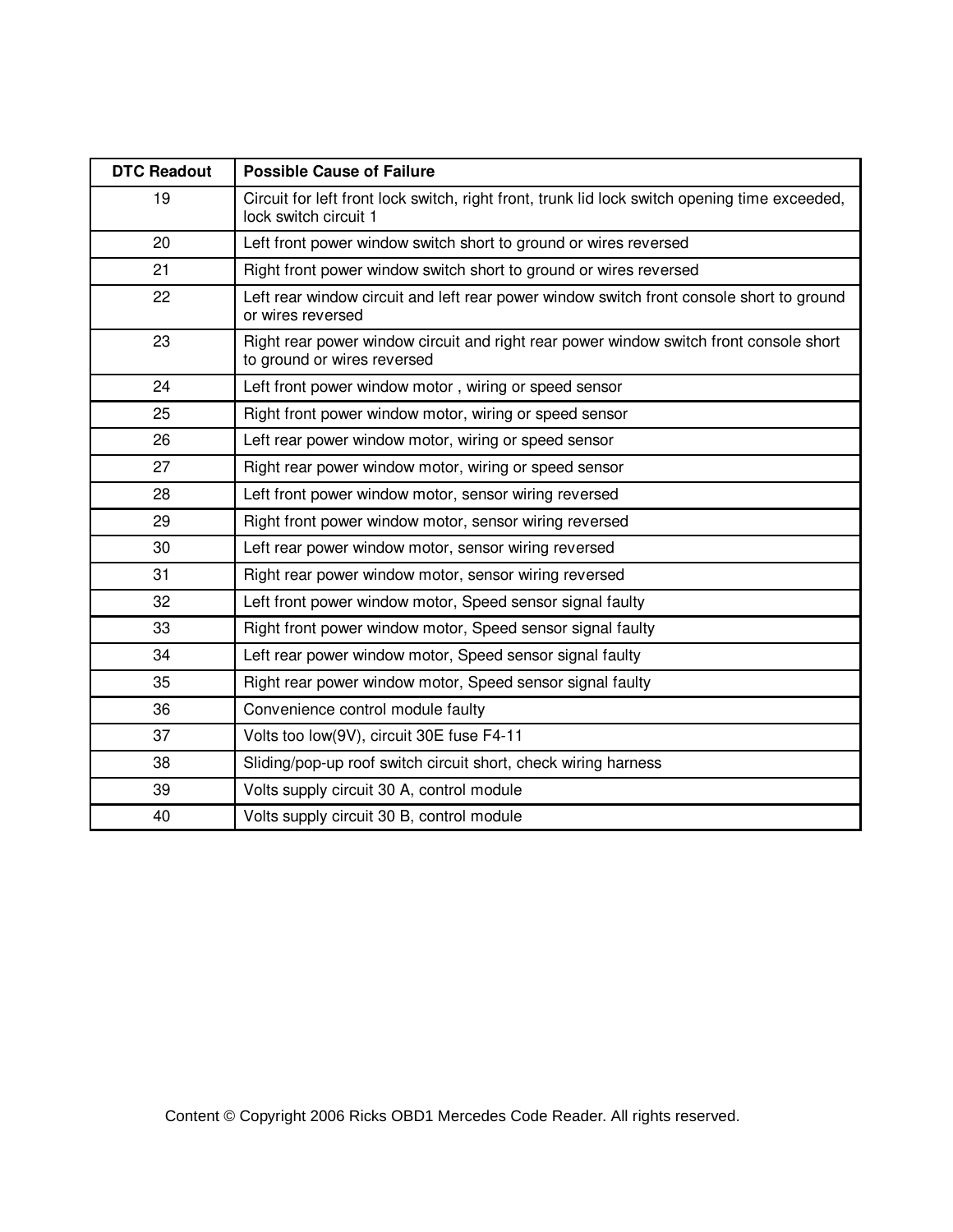# Tempmatic A/C

| <b>Models</b>                           |  |  |  | <b>Model Year</b> |         |
|-----------------------------------------|--|--|--|-------------------|---------|
| 201.028 201.029 201.034 201.126 201.128 |  |  |  |                   | 1988-93 |

### **Connect wires of Scanner as follows**

| I Scanner    | Data Link Connector 8-pin |
|--------------|---------------------------|
| Yellow       | Socket 7                  |
| <b>Black</b> | Socket 1                  |
| Red          | Battery $(+)$             |

### **FAULT CODE TABLE**

| <b>DTC Readout</b> | <b>Possible Cause of Failure</b>                                  |
|--------------------|-------------------------------------------------------------------|
| 1                  | No fault found                                                    |
| $\overline{c}$     | In car temperature sensor, short circuit                          |
| 3                  | In car temperature sensor, open circuit                           |
| 4                  | Outside temperature sensor, short circuit                         |
| 5                  | Outside temperature sensor, open circuit                          |
| 6                  | Evaporator temperature sensor, short circuit                      |
| $\overline{7}$     | Evaporator temperature sensor, open circuit                       |
| 12                 | Coolant temperature gauge sensor, short circuit                   |
| 13                 | Coolant temperature gauge sensor, open circuit                    |
| 14                 | Feedback potentiometer, short circuit                             |
| 15                 | Feedback potentiometer, open circuit                              |
| 30                 | Coolant pump, short circuit                                       |
| 33                 | A/C compressor control module, short circuit                      |
| 34                 | Auxiliary fan relay short circuit                                 |
| 50                 | Switchover valve unit (5 connections) between pins 5 and 4 faulty |
| 51                 | Switchover valve unit (5 connections) between pins 5 and 6 faulty |
| 52                 | Switchover valve unit (5 connections) between pins 5 and 2 faulty |
| 54                 | Switchover valve unit (5 connections) between pins 5 and 3 faulty |
| 55                 | Switchover valve unit (4 connections) between pins 5 and 1 faulty |
| 56                 | Switchover valve unit (4 connections) between pins 5 and 2 faulty |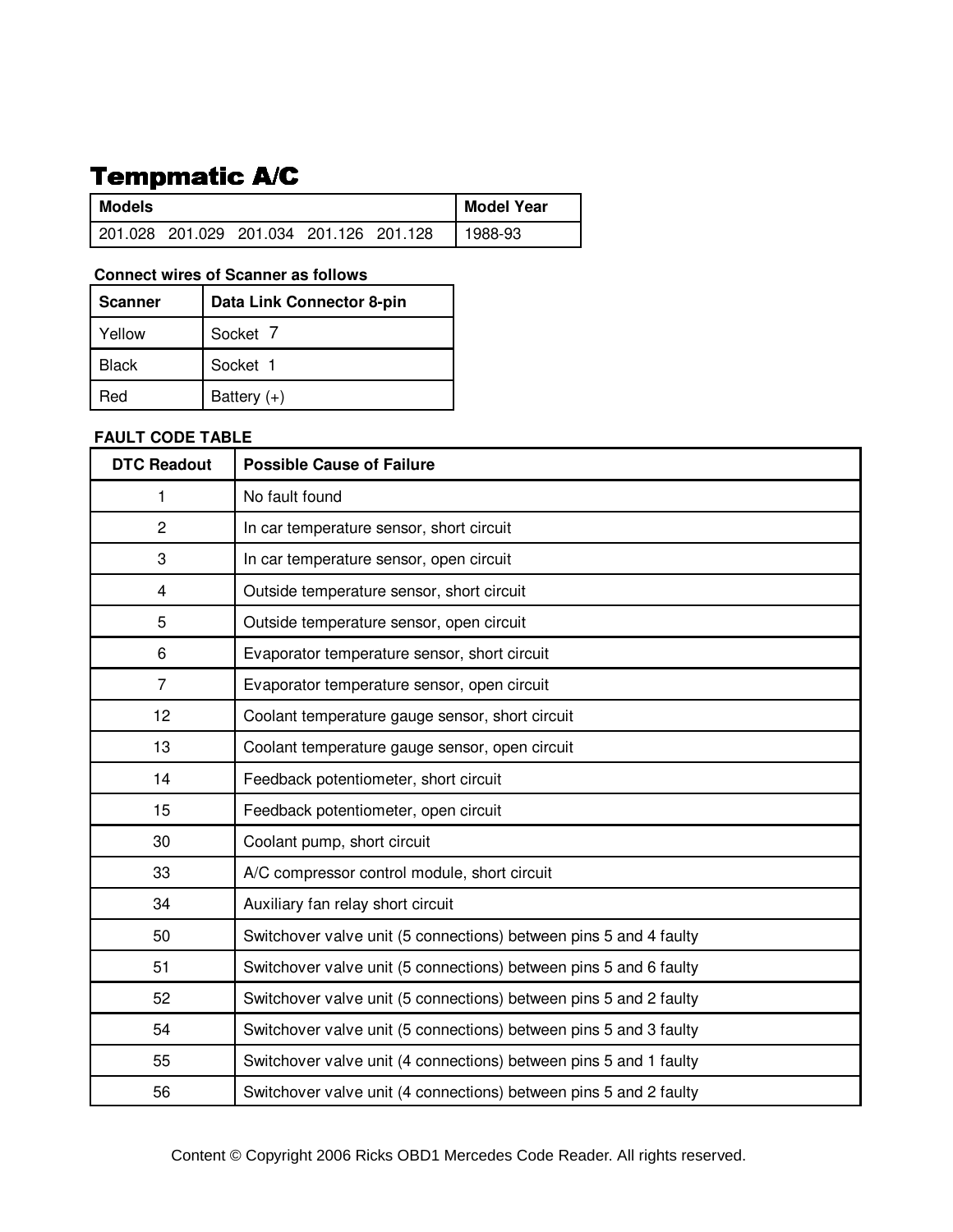| <b>DTC Readout</b> | <b>Possible Cause of Failure</b>                                  |
|--------------------|-------------------------------------------------------------------|
| 57                 | Switchover valve unit (4 connections) between pins 5 and 1 faulty |
| 58                 | Switchover valve blend air flaps (warm) short circuit             |
| 59                 | Switchover valve blend air flaps (cold) short circuit             |
| 60                 | Switchover valve blend air flaps (closes) short circuit           |
| 61                 | Blower switch, low speed faulty                                   |
| 62                 | Blower switch, high speed faulty                                  |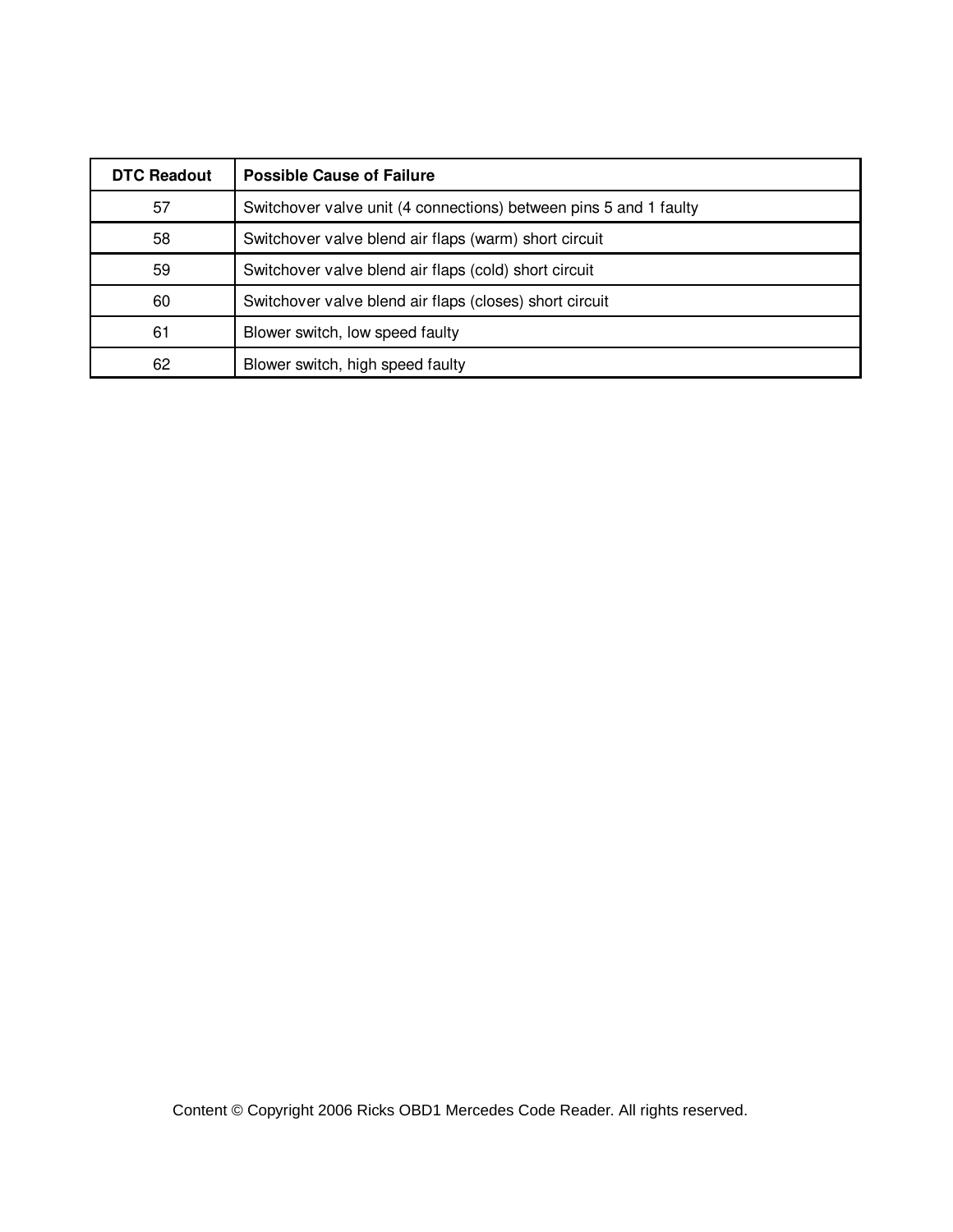### **A/C**

| Models          | <b>Model Year</b> |
|-----------------|-------------------|
| 124.034 124.036 | 1992-1995         |

#### **Connect wires of Scanner as follows**

| Scanner | Data Link Connector 38-pin |  |
|---------|----------------------------|--|
| Yellow  | Socket 16                  |  |
| Black   | Socket 1                   |  |
| Red     | Socket 3                   |  |

### **FAULT CODE TABLE**

| <b>DTC Readout</b> | <b>Possible Cause of Failure</b>                                             |
|--------------------|------------------------------------------------------------------------------|
| 1                  | No fault found                                                               |
| $\overline{2}$     | Short circuit, In car temperature sensor                                     |
| 3                  | Open circuit, In car temperature sensor                                      |
| $\overline{4}$     | Short circuit, Outside temperature sensor                                    |
| 5                  | Open circuit, Outside temperature sensor                                     |
| 6                  | Short circuit, Evaporator temperature sensor                                 |
| $\overline{7}$     | Open circuit, Evaporator temperature sensor                                  |
| 8                  | Short circuit Left heat exchanger temperature sensor                         |
| 9                  | Left heat exchanger sensor, open                                             |
| 10                 | Right heat exchanger temperature sensor, short circuit                       |
| 11                 | Right heat exchanger temperature sensor, open                                |
| 12                 | Engine coolant temperature sensor, short circuit                             |
| 13                 | Engine coolant temperature sensor, open circuit                              |
| 30                 | Circulation pump, short or open circuit                                      |
| 31/32              | Duo valve short circuit/open                                                 |
| 33                 | compressor cut-out control module short circuit/open                         |
| 34                 | Auxiliary fan 2nd stage (actuation), short circuit                           |
| 56                 | Switchover valve fresh air/recirculated air flaps, long stroke short circuit |
| 57                 | Switchover valve fresh air/recalculated air flaps, long stroke short circuit |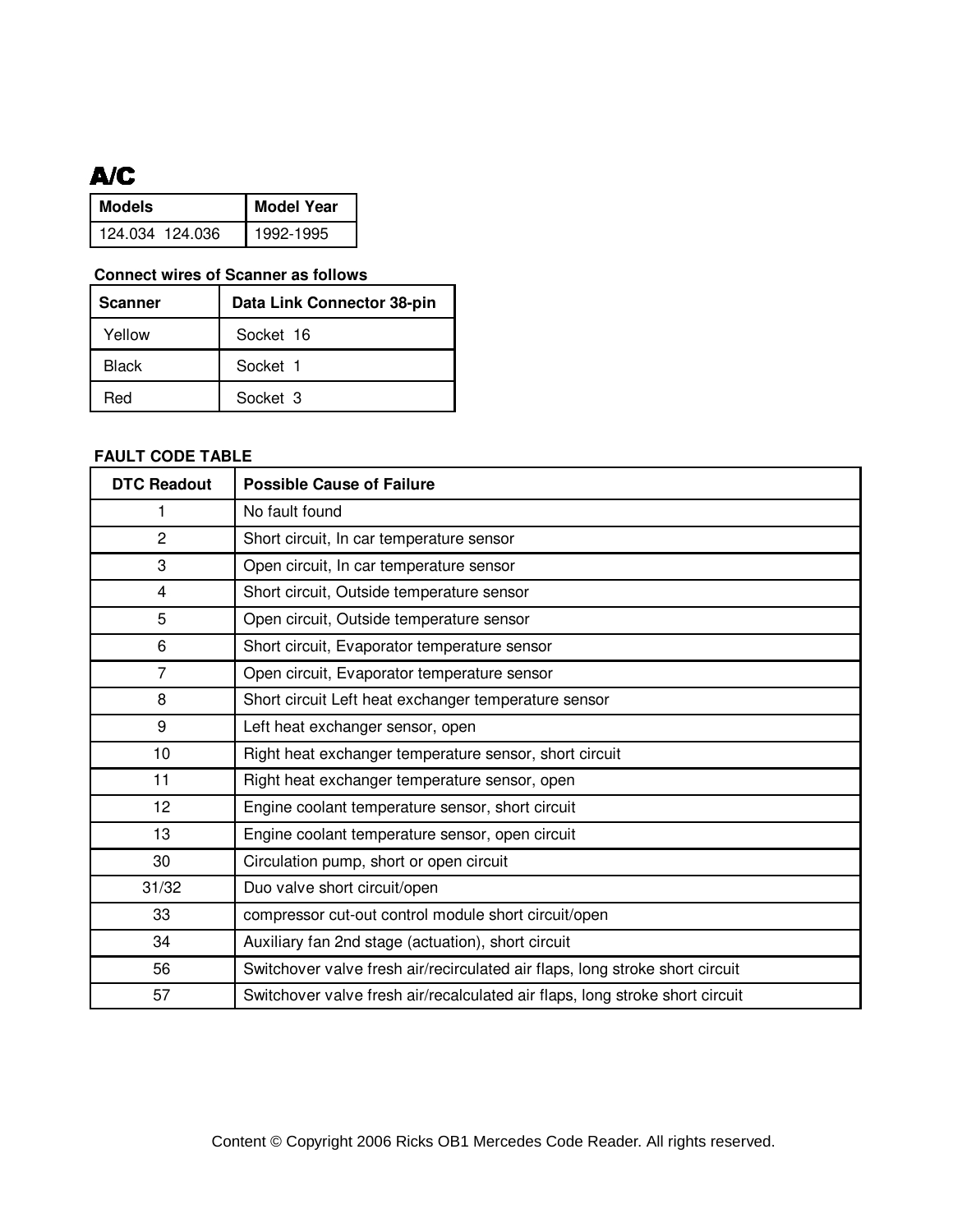### **A/C**

| <b>Models</b> |                                                         |  |  | Model Years |
|---------------|---------------------------------------------------------|--|--|-------------|
|               | 124.026 124.030 124.050 124.090 124.051 124.230 124.290 |  |  | 1988-95     |
|               | 126.024 126.025 126.035 126.039 126.045 126.134 126.135 |  |  | 1988-91     |

#### **Connect wires of Scanner as follows**

| Scanner | Data Link Connector 8-pin |  |
|---------|---------------------------|--|
| Yellow  | Socket 7                  |  |
| Black   | Socket 1                  |  |
| Red     | Battery $(+)$             |  |

### **FAULT CODE TABLE**

| <b>DTC Readout</b> | <b>Possible Cause of Failure</b>                                      |  |
|--------------------|-----------------------------------------------------------------------|--|
| 1                  | No fault found                                                        |  |
| $\overline{2}$     | In car temperature sensor, short circuit                              |  |
| 3                  | In car temperature sensor, open circuit                               |  |
| 4                  | Outside temperature sensor, short circuit                             |  |
| 5                  | Outside temperature sensor, open circuit                              |  |
| 6                  | Evaporator temperature sensor, short circuit                          |  |
| $\overline{7}$     | Evaporator temperature sensor, open circuit                           |  |
| 8                  | Heater core temperature sensor, short-circuit                         |  |
| 9                  | Heater core sensor, open                                              |  |
| 12                 | Engine coolant temperature sensor, short circuit                      |  |
| 13                 | Engine coolant temperature sensor, open circuit                       |  |
| 30                 | Coolant pump, short circuit                                           |  |
| 31                 | Duo valve short circuit/open                                          |  |
| 33                 | A/C compressor control module short circuit                           |  |
| 34                 | Auxiliary fan relay faulty                                            |  |
| 50                 | Switchover valve unit, faulty at between pins 5 and 8 (7 connections) |  |
| 51                 | Switchover valve unit, faulty between pins 8 and 7 (7 connections)    |  |
| 52                 | Switchover valve unit, faulty between pins 8 and 3(7 connections)     |  |
| 54                 | Switchover valve unit, faulty between pins 8 and 4 (7 connections)    |  |
| 55                 | Switchover valve unit, faulty between pins 8 and 6(7 connections)     |  |
| 56                 | Switchover valve unit, faulty between pins 8 and 2(7 connections)     |  |
| 57                 | Switchover valve unit, faulty between pins 8 and 1(7 connections)     |  |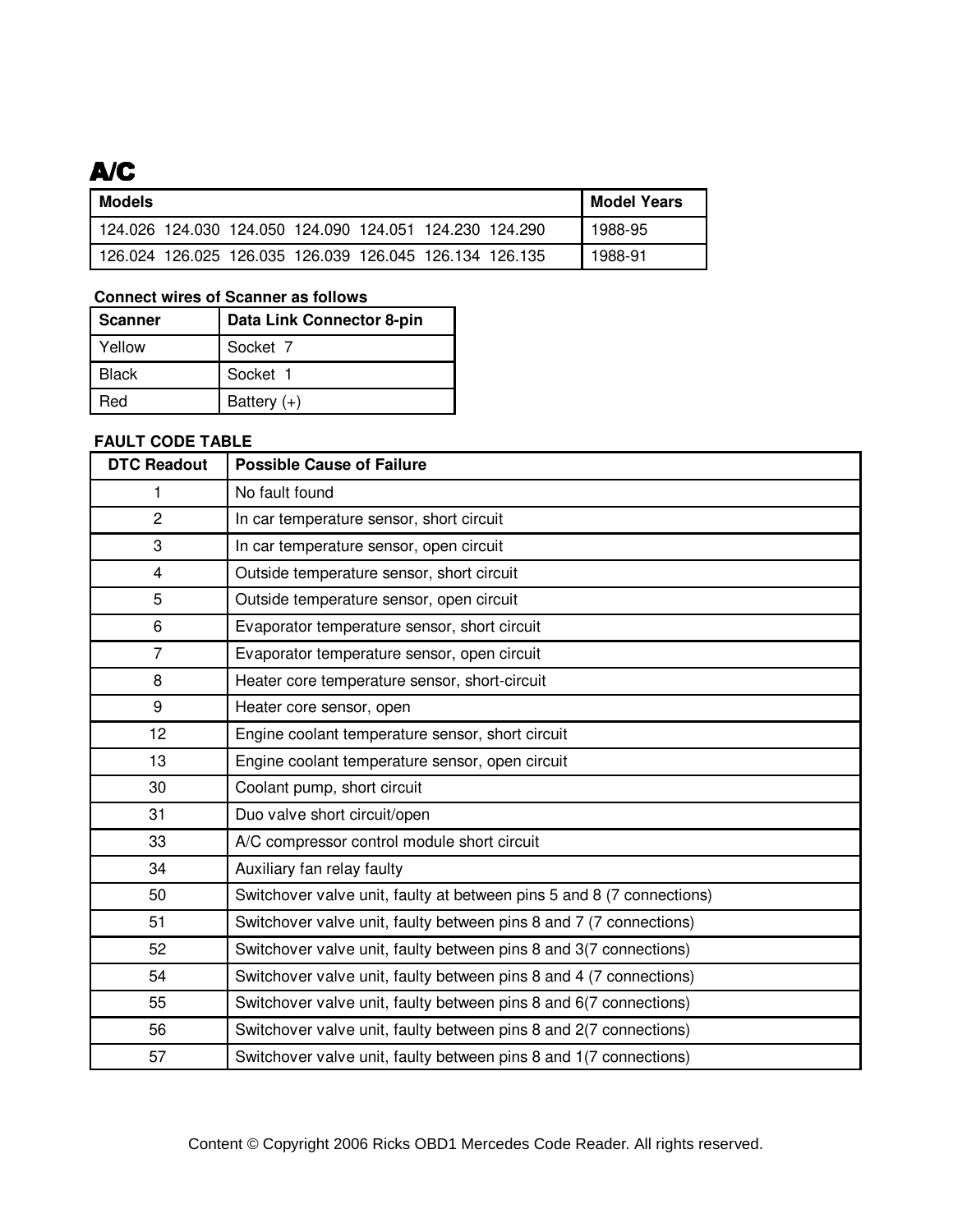# **TAU 2.1**

### **READING ACTUAL VALUES**

- 1. Remove the operating console from the TAU
- 2. At the upper side of the operating consol there is a display.
- 3. Ignition ON : Position 1
- 4. The fan speed selector NOT on position 1
- 5. The display alternates between the sensor/component number and the value of that sensor/component. Example: "OP E" : Open circuit or "CL O" : Closed circuit.

| <b>Number</b>   | Component                                           |
|-----------------|-----------------------------------------------------|
| 02              | <b>Interior Temperature Sensor</b>                  |
| 04              | <b>Exterior Temperature Sensor</b>                  |
| 06              | <b>Evaporator Temperature Sensor</b>                |
| 08              | Left Heater Core Temperature Sensor                 |
| 10              | <b>Right Heater Core Temperature Sensor</b>         |
| 12 <sub>2</sub> | Engine Coolant Temperature Sensor (ECT)             |
| 14              | Left Temperature Selector Wheel Setting (Degree C)  |
| 16              | Right Temperature Selector Wheel Setting (Degree C) |
| 18              | Vehicle Speed Signal(km/h)                          |
| 20              | Soft Top OPEN : "U", Soft Top CLOSED : "O"          |
| 22              | Power Supply Voltage                                |
| 83              | OFF/ON (Not Used)                                   |
| 84              | Blower Motor Voltage "050" (0.5v) - "600" (6.0v)    |

#### **COMPONENT UNDER TEST**

#### **FAULT DIAGNOSIS**

- 1 Turn temperature selector wheel into the white area.<br>2 Place the air speed selector at position 0 and the air
- Place the air speed selector at position 0 and the air direction to "DOWN"
- 3 IGNITION = ON : Position 1
- 4 Within the next 10 sec., press the "RECIRCULATE AIR" and "REST" button simultaneously for 3 sec.
- 5 Press the AUTO button until all error numbers are read and recorded.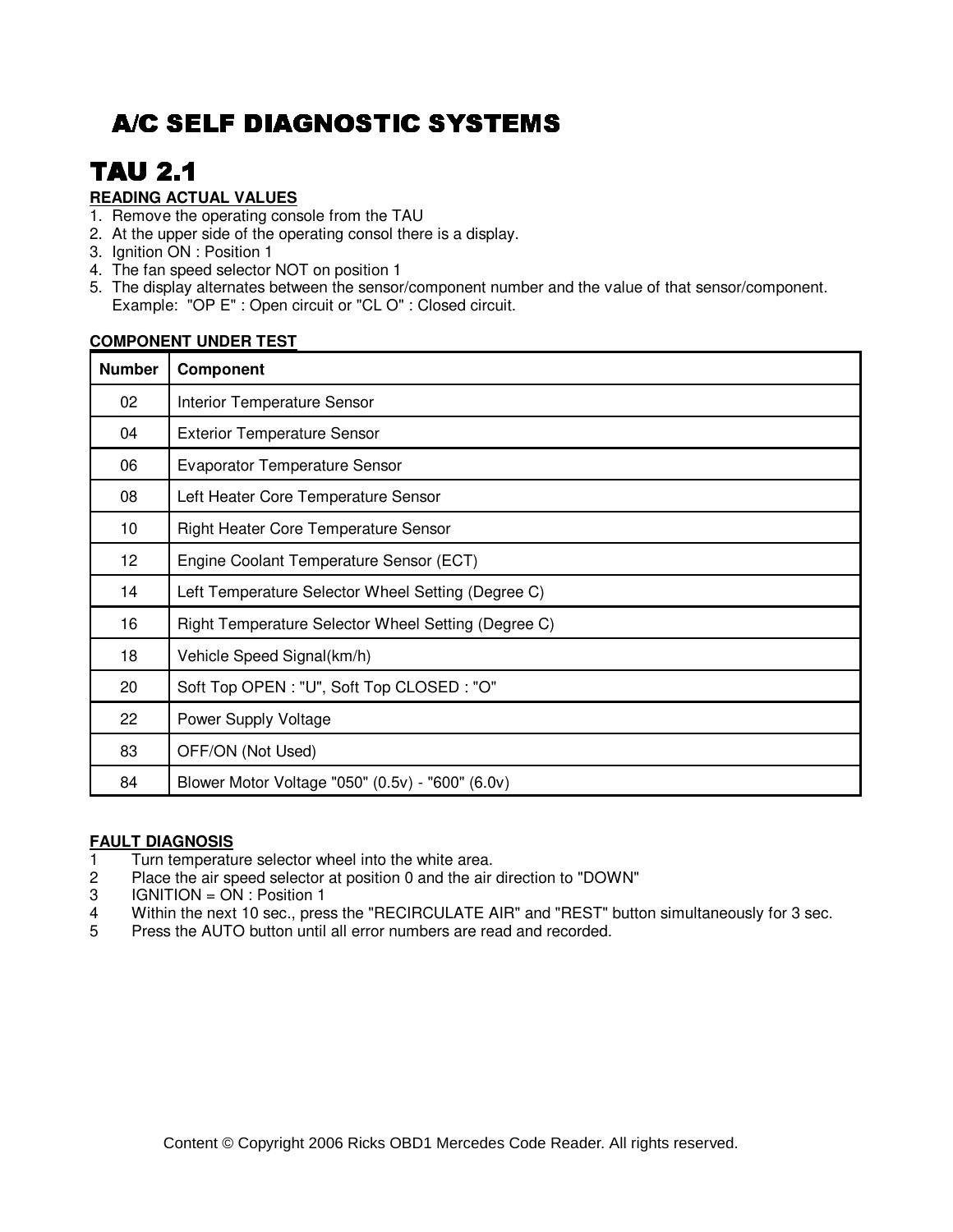| <b>FAULT CODES - TAU 2.1</b>   |                                                   |                      |  |
|--------------------------------|---------------------------------------------------|----------------------|--|
| <b>DTC Readout Description</b> |                                                   | Cause                |  |
| 1                              | No DTC's Stored in System Memory.                 | No faults            |  |
| $\overline{c}$                 | In-Car Temperature Sensor (B10/4)                 | <b>Short Circuit</b> |  |
| $\ensuremath{\mathsf{3}}$      | In-Car Temperature Sensor (B10/4)                 | Open Circuit         |  |
| 4                              | Outside Temperature Sensor (B10/5)                | <b>Short Circuit</b> |  |
| 5                              | Outside Temperature Sensor (B10/5)                | Open Circuit         |  |
| $\,6\,$                        | Evaporator Temperature Sensor (B10/6)             | <b>Short Circuit</b> |  |
| $\overline{7}$                 | Evaporator Temperature Sensor (B10/6)             | Open Circuit         |  |
| 8                              | Heater Core Temperature Sensor (B10/1))           | <b>Short Circuit</b> |  |
| 9                              | Heater Core Temperature Sensor (B10/1)            | Open Circuit         |  |
| 10                             | Heater Core Temperature Sensor (Right)            | <b>Short Circuit</b> |  |
| 11                             | Heater Core Temperature Sensor(Right)             | Open Circuit         |  |
| 12                             | Engine Coolant Temperature Sensor (B10/8)         | <b>Short Circuit</b> |  |
| 13                             | Engine Coolant Temperature Sensor (B10/8)         | Open Circuit         |  |
| 16                             | Center Air Vent Control Module (N18/2r2)          | <b>Short Circuit</b> |  |
| 17                             | Center Air Vent Control Module (N18/2r2)          | Open Circuit         |  |
| 18                             | Center Air Vent Feedback Potentiometer<br>(R23/3) | <b>Short Circuit</b> |  |
| 19                             | Center Air Vent Feedback Potentiometer<br>(R23/3) | Open Circuit         |  |
| 20                             | Left Air Vent Control Module (N18/2r1)            | <b>Short Circuit</b> |  |
| 21                             | Left Air Vent Control Module (N18/2r1)            | Open Circuit         |  |
| 22                             | Left Air Vent Feedback Potentiometer<br>(R23/1)   | <b>Short Circuit</b> |  |
| 23                             | Left Air Vent Feedback Potentiometer<br>(R23/1)   | <b>Open Circuit</b>  |  |
| 24                             | Right Air Vent Control Module (N18/2r3)           | <b>Short Circuit</b> |  |
| 25                             | Right Air Vent Control Module (N18/2r3)           | Open Circuit         |  |
| 26                             | Right Air Vent Feedback Potentiometer<br>(R23/2)  | <b>Short Circuit</b> |  |
| 27                             | Right Air Vent Feedback Potentiometer<br>(R23/2)  | Open Circuit         |  |
| 30                             | <b>Auxiliary Coolant Pump</b>                     | <b>Short Circuit</b> |  |
| 31                             | Automatic A/C Monovalve (Left)                    | <b>Short Circuit</b> |  |
| 32                             | Automatic A/C Monovalve (Right)                   | <b>Short Circuit</b> |  |
| 33                             | A/C Compressor Signal                             | <b>Short Circuit</b> |  |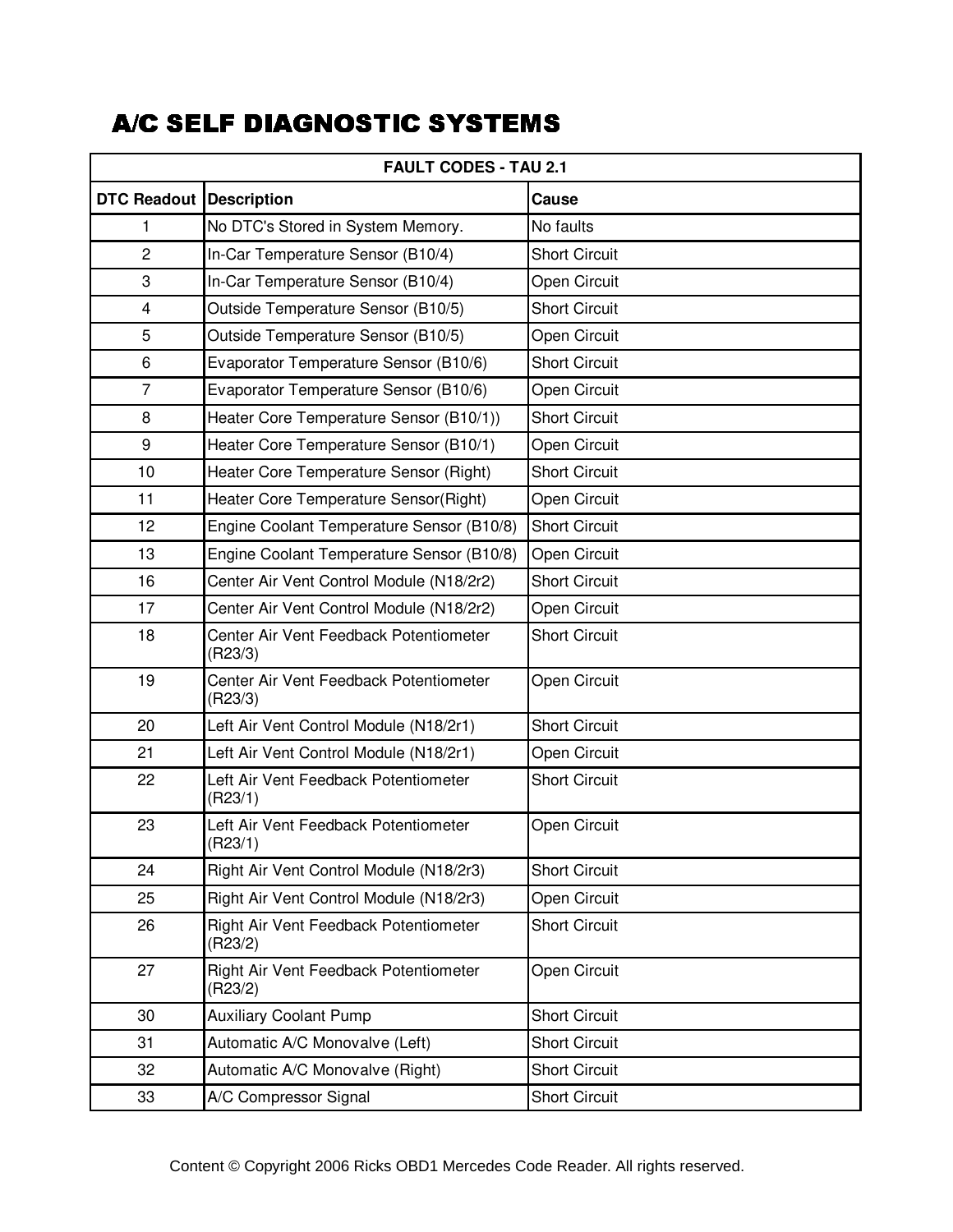| <b>FAULT CODES - TAU 2.1</b> |                                 |                      |  |
|------------------------------|---------------------------------|----------------------|--|
| <b>DTC Readout</b>           | <b>Description</b>              | Cause                |  |
| 34                           | Auxiliary Fan Signal 2 Stage    | <b>Short Circuit</b> |  |
| 35                           | Auxiliary Fan Signal 1 Stage    | <b>Short Circuit</b> |  |
| 50                           | Switchover Valve Block Signal   | <b>Short Circuit</b> |  |
| 70                           | <b>Auxiliary Coolant Pump</b>   | Open Circuit         |  |
| 71                           | Automatic A/C Monovalve (Left)  | Open Circuit         |  |
| 72                           | Automatic A/C Monovalve (Right) | Open Circuit         |  |
| 73                           | A/C Compressor Signal           | Open Circuit         |  |
| 74                           | Auxiliary Fan Signal 2nd Stage  | Open Circuit         |  |
| 75                           | Auxiliary Fan Signal 1st Stage  | Open Circuit         |  |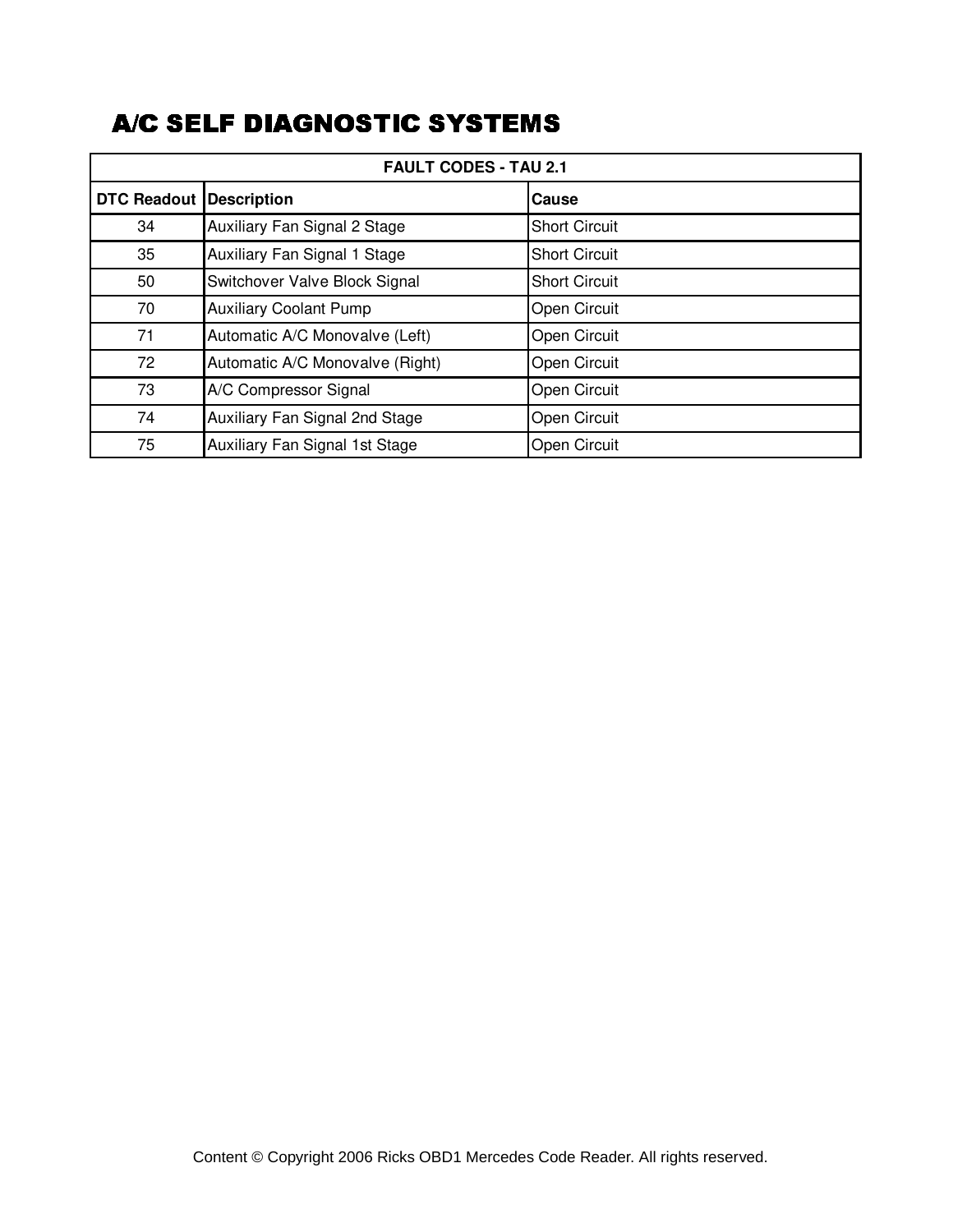# 129 Chassis to 8/95

### **READING ACTUAL VALUES**

- 1. IGNITION ON : Position 1
- 2. Press the REST button and within 1 second press blower speed button 4.
- 3. The temperature window (upper left) will alternately display the test step number (ex. "02" In-car Temp) or "0P E" for Open Circuit or "Cl 0" for Closed Circuit.
- 4. Press "F" button to go to higher test.
- 5. Press "C" button to go to a lower test.
- 6. To end this test mode turn IGNITION OFF : Position 0 for longer then 5 seconds.

#### **COMPONENT UNDER TEST**

| <b>Number</b> | Component                                        |
|---------------|--------------------------------------------------|
| 02            | In-Car Temperature Sensor                        |
| 04            | <b>Outside Temperature Sensor</b>                |
| 06            | <b>Evaporator Temperature Sensor</b>             |
| 08            | Heater Core Temperature Sensor                   |
| 12            | Engine Coolant Temperature (ETC) Sensor          |
| 14            | <b>Temperature Selector Wheel Setting</b>        |
| 18            | Vehicle Speed Signal(km/h)                       |
| 20            | Soft Top OPEN: "U"; Soft Top CLOSED: "O"         |
| 22            | Power Supply Voltage                             |
| 83            | OFF/ON (Not Used)                                |
| 84            | Blower motor voltage "050" (0,5V) - "600" (6,0V) |

#### **FAULT DIAGNOSIS**

- 1. Turn temperature selector wheel into the white area.
- 2. IGNITION ON : Position 1
- 3. Within the next 10 sec., press the "F", "RECIRCULATE AIR" and "REST" buttons simultaneously for 2 to 4 seconds.
- 4. The display will show the permanent DTC's stored. press the "RECIRCULATE AIR" button after each is displayed until the display reads "END"
- 5. Press "RECIRCULATE AIR" button again and the intermittent DTC's will be shown. A SQUARE is shown after each DTC to indicate that it is intermittent. Press the "RECIRCULATE AIR" button again to see the next DTC. Until "END" is shown.
- 6. To erase the DTC's : IGNITION ON : Position 1 Press the "RECIRCULATE AIR", "REST" and "UP" buttons simultaneously until --- is displayed in the window.

| <b>FAULT CODES - 129 Chassis to 8/95</b> |                                   |                   |  |
|------------------------------------------|-----------------------------------|-------------------|--|
| DTC Readout Description                  |                                   | l Cause           |  |
|                                          | No DTC's Stored in System Memory. | <b>INo Faults</b> |  |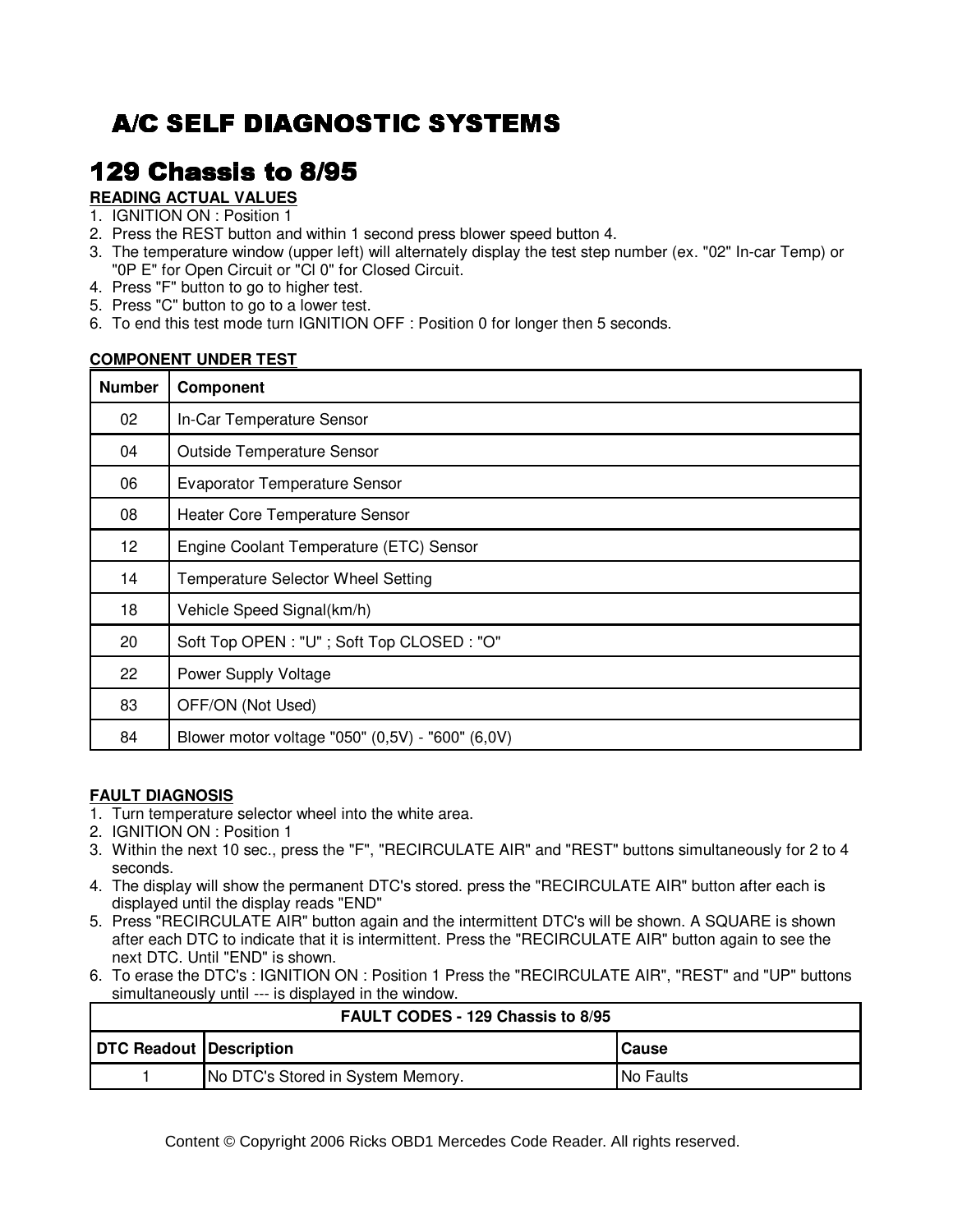| FAULT CODES - 129 Chassis to 8/95 |                                                |                      |  |
|-----------------------------------|------------------------------------------------|----------------------|--|
| <b>DTC Readout</b>                | <b>Description</b>                             | Cause                |  |
| $\overline{c}$                    | In-Car Temperature Sensor (B10/4)              | <b>Short Circuit</b> |  |
| 3                                 | In-Car Temperature Sensor (B10/4)              | Open Circuit         |  |
| $\overline{4}$                    | Outside Temperature Sensor (B10/5)             | <b>Short Circuit</b> |  |
| 5                                 | Outside Temperature Sensor (B10/5)             | Open Circuit         |  |
| $\,6\,$                           | Evaporator Temperature Sensor (B10/6)          | <b>Short Circuit</b> |  |
| $\overline{7}$                    | Evaporator Temperature Sensor (B10/6)          | Open Circuit         |  |
| 8                                 | Heater Core Temperature Sensor (B10/1)(Left)   | <b>Short Circuit</b> |  |
| 9                                 | Heater Core Temperature Sensor (B10/1)(Left)   | Open Circuit         |  |
| 10                                | Heater Core Temperature Sensor (Right)         | <b>Short Circuit</b> |  |
| 11                                | Heater Core Temperature Sensor(Right)          | Open Circuit         |  |
| 12                                | Engine Coolant Temperature Sensor (B10/8)      | <b>Short Circuit</b> |  |
| 13                                | Engine Coolant Temperature Sensor (B10/8)      | Open Circuit         |  |
| 16                                | Center Air Vent Control Module (N18/2r2)       | <b>Short Circuit</b> |  |
| 17                                | Center Air Vent Control Module (N18/2r2)       | Open Circuit         |  |
| 18                                | Center Air Vent Feedback Potentiometer (R23/3) | <b>Short Circuit</b> |  |
| 19                                | Center Air Vent Feedback Potentiometer (R23/3) | Open Circuit         |  |
| 20                                | Left Air Vent Control Module (N18/2r1)         | <b>Short Circuit</b> |  |
| 21                                | Left Air Vent Control Module (N18/2r1)         | Open Circuit         |  |
| 22                                | Left Air Vent Feedback Potentiometer (R23/1)   | <b>Short Circuit</b> |  |
| 23                                | Left Air Vent Feedback Potentiometer (R23/1)   | Open Circuit         |  |
| 24                                | Right Air Vent Control Module (N18/2r3)        | <b>Short Circuit</b> |  |
| 25                                | Right Air Vent Control Module (N18/2r3)        | Open Circuit         |  |
| 26                                | Right Air Vent Feedback Potentiometer (R23/2)  | <b>Short Circuit</b> |  |
| 27                                | Right Air Vent Feedback Potentiometer (R23/2)  | Open Circuit         |  |
| 30                                | Auxiliary Coolant Pump (M13)                   | <b>Short Circuit</b> |  |
| 31                                | Automatic A/C Monovalve (Y19)                  | <b>Short Circuit</b> |  |
| 32                                | Automatic A/C Monovalve (Right)                | <b>Short Circuit</b> |  |
| 33                                | A/C Compressor Signal                          | <b>Short Circuit</b> |  |
| 34                                | Auxiliary Fan Signal, 2nd Stage                | <b>Short Circuit</b> |  |
| 35                                | Auxiliary Fan Signal, 1st Stage                | <b>Short Circuit</b> |  |
| 50                                | Switchover Valve Block Signal (Y11)            | <b>Short Circuit</b> |  |
| 70                                | Auxiliary Coolant Pump (M13)                   | Open Circuit         |  |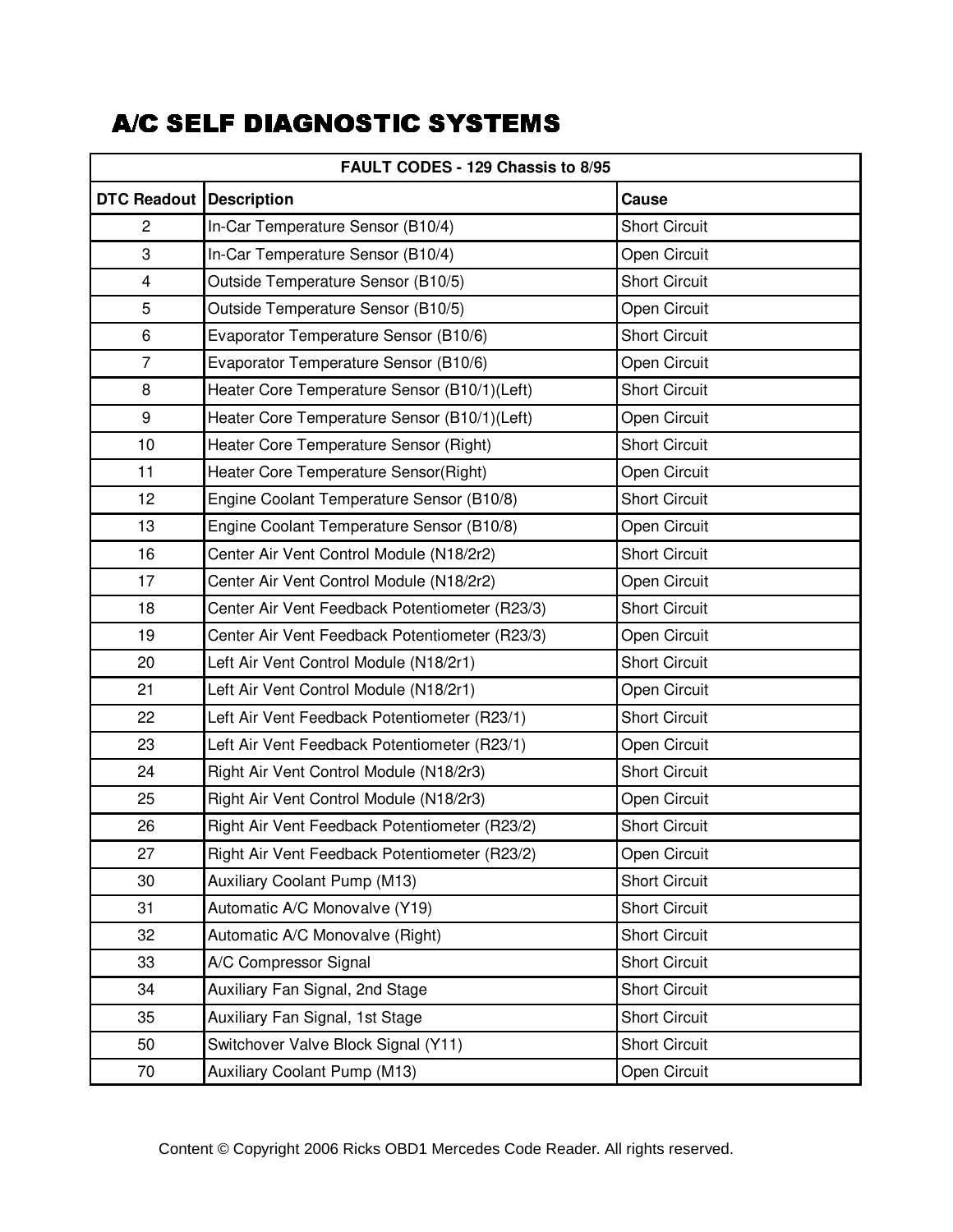| <b>FAULT CODES - 129 Chassis to 8/95</b> |                                 |                     |
|------------------------------------------|---------------------------------|---------------------|
| <b>DTC Readout Description</b>           |                                 | Cause               |
| 71                                       | Automatic A/C Monovalve (Y19)   | <b>Open Circuit</b> |
| 72                                       | Automatic A/C Monovalve (Right) | <b>Open Circuit</b> |
| 73                                       | A/C Compressor Signal           | <b>Open Circuit</b> |
| 74                                       | Auxiliary Fan Signal, 2nd Stage | <b>Open Circuit</b> |
| 75                                       | Auxiliary Fan Signal, 1st Stage | Open Circuit        |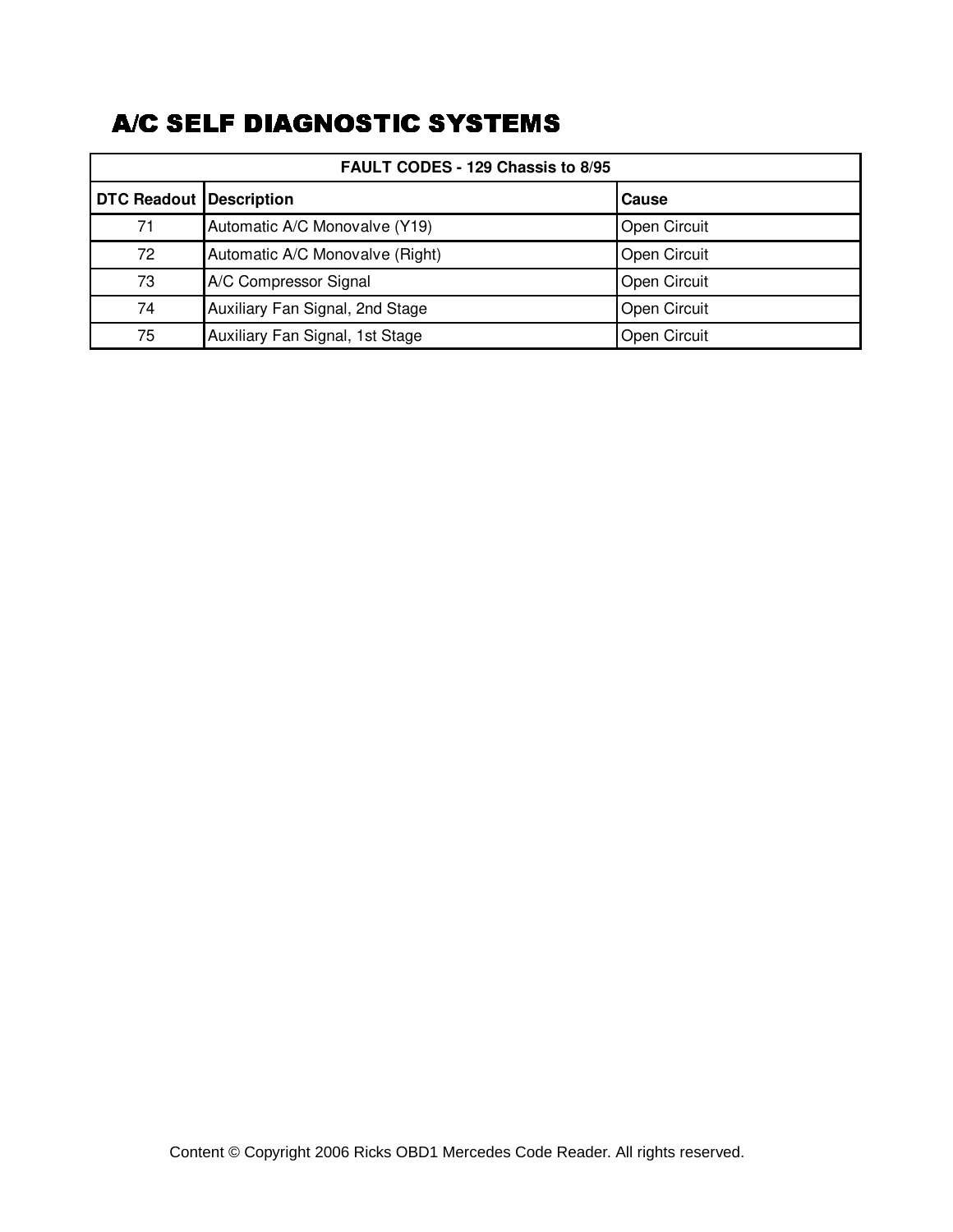### **129 Chassis from 9/95**

#### **READING ACTUAL VALUES**

- 1. IGNITION : Position 1
- 2. Set temperature selector to 72 degrees F.
- 3. Press the REST button for more than 6 seconds.
- 4. The left display will alternately show the number "01" and the in-car temperature.
- 5. Press the FAN button and the next component number and its value will be displayed.
- 6. Press the REST button to end the test program.

### **COMPONENT UNDER TEST**

| <b>Number</b> | Component                                                              |
|---------------|------------------------------------------------------------------------|
| 01            | In-Car Temperature Sensor with Aspirator Blower (B10/4)                |
| 02            | Outside Temperature Sensor (B14)                                       |
| 03            | Left Heater Core Temperature Sensor (B10/2)                            |
| 05            | Evaporator Temperature Sensor (B10/6)                                  |
| 06            | Engine Coolant Temperature Sensor (ECT) (B11/4)                        |
| 07            | Refrigerant Pressure in Bar                                            |
| 08            | Refrigerant Temperature Sensor (B12/1)                                 |
| 09            | Not Used                                                               |
| 10            | <b>Blower Control Voltage</b>                                          |
| 20            | Control Current for Auxiliary Fan exp. : $7 = 7$ mA                    |
| 21            | Engine RPM. example $0099$ ( $x100$ ) = 9900                           |
| 22            | Vehicle Speed                                                          |
| 23            | PIN 58D exp. $99.0 = 99\%$ of Battery Voltage                          |
| 24            | Battery Voltage: 12.8 = 12,8 Volt                                      |
| 40            | A/C Controller Software Version Coding                                 |
| 41            | A/C Controller Hardware Version                                        |
| 42            | Variant code 1                                                         |
| 43            | Variant code 2                                                         |
| 50            | Not Used                                                               |
| 51            | Not Used                                                               |
| 52            | Not Used                                                               |
| 54            | ON/OFF A/C Compressor emergency off signal from engine control module. |

Content © Copyright 2006 Ricks OBD1 Mercedes Code Reader. All rights reserved.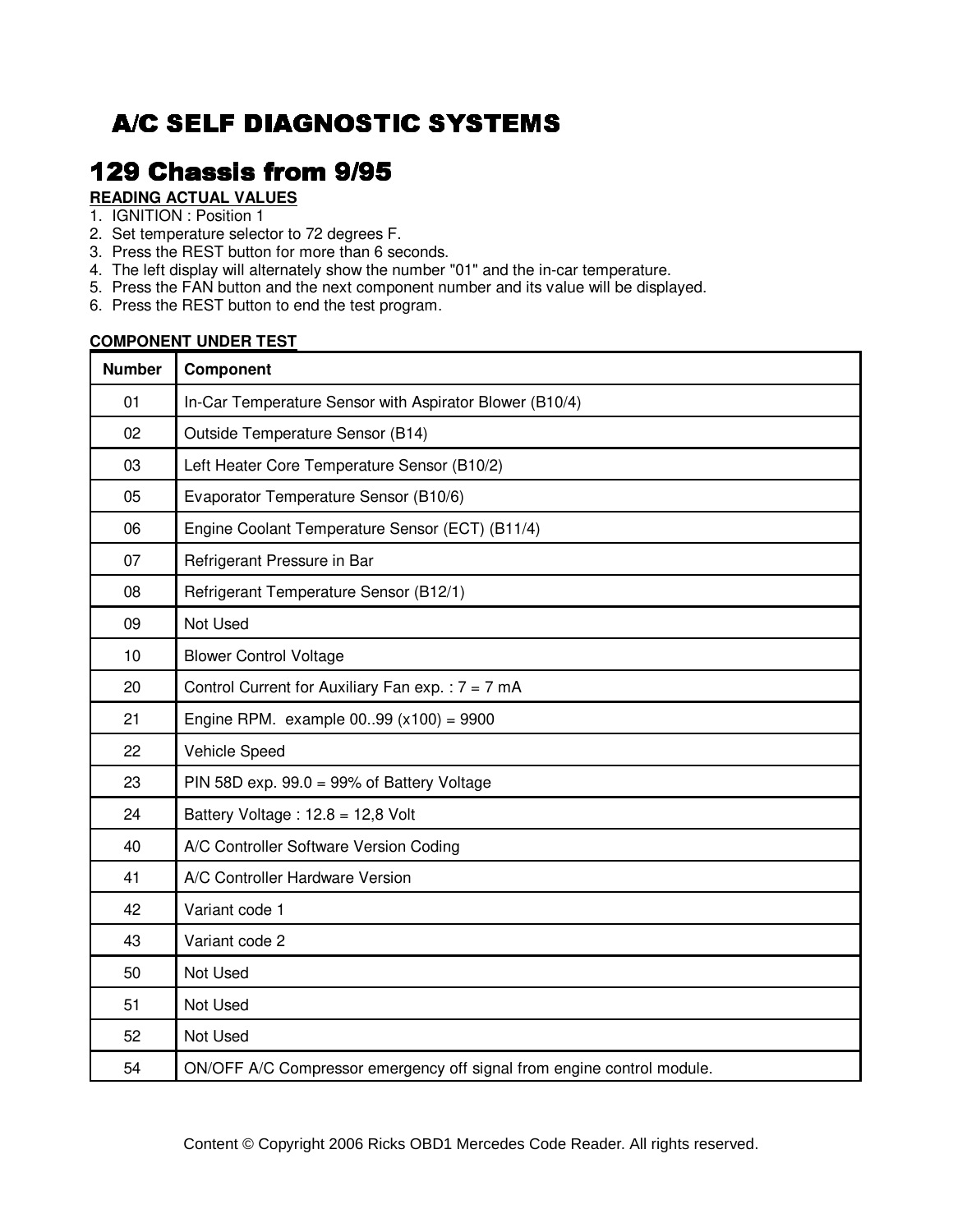| 60 | Roof "OPE" = OPEN, "CLO" = CLOSED                  |
|----|----------------------------------------------------|
| 61 | Left Air Outlet, Potentiometer Voltage             |
| 62 | Vacuum Actuator 46, Feedback Potentiometer Voltage |
| 63 | Center Air Outlet, Potentiometer Voltage           |
| 64 | Vacuum Actuator 47, Feedback Potentiometer Voltage |
| 65 | Right Air Outlet, Potentiometer Voltage            |
| 66 | Vacuum Actuator 47, Feedback Potentiometer Voltage |

### **FAULT DIAGNOSIS**

- 1. IGNITION : Position 1
- 2. Temperature selector wheel : "LO"
- 3. Within 20 seconds press the REST and DEFROST buttons simultaneously for more than 5 seconds.
- 4. The LED in the RECIRCULATE button flashes and "dI A" appears on the display.
- 5. Press the AUTO button until all DTC's are displayed and recorded.
- 6. The current faults are displayed first, then the intermittent faults. "END'" is displayed when all codes have been displayed.
- 7. To erase codes press AUTO again, "dEL" will be displayed. Press v and ^ simultaneously for more than 5 seconds. The display will then show "---". Press AUTO to cancel the erase.
- 8. IGNITION : OFF to end the test program.

| FAULT CODES - 129 Chassis from 9/95 |                                              |  |
|-------------------------------------|----------------------------------------------|--|
| <b>DTC Readout</b>                  | <b>Description</b>                           |  |
| 026                                 | <b>CAN Bus Communication</b>                 |  |
| 226                                 | In-Car Air Temperature Sensor (B10/4)        |  |
| 227                                 | Outside Air Temperature Sensor (B14)         |  |
| 228                                 | Heater Core Temperature Sensor (B10/2)       |  |
| 230                                 | Evaporator Temperature Sensor (B10/6)        |  |
| 231                                 | Engine Coolant Temperature Sensor (B11/4)    |  |
| 232                                 | Refrigerant Pressure Sensor (B12)            |  |
| 233                                 | Refrigerant Temperature Sensor (B12/1)       |  |
| 241                                 | Refrigerant Level                            |  |
| 416                                 | Coolant Circulation Pump (A31m1)             |  |
| 417                                 | Automatic A/C Monovalve (Y19)                |  |
| 419                                 | A/C Compressor Electromagnetic Clutch (A9k1) |  |
| 420                                 | Closed (Idle) Throttle Speed Increase        |  |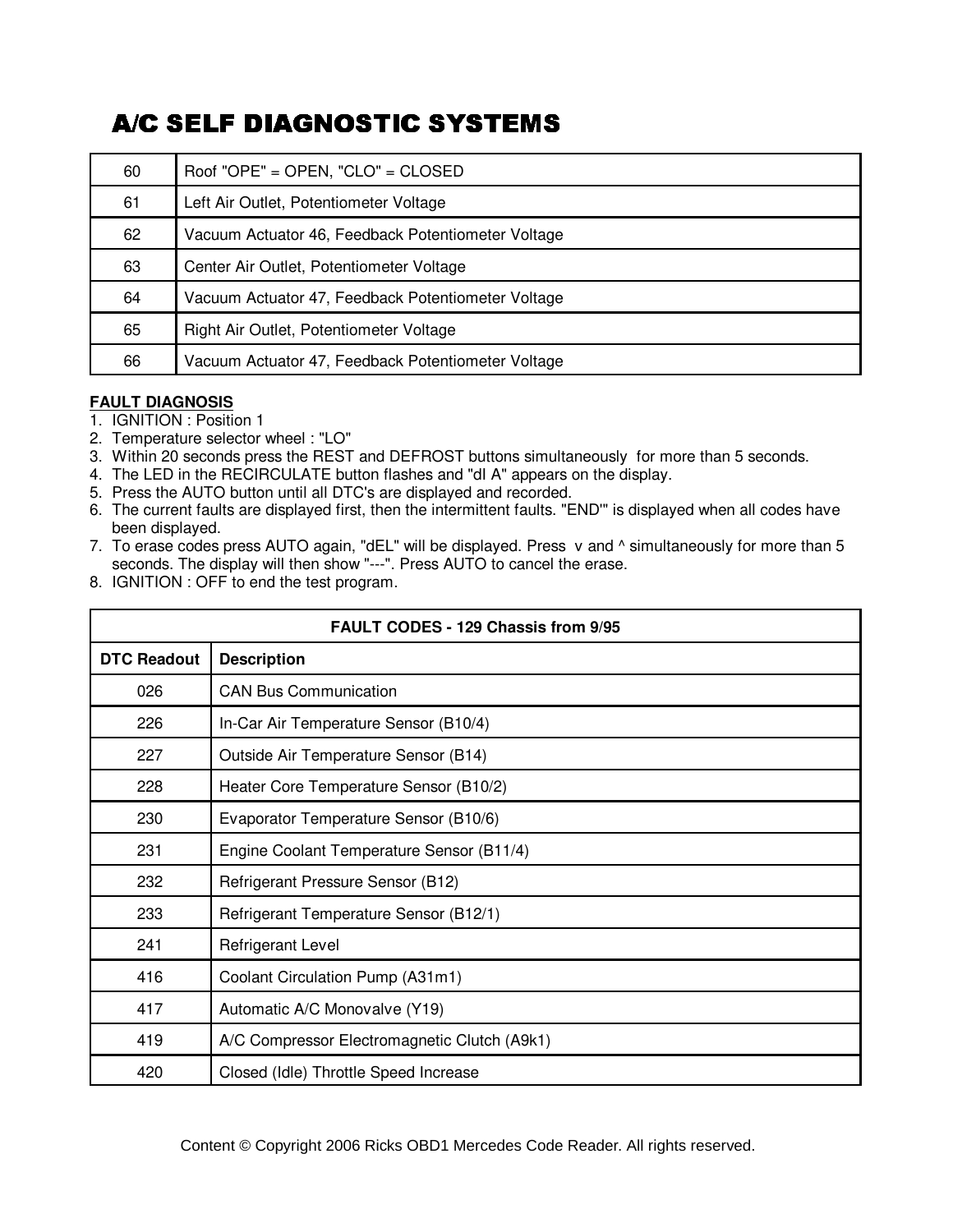| <b>FAULT CODES - 129 Chassis from 9/95</b> |                                                             |  |
|--------------------------------------------|-------------------------------------------------------------|--|
| <b>DTC Readout</b>                         | <b>Description</b>                                          |  |
| 421                                        | Auxiliary Fan Control Module (N65/1)                        |  |
| 422                                        | Serial Interface Connection (K1) to Instrument Cluster (IC) |  |
| 423                                        | Switchover Valve Block (15 connection multiplex) (Y11)      |  |
| 459                                        | Serial Interface Connection (K2) to Instrument Cluster (IC) |  |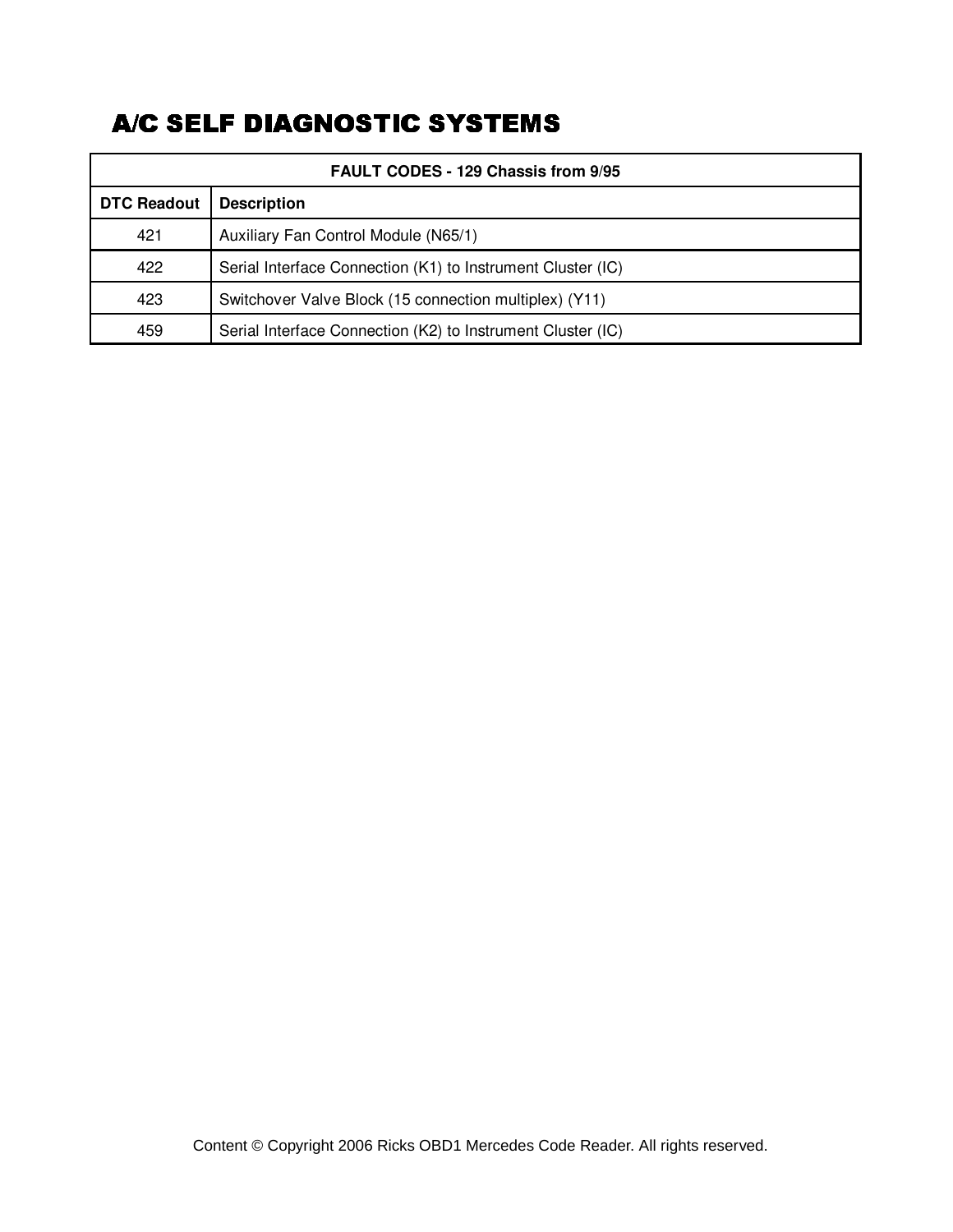## 140 Chassis to 8/95

### **READING ACTUAL VALUES**

- 1. Turn temperature selector wheel into the white area.
- 2. IGNITION = ON : Position 1
- 3. Press the left and right "AUTO" buttons.
- 4. Within 20 seconds press the "REST" button for more than 5 sec.
- 5. LEFT DISPLAY = Component Number
- RIGHT DISPLAY = Actual Component Value or "HI" for a short circuit or "LO" for an open circuit
- 6. Press the left "AUTO" button to monitor the next component.
- 7. Press the "REST" button to end the test mode.

#### **COMPONENTS UNDER TEST**

| <b>Number</b>   | Component                                                      |
|-----------------|----------------------------------------------------------------|
| 01              | In-Car Temperature Sensor with Aspirator Blower (B10/4)        |
| 02              | Outside Temperature Sensor (B10/5)                             |
| 03              | Left Heater Core Temperature Sensor (B10/2)                    |
| 04              | Right Heater Core Temperature Sensor (B10/3)                   |
| 05              | Evaporator Temperature Sensor (B10/6)                          |
| 06              | Engine Coolant Temperature (ECT) Sensor (A/C) (B10/8)          |
| 07              | Refrigerant Pressure in Bar: Ex. $06'4 = 6.4$ Bar              |
| 08              | Blower Control Voltage from 8(min) - 60(max)                   |
| 09              | Software Status, A/C Pushbutton Control Module(N22) Mfg.       |
| 10              | Left rear heater core temperature sensor (B10/9)               |
| 11              | Right rear heater core temperature sensor (B10/10)             |
| 12 <sup>2</sup> | Rear Evaporator Temperature Sensor (B10/11)                    |
| 13              | Software Status, Rear A/C Pushbutton Control Module(N22) Mfg.  |
| 16              | Control Module Applicable for Charcoal Filter: "A"=YES "0 "=NO |

#### **FAULT DIAGNOSIS**

- 1. Turn the left selector wheel into the red area.
- 2. Turn the right selector wheel into the blue area.
- 3. IGNITION =  $ON : Position 1$ .
- 4. Press the "AUTO" button.
- 5. Within 20 seconds, press the "REST" and "O" button for more than 2 seconds.
- 6. The display will show the permanent DTC's stored. Left window "E0" or "E1", right window "01", "02"...etc. Record each DTC and press the right "AUTO" button to display the next code. Continue until "END" is displayed.
- 7. To erase the DTC's : Turn IGNITION OFF, Then turn IGNITION ON : Position 1. Press the left "AUTO" button. A "d" (delete) is displayed in the left window. By pressing the right "AUTO" button the DTC will be deleted. Alternate left and right "AUTO" buttons until all DTCs are erased and "E0 00" is displayed.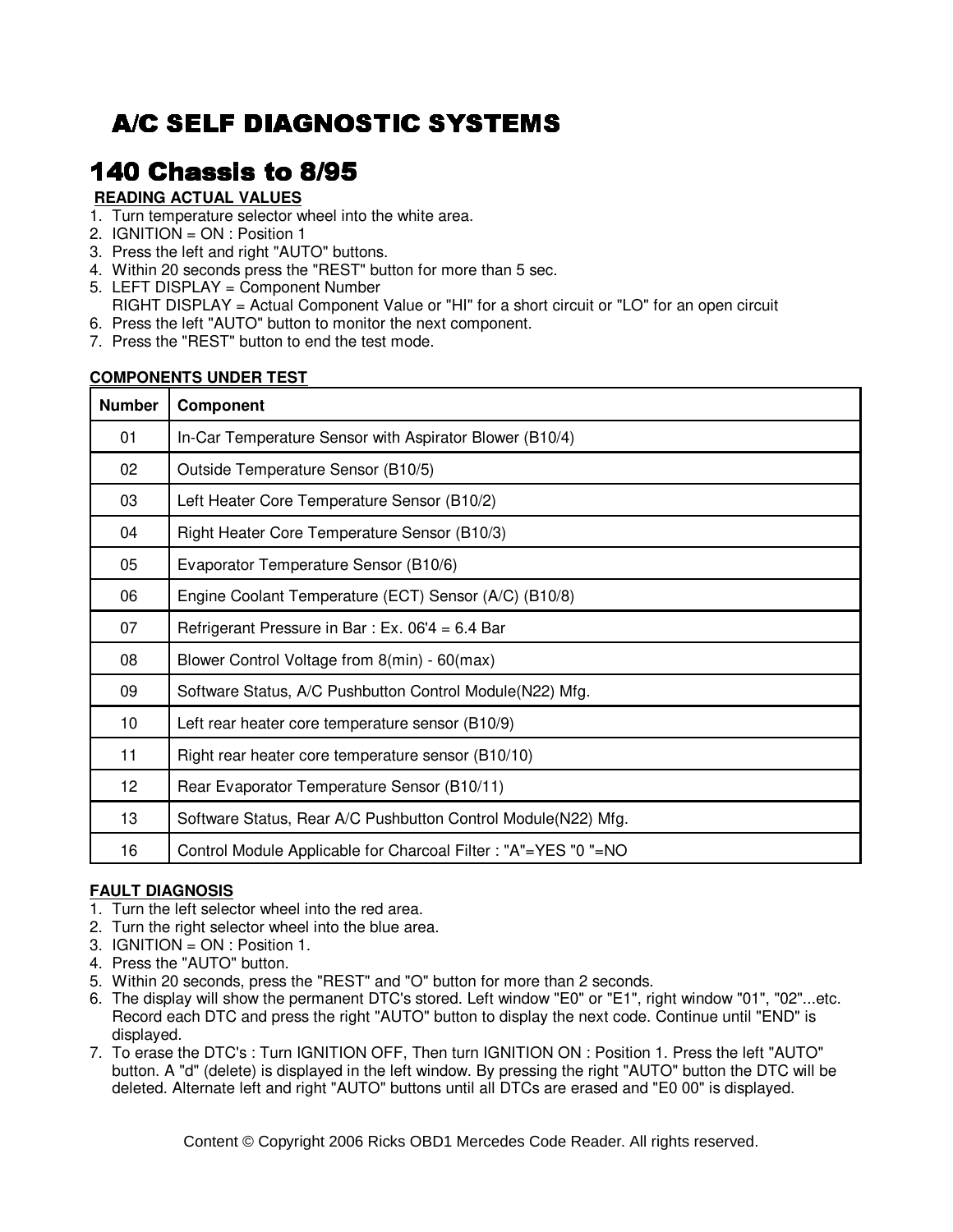| FAULT CODES - 140 Chassis to 8/95 |                                                                  |                       |                     |
|-----------------------------------|------------------------------------------------------------------|-----------------------|---------------------|
| <b>DTC Readout Description</b>    |                                                                  | <b>Cause</b>          | <b>Fault Type</b>   |
| 001                               | No DTC's Stored in System Memory.                                |                       |                     |
| 002                               | A/C Pushbutton Control Module (N22)                              |                       |                     |
| 003                               | Rear A/C Pushbutton Control Module (N22/3)                       |                       |                     |
| 006                               | Connection to the Switchover Valve Block<br>(Y11)                |                       |                     |
| 007                               | Data Exchange (CAN B)                                            | Short Circuit.        |                     |
| 008                               | Data Exchange (CAN A)                                            | Short Circuit.        |                     |
| 009                               | Data Exchange (CAN A and CAN B)                                  | Short Circuit.        |                     |
| 010                               | Make the Diagnosis Again.                                        |                       |                     |
| 011                               | Data Exchange (CAN B)                                            | Open Circuit.         |                     |
| 012                               | Data Exchange (CAN A)                                            | Open Circuit.         |                     |
| 013                               | Connection with the Rear A/C Pushbutton<br><b>Control Module</b> |                       |                     |
| 014                               | Data Exchange (CAN B) : Rear A/C Control<br>Module               | Open Circuit.         |                     |
| 015                               | Data Exchange (CAN A) : Rear A/C Control<br>Module               | Open Circuit.         |                     |
| 016                               | In-Car Air Temperature Sensor (B10/4)                            | <b>Short Circuit</b>  | <b>CONTINUOUS</b>   |
| 017                               | In-Car Air Temperature Sensor (B10/4)                            | <b>Short Circuit</b>  | <b>INTERMITTENT</b> |
| 018                               | In-Car Air Temperature Sensor (B10/4)                            | Short or Open Circuit | <b>CONTINUOUS</b>   |
| 019                               | In-Car Air Temperature Sensor (B10/4)                            | Short or Open Circuit | <b>INTERMITTENT</b> |
| 024                               | Left Heater Core Temperature Sensor (B10/2)                      | <b>Short Circuit</b>  | <b>CONTINUOUS</b>   |
| 025                               | Left Heater Core Temperature Sensor (B10/2)                      | <b>Short Circuit</b>  | <b>INTERMITTENT</b> |
| 026                               | Left Heater Core Temperature Sensor (B10/2)                      | Short or Open Circuit | <b>CONTINUOUS</b>   |
| 027                               | Left Heater Core Temperature Sensor (B10/2)                      | Short or Open Circuit | <b>INTERMITTENT</b> |
| 028                               | Right Heater Core Temperature Sensor (B10/3)                     | <b>Short Circuit</b>  | <b>CONTINUOUS</b>   |
| 029                               | Right Heater Core Temperature Sensor (B10/3)                     | <b>Short Circuit</b>  | <b>INTERMITTENT</b> |
| 030                               | Right Heater Core Temperature Sensor (B10/3)                     | Short or Open Circuit | <b>CONTINUOUS</b>   |
| 031                               | Right Heater Core Temperature Sensor (B10/3)                     | Short or Open Circuit | <b>INTERMITTENT</b> |
| 032                               | Outside Air Temperature Sensor (B10/5)                           | <b>Short Circuit</b>  | <b>CONTINUOUS</b>   |
| 033                               | Outside Air Temperature Sensor (B10/5)                           | <b>Short Circuit</b>  | <b>INTERMITTENT</b> |
| 034                               | Outside Air Temperature Sensor (B10/5)                           | Short or Open Circuit | <b>CONTINUOUS</b>   |
| 035                               | Outside Air Temperature Sensor (B10/5)                           | Short or Open Circuit | <b>INTERMITTENT</b> |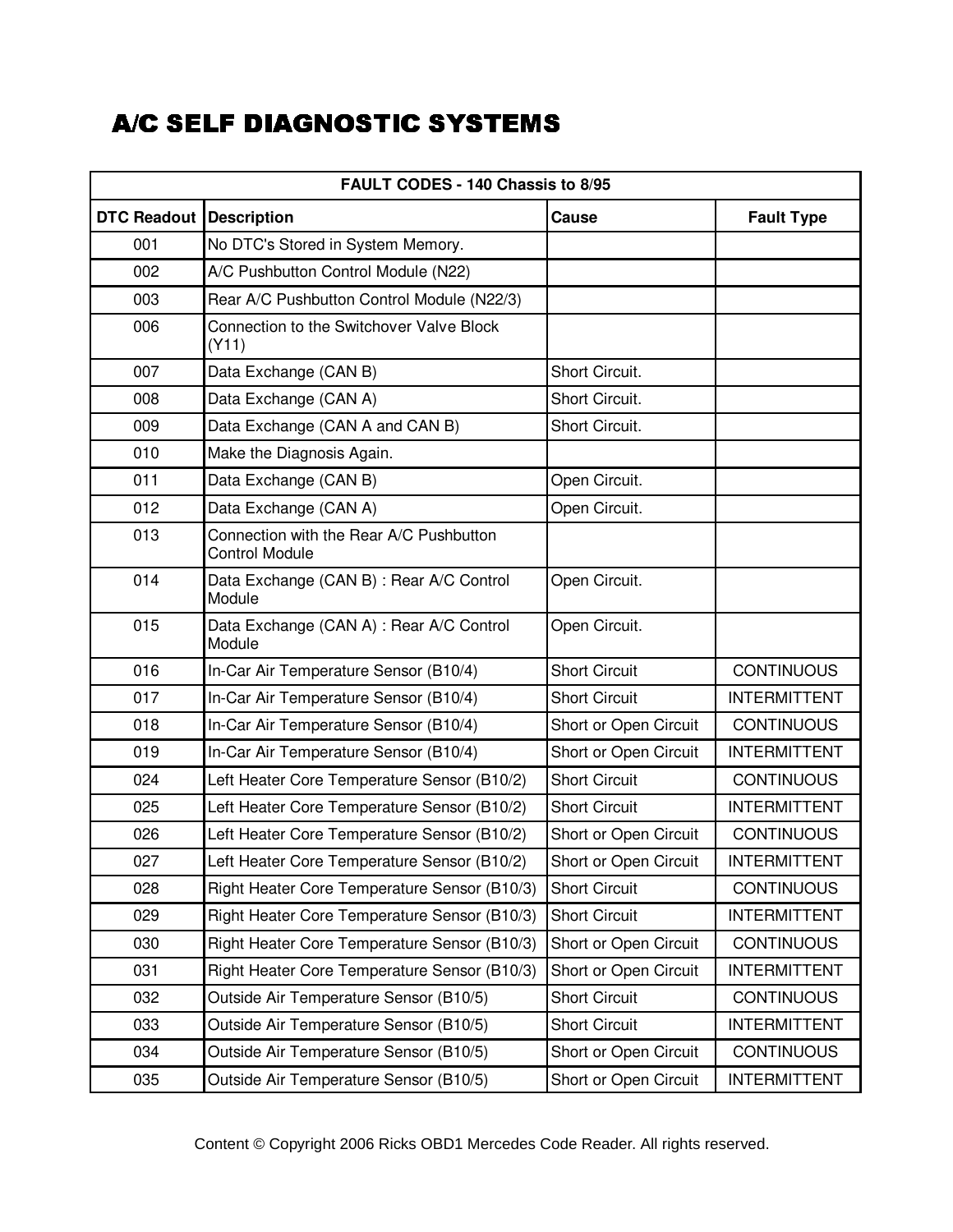| FAULT CODES - 140 Chassis to 8/95 |                                                               |                       |                     |
|-----------------------------------|---------------------------------------------------------------|-----------------------|---------------------|
| <b>DTC Readout Description</b>    |                                                               | Cause                 | <b>Fault Type</b>   |
| 036                               | Evaporator Temperature Sensor (B10/6)                         | <b>Short Circuit</b>  | <b>CONTINUOUS</b>   |
| 037                               | Evaporator Temperature Sensor (B10/6)                         | <b>Short Circuit</b>  | <b>INTERMITTENT</b> |
| 038                               | Evaporator Temperature Sensor (B10/6)                         | Short or Open Circuit | <b>CONTINUOUS</b>   |
| 039                               | Evaporator Temperature Sensor (B10/6)                         | Short or Open Circuit | <b>INTERMITTENT</b> |
| 040                               | Engine Coolant Temperature Sensor (B10/8)                     | <b>Short Circuit</b>  | <b>CONTINUOUS</b>   |
| 041                               | Engine Coolant Temperature Sensor (B10/8)                     | <b>Short Circuit</b>  | <b>INTERMITTENT</b> |
| 042                               | Engine Coolant Temperature Sensor (B10/8)                     | Short or Open Circuit | <b>CONTINUOUS</b>   |
| 043                               | Engine Coolant Temperature Sensor (B10/8)                     | Short or Open Circuit | <b>INTERMITTENT</b> |
| 044                               | Refrigerant Pressure Sensor (B12)                             | <b>Short Circuit</b>  | <b>CONTINUOUS</b>   |
| 045                               | Refrigerant Pressure Sensor (B12)                             | <b>Short Circuit</b>  | <b>INTERMITTENT</b> |
| 046                               | Refrigerant Pressure Sensor (B12)                             | Short or Open Circuit | <b>CONTINUOUS</b>   |
| 047                               | Refrigerant Pressure Sensor (B12)                             | Short or Open Circuit | <b>INTERMITTENT</b> |
| 048                               | Left Temperature Wheel                                        | <b>Short Circuit</b>  | <b>CONTINUOUS</b>   |
| 049                               | Left Temperature Wheel                                        | <b>Short Circuit</b>  | <b>INTERMITTENT</b> |
| 050                               | Left Temperature Wheel                                        | Short or Open Circuit | <b>CONTINUOUS</b>   |
| 051                               | Left Temperature Wheel                                        | Short or Open Circuit | <b>INTERMITTENT</b> |
| 052                               | <b>Right Temperature Wheel</b>                                | <b>Short Circuit</b>  | <b>CONTINUOUS</b>   |
| 053                               | <b>Right Temperature Wheel</b>                                | <b>Short Circuit</b>  | <b>INTERMITTENT</b> |
| 054                               | <b>Right Temperature Wheel</b>                                | Short or Open Circuit | <b>CONTINUOUS</b>   |
| 055                               | <b>Right Temperature Wheel</b>                                | Short or Open Circuit | <b>INTERMITTENT</b> |
| 072                               | Heater Supply Unit Coolant Circulation Pump<br>(A31m1)        | <b>Short Circuit</b>  | <b>CONTINUOUS</b>   |
| 073                               | <b>Heater Supply Unit Coolant Circulation Pump</b><br>(A31m1) | <b>Short Circuit</b>  | <b>INTERMITTENT</b> |
| 074                               | Coolant Circulation Pump (A31m1)                              | Short or Open Circuit | <b>CONTINUOUS</b>   |
| 075                               | Coolant Circulation Pump (A31m1)                              | Short or Open Circuit | <b>INTERMITTENT</b> |
| 076                               | Coolant Circulation Pump (A31m1)                              | Overload              | <b>CONTINUOUS</b>   |
| 077                               | Coolant Circulation Pump (A31m1)                              | Overload              | <b>INTERMITTENT</b> |
| 080                               | Left Duovalve (Water Valve) (A31y1)                           | <b>Short Circuit</b>  | <b>CONTINUOUS</b>   |
| 081                               | Left Duovalve (Water Valve) (A31y1)                           | <b>Short Circuit</b>  | <b>INTERMITTENT</b> |
| 082                               | Left Duovalve (Water Valve) (A31y1)                           | Short or Open Circuit | <b>CONTINUOUS</b>   |
| 083                               | Left Duovalve (Water Valve) (A31y1)                           | Short or Open Circuit | <b>INTERMITTENT</b> |
| 084                               | Right Duovalve (Water Valve) (A31y2)                          | <b>Short Circuit</b>  | <b>CONTINUOUS</b>   |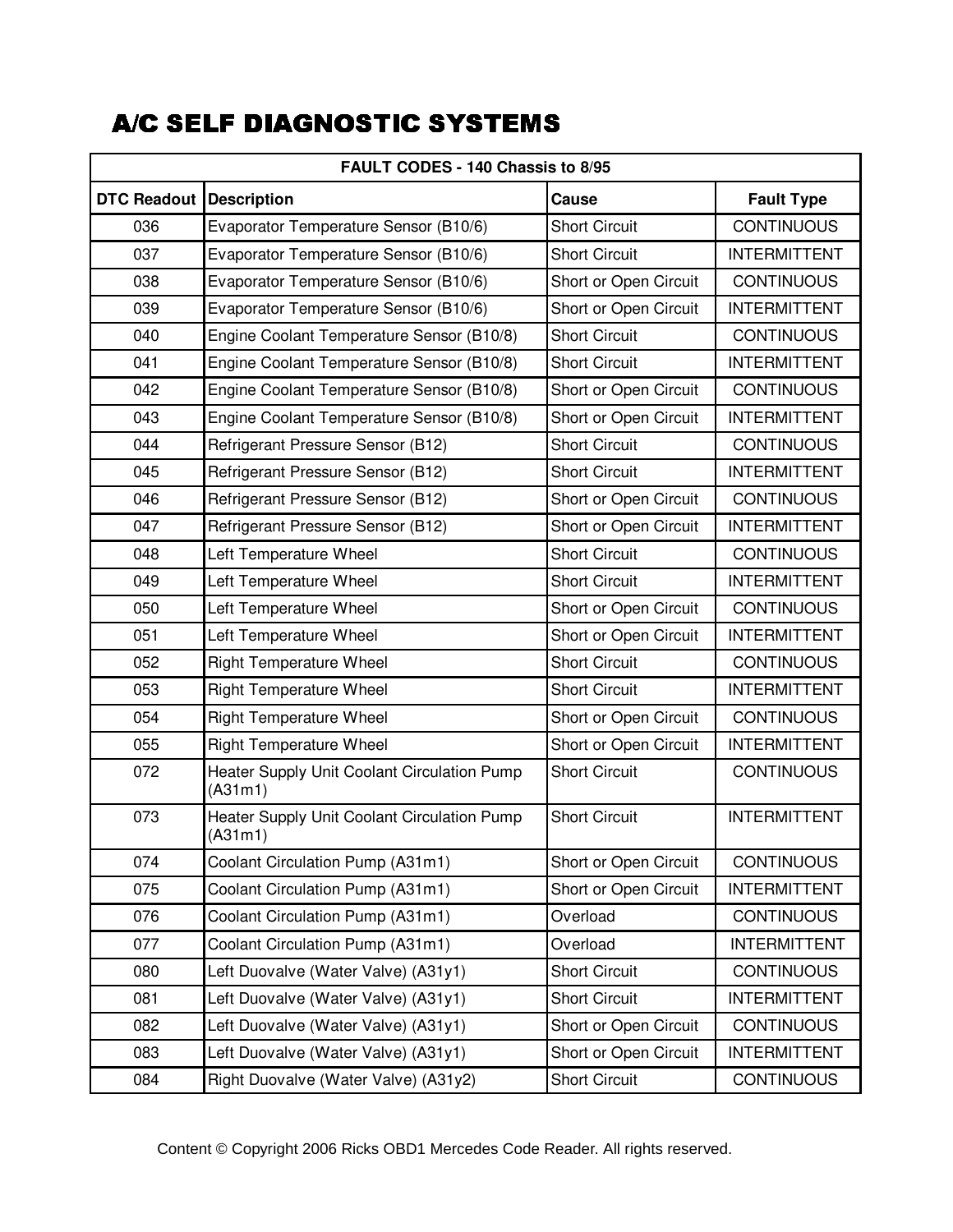| FAULT CODES - 140 Chassis to 8/95 |                                                                           |                       |                     |
|-----------------------------------|---------------------------------------------------------------------------|-----------------------|---------------------|
| DTC Readout                       | <b>Description</b>                                                        | Cause                 | <b>Fault Type</b>   |
| 085                               | Right Duovalve (Water Valve) (A31y2)                                      | <b>Short Circuit</b>  | <b>INTERMITTENT</b> |
| 086                               | Right Duovalve (Water Valve) (A31y2)                                      | Short or Open Circuit | <b>CONTINUOUS</b>   |
| 087                               | Right Duovalve (Water Valve) (A31y2)                                      | Short or Open Circuit | <b>INTERMITTENT</b> |
| 088                               | A/C Compressor Ground Activation                                          |                       | <b>CONTINUOUS</b>   |
| 089                               | A/C Compressor Ground Activation                                          |                       | <b>INTERMITTENT</b> |
| 090                               | A/C Compressor Ground Activation                                          | Short or Open Circuit | <b>CONTINUOUS</b>   |
| 091                               | A/C Compressor Ground Activation                                          | Short or Open Circuit | <b>INTERMITTENT</b> |
| 096                               | Auxiliary Fan, 1ST Stage Activation                                       | <b>Short Circuit</b>  | <b>CONTINUOUS</b>   |
| 097                               | Auxiliary Fan, 1ST Stage Activation                                       | <b>Short Circuit</b>  | <b>INTERMITTENT</b> |
| 098                               | Auxiliary Fan, 1ST Stage Activation                                       | Short or Open Circuit | <b>CONTINUOUS</b>   |
| 099                               | Auxiliary Fan, 1ST Stage Activation                                       | Short or Open Circuit | <b>INTERMITTENT</b> |
| 100                               | Auxiliary Fan, 2ND Stage Activation                                       | <b>Short Circuit</b>  | <b>CONTINUOUS</b>   |
| 101                               | Auxiliary Fan, 2ND Stage Activation                                       | <b>Short Circuit</b>  | <b>INTERMITTENT</b> |
| 102                               | Auxiliary Fan, 2ND Stage Activation                                       | Short or Open Circuit | <b>CONTINUOUS</b>   |
| 103                               | Auxiliary Fan, 2ND Stage Activation                                       | Short or Open Circuit | <b>INTERMITTENT</b> |
| 104                               | Auxiliary Fan, 3RD Stage Activation                                       | <b>Short Circuit</b>  | <b>CONTINUOUS</b>   |
| 105                               | Auxiliary Fan, 3RD Stage Activation                                       | <b>Short Circuit</b>  | <b>INTERMITTENT</b> |
| 106                               | Auxiliary Fan, 3RD Stage Activation                                       | Short or Open Circuit | <b>CONTINUOUS</b>   |
| 107                               | Auxiliary Fan, 3RD Stage Activation                                       | Short or Open Circuit | <b>INTERMITTENT</b> |
| 108                               | <b>Auxiliary Coolant Pump Control Relay Module</b><br>(K30), Power Supply | <b>Short Circuit</b>  | <b>CONTINUOUS</b>   |
| 109                               | Auxiliary Coolant Pump Control Relay Module<br>(K30), Power Supply        | <b>Short Circuit</b>  | <b>INTERMITTENT</b> |
| 110                               | <b>Auxiliary Coolant Pump Control Relay Module</b><br>(K30), Power Supply | Short or Open Circuit | <b>CONTINUOUS</b>   |
| 111                               | Auxiliary Coolant Pump Control Relay Module<br>(K30), Power Supply        | Short or Open Circuit | <b>INTERMITTENT</b> |
| 112                               | Engine RPM Increase Diode Matrix (V2)                                     | <b>Short Circuit</b>  | <b>CONTINUOUS</b>   |
| 113                               | Engine RPM Increase Diode Matrix (V2)                                     | <b>Short Circuit</b>  | <b>INTERMITTENT</b> |
| 114                               | Engine RPM Increase Diode Matrix (V2)                                     | Short or Open Circuit | <b>CONTINUOUS</b>   |
| 115                               | Engine RPM Increase Diode Matrix (V2)                                     | Short or Open Circuit | <b>INTERMITTENT</b> |
| 116                               | Activated Charcoal Filter Actuator (A32m2) :<br>(OPEN)                    | <b>Short Circuit</b>  | <b>CONTINUOUS</b>   |
| 117                               | Activated Charcoal Filter Actuator (A32m2) :<br>(OPEN)                    | <b>Short Circuit</b>  | <b>INTERMITTENT</b> |

Content © Copyright 2006 Ricks OBD1 Mercedes Code Reader. All rights reserved.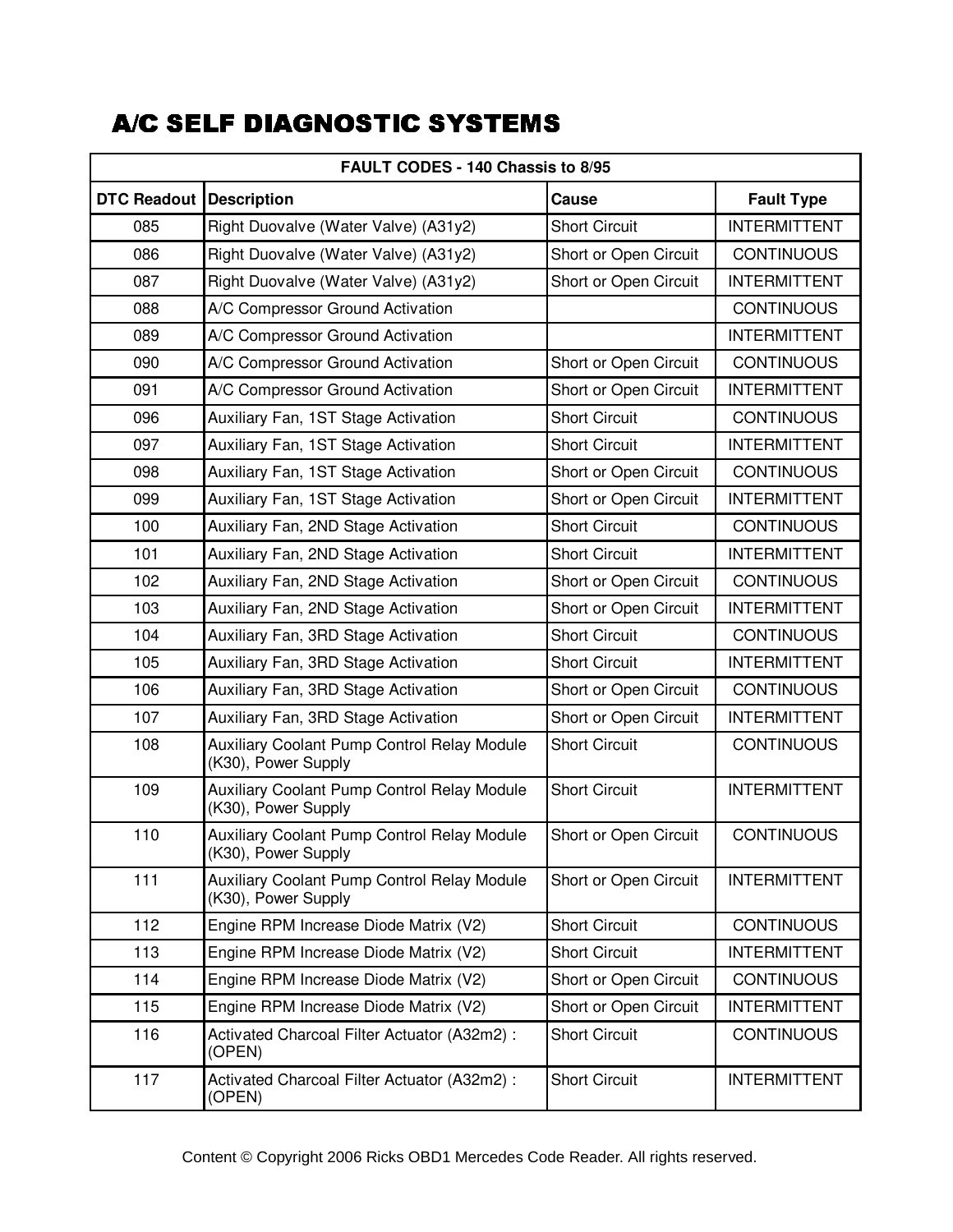| FAULT CODES - 140 Chassis to 8/95 |                                                          |                       |                     |
|-----------------------------------|----------------------------------------------------------|-----------------------|---------------------|
| <b>DTC Readout</b>                | <b>Description</b>                                       | Cause                 | <b>Fault Type</b>   |
| 118                               | Activated Charcoal Filter Actuator (A32m2) :<br>(OPEN)   | Short or Open Circuit | <b>CONTINUOUS</b>   |
| 119                               | Activated Charcoal Filter Actuator (A32m2) :<br>(OPEN)   | Short or Open Circuit | <b>INTERMITTENT</b> |
| 120                               | Activated Charcoal Filter Actuator (A32m2) :<br>(CLOSED) | <b>Short Circuit</b>  | <b>CONTINUOUS</b>   |
| 121                               | Activated Charcoal Filter Actuator (A32m2) :<br>(CLOSED) | <b>Short Circuit</b>  | <b>INTERMITTENT</b> |
| 122                               | Activated Charcoal Filter Actuator (A32m2) :<br>(CLOSED) | Short or Open Circuit | <b>CONTINUOUS</b>   |
| 123                               | Activated Charcoal Filter Actuator (A32m2) :<br>(CLOSED) | Short or Open Circuit | <b>INTERMITTENT</b> |
| 128                               | Left Rear Heater Core Temperature Sensor<br>(B10/9)      | <b>Short Circuit</b>  | <b>CONTINUOUS</b>   |
| 129                               | Left Rear Heater Core Temperature Sensor<br>(B10/9)      | <b>Short Circuit</b>  | <b>INTERMITTENT</b> |
| 130                               | Left Rear Heater Core Temperature Sensor<br>(B10/9)      | Short or Open Circuit | <b>CONTINUOUS</b>   |
| 131                               | Left Rear Heater Core Temperature Sensor<br>(B10/9)      | Short or Open Circuit | <b>INTERMITTENT</b> |
| 132                               | Right Rear Heater Core Temperature Sensor<br>(B10/10)    | <b>Short Circuit</b>  | <b>CONTINUOUS</b>   |
| 133                               | Right Rear Heater Core Temperature Sensor<br>(B10/10)    | <b>Short Circuit</b>  | <b>INTERMITTENT</b> |
| 134                               | Right Rear Heater Core Temperature Sensor<br>(B10/10)    | Short or Open Circuit | <b>CONTINUOUS</b>   |
| 135                               | Right Rear Heater Core Temperature Sensor<br>(B10/10)    | Short or Open Circuit | <b>INTERMITTENT</b> |
| 136                               | Left Temperature Selector wheel                          | <b>Short Circuit</b>  | <b>CONTINUOUS</b>   |
| 137                               | Left Temperature Selector wheel                          | <b>Short Circuit</b>  | <b>INTERMITTENT</b> |
| 138                               | Left Temperature Selector wheel                          | Short or Open Circuit | <b>CONTINUOUS</b>   |
| 139                               | Left Temperature Selector wheel                          | Short or Open Circuit | <b>INTERMITTENT</b> |
| 140                               | Right Temperature Selector wheel                         | <b>Short Circuit</b>  | <b>CONTINUOUS</b>   |
| 141                               | Right Temperature Selector wheel                         | <b>Short Circuit</b>  | <b>INTERMITTENT</b> |
| 142                               | <b>Right Temperature Selector wheel</b>                  | Short or Open Circuit | <b>CONTINUOUS</b>   |
| 143                               | Right Temperature Selector wheel                         | Short or Open Circuit | <b>INTERMITTENT</b> |
| 144                               | Rear Evaporator Temperature Sensor (B10/11)              | <b>Short Circuit</b>  | <b>CONTINUOUS</b>   |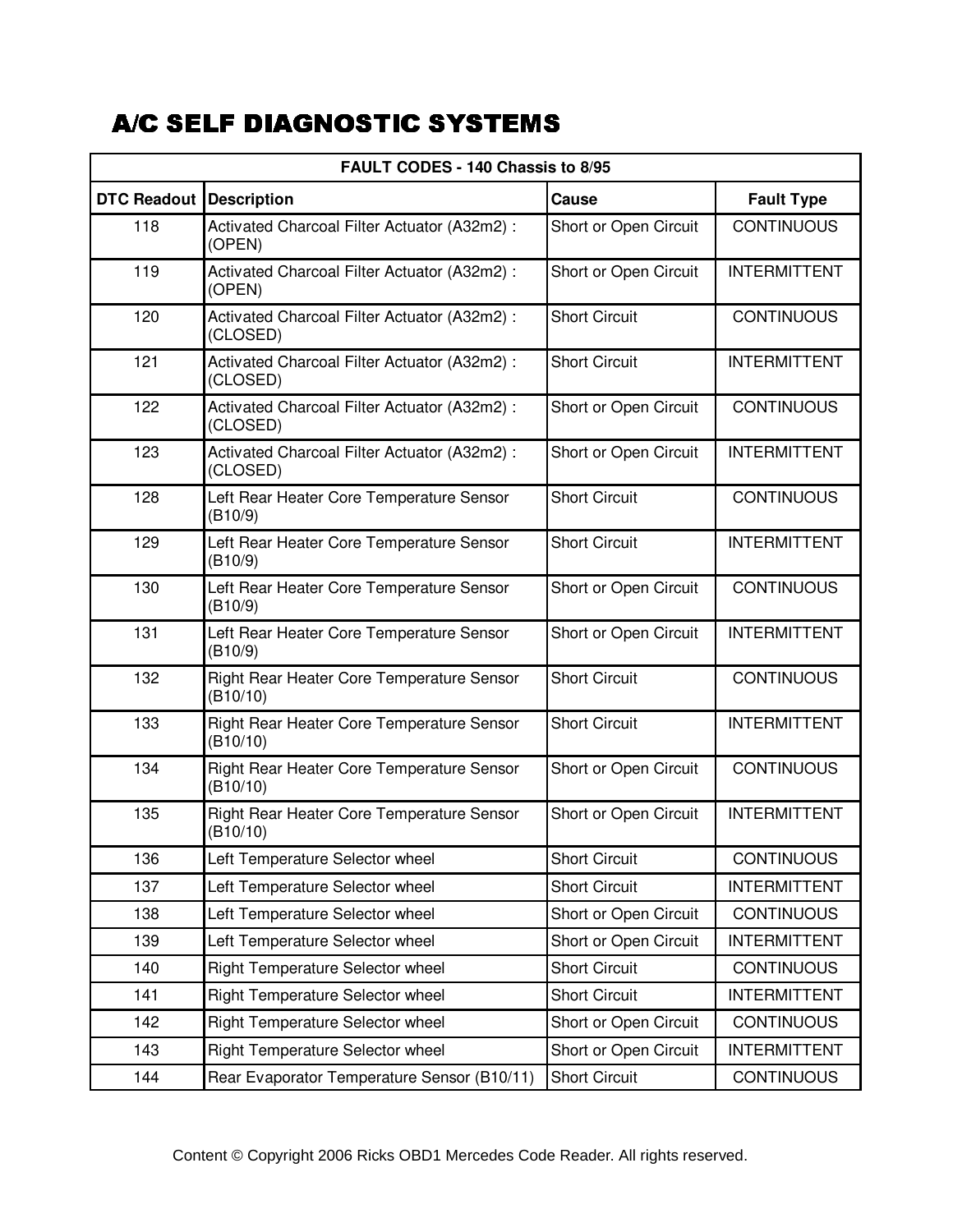| FAULT CODES - 140 Chassis to 8/95 |                                             |                       |                     |
|-----------------------------------|---------------------------------------------|-----------------------|---------------------|
| <b>DTC Readout</b>                | <b>Description</b>                          | Cause                 | <b>Fault Type</b>   |
| 145                               | Rear Evaporator Temperature Sensor (B10/11) | <b>Short Circuit</b>  | <b>INTERMITTENT</b> |
| 146                               | Rear Evaporator Temperature Sensor (B10/11) | Short or Open Circuit | <b>CONTINUOUS</b>   |
| 147                               | Rear Evaporator Temperature Sensor (B10/11) | Short or Open Circuit | <b>INTERMITTENT</b> |
| 148                               | Coolant Circulation Pump (A31/1m1)          | <b>Short Circuit</b>  | <b>CONTINUOUS</b>   |
| 149                               | Coolant Circulation Pump (A31/1m1)          | <b>Short Circuit</b>  | <b>INTERMITTENT</b> |
| 150                               | Coolant Circulation Pump (A31/1m1)          | Short or Open Circuit | <b>CONTINUOUS</b>   |
| 151                               | Coolant Circulation Pump (A31/1m1)          | Short or Open Circuit | <b>INTERMITTENT</b> |
| 152                               | Coolant Circulation Pump (A31/1m1)          | Overload              | <b>CONTINUOUS</b>   |
| 153                               | Coolant Circulation Pump (A31/1m1)          | Overload              | <b>INTERMITTENT</b> |
| 156                               | Left Duovalve (Water Valve) (A31/1y1)       | <b>Short Circuit</b>  | <b>CONTINUOUS</b>   |
| 157                               | Left Duovalve (Water Valve) (A31/1y1)       | <b>Short Circuit</b>  | <b>INTERMITTENT</b> |
| 158                               | Left Duovalve (Water Valve) (A31/1y1)       | Short or Open Circuit | <b>CONTINUOUS</b>   |
| 159                               | Left Duovalve (Water Valve) (A31/1y1)       | Short or Open Circuit | <b>INTERMITTENT</b> |
| 160                               | Right Duovalve (Water Valve) (A31/1y2)      | <b>Short Circuit</b>  | <b>CONTINUOUS</b>   |
| 161                               | Right Duovalve (Water Valve) (A31/1y2)      | <b>Short Circuit</b>  | <b>INTERMITTENT</b> |
| 162                               | Right Duovalve (Water Valve) (A31/1y2)      | Short or Open Circuit | <b>CONTINUOUS</b>   |
| 163                               | Right Duovalve (Water Valve) (A31/1y2)      | Short or Open Circuit | <b>INTERMITTENT</b> |
| 164                               | Rear Refrigerant Shut-Off Valve (Y67)       | <b>Short Circuit</b>  | <b>CONTINUOUS</b>   |
| 165                               | Rear Refrigerant Shut-Off Valve (Y67)       | <b>Short Circuit</b>  | <b>INTERMITTENT</b> |
| 166                               | Rear Refrigerant Shut-Off Valve (Y67)       | Short or Open Circuit | <b>CONTINUOUS</b>   |
| 167                               | Rear Refrigerant Shut-Off Valve (Y67)       | Short or Open Circuit | <b>INTERMITTENT</b> |
| 168                               | Rear Tunnel Flap Vacuum Valve (Y67/1)       | <b>Short Circuit</b>  | <b>CONTINUOUS</b>   |
| 169                               | Rear Tunnel Flap Vacuum Valve (Y67/1)       | <b>Short Circuit</b>  | <b>INTERMITTENT</b> |
| 170                               | Rear Tunnel Flap Vacuum Valve (Y67/1)       | Short or Open Circuit | <b>CONTINUOUS</b>   |
| 171                               | Rear Tunnel Flap Vacuum Valve (Y67/1)       | Short or Open Circuit | <b>INTERMITTENT</b> |

# 140 Chassis from 9/95

### **READING ACTUAL VALUES**

- 1. IGNITION : Position 1
- 2. Press the AUTO button
- 3. Set both temperature selectors to 72 degrees F.
- 4. Press the REST button for more than 5 seconds.
- 5. The left display will alternately show the number "1" and the in-car temperature.
- 6. Press the AUTO button and the next component number and its value will be displayed.
- 7. Press the REST button to end the test program.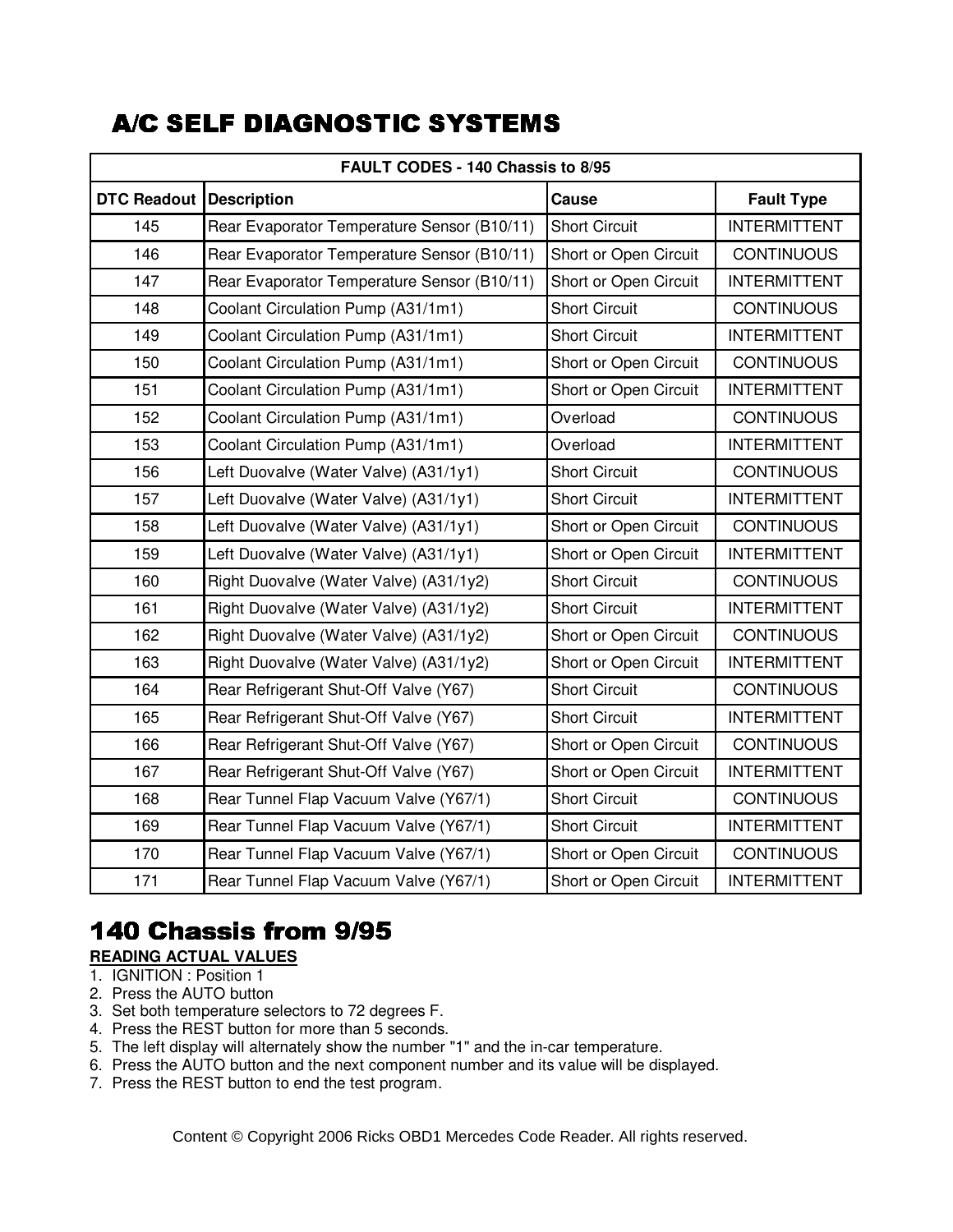### **COMPONENT UNDER TEST**

| <b>Number</b> | Component                                                 |
|---------------|-----------------------------------------------------------|
| 01            | In-Car Temperature Sensor with Aspirator Blower (B10/4)   |
| 02            | Outside Temperature Sensor (B10/5) 1996, (B14) as of 1997 |
| 03            | Left Heater Core Temperature Sensor (B10/2)               |
| 04            | Right Heater Core Temperature Sensor (B10/3)              |
| 05            | Evaporator Temperature Sensor (B10/6)                     |
| 06            | Engine Coolant Temperature (ECT) Sensor (A/C) (B11/4)     |
| 07            | Refrigerant Pressure in Bar                               |
| 08            | Refrigerant Temperature Sensor (B12/1)                    |
| 10            | <b>Blower Control Voltage</b>                             |
| 11            | Emissions (Refrigerant Leak) Sensor (B31)                 |
| 12            | Sun (Excessive Heat) Sensor (B32)                         |
| 20            | Control Current for Auxiliary Fan example : $7 = 7$ mA    |
| 21            | Engine RPM. example $0099$ ( $x100$ ) = 9900              |
| 22            | Vehicle Speed                                             |
| 23            | PIN 58D example. 99.0 = 99% of Battery Voltage            |
| 24            | Battery Voltage: $12.8 = 12.8$ Volt                       |
| 30            | Left Rear Heater Core Temperature Sensor (B10/9)          |
| 31            | Right Rear Heater Core Temperature sensor (B10/10)        |
| 32            | Rear Evaporator Temperature Sensor (B10/11)               |
| 33            | Rear Blower Control Voltage                               |
| 34            | Left Rear Temperature Sensor version                      |
| 35            | <b>Right Rear Temperature Sensor</b>                      |
| 38            | Rear A/C Controller Software Version Coding               |
| 39            | Rear A/C Controller Hardware Version                      |
| 40            | Front A/C Controller Software Version Coding              |
| 41            | Front A/C Controller Hardware Version                     |
| 42            | Variant code 1                                            |
| 43            | Variant code 2                                            |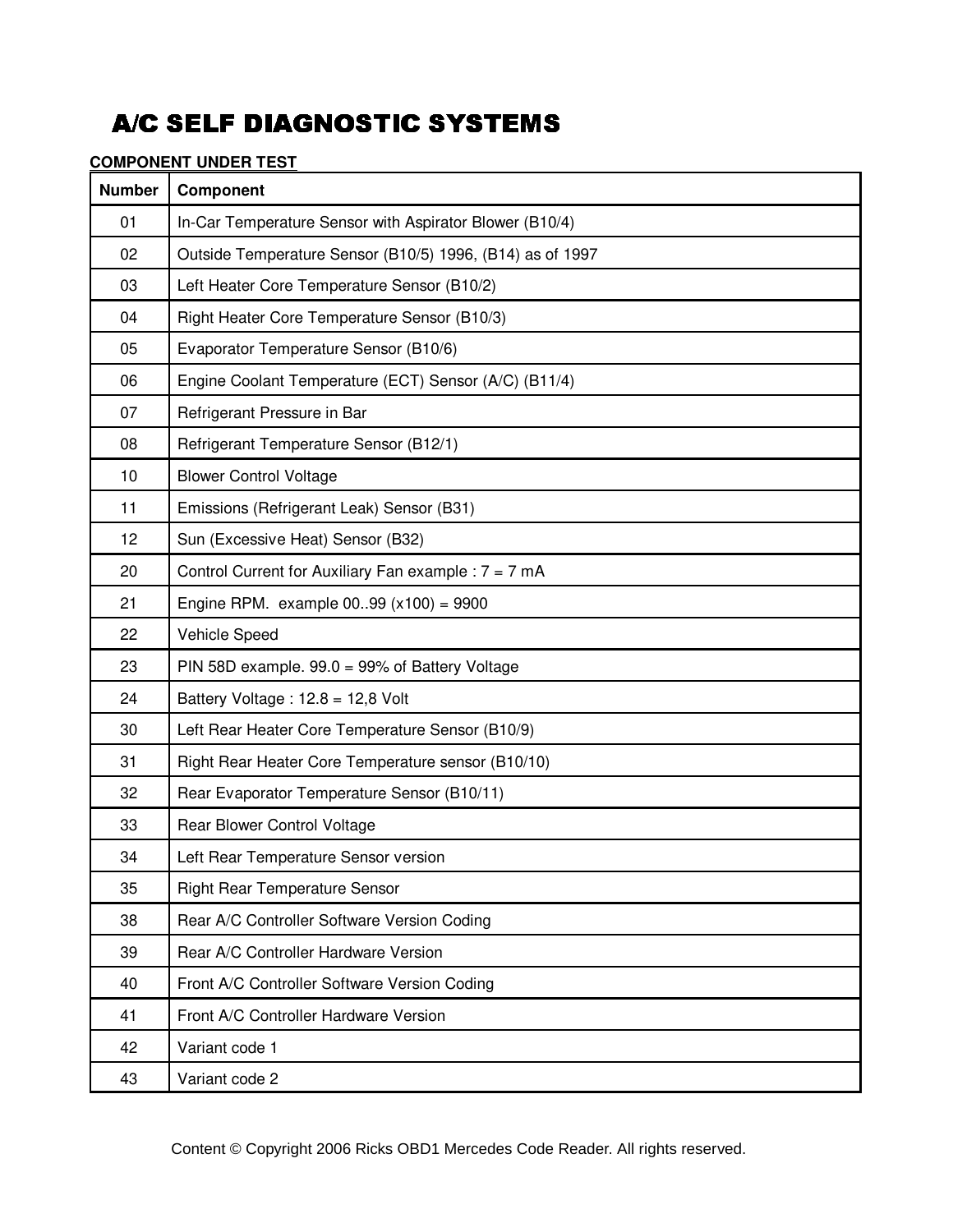### **FAULT DIAGNOSIS**

- 1. IGNITION : Position 1
- 2. Left Temperature selector wheel : HI Right Temperature selector wheel : LO
- 3. Within 20 seconds press the REST and EC buttons simultaneously for more than 5 seconds.
- 4. The LED in the RECIRCULATE button flashes and "OFF" appears on the display.
- 5. Press the right AUTO button until all DTC's are displayed and recorded.
- 6. To erase all codes must be read out. Press both AUTO buttons simultaneously for more than 2 seconds. "d" will be displayed on the left and "FF" is displayed on the right. The erase can be canceled by pressing the AUTO button.
- 7. Reset temperature selector to normal setting.
- 8. IGNITION : OFF to end the test program.

| FAULT CODES - 140 Chassis from 9/95 |                                                                                                                         |  |
|-------------------------------------|-------------------------------------------------------------------------------------------------------------------------|--|
| DTC Readout                         | <b>Description</b>                                                                                                      |  |
| 026                                 | <b>CAN Bus Communication</b>                                                                                            |  |
| 226                                 | In-Car Air Temperature Sensor (B10/4)                                                                                   |  |
| 227                                 | Outside Air Temperature Sensor (B10/5) to 1996, (B14) as of 1997                                                        |  |
| 228                                 | Left Heater Core Temperature Sensor (B10/2)                                                                             |  |
| 229                                 | Right Heater Core Temperature Sensor (B10/3)                                                                            |  |
| 230                                 | Evaporator Temperature Sensor (B10/6)                                                                                   |  |
| 231                                 | Engine Coolant Temperature Sensor (B11/4)<br>DFI or IFI models Right Engine Coolant Temperature Sensor (B11/10) to 1996 |  |
| 232                                 | Refrigerant Pressure Sensor (B12)                                                                                       |  |
| 233                                 | Refrigerant Temperature Sensor (B12/1)                                                                                  |  |
| 234                                 | Sun Sensor (B32)                                                                                                        |  |
| 235                                 | Emissions (Refrigerant Leak) Sensor (B31)                                                                               |  |
| 241                                 | <b>Refrigerant Level</b>                                                                                                |  |
| 416                                 | Coolant Circulation Pump (A31m1)                                                                                        |  |
| 417                                 | Left Duovalve (Water Valve) (Y21y1)                                                                                     |  |
| 418                                 | Right Duovalve (Water Valve) (Y21y2)                                                                                    |  |
| 419                                 | A/C Compressor Electromagnetic Clutch (A9k1)                                                                            |  |
| 420                                 | Closed (Idle) Throttle Speed Increase                                                                                   |  |
| 421                                 | Pulse Module (N65)                                                                                                      |  |
| 422                                 | Serial Interface Connection (K1) to Instrument Cluster (IC)                                                             |  |
| 423                                 | Switchover Valve Block (Y11)                                                                                            |  |
| 424                                 | Activated Charcoal Filter Actuator (A32m2) : OPEN                                                                       |  |
| 425                                 | Activated Charcoal Filter Actuator (A32m2): CLOSE                                                                       |  |
| 432                                 | Maximum Heat                                                                                                            |  |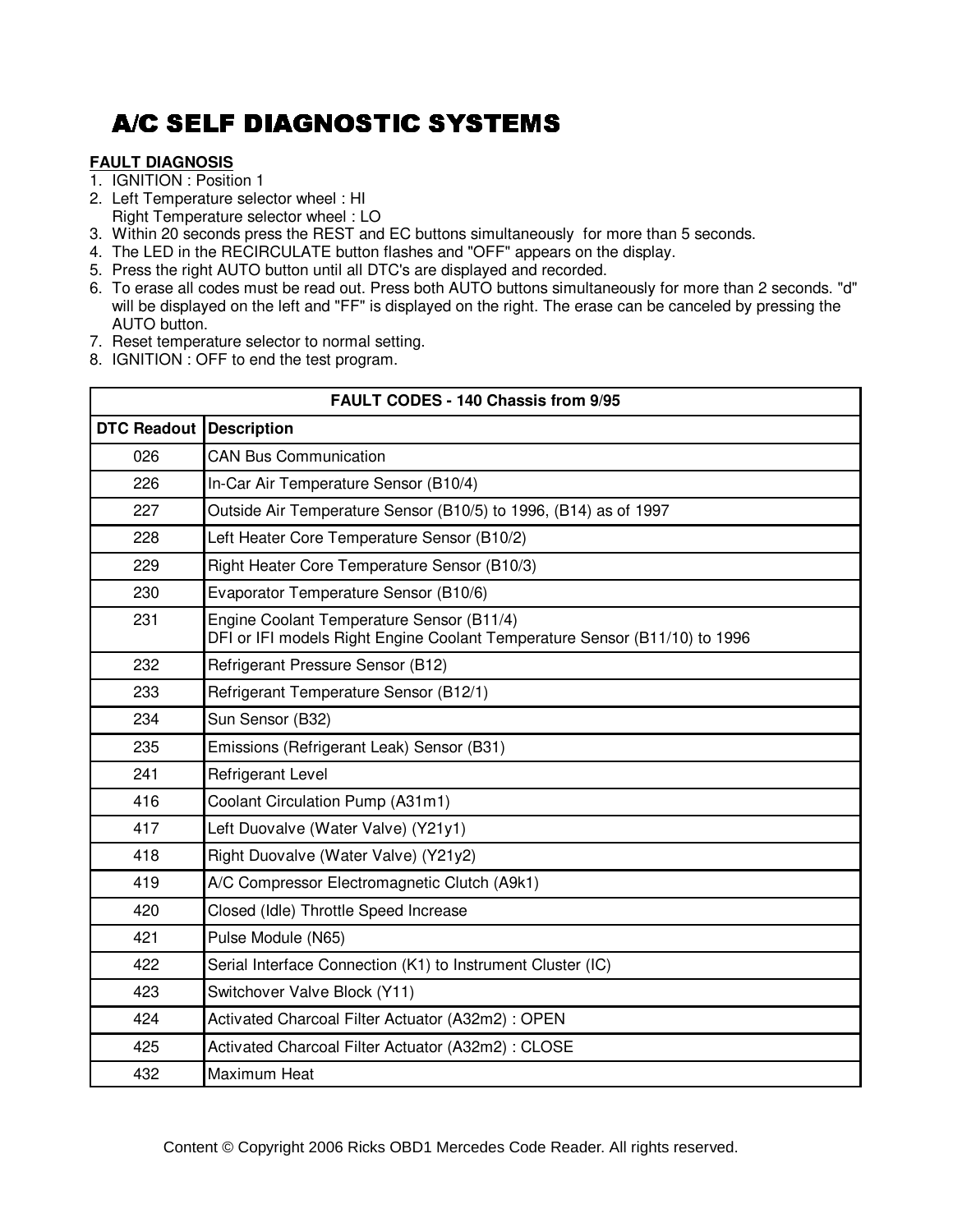| FAULT CODES - 140 Chassis from 9/95 |                                                               |  |
|-------------------------------------|---------------------------------------------------------------|--|
| <b>DTC Readout Description</b>      |                                                               |  |
| 459                                 | Serial Interface Connection (K2) to Instrument Cluster (IC)   |  |
| 460                                 | LED - Center Air Outlet "Warm"                                |  |
| 461                                 | LED - Center Air Outlet "Cold"                                |  |
| 462                                 | Wide Open Throttle (WOT) Position Signal - Diesel Engine Only |  |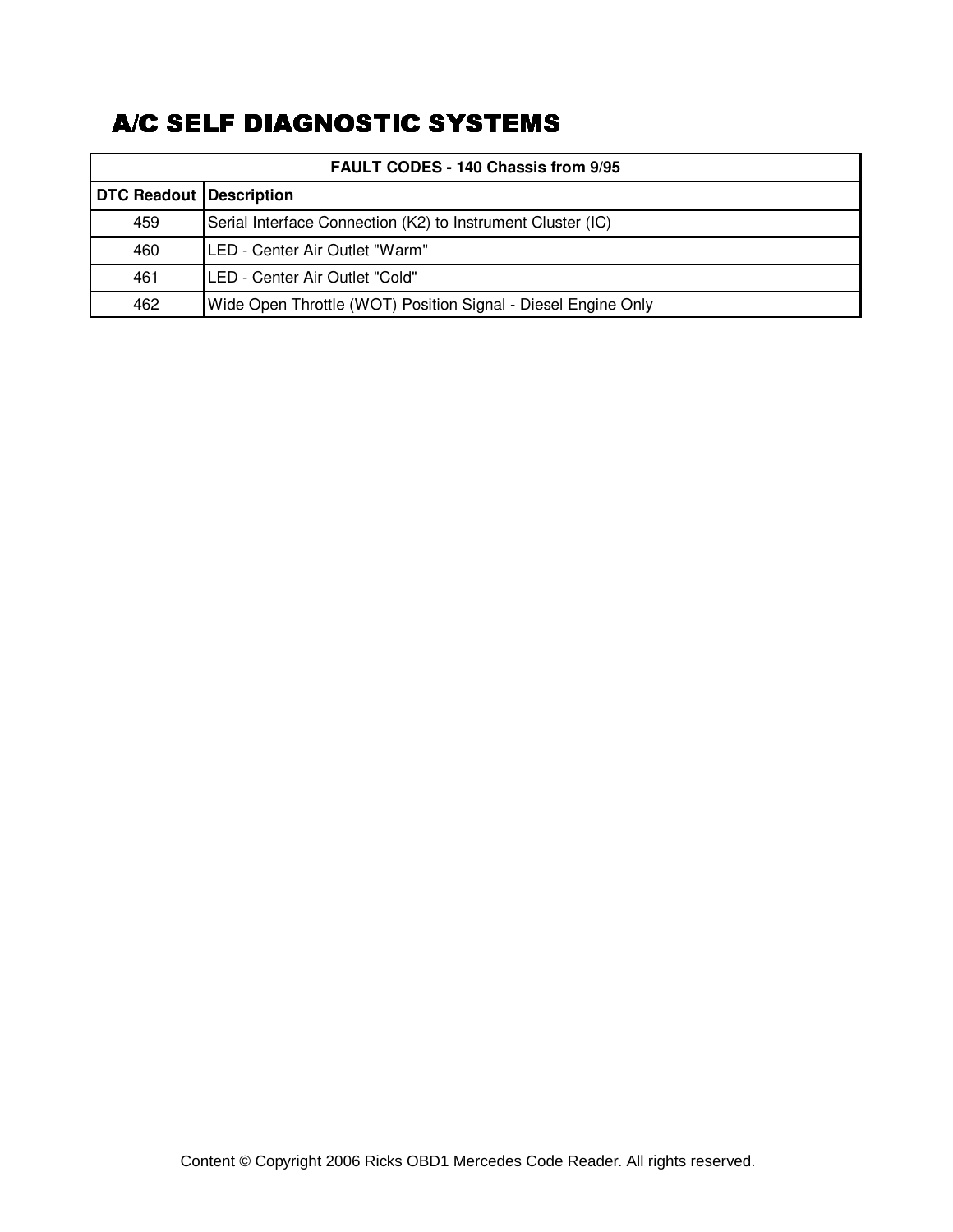# **202 Chassis to 8/95**

### **READING ACTUAL VALUES**

#### 1. IGNITION : Position 1

- 2. Set temperature selection to 72 degrees F (Press v and ^ simultaneously).
- 3. Press the AUTO button.
- 4. Press the REST button for more than 5 seconds.
- 5. The display will alternately show the number "01" and the in-car temperature or "LO" if there is an open circuit or "HI" if there is a short circuit.
- 6. Press the "Top Air Outlet" button to increase the component tested and the "Bottom Air Outlet" button to decrease the component number tested.
- 7. Press the REST button to end the test program.

#### **COMPONENT UNDER TEST**

| <b>Number</b> | <b>Component</b>                                        |
|---------------|---------------------------------------------------------|
| 01            | In-Car Temperature Sensor with Aspirator Blower (B10/4) |
| 02            | Outside Temperature Sensor (B10/5)                      |
| 03            | Heater Core Temperature Sensor (B10/1)                  |
| 05            | Evaporator Temperature Sensor (B10/6)                   |
| 06            | Engine Coolant Temperature (ECT) Sensor (A/C) (B10/8)   |
| 07            | Refrigerant Pressure in Bar                             |
| 08            | <b>Blower Control Voltage</b>                           |
| 09            | Software Status of A/C Pushbutton Control Module        |
| 15            | Selected In-Car Temperature                             |
| 20            | <b>Version Code</b>                                     |
| 21            | Engine Speed in RPM                                     |
| 22            | A/C Compressor Speed in RPM                             |
| 23            | Vehicle Speed in km/h                                   |
| 50            | Not Used                                                |
| 51            | Number of Current Poly-V Belt Slip Recognitions         |
| 52            | Number of Stored Poly-V Belt Slip Recognitions          |

#### **FAULT DIAGNOSIS**

- 1 IGNITION : Position 1
- 2 Press the V button until "LO" appears on the display.
- 3 Within 20 seconds press the REST and BLOWER buttons simultaneously for more then 2 seconds.
- 4 The LED in the RECIRCULATE button flashes and "dI R" appears on the display
- 5 Press the AUTO button until all DTC's are displayed and recorded. Continuous faults are displayed first. if no faults are stored, "En d" is displayed. Press AUTO again to retrieve intermittent faults. If no intermittent faults are stored, "En d" is displayed.

102 Content © Copyright 2006 Ricks OBD1 Mercedes Code Reader. All rights reserved.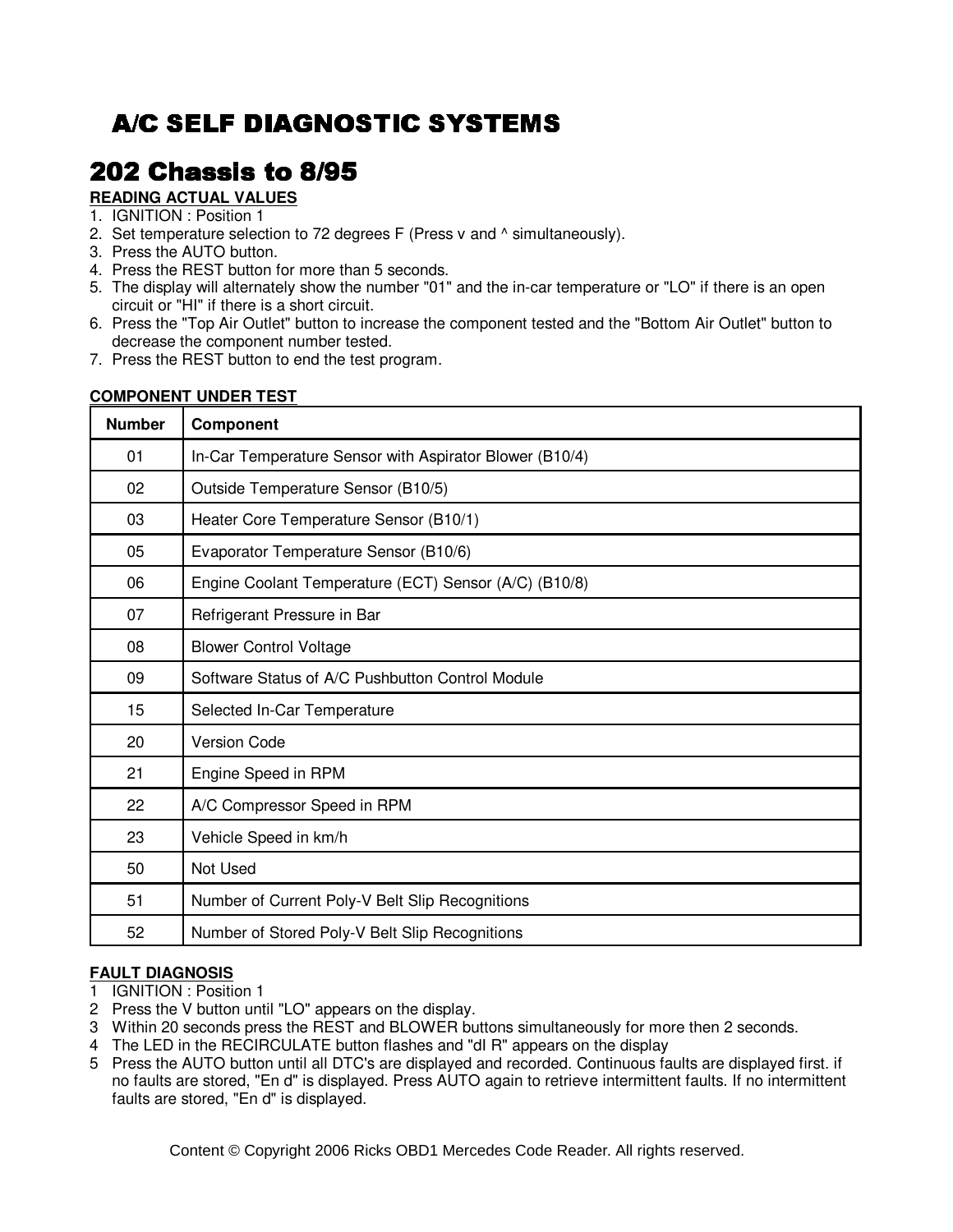- 6 Press the AUTO button until "dE L" is displayed. To erase codes press both V and ^ simultaneously for at least 5 seconds. The display will show "---"
- 7 IGNITION : OFF to end the test program.

| FAULT CODES - 202 Chassis to 8/95 |                                                            |                                      |                     |
|-----------------------------------|------------------------------------------------------------|--------------------------------------|---------------------|
| <b>DTC Readout Description</b>    |                                                            | Cause                                | <b>Fault Type</b>   |
| 01                                | No ERROR Stored                                            | No Faults                            |                     |
| 02                                | A/C Pushbutton Control Module (N22).                       | Power failure or damaged<br>computer |                     |
| 03                                | In-Car Temperature Sensor with Aspirator<br>Blower (B10/4) | Short circuit                        | <b>CONTINUOUS</b>   |
| 04                                | In Car Temperature Sensor with Aspirator<br>Blower (B10/4) | Short circuit                        | <b>INTERMITTENT</b> |
| 05                                | In-Car Temperature Sensor with Aspirator<br>Blower (B10/4) | Short or Open circuit                | <b>CONTINUOUS</b>   |
| 06                                | In-Car Temperature Sensor with Aspirator<br>Blower (B10/4) | Short or Open circuit                | <b>INTERMITTENT</b> |
| 07                                | Outside Air Temperature Sensor (B10/5)                     | Short circuit                        | <b>CONTINUOUS</b>   |
| 08                                | Outside Air Temperature Sensor (B10/5)                     | Short circuit                        | <b>INTERMITTENT</b> |
| 09                                | Outside air Temperature Sensor (B10/5)                     | Short or Open circuit                | <b>CONTINUOUS</b>   |
| 10                                | Outside air Temperature Sensor (B10/5)                     | Short or Open circuit                | <b>INTERMITTENT</b> |
| 11                                | Heater Core Temperature Sensor (B10/1)                     | Short circuit                        | <b>CONTINUOUS</b>   |
| 12                                | Heater Core Temperature Sensor (B10/1)                     | Short circuit                        | <b>INTERMITTENT</b> |
| 13                                | Heater Core Temperature Sensor (B10/1)                     | Short or Open circuit                | <b>CONTINUOUS</b>   |
| 14                                | Heater Core Temperature Sensor (B10/1)                     | Short or Open circuit                | <b>INTERMITTENT</b> |
| 19                                | Evaporator Temperature Sensor (B10/6)                      | Short circuit                        | <b>CONTINUOUS</b>   |
| 20                                | Evaporator Temperature Sensor (B10/6)                      | Short circuit                        | <b>INTERMITTENT</b> |
| 21                                | Evaporator Temperature Sensor (B10/6)                      | Short or Open circuit                | <b>CONTINUOUS</b>   |
| 22                                | Evaporator Temperature Sensor (B10/6)                      | Short or Open circuit                | <b>INTERMITTENT</b> |
| 23                                | Engine Coolant Temperature Sensor (ETC)<br>(B10/8)         | Short circuit                        | <b>CONTINUOUS</b>   |
| 24                                | Engine Coolant Temperature Sensor (ETC)<br>(B10/8)         | Short circuit                        | <b>INTERMITTENT</b> |
| 25                                | Engine Coolant Temperature Sensor (ETC)<br>(B10/8)         | Short or Open circuit                | <b>CONTINUOUS</b>   |
| 26                                | Engine Coolant Temperature Sensor (ETC)<br>(B10/8)         | Short or Open circuit                | <b>INTERMITTENT</b> |
| 27                                | Refrigerant Pressure Sensor (B12)                          | Short circuit                        | <b>CONTINUOUS</b>   |
| 28                                | Refrigerant Pressure Sensor (B12)                          | Short circuit                        | <b>INTERMITTENT</b> |

Content © Copyright 2006 Ricks OBD1 Mercedes Code Reader. All rights reserved.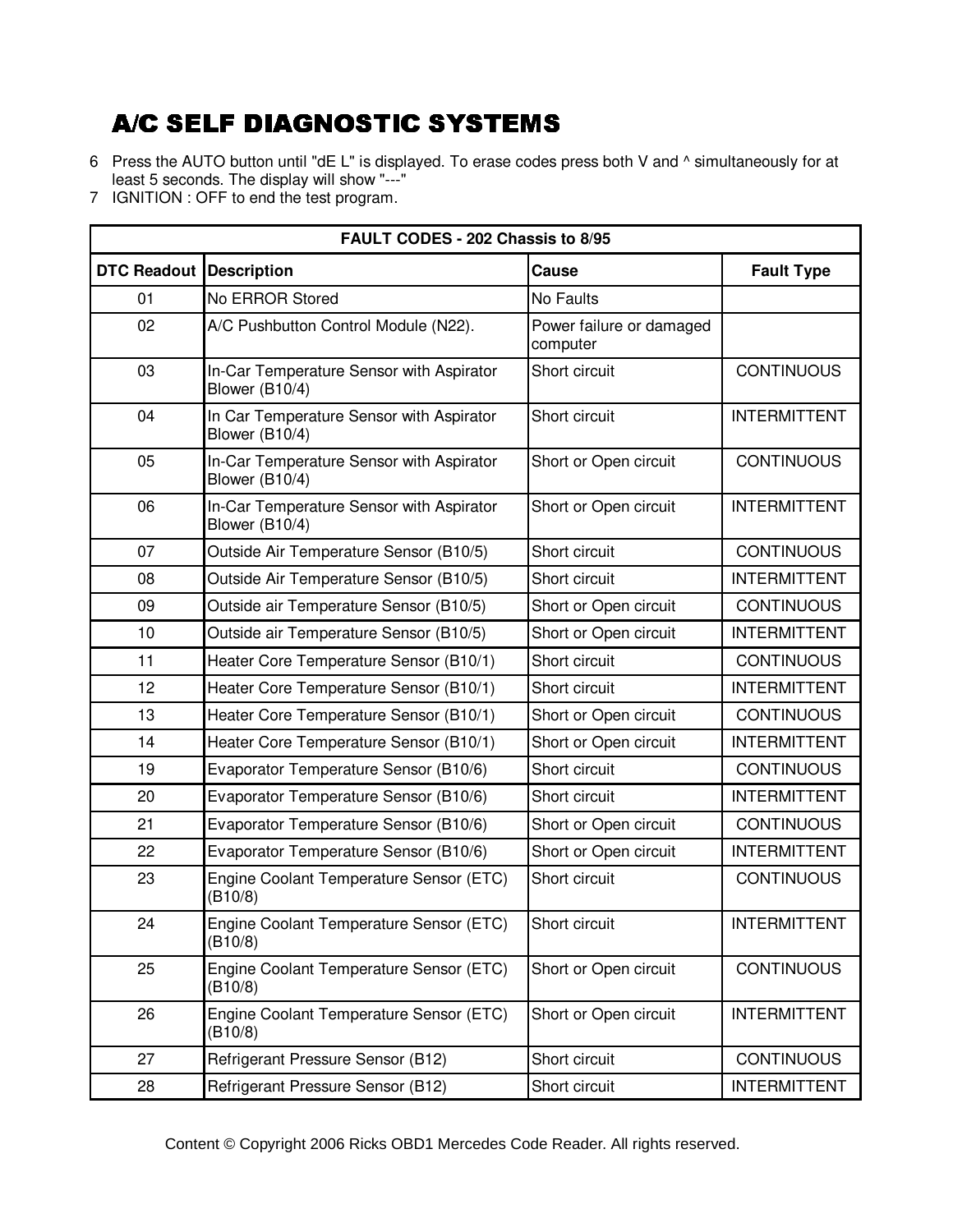| FAULT CODES - 202 Chassis to 8/95 |                                                  |                       |                     |
|-----------------------------------|--------------------------------------------------|-----------------------|---------------------|
| <b>DTC Readout Description</b>    |                                                  | Cause                 | <b>Fault Type</b>   |
| 29                                | Refrigerant Pressure Sensor (B12)                | Short or Open circuit | <b>CONTINUOUS</b>   |
| 30                                | Refrigerant Pressure Sensor (B12)                | Short or Open circuit | <b>INTERMITTENT</b> |
| 31                                | A/C Compressor RPM Sensor (A9I1)                 | <b>Bad Sensor</b>     |                     |
| 32                                | Poly-V Belt Slip Recognition                     | <b>Slipping Belt</b>  |                     |
| 47                                | Auxiliary Coolant Pump (M13)                     | Unknown               |                     |
| 48                                | Auxiliary Coolant Pump (M13)                     | Short circuit         | <b>INTERMITTENT</b> |
| 49                                | Auxiliary Coolant Pump (M13)                     | Short or Open circuit | <b>CONTINUOUS</b>   |
| 50                                | Auxiliary Coolant Pump (M13)                     | Short or Open circuit | <b>INTERMITTENT</b> |
| 51                                | Duovalve (Water Valve) (Y21)                     | Short circuit         | <b>CONTINUOUS</b>   |
| 52                                | Duovalve (Water Valve) (Y21)                     | Short circuit         | <b>INTERMITTENT</b> |
| 53                                | Duovalve (Water Valve) (Y21)                     | Short or Open circuit | <b>CONTINUOUS</b>   |
| 54                                | Duovalve (Water Valve) (Y21)                     | Short or Open circuit | <b>INTERMITTENT</b> |
| 59                                | A/C Compressor Electromagnetic Clutch<br>(A9k1)  | Short circuit         | <b>CONTINUOUS</b>   |
| 60                                | A/C Compressor Electromagnetic Clutch<br>(A9k1)  | Short circuit         | <b>INTERMITTENT</b> |
| 61                                | A/C Compressor Electromagnetic Clutch<br>(A9k1)  | Short or Open circuit | <b>CONTINUOUS</b>   |
| 62                                | A/C Compressor Electromagnetic Clutch<br>(A9k1)  | Short or Open circuit | <b>INTERMITTENT</b> |
| 63                                | Activation of Auxiliary Fan Stage 1              | Short circuit         | <b>CONTINUOUS</b>   |
| 64                                | Activation of Auxiliary Fan Stage 1              | Short circuit         | <b>INTERMITTENT</b> |
| 65                                | Activation of Auxiliary Fan Stage 1              | Short or Open circuit | <b>CONTINUOUS</b>   |
| 66                                | Activation of Auxiliary Fan Stage 1              | Short or Open circuit | <b>INTERMITTENT</b> |
| 67                                | <b>Activation of Auxiliary Fan Stage 2</b>       | Short circuit         | <b>CONTINUOUS</b>   |
| 68                                | Activation of Auxiliary Fan Stage 2              | Short circuit         | <b>INTERMITTENT</b> |
| 69                                | Activation of Auxiliary Fan Stage 2              | Short or Open circuit | <b>CONTINUOUS</b>   |
| 70                                | Activation of Auxiliary Fan Stage 2              | Short or Open circuit | <b>INTERMITTENT</b> |
| 71                                | Closed (Idle) Throttle Speed Increase            | Short or Open circuit | <b>CONTINUOUS</b>   |
| 72                                | Closed (Idle) Throttle Speed Increase            | Short or Open circuit | <b>INTERMITTENT</b> |
| 73                                | Closed (Idle) Throttle Speed Increase            | Short circuit         | <b>CONTINUOUS</b>   |
| 74                                | Closed (Idle) Throttle Speed Increase            | Short circuit         | <b>INTERMITTENT</b> |
| 75                                | Switchover Valve Block (Y11/3), Diverter<br>Flap |                       | <b>CONTINUOUS</b>   |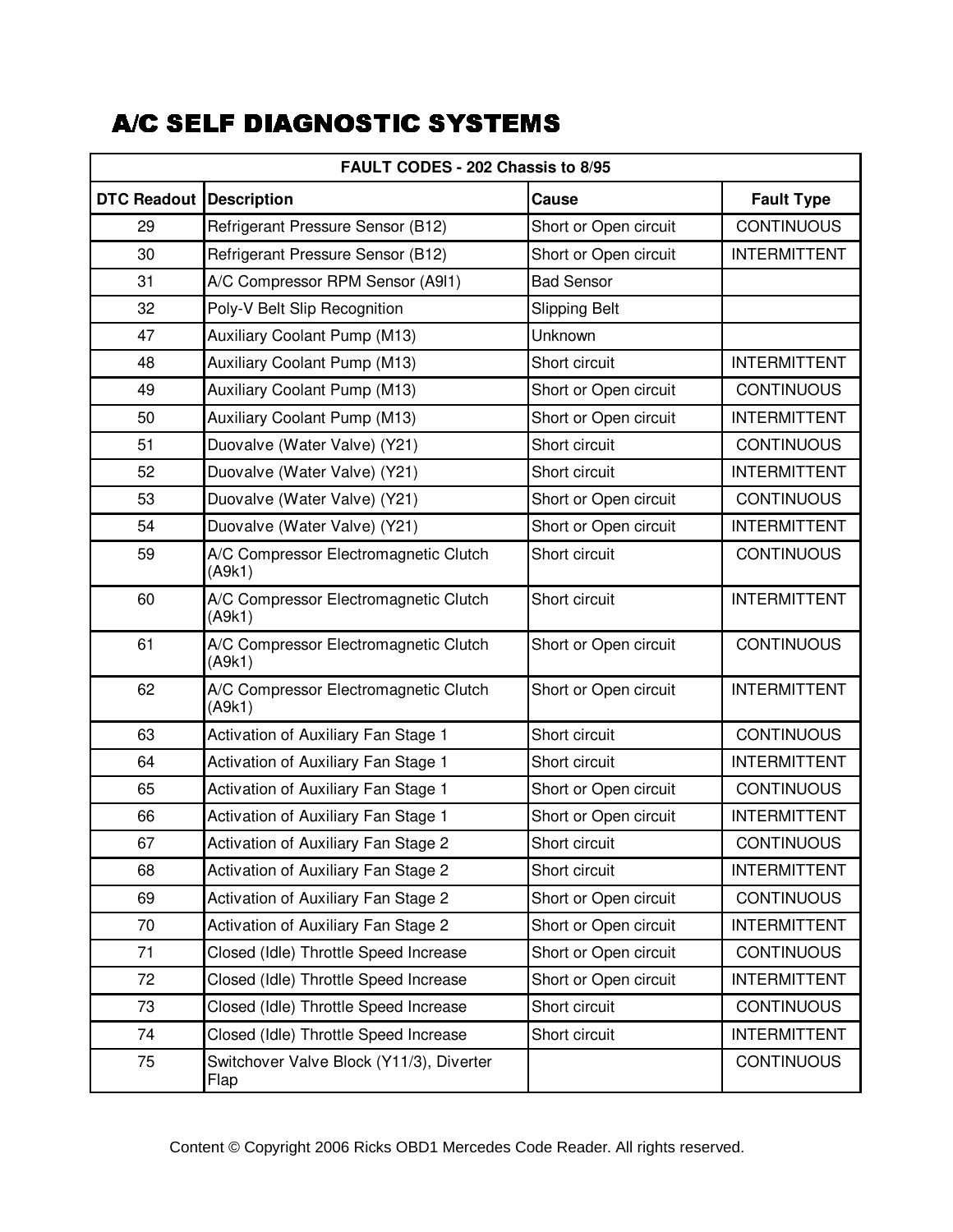| FAULT CODES - 202 Chassis to 8/95 |                                                                                       |                       |                     |
|-----------------------------------|---------------------------------------------------------------------------------------|-----------------------|---------------------|
| DTC Readout                       | <b>Description</b>                                                                    | Cause                 | <b>Fault Type</b>   |
| 76                                | Switchover Valve Block (Y11/3), Diverter<br>Flap                                      |                       | <b>INTERMITTENT</b> |
| 77                                | Switchover Valve Block (Y11/3), Diverter<br>Flap                                      | Short or Open circuit | <b>CONTINUOUS</b>   |
| 78                                | Switchover Valve Block (Y11/3), Diverter<br>Flap                                      | Short or Open circuit | <b>INTERMITTENT</b> |
| 79                                | Switchover Valve Block (Y11/3), Tempering<br>Flap                                     |                       | <b>CONTINUOUS</b>   |
| 80                                | Switchover Valve Block (Y11/3), Tempering<br>Flap                                     |                       | <b>INTERMITTENT</b> |
| 81                                | Switchover Valve Block (Y11/3), Tempering<br>Flap                                     | Short or Open circuit | <b>CONTINUOUS</b>   |
| 82                                | Switchover Valve Block (Y11/3), Tempering<br>Flap                                     | Short or Open circuit | <b>INTERMITTENT</b> |
| 83                                | Switchover Valve Block (Y11/3),<br>Fresh/Recirculating Air Flap Long Stroke<br>(80%)  |                       | <b>CONTINUOUS</b>   |
| 84                                | Switchover Valve Block (Y11/3),<br>Fresh/Recirculating Air Flap Long Stroke<br>(80%)  |                       | <b>INTERMITTENT</b> |
| 85                                | Switchover Valve Block (Y11/3),<br>Fresh/Recirculating Air Flap Long Stroke<br>(80%)  | Short or Open circuit | <b>CONTINUOUS</b>   |
| 86                                | Switchover Valve Block (Y11/3),<br>Fresh/Recirculating Air Flap                       | Short or Open circuit | <b>INTERMITTENT</b> |
| 87                                | Switchover Valve Block (Y11/3),<br>Fresh/Recirculating Air Flap Short Stroke<br>(20%) |                       | <b>CONTINUOUS</b>   |
| 88                                | Switchover Valve Block (Y11/3),<br>Fresh/Recirculating Air Flap Short Stroke<br>(20%) |                       | <b>INTERMITTENT</b> |
| 89                                | Switchover Valve Block (Y11/3),<br>Fresh/Recirculating Air Flap Short Stroke<br>(20%) | Short or Open circuit | <b>CONTINUOUS</b>   |
| 90                                | Switchover Valve Block (Y11/3),<br>Fresh/Recirculating Air Flap Short Stroke<br>(20%) | Short or Open circuit | <b>INTERMITTENT</b> |
| 91                                | Switchover Valve Block (Y11/3), Defroster<br>Flap Long Stroke (80%)                   |                       | <b>CONTINUOUS</b>   |
| 92                                | Switchover Valve Block (Y11/3), Defroster<br>Flap Long Stroke (80%)                   |                       | <b>INTERMITTENT</b> |

105 www.mercedescodereader.com Content © Copyright 2006 Ricks OBD1 Mercedes Code Reader. All rights reserved.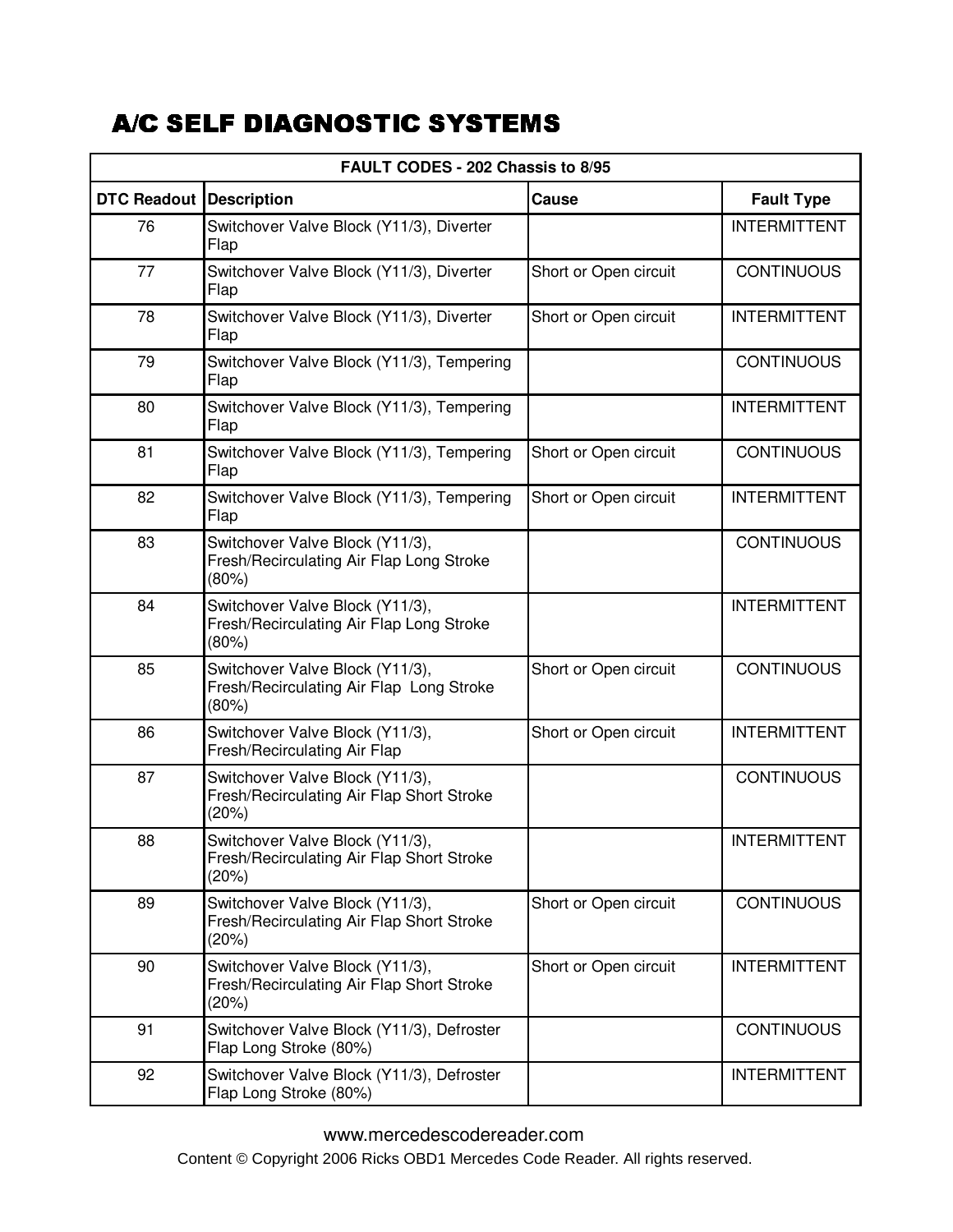| <b>FAULT CODES - 202 Chassis to 8/95</b> |                                                                      |                       |                     |
|------------------------------------------|----------------------------------------------------------------------|-----------------------|---------------------|
| <b>DTC Readout Description</b>           |                                                                      | Cause                 | <b>Fault Type</b>   |
| 93                                       | Switchover Valve Block (Y11/3), Defroster<br>Flap Long Stroke (80%)  | Short or Open circuit | <b>CONTINUOUS</b>   |
| 94                                       | Switchover Valve Block (Y11/3), Defroster<br>Flap Long Stroke (80%)  | Short or Open circuit | <b>INTERMITTENT</b> |
| 95                                       | Switchover Valve Block (Y11/3), Defroster<br>Flap Short Stroke (20%) |                       | <b>CONTINUOUS</b>   |
| 96                                       | Switchover Valve Block (Y11/3), Defroster<br>Flap Short Stroke (20%) |                       | <b>INTERMITTENT</b> |
| 97                                       | Switchover Valve Block (Y11/3), Defroster<br>Flap Short Stroke (20%) | Short or Open circuit | <b>CONTINUOUS</b>   |
| 98                                       | Switchover Valve Block (Y11/3), Defroster<br>Flap Short Stroke (20%) | Short or Open circuit | <b>INTERMITTENT</b> |
| 99                                       | Switchover Valve Block (Y11/3), Footwell<br>Flap Long Stroke (80%)   |                       | <b>CONTINUOUS</b>   |
| 100                                      | Switchover Valve Block (Y11/3), Footwell<br>Flap Long Stroke (80%)   |                       | <b>INTERMITTENT</b> |
| 101                                      | Switchover Valve Block (Y11/3), Footwell<br>Flap Long Stroke (80%)   | Short or Open circuit | <b>CONTINUOUS</b>   |
| 102                                      | Switchover Valve Block (Y11/3), Footwell<br>Flap Long Stroke (80%)   | Short or Open circuit | <b>INTERMITTENT</b> |
| 103                                      | Switchover Valve Block (Y11/3), Footwell<br>Flap Short Stroke (20%)  |                       | <b>CONTINUOUS</b>   |
| 104                                      | Switchover Valve Block (Y11/3), Footwell<br>Flap Short Stroke (20%)  |                       | <b>INTERMITTENT</b> |
| 105                                      | Switchover Valve Block (Y11/3), Footwell<br>Flap Short Stroke (20%)  | Short or Open circuit | <b>CONTINUOUS</b>   |
| 106                                      | Switchover Valve Block (Y11/3), Footwell<br>Flap Short Stroke (20%)  | Short or Open circuit | <b>INTERMITTENT</b> |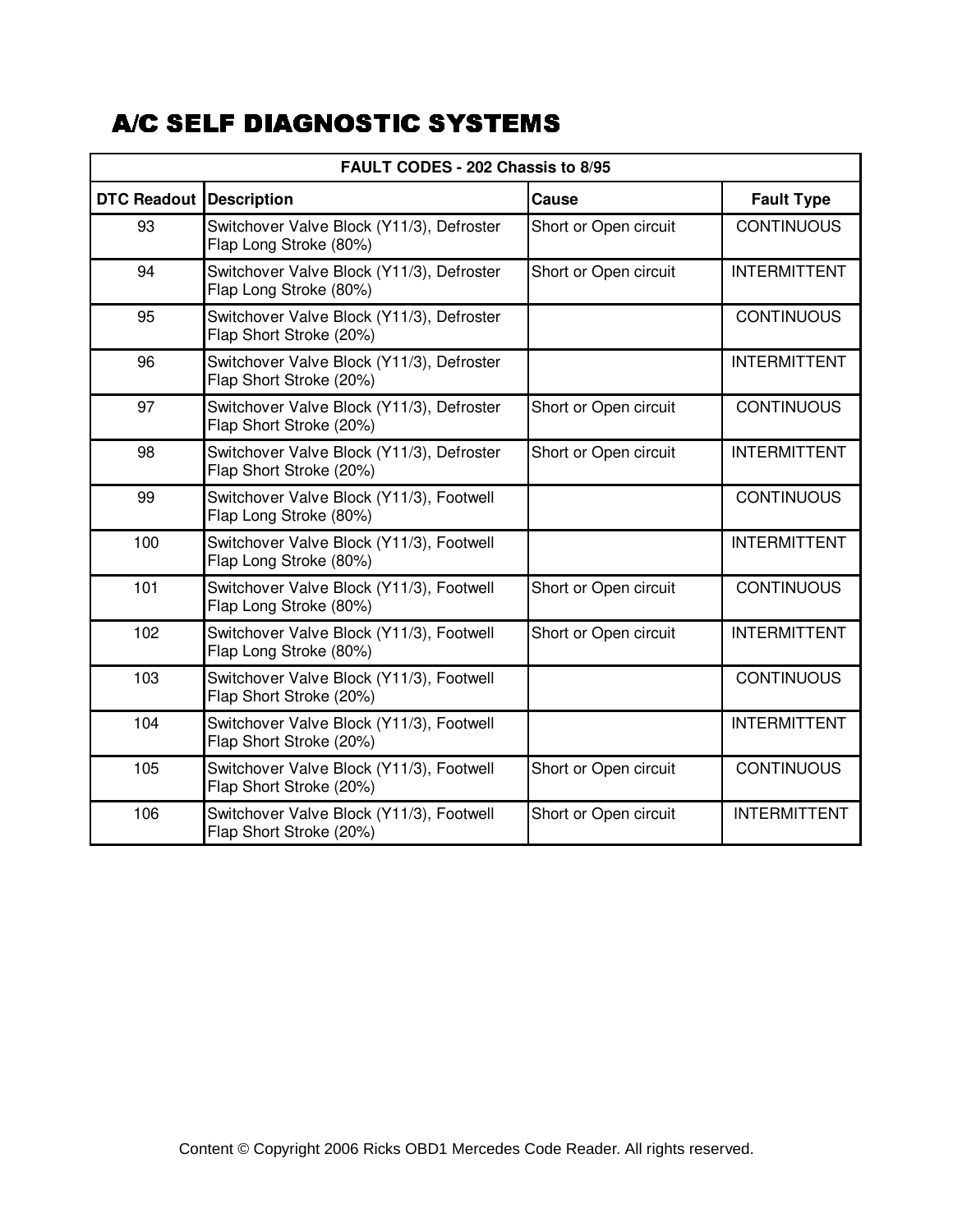### 202 Chassis from 9/95

#### **READING ACTUAL VALUES**

- 1. IGNITION : Position 1
- 2. Set temperature selector to 72 degrees F.
- 3. Press the REST button for more than 6 seconds.
- 4. The left display will alternately show the number "01" and the in-car temperature.
- 5. Press the FAN button and the next component number and its value will be displayed.
- 6. Press the REST button to end the test program.

### **COMPONENT UNDER TEST**

| <b>Number</b> | Component                                                              |
|---------------|------------------------------------------------------------------------|
| 01            | In-Car Temperature Sensor with Aspirator Blower (B10/4)                |
| 02            | Outside Temperature Sensor (B14)                                       |
| 03            | Heater Core Temperature Sensor (B10/1)                                 |
| 05            | Evaporator Temperature Sensor (B10/6)                                  |
| 06            | Engine Coolant Temperature Sensor (ECT) (B11/4)                        |
| 07            | Refrigerant Pressure in Bar                                            |
| 08            | Refrigerant Temperature Sensor (B12/1)                                 |
| 09            | Not Used                                                               |
| 10            | <b>Blower Control Voltage</b>                                          |
| 20            | Control Current for Auxiliary Fan exp. : $7 = 7$ mA                    |
| 21            | Engine RPM. example $0099$ ( $x100$ ) = 9900                           |
| 22            | Vehicle Speed                                                          |
| 23            | PIN 58D exp. $99.0 = 99\%$ of Battery Voltage                          |
| 24            | Battery Voltage: 12.8 = 12,8 Volt                                      |
| 40            | A/C Controller Software Version Coding                                 |
| 41            | A/C Controller Hardware Version                                        |
| 42            | Variant code 1                                                         |
| 43            | Variant code 2                                                         |
| 50            | Not Used                                                               |
| 51            | Not Used                                                               |
| 52            | Not Used                                                               |
| 54            | ON/OFF A/C Compressor emergency off signal from engine control module. |

Content © Copyright 2006 Ricks OBD1 Mercedes Code Reader. All rights reserved.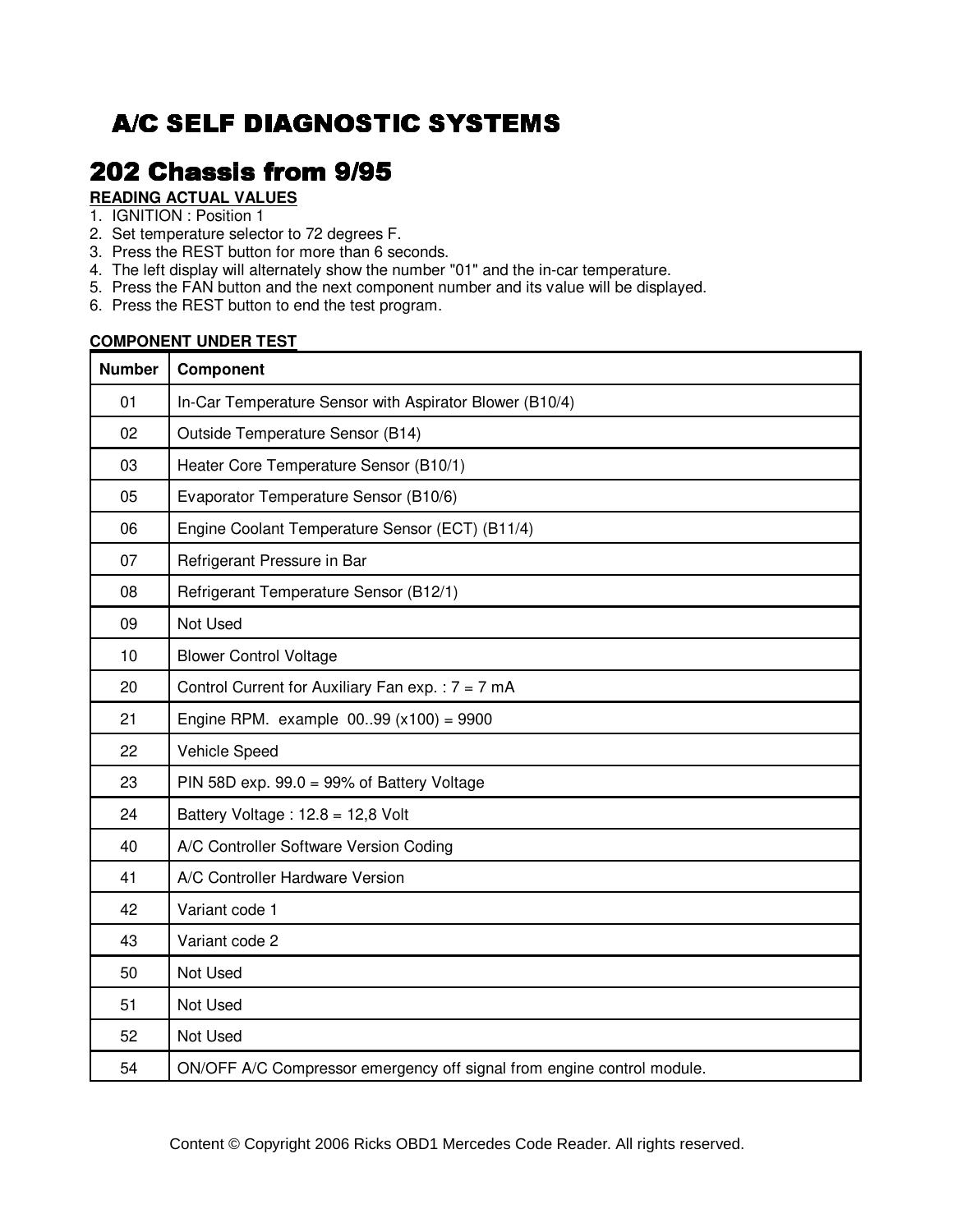### **FAULT DIAGNOSIS**

- 1. IGNITION : Position 1
- 2. Temperature selector wheel : "LO"
- 3. Within 20 seconds press the REST and DEFROST buttons simultaneously for more than 5 seconds.
- 4. The LED in the RECIRCULATE button flashes and "dI A" appears on the display.
- 5. Press the AUTO button until all DTC's are displayed and recorded.
- 6. The current faults are displayed first, then the intermittent faults. "END'" is displayed when all codes have been displayed.
- 7. To erase codes press v and  $\land$  simultaneously for more than 5 seconds. The display will then show "---". Press AUTO to cancel the erase.
- 8. IGNITION : OFF to end the test program.

| FAULT CODES - 202 Chassis from 9/95 |                                                             |  |
|-------------------------------------|-------------------------------------------------------------|--|
| <b>DTC Readout</b>                  | <b>Description</b>                                          |  |
| 026                                 | <b>CAN Bus Communication</b>                                |  |
| 226                                 | In-Car Air Temperature Sensor (B10/4)                       |  |
| 227                                 | Outside Air Temperature Sensor (B14)                        |  |
| 228                                 | Heater Core Temperature Sensor (B10/1)                      |  |
| 230                                 | Evaporator Temperature Sensor (B10/6)                       |  |
| 231                                 | Engine Coolant Temperature Sensor (B11/4)                   |  |
| 232                                 | Refrigerant Pressure Sensor (B12)                           |  |
| 233                                 | Refrigerant Temperature Sensor (B12/1)                      |  |
| 241                                 | <b>Refrigerant Level</b>                                    |  |
| 416                                 | Coolant Circulation Pump (A31m1)                            |  |
| 417                                 | Left Duovalve (Water Valve) (Y21y1)                         |  |
| 418                                 | Right Duovalve (Water Valve) (Y21y2)                        |  |
| 419                                 | A/C Compressor Electromagnetic Clutch (A9k1)                |  |
| 420                                 | Closed (Idle) Throttle Speed Increase                       |  |
| 421                                 | Pulse Module (N65)                                          |  |
| 422                                 | Serial Interface Connection (K1) to Instrument Cluster (IC) |  |
| 451                                 | Diverter Flap (Y11/3)                                       |  |
| 452                                 | Blend Air Flap (Y11/3)                                      |  |
| 453                                 | Fresh/Recirculated Air Flap (Y11/3) Long Stroke             |  |
| 454                                 | Fresh/Recirculated Air Flap (Y11/3) Short Stroke            |  |
| 455                                 | Defroster Outlet Flap (Y11/3) Long Stroke                   |  |
| 456                                 | Defroster Outlet Flap (Y11/3) Short Stroke                  |  |
| 457                                 | Footwell Flap (Y11/3) Long Stroke                           |  |
| 458                                 | Footwell Flap (Y11/3) Short Stroke                          |  |
| 459                                 | Serial Interface Connection (K2) to Instrument Cluster (IC) |  |

entent © Copyright 2006 Ricks OBD1 Mercedes Code Reader. All rights reserved.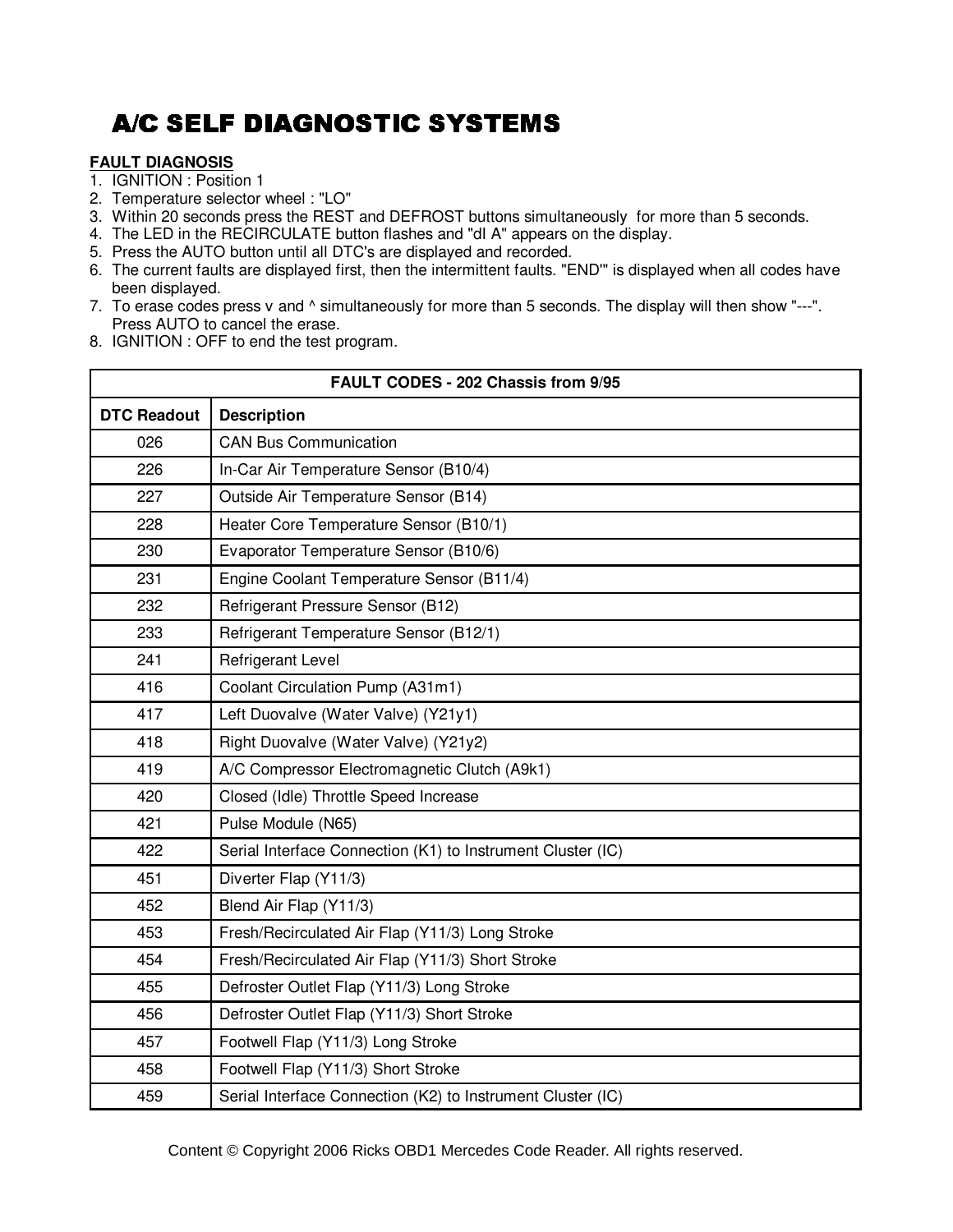| <b>FAULT CODES - 202 Chassis from 9/95</b> |                                                               |  |
|--------------------------------------------|---------------------------------------------------------------|--|
|                                            | DTC Readout   Description                                     |  |
| 462                                        | Wide Open Throttle (WOT) Position Signal - Diesel Engine Only |  |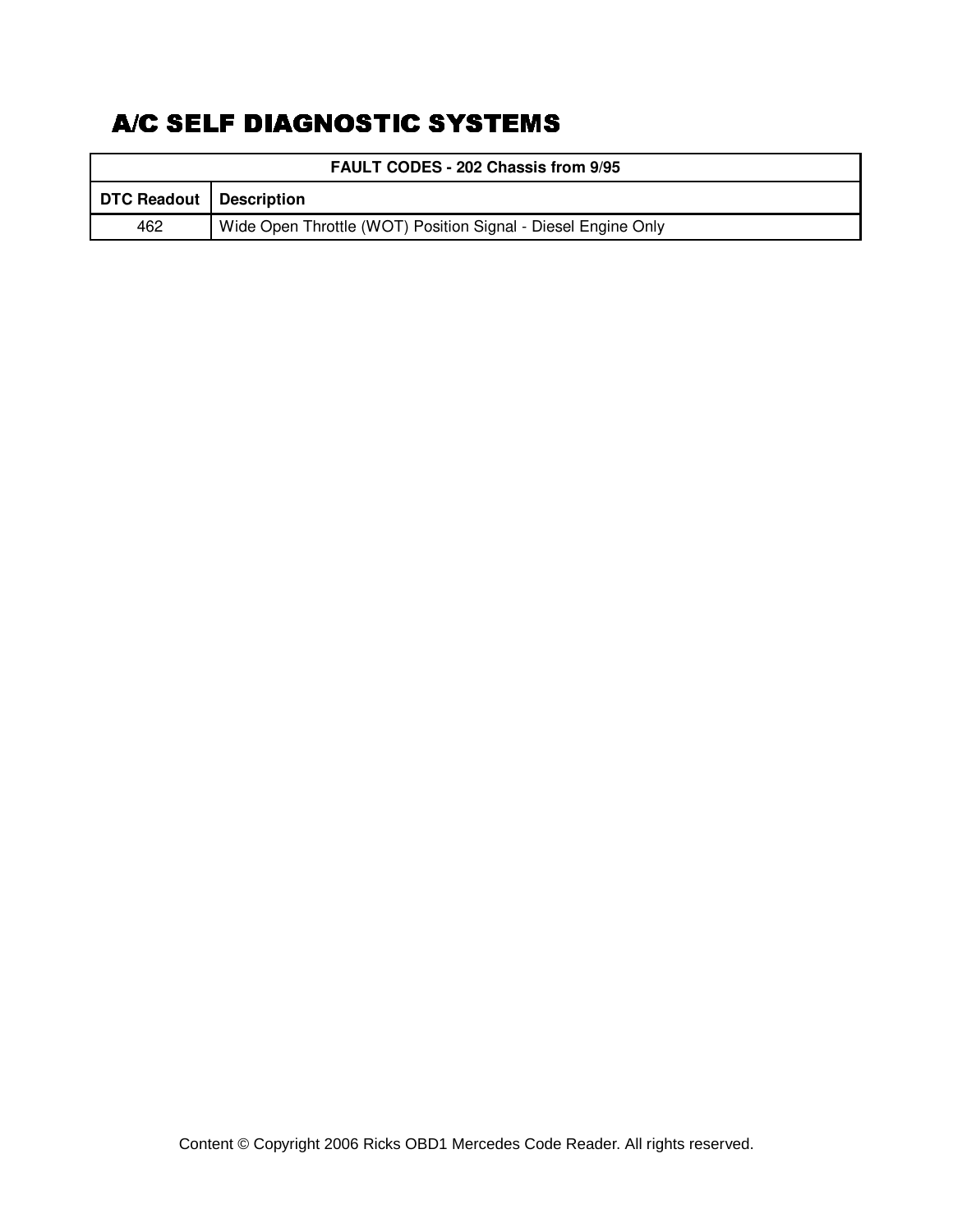## **210 Chassis from 9/95**

### **READING ACTUAL VALUES**

- 1. IGNITION : Position 1
- 2. Press the AUTO button
- 3. Set both temperature selectors to 72 degrees F.
- 4. Press the REST button for more than 5 seconds.
- 5. The left display will alternately show the number "1" and the in-car temperature.
- 6. Press the AUTO button and the next component number and its value will be displayed.
- 7. Press the REST button to end the test program.

#### **COMPONENT UNDER TEST**

| <b>Number</b> | Component                                               |
|---------------|---------------------------------------------------------|
| 01            | In-Car Temperature Sensor with Aspirator Blower (B10/4) |
| 02            | Outside Temperature Sensor (B14)                        |
| 03            | Left Heater Core Temperature Sensor (B10/1)             |
| 04            | Right Heater Core Temperature Sensor (B10/1)            |
| 05            | Evaporator Temperature Sensor (B10/6)                   |
| 06            | Engine Coolant Temperature (ECT) Sensor (A/C) (B1/4)    |
| 07            | Refrigerant Pressure in Bar                             |
| 08            | Refrigerant Temperature Sensor (B12/1)                  |
| 10            | <b>Blower Control Voltage</b>                           |
| 11            | Emissions (Refrigerant Leak) Sensor (B31)               |
| 12            | Sun (Excessive Heat) Sensor (B32)                       |
| 20            | Control Current for Auxiliary Fan exp. : $7 = 7$ mA     |
| 21            | Engine RPM. example $0099$ ( $x100$ ) = 9900            |
| 22            | Vehicle Speed                                           |
| 23            | PIN 58D exp. $99.0 = 99\%$ of Battery Voltage           |
| 24            | Battery Voltage: $12.8 = 12.8$ Volt                     |
| 40            | <b>Software Version Encoded</b>                         |
| 41            | <b>Hardware Version</b>                                 |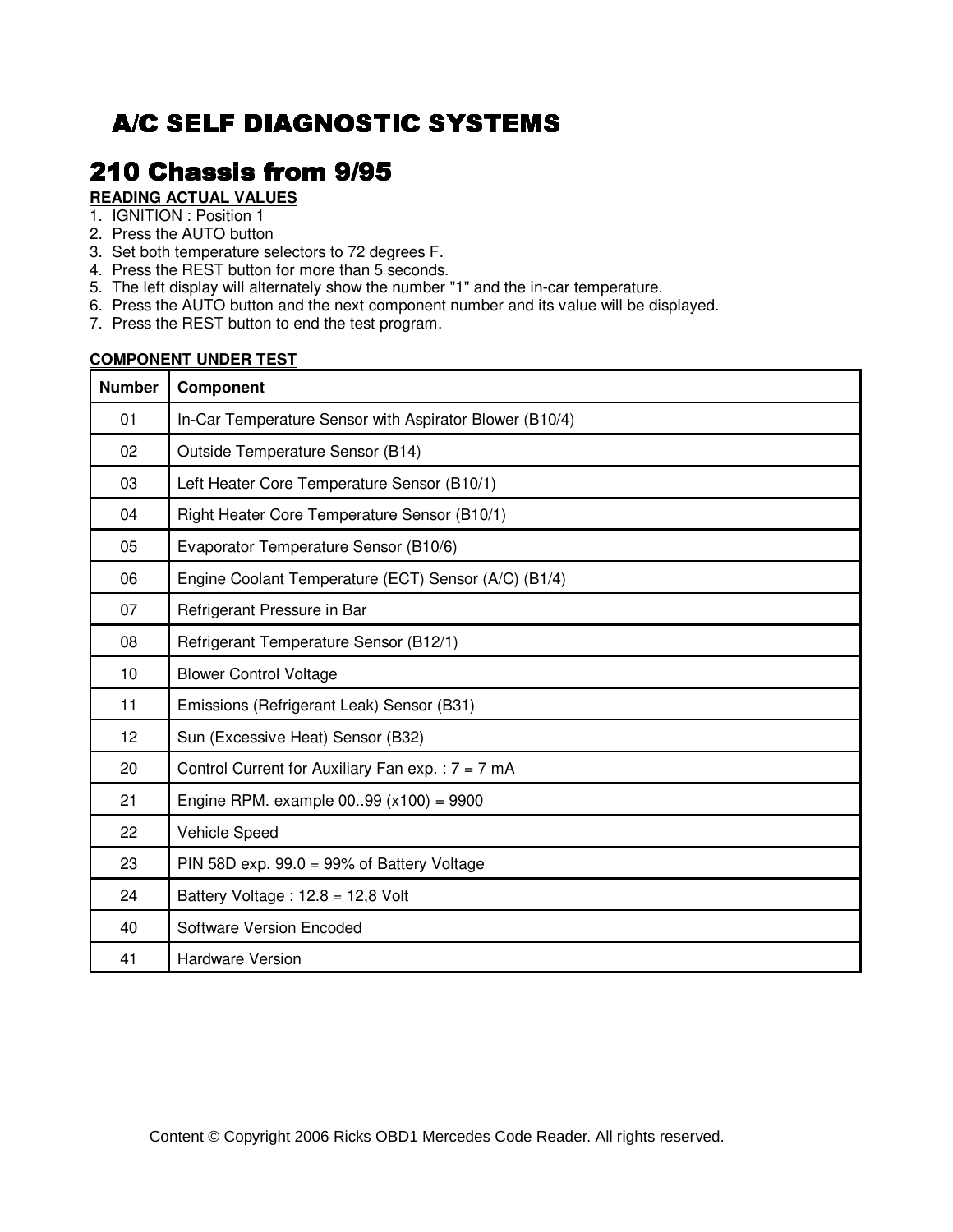### **FAULT DIAGNOSIS**

- 1. IGNITION : Position 1
- 2. Left Temperature selector wheel : HI Right Temperature selector wheel : LO
- 3. Within 20 seconds press the REST and EC buttons simultaneously for more than 5 seconds.
- 4. The LED in the RECIRCULATE button flashes and "dI R" appears on the display
- 5. Press the right AUTO button until all DTC's are displayed and recorded.
- 6. To erase all codes must be read out. Press both AUTO buttons simultaneously for more than 2 seconds. "d" will be displayed on the left and "FF" is displayed on the right. The erase can be canceled by pressing the AUTO.
- 7. Reset temperature selector to normal setting.
- 8. IGNITION : OFF to end the test program.

| FAULT CODES - 210 Chassis from 9/95 |                                                             |  |
|-------------------------------------|-------------------------------------------------------------|--|
| <b>DTC Readout</b>                  | <b>Description</b>                                          |  |
| 026                                 | <b>CAN</b> - Communication                                  |  |
| 226                                 | In-Car Air Temperature Sensor (B10/4)                       |  |
| 227                                 | Outside Air Temperature Sensor (B14)                        |  |
| 228                                 | Left Heater Core Temperature Sensor (B10/1)                 |  |
| 229                                 | Right Heater Core Temperature Sensor (B10/1)                |  |
| 230                                 | Evaporator Temperature Sensor (B10/6)                       |  |
| 231                                 | Engine Coolant Temperature Sensor (B10/8)                   |  |
| 232                                 | Refrigerant Pressure Sensor (B12)                           |  |
| 233                                 | Refrigerant Temperature Sensor (B12/1)                      |  |
| 234                                 | Sun Sensor (B32)                                            |  |
| 235                                 | Emissions (Refrigerant Leak) Sensor (B31)                   |  |
| 241                                 | <b>Refrigerant Level</b>                                    |  |
| 416                                 | Coolant Circulation Pump (M13)                              |  |
| 417                                 | Left Duovalve (Water Valve) (Y21y1)                         |  |
| 418                                 | Right Duovalve (Water Valve) (Y21y2)                        |  |
| 419                                 | A/C Compressor Electromagnetic Clutch (A9k1)                |  |
| 420                                 | Closed (Idle) Throttle Speed Increase                       |  |
| 421                                 | <b>Pulse Module</b>                                         |  |
| 422                                 | Serial Interface Connection (K1) to Instrument Cluster (IC) |  |
| 423                                 | Switchover Valve Block (Y11)                                |  |
| 424                                 | Activated Charcoal Filter Actuator (A32m2) : OPEN           |  |
| 425                                 | Activated Charcoal Filter Actuator (A32m2) : CLOSE          |  |
| 432                                 | <b>Maximum Heat</b>                                         |  |
| 459                                 | Serial Interface Connection (K2) to Instrument Cluster (IC) |  |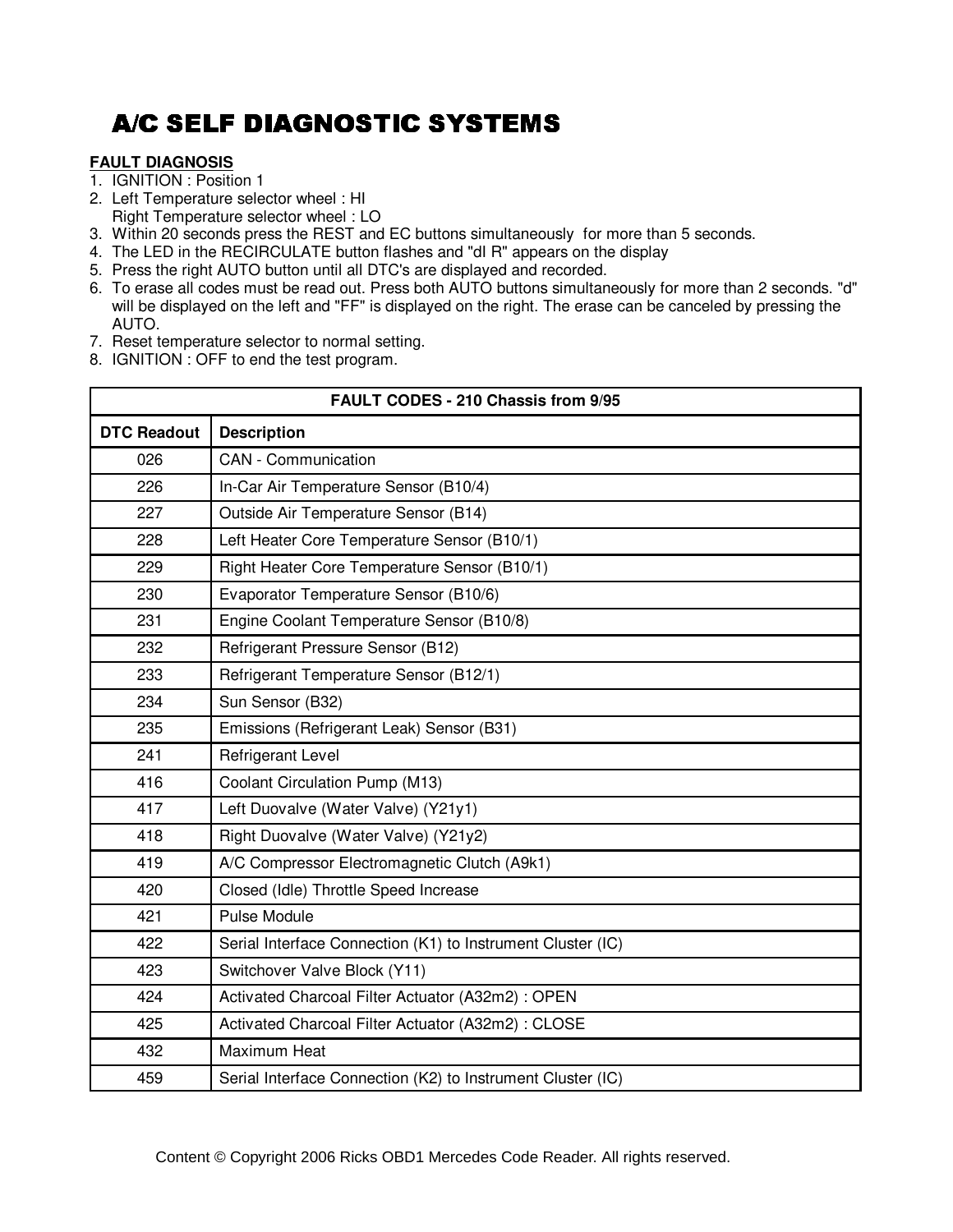| <b>FAULT CODES - 210 Chassis from 9/95</b> |                                                               |  |
|--------------------------------------------|---------------------------------------------------------------|--|
| DTC Readout   Description                  |                                                               |  |
| 462                                        | Wide Open Throttle (WOT) Position Signal - Diesel Engine Only |  |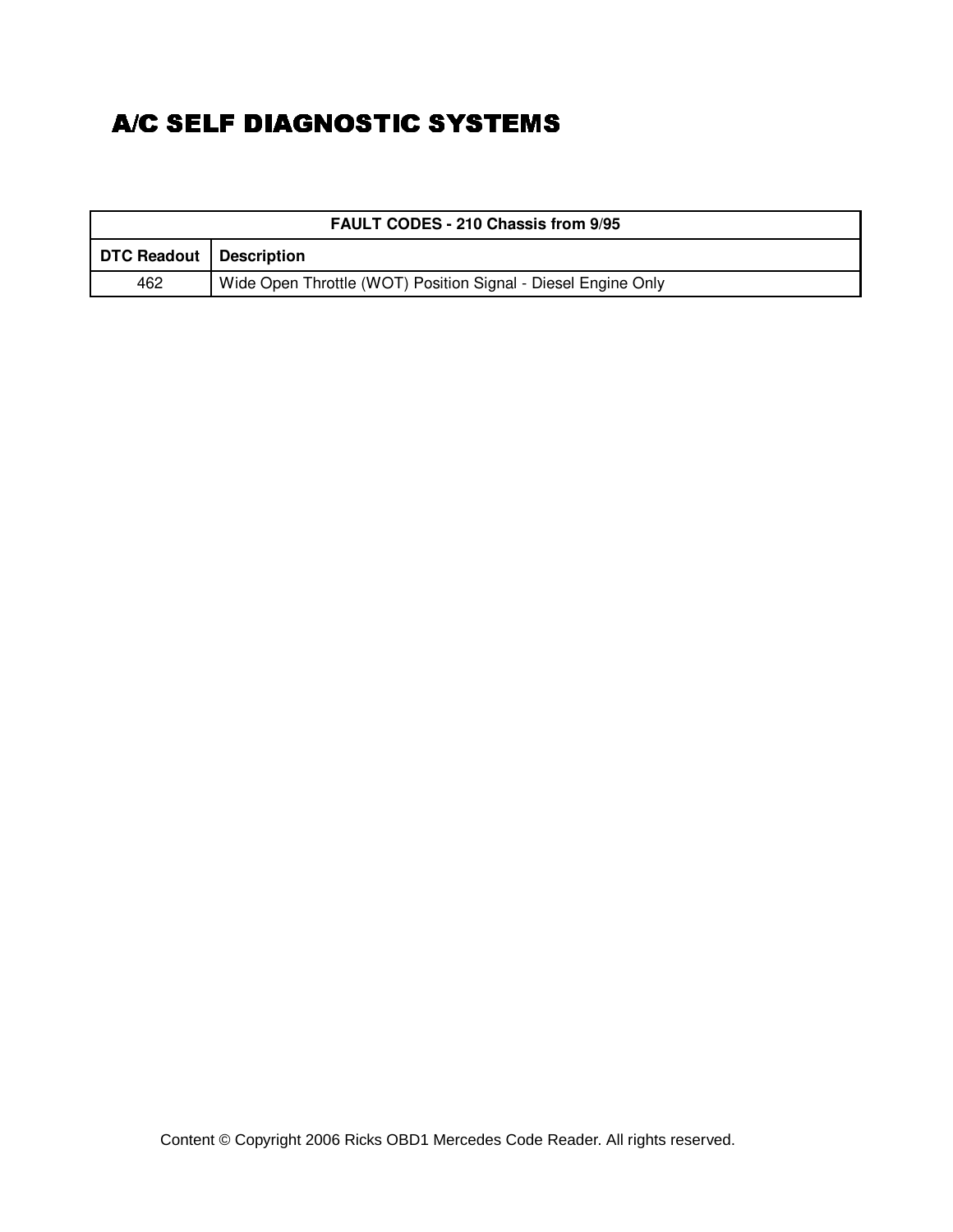## **Suppplemental Restraint System (SRS)**

| Models          | <b>Model Years</b> |
|-----------------|--------------------|
| 107 126 201 140 | 1988-1993          |

#### **Connect wires of Scanner as follows**

| Scanner      | Data Link Connector 8-pin |
|--------------|---------------------------|
| Yellow       | Socket 6                  |
| <b>Black</b> | Socket 1                  |
| Red          | Battery $(+)$             |

| Scanner      | Data link connector 38-pin |
|--------------|----------------------------|
| Yellow       | Socket 30                  |
| <b>Black</b> | Socket 1                   |
| Red          | Socket 3                   |

### **FAULT CODE TABLE**

| <b>DTC Readout</b> | <b>Possible Cause of Failure</b> |
|--------------------|----------------------------------|
|                    | No fault found                   |
| $\overline{c}$     | <b>SRS Control unit</b>          |
| 3                  | SRS - Driver air bag             |
| 4                  | Front passenger Airbag           |
| 5                  | Driver seat beat buckle          |
| 6                  | Front passenger seat belt buckle |
| 7                  | Airbag resistor, Front passenger |
| 8                  | Circuit 15R, Voltage supply      |
| 9                  | Waning lamp faulty               |
| 10                 | Control unit was activated       |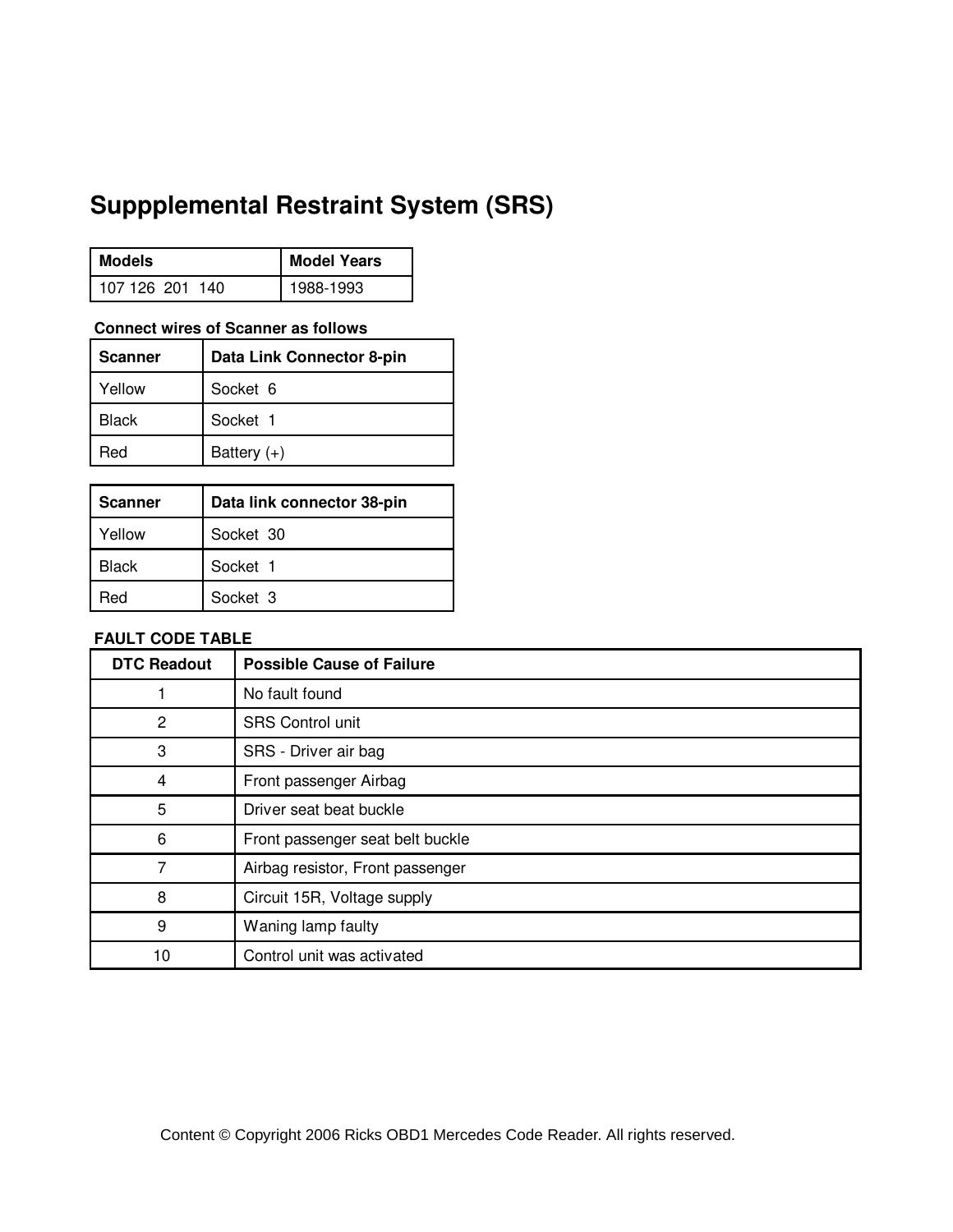### $\mathbf{r}$   $\mathbf{r}$   $\mathbf{r}$   $\mathbf{r}$   $\mathbf{r}$   $\mathbf{r}$   $\mathbf{r}$   $\mathbf{r}$   $\mathbf{r}$   $\mathbf{r}$   $\mathbf{r}$   $\mathbf{r}$   $\mathbf{r}$   $\mathbf{r}$   $\mathbf{r}$   $\mathbf{r}$   $\mathbf{r}$   $\mathbf{r}$   $\mathbf{r}$   $\mathbf{r}$   $\mathbf{r}$   $\mathbf{r}$   $\mathbf{r}$   $\mathbf{r}$   $\mathbf{$ **Suppplemental Restraint System (SRS)**

| <b>Models</b> | <b>Model Years</b> |
|---------------|--------------------|
| 124 129       | 1990-93            |

### **Connect wires of Scanner as follows (124, 129.061/066)**

| Scanner      | Data Link Connector 8 or 16-pin |
|--------------|---------------------------------|
| Yellow       | Socket 6                        |
| <b>Black</b> | Socket 1                        |
| Hed          | Battery $(+)$                   |

### **Connect wires of Scanner as follows (129.067/076)**

| <b>Scanner</b> | Data link connector 38-pin |
|----------------|----------------------------|
| Yellow         | Socket 30                  |
| <b>Black</b>   | Socket 1                   |
| Red            | Socket 3                   |

#### **FAULT CODE TABLE**

| <b>DTC Readout</b> | <b>Possible Cause of Failure</b>                                                                                                                                                       |
|--------------------|----------------------------------------------------------------------------------------------------------------------------------------------------------------------------------------|
|                    | No fault found                                                                                                                                                                         |
| 2                  | SRS Control unit self test failure                                                                                                                                                     |
| 3                  | Driver Airbag squib                                                                                                                                                                    |
| 4                  | Front passenger Airbag squib                                                                                                                                                           |
| 5                  | Airbag/ETR, Driver seat beat buckle switch                                                                                                                                             |
| 6                  | Front passenger seat belt buckle switch (ETR)                                                                                                                                          |
| 7                  | Front passenger Airbag resistor                                                                                                                                                        |
| 8                  | Voltage supply interrupted                                                                                                                                                             |
| 9                  | SRS Warning Lamp (with flashing SRS warning lamp Impulse counter scan tool button<br>held too little time to read out the DTC memory or too long to erase DTC codes. Reread<br>codes.) |
| 10                 | SRS Control unit activated.                                                                                                                                                            |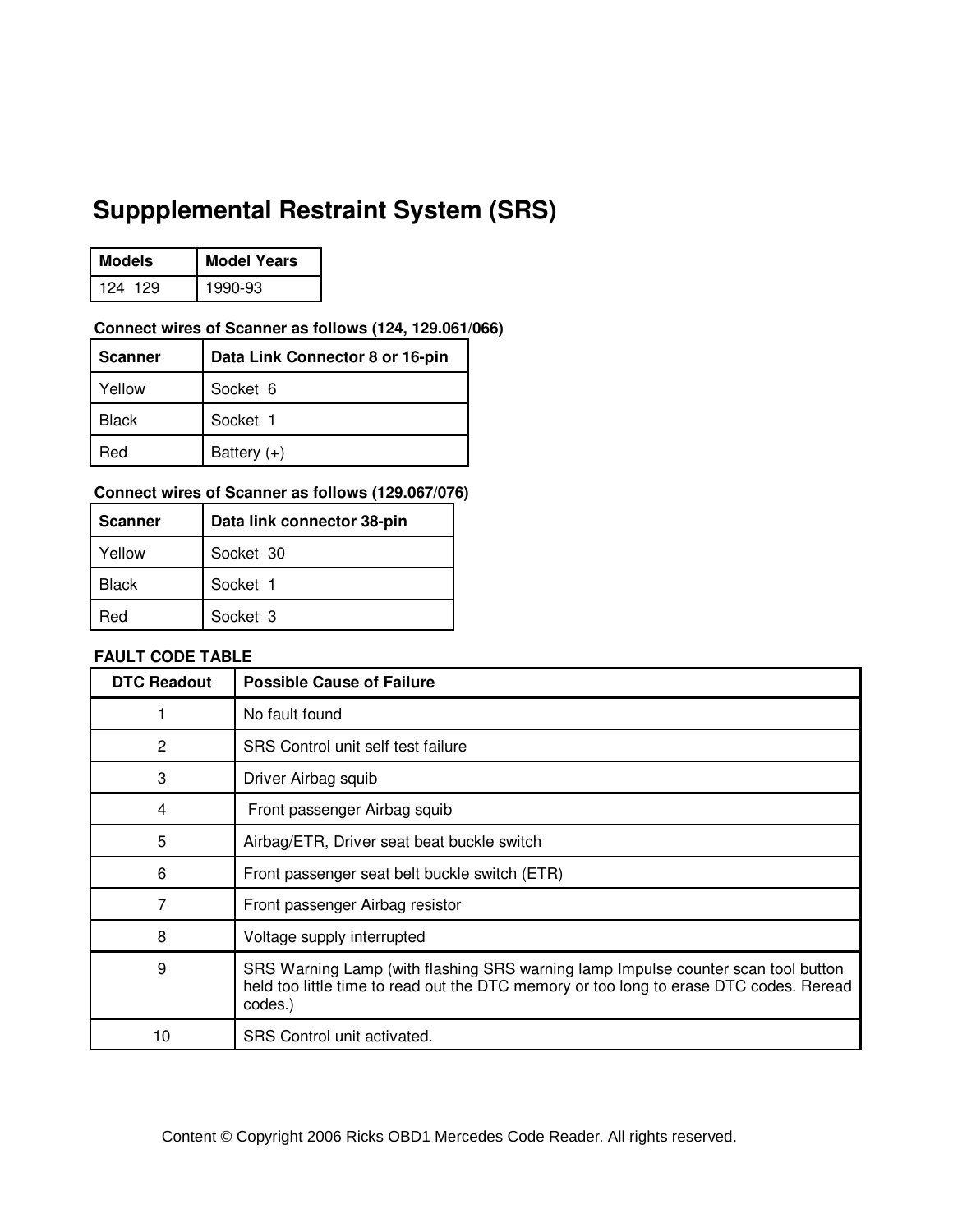# **1 Automatic-engaged Four-wheel Drive (4MATIC)**

| <b>Models</b>   | <b>Model Years</b> |
|-----------------|--------------------|
| 124.230 124.290 | 1990-93            |

#### **Connect wires of Scanner as follows**

| <b>Scanner</b> | Data Link Connector 8-pin |
|----------------|---------------------------|
| Yellow         | Socket 5                  |
| <b>Black</b>   | Socket 1                  |
| ?ed            | Battery $(+)$             |

### **FAULT CODE TABLE**

| <b>DTC Readout</b> | <b>Possible Cause of Failure</b>                                                 |
|--------------------|----------------------------------------------------------------------------------|
|                    | No fault found                                                                   |
| $\overline{c}$     | 4MATIC control module                                                            |
| 3                  | Brake light switch                                                               |
| 4                  | Left front axle vehicle speed sensor                                             |
| 5                  | Right front axle vehicle speed sensor                                            |
| 6                  | Rear speed sensor signal                                                         |
| 7                  | All 3 vehicle speed sensors                                                      |
| 8                  | Over volts protection relay, front axle train valve                              |
| 9                  | Over volts protection relay, central differential lock valve                     |
| 10                 | Over volts protection relay, stop lamp switch, Rear axle differential lock valve |
| 11                 | Steering angle sensor signal                                                     |

ntent © Copyright 2006 Ricks OBD1 Mercedes Code Reader. All rights reserved. Content © Copyright 2006 Ricks OBD1 Mercedes Code Reader. All rights reserved.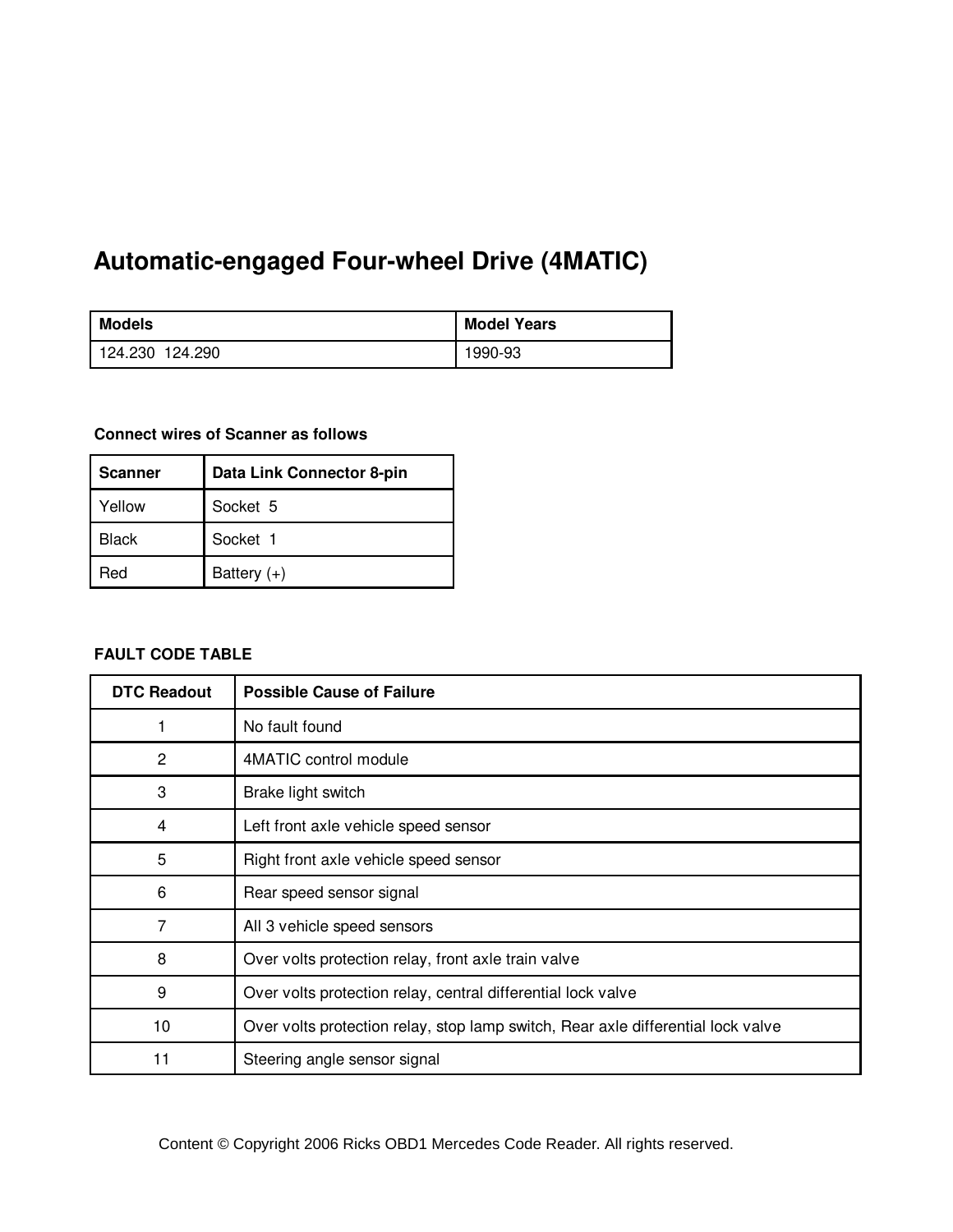#### [**C**) wi **Electronic Automatic Transmission Control 5-Speed (ETC) with CFI**

| <b>Models</b> | <b>Model Years</b> |
|---------------|--------------------|
|               | 1990-93            |

### **Connect wires of Scanner as follows**

| <b>Scanner</b> | Data Link Connector 16-pin |
|----------------|----------------------------|
| Yellow         | Socket 13                  |
| <b>Black</b>   | Socket 1                   |
| Red            | Socket 16                  |

#### **FAULT CODE TABLE**

| <b>DTC Readout</b> | <b>Possible Cause of Failure</b>                                                       |
|--------------------|----------------------------------------------------------------------------------------|
|                    | No fault found                                                                         |
| $\overline{c}$     | Not used                                                                               |
| 3                  | Engine load signal interrupted                                                         |
| 4                  | Throttle valve position switch (potentiometer) interrupted                             |
| 5                  | Engine speed signal (RPM) interrupted                                                  |
| 6                  | Vehicle speed sensor interrupted                                                       |
| 7                  | Output fault in TCM (N15/1) or fault in the valve block control valve circuit (Y3/1y2) |
| 8                  | Transmission control module (TCM) (N15/1)                                              |
| 9                  | Valve control valve block (Y3/1y2)                                                     |
| 10                 | Valve control valve block (Y3/1y2), short circuit                                      |

Content © Copyright 2006 Ricks OBD1 Mercedes Code Reader. All rights reserved.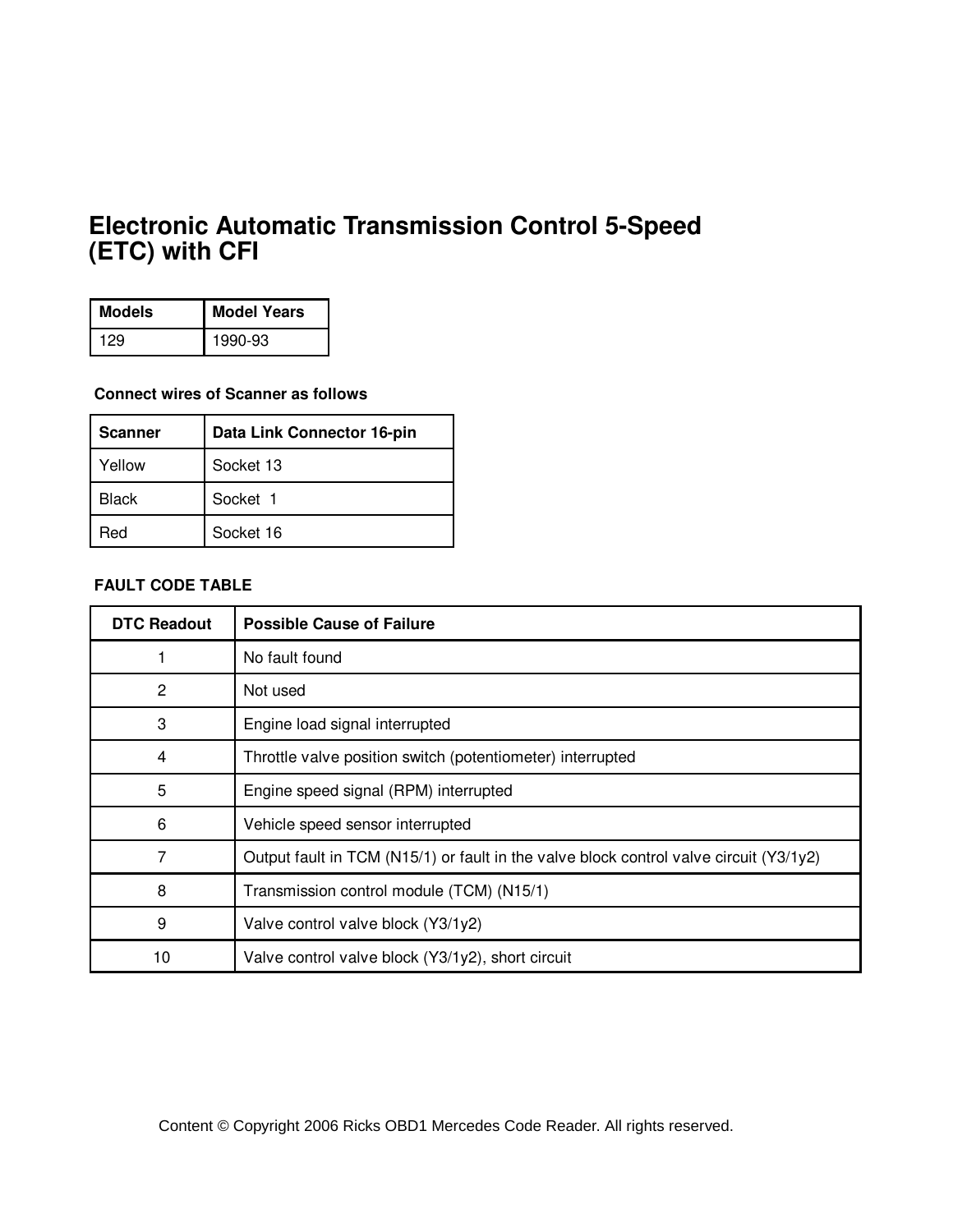### Fleetvenie Automotic  **1 (ETC) with LH-SFI Electronic Automatic Transmission Control 5-Speed**

| <b>Models</b> | <b>Model Years</b> |
|---------------|--------------------|
| 140<br>129    | 1990-93            |

### **Connect wires of Scanner as follows**

| Scanner | Data Link Connector 38-pin |
|---------|----------------------------|
| Yellow  | Socket 10                  |
| Black   | Socket 1                   |
| Red     | Socket 3                   |

#### **FAULT CODE TABLE**

| <b>DTC Readout</b> | <b>Possible Cause of Failure</b>                                                   |
|--------------------|------------------------------------------------------------------------------------|
|                    | No fault found                                                                     |
| 2                  | Engine control module (N3/4) does not match TCM                                    |
| 3                  | Transmission overload protection switch 4th/5th gear defective                     |
| 4                  | CAN data line from EA/CC/ISC control module (N4/1) signal distorted                |
| 5                  | CAN data line from DI control module (N1/3) or HFM control module signal distorted |
| 6                  | CAN data line signal distorted                                                     |
| 7                  | Valve control valve block (Y3/1y2), open circuit or TCM (N15/1) defective          |
| 8                  | Automatic Transmission Control Module (TCM) (N15/1) defective                      |
| 9                  | Valve control valve block (Y3/1y2)                                                 |
| 10                 | Valve control valve block (Y3/1y2), short circuit                                  |

Content © Copyright 2006 Ricks OBD1 Mercedes Code Reader. All rights reserved.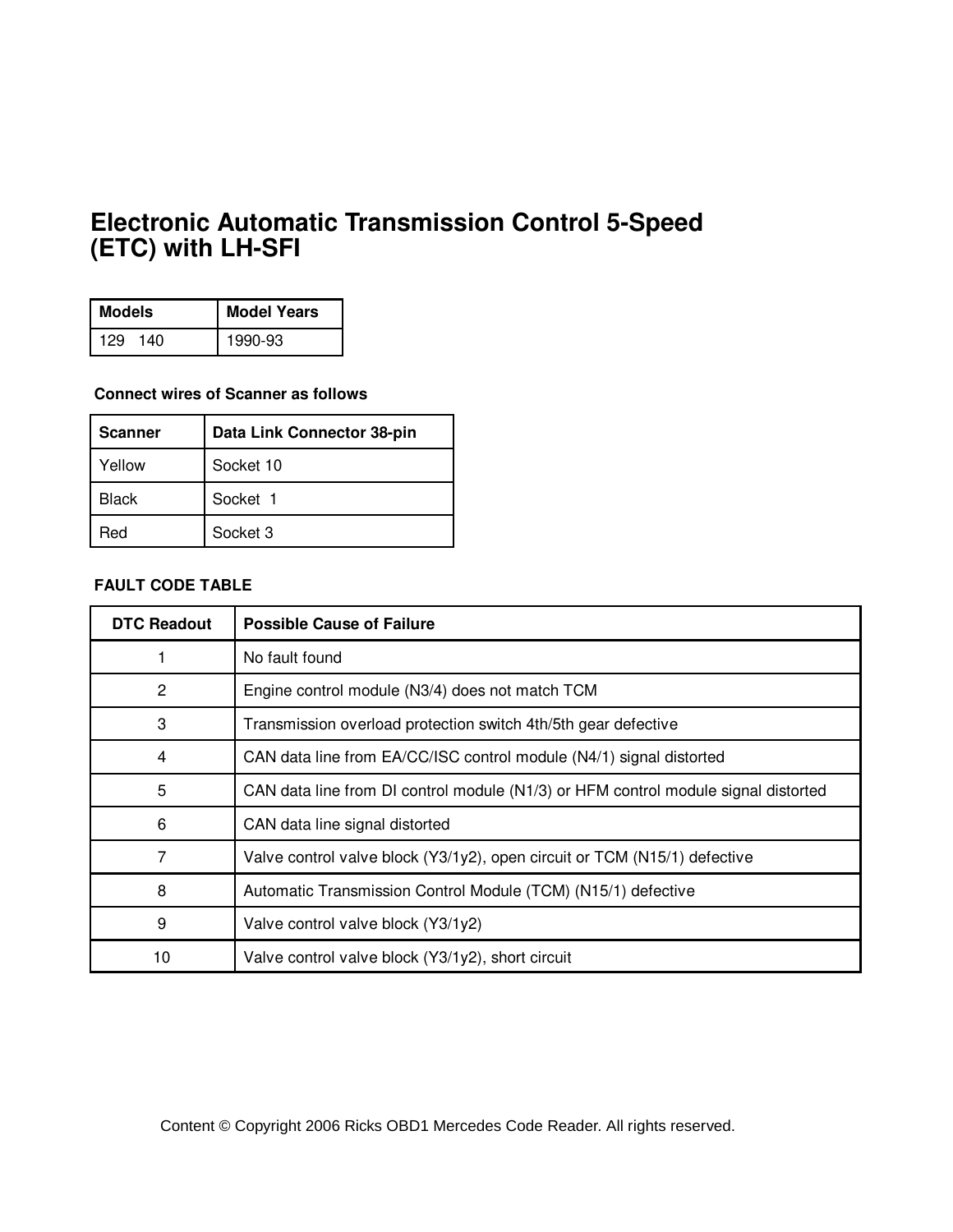## **Active, Stored and Registered Fault Codes**

#### **Active Faults: Active Faults:**

These faults are detected while the car is running at idle or speed and indicate These radits are defected while the car is furning at late or speed and indicate<br>components that are failing. These codes cannot be erased, and are only meaningful withthe ignition on and the engine running. Codes found in this system with meaningful with the ignition on and the engine running. Codes found in this system with meaningial with the ignition on and the engine running. Obdes found in this system with<br>the key ON with engine off have no meaning. Components not present on the vehicle the key ON with engine on have no meaning. Components not present on the venicle<br>may be flagged as failing by the cars internal diagnostics due to the nature of the software. This is particularly true in C-Class (W202) cars. cars computer. This is particularly true in C-Class (W202) cars.

### **Stored or Permanent Faults: Stored or Permanent Faults:**

Recorded in the permanent memory of the cars system controller and are the main cause of MIL (Check Engine Light) illumination. These codes can be erased.

#### **Registered Faults:**

These fault codes are stored in the temporary memory of the of the cars system controller. memory records the number of times a component fails. When a certain number of memory records the number of times a component rans. When a certain humber of failures have occurred the fault is moved to permanent storage and the number offailures have occurred the fault is moved to permanent storage and the Check Check Engine Light (MIL) will be illuminated. On cars equipped with fault Engine Light (MIL) will be illuminated. On cars equipped with Fault Registers, the registers, the Check Engine Light may stay on after the stored or permanent fault Check Engine Light may stay on after the Stored or Permanent Fault has been erased has been erased if another occurrence of the fault has happened since the has been brased in another becamence of the fault has happened since the stored.<br>permanent fault was stored. To extinguish the light, erase the stored and pormanont identices the Stored: The Standard mediatric stored and registered faults. These codes can be erased. **Registered Faults:** Stored in the temporary memory of the cars system controller. This temporary

### **Check Engine Light**

Mercedes S(140), SL(129), E(210) and C(202) class have multiple systems which can tah on a shook Engine Eight. The located of before the code reader light will extinguish. 201.126 1989 . . . . . . . . . . . . . . . . . . . . . . . . . . 19 an Check Engine Light. All related systems must be tested for codes and repaired before turn on a Check Engine Light. All related systems must be tested for codes and repaired

| 129 LH         | LH (pin 4 & 5) EA/CC/ISC (pin 7), BM (pin 8), DI (pin 17 & 18) and DM (pin 19) |
|----------------|--------------------------------------------------------------------------------|
| 140 LH         | LH (pin 4) EA/CC/ISC (pin 7), BM (pin8), DI (kpin 17) and DM (pin 19)          |
| <b>124 HFM</b> | HFM (pin 8) EA/CC/ISC (pin 14), and DM (pin 3)                                 |
| <b>140 HFM</b> | HFM (pin 4) EA/CC/ISC (pin 7), BM (pin 8), DI (pin 17) and DM (pin 19)         |
| <b>202 HFM</b> | HFM (pin 4) EA/CC/ISC (pin 7) (except C220) and DM (pin 19)                    |
| <b>210 HFM</b> | HFM (pin 4) EA/CC/ISC (pin 7), BM (pin 8), DI (pin 17) and DM (pin 19)         |
|                |                                                                                |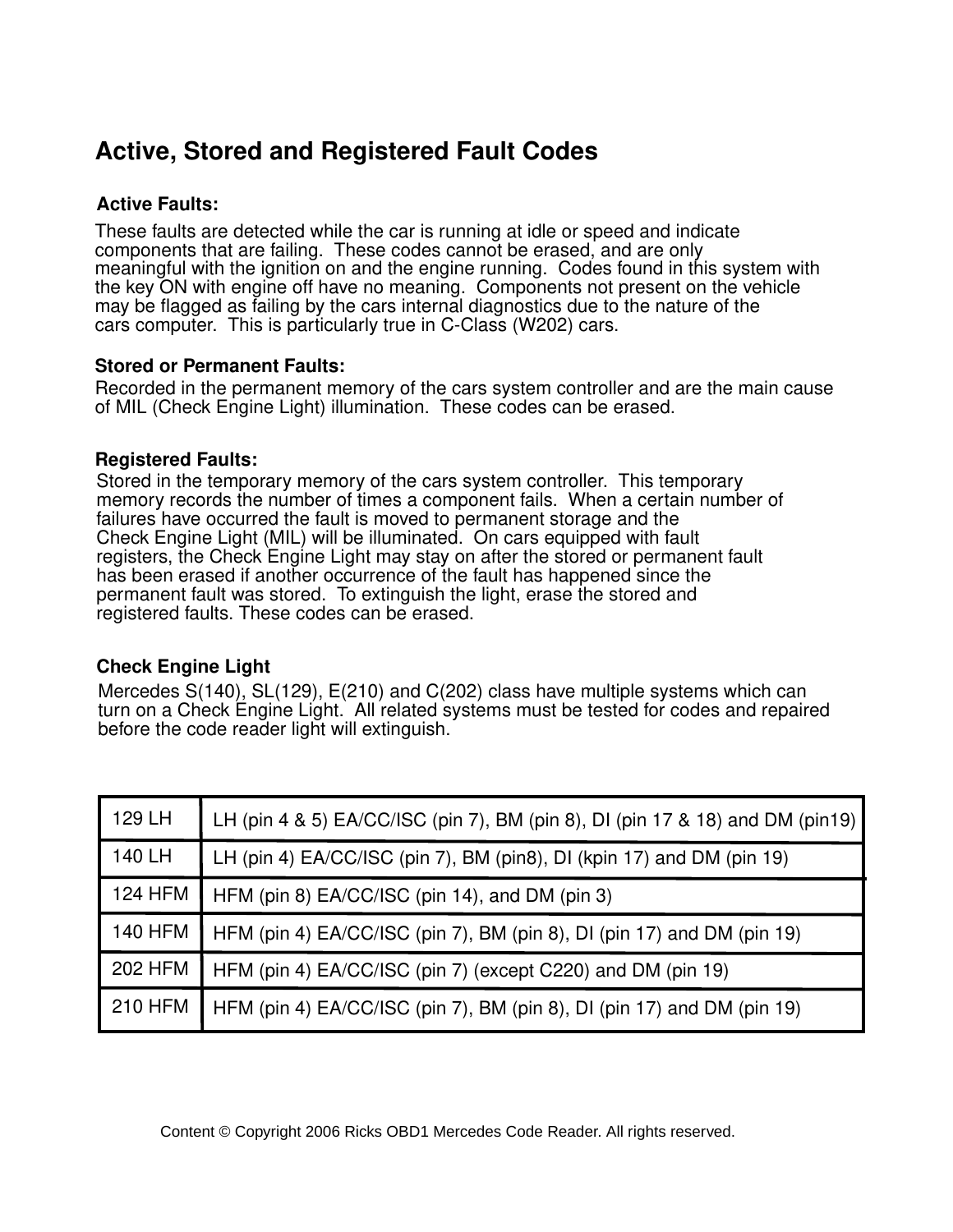| <b>Mercedes System With Abbreviations</b> |  |
|-------------------------------------------|--|
|-------------------------------------------|--|

| <b>SYSTEM</b>  | <b>DESCRIPTION</b>                     | <b>ANALOG</b> | <b>DIGITAL</b> |
|----------------|----------------------------------------|---------------|----------------|
| A/C            | Air Conditioning / Heating             | 1988-93       |                |
| ABS            | Anti-lock Brake System                 | 1992-95       | 1992-97        |
| <b>ADS</b>     | Automatic Damping System (Suspension)  | 1991-93       |                |
| ASD            | Automatic Locking Differential         | 1991-93       |                |
| <b>ASR</b>     | <b>Acceleration Slip Regulation</b>    | 1992-95       | 1992-97        |
| ATA            | Anti-theft Alarm System                | 1990-95       |                |
| <b>BM</b>      | Base Module (Master ECU Controller)    | 1992-95       |                |
| CС             | Cruise Control (Tempomat)              | 1992-95       |                |
| CF             | Convenience Feature                    | 1992-95       |                |
| CFI            | Continuous Fuel Injection (CIS-E)      | 1988-92       |                |
| <b>CST</b>     | Cabriolet Soft Top                     | 1993-95       |                |
| DI             | Distributor Ignition System            | 1990-93       |                |
| DM (USA)       | Diagnostic Module (Emissions)          | 1990-93       | 1991-98        |
| EA             | Electronic Accelerator                 | 1992-95       |                |
| <b>EDS</b>     | Electronic Diesel System               | 1990-93       |                |
| ELR            | Diesel Electronic Idle Speed Control   | 1989          |                |
| <b>HFM-SFI</b> | Hot Film Engine Management             | 1993-95       | 1994-97        |
| <b>IRCL</b>    | Infrared Remote Central Locking        | 1990-95       |                |
| <b>ISC</b>     | <b>Idle Speed Control</b>              | 1992-95       |                |
| KE             | Continuous Injection System (CIS-E)    | 1987-92       |                |
| LH-SFI         | LH Sequential Fuel Management          | 1990-93       | 1991-93        |
| <b>MAS</b>     | Engine System Control Module (Mas)     | 1990-93       |                |
| ME-SFI         | Motor Electronic Injection             |               | 1996-98        |
| <b>PMS</b>     |                                        | 1993-95       | 1994-97        |
| <b>PSE</b>     | Pneumatic System Equipment             | 1992-95       |                |
| <b>RB</b>      | Roll Bar Control                       | 1990-95       |                |
| <b>RST</b>     | Roadster Soft Top                      | 1992-95       |                |
| <b>SPS</b>     | Speed-sensitive Power Steering         | 1992-95       |                |
| <b>SRS</b>     | Supplemental Restraint System (Airbag) | 1988-93       | 1993-98        |

#### **TRANSMISSION MODULE OB15-12**

| <b>I4MATIC</b>  | 4 Wheel Drive Transmission Control | 1990-93 | 1993-95 |
|-----------------|------------------------------------|---------|---------|
| <b>IETC/EGS</b> | Electronic Transmission Control    | 1990-93 | 1993-97 |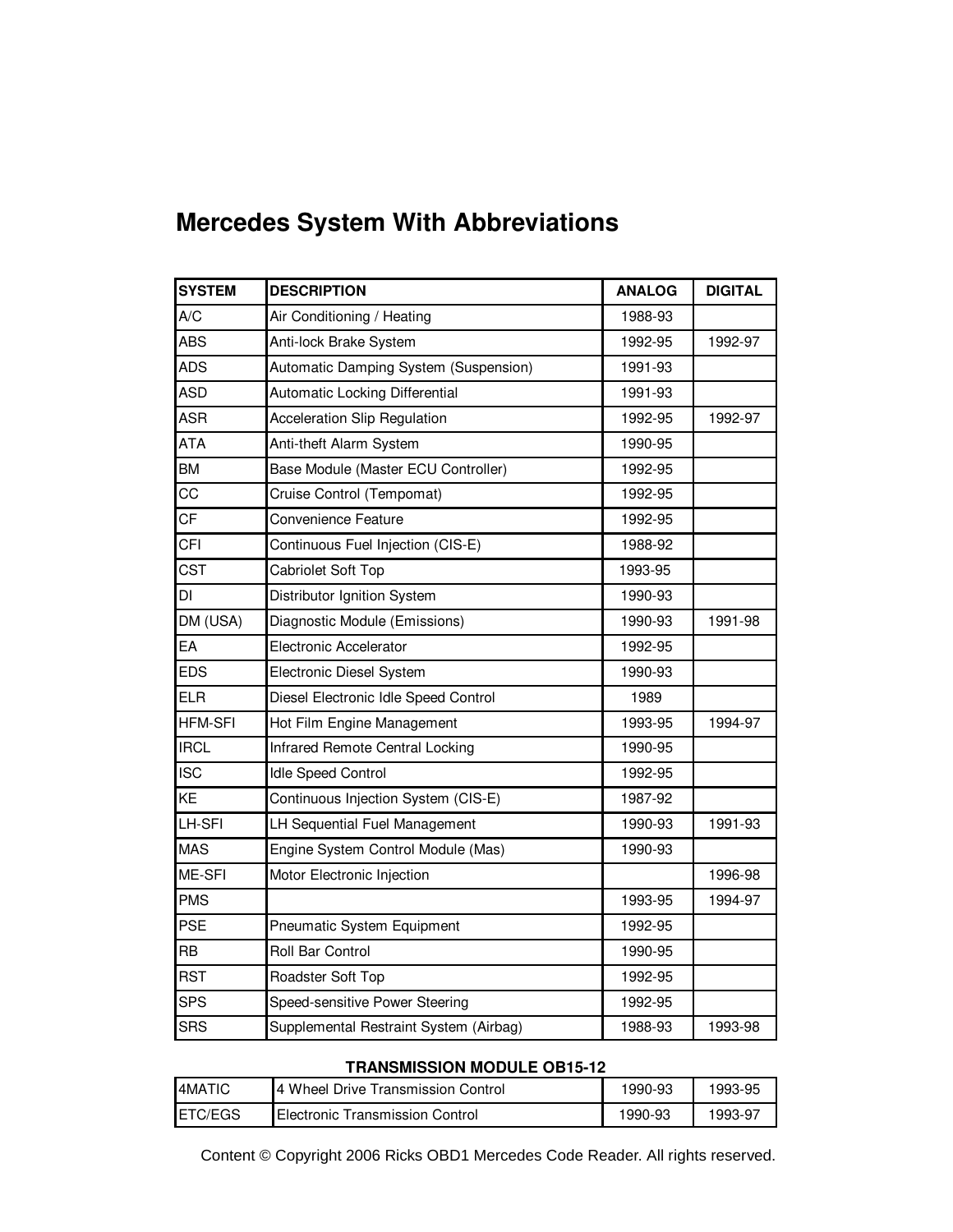| <b>ACRONYM</b>   | <b>DESCRIPTION</b>                                   |
|------------------|------------------------------------------------------|
| 4MATIC           | 4 Wheel Drive Transmission Control                   |
| A/C (Automatic)* | Air Conditioning (Automatic)                         |
| A/C (Tempmatic)* | Air Conditioning (Tempmatic)                         |
| AB               | Supplemental Restraint System (Airbag)               |
| <b>ABS</b>       | Anti-lock Brake System                               |
| <b>ADM</b>       | Automatic Dimming Inside Rearview Mirror             |
| <b>ADS</b>       | Automatic Damping System (Suspension)                |
| AIR              | Secondary Air Injection                              |
| AP               | <b>Accelerator Pedal</b>                             |
| AS               | Antenna System                                       |
| <b>ASD</b>       | Automatic Locking Differential                       |
| <b>ASR</b>       | <b>Acceleration Slip Regulation</b>                  |
| AT               | Automatic Transmission                               |
| ATA*             | Anti-theft Alarm System                              |
| <b>BA</b>        | <b>Backup Assist</b>                                 |
| <b>BARO</b>      | <b>Barometric Pressure</b>                           |
| <b>BCAPC</b>     | Barometric Pressure-charge Air Pressure Compensation |
| BM*              | Base Module (Master ECU Controller)                  |
| <b>BPC</b>       | <b>Barometric Pressure Compensation</b>              |
| CA               | <b>Closing Assist</b>                                |
| CAN              | <b>Controller Area Network</b>                       |
| $CC^*$           | Cruise Control (Tempomat)                            |
| <b>CDC</b>       | <b>Cd Changer</b>                                    |
| СF               | <b>Convenience Feature</b>                           |
| <b>CFI</b>       | Continuous Fuel Injection                            |
| <b>CKA</b>       | Crank Angle                                          |
| <b>CKP</b>       | <b>Crankshaft Position</b>                           |
| CL               | Central Locking                                      |
| <b>CLUS</b>      | <b>Instrument Cluster</b>                            |
| <b>CMP</b>       | <b>Camshaft Position</b>                             |
| CST <sup>*</sup> | <b>Cabriolet Soft Top</b>                            |
| <b>CTEL</b>      | Cellular Telephone                                   |
| <b>CTP</b>       | Closed Throttle Position (Idle)                      |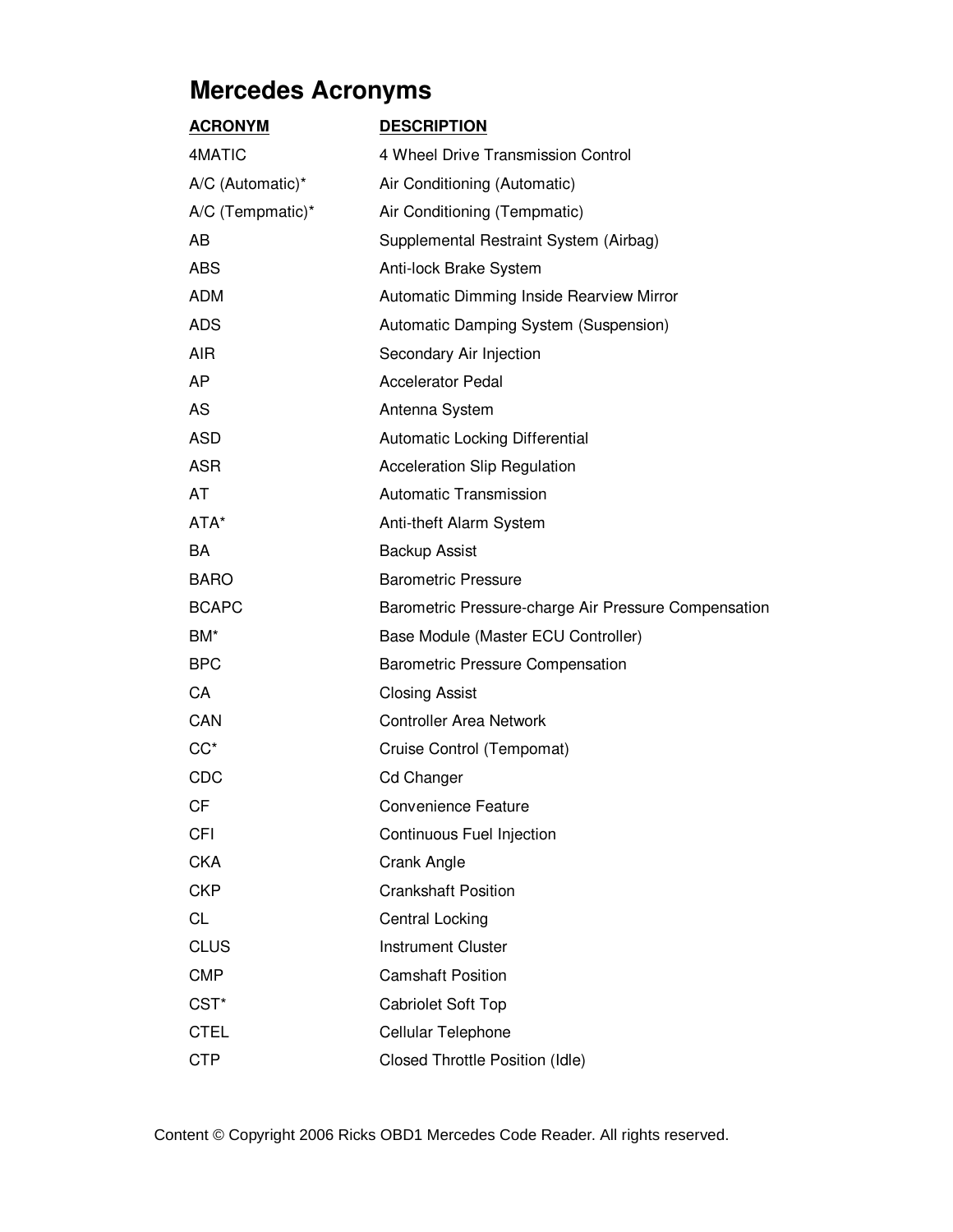| DFI*        | Electronic Distributor-type Fuel Injection                  |  |  |  |
|-------------|-------------------------------------------------------------|--|--|--|
| DI*         | Distributor Ignition System                                 |  |  |  |
| DM (USA)    | Diagnostic Module (Emissions)                               |  |  |  |
| <b>DTC</b>  | Diagnostic Trouble Code                                     |  |  |  |
| EA*         | Electronic Accelerator                                      |  |  |  |
| EAG         | Electronic Automatic Transmission Control                   |  |  |  |
| EATC*       | Electronic Automatic Transmission Control                   |  |  |  |
| <b>ECL</b>  | <b>Engine Coolant Level</b>                                 |  |  |  |
| <b>ECT</b>  | <b>Engine Coolant Temperature</b>                           |  |  |  |
| <b>EDC</b>  | <b>Electronic Diesel Control</b>                            |  |  |  |
| <b>EDR</b>  | <b>Electronic Diesel Regulation</b>                         |  |  |  |
| <b>EDS</b>  | Electronic Diesel System                                    |  |  |  |
| EDW*        | Anti-theft Alarm System                                     |  |  |  |
| EFP*        | <b>Electronic Accelerator</b>                               |  |  |  |
| <b>EGR</b>  | <b>Exhaust Gas Recirculation</b>                            |  |  |  |
| <b>EGS</b>  | <b>Electronic Transmission Control</b>                      |  |  |  |
| EIFI        | Electronic In-line Fuel Injection                           |  |  |  |
| <b>EMSC</b> | Electric Mirror, Steering Column Adjustment, Heated Mirrors |  |  |  |
| ERE*        | Electronic In-line Fuel System                              |  |  |  |
| <b>ESA</b>  | <b>Electric Seat Adjustment</b>                             |  |  |  |
| <b>ESC</b>  | Electric Steering Column Adjustment                         |  |  |  |
| <b>ESCM</b> | Engine System Control Module                                |  |  |  |
| <b>ESP</b>  | <b>Electronic Stability Program</b>                         |  |  |  |
| <b>ETC</b>  | <b>Electronic Transmission Control</b>                      |  |  |  |
| ETR         | <b>Emergency Tensioning Retractor</b>                       |  |  |  |
| <b>ETS</b>  | <b>Electronic Traction System</b>                           |  |  |  |
| <b>EVAP</b> | <b>Evaporative Emission Control System</b>                  |  |  |  |
| <b>EVE</b>  | Electronic Distributor-type Fuel Injection                  |  |  |  |
| EZL         | Distributor Ignition System                                 |  |  |  |
| <b>FAN</b>  | <b>Fanfare Horns</b>                                        |  |  |  |
| <b>FFS</b>  | Frame Floor System                                          |  |  |  |
| <b>FP</b>   | Fuel Pump                                                   |  |  |  |
| GM          | Base Module (Master ECU Controller)                         |  |  |  |
| HAU         | <b>Automatic Heater</b>                                     |  |  |  |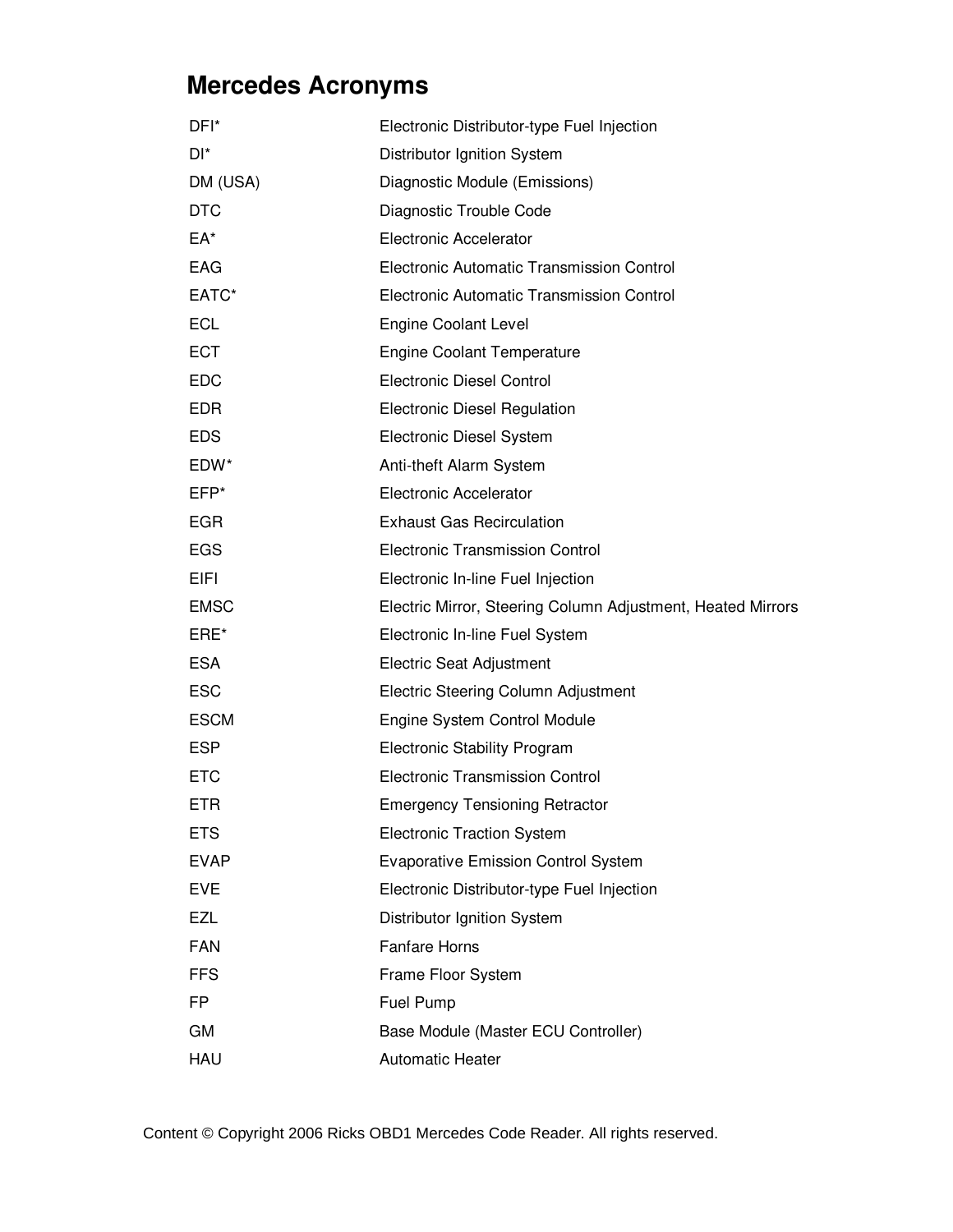| <b>HCS</b>           | <b>Headlamp Cleaning System</b>                       |
|----------------------|-------------------------------------------------------|
| <b>HEAT</b>          | <b>Automatic Heater</b>                               |
| <b>HFM</b>           | Hot Film Engine Management                            |
| <b>HFS</b>           | Hands Free System                                     |
| HHT                  | <b>Hand Held Tester</b>                               |
| <b>HORN</b>          | Horn Signal System                                    |
| <b>HS</b>            | <b>Heated Seats</b>                                   |
| <b>IAT</b>           | Intake Air Temperature                                |
| IC                   | <b>Instrument Cluster</b>                             |
| <b>IDC</b>           | In Dash Controller                                    |
| IFI*                 | Electronic In-line Fuel System(diesel)                |
| <b>IFZ</b>           | Infrared Remote Central Locking (IRCL)                |
| IRCL*                | Infrared Remote Central Locking                       |
| ISC <sup>*</sup>     | <b>Idle Speed Control</b>                             |
| KE                   | Continuous Injection System (CIS)                     |
| <b>KFB</b>           | <b>Convenience Feature</b>                            |
| KI                   | <b>Instrument Cluster</b>                             |
| <b>KLA</b>           | Air Conditioning                                      |
| KS                   | <b>Knock Sensor</b>                                   |
| <b>KSS</b>           | Knock Sensor System                                   |
| LH-SFI               | LH Sequential Fuel Management Bank 1 (1-6 Cylinders)  |
| LH <sub>2</sub> -SFI | LH Sequential Fuel Management Bank 2 (7-12 Cylinders) |
| <b>LLR</b>           | <b>Cruise Control</b>                                 |
| LS                   | Loudspeaker System                                    |
| MAF                  | Mass Air Flow                                         |
| MAP                  | <b>Manifold Absolute Pressure</b>                     |
| ME                   | <b>Motor Electronics</b>                              |
| MIL                  | Malfunction Indicator Lamp (Check Engine)             |
| MT                   | Manual Transmission                                   |
| <b>MVA</b>           | Manifold Vacuum Assist                                |
| O <sub>2</sub> S     | Oxygen (O2) Sensor                                    |
| <b>OBD</b>           | <b>On-board Diagnostics</b>                           |
| OC                   | <b>Oxidation Catalytic Convertor</b>                  |
| <b>OSB</b>           | <b>Orthopedic Seat Backrest</b>                       |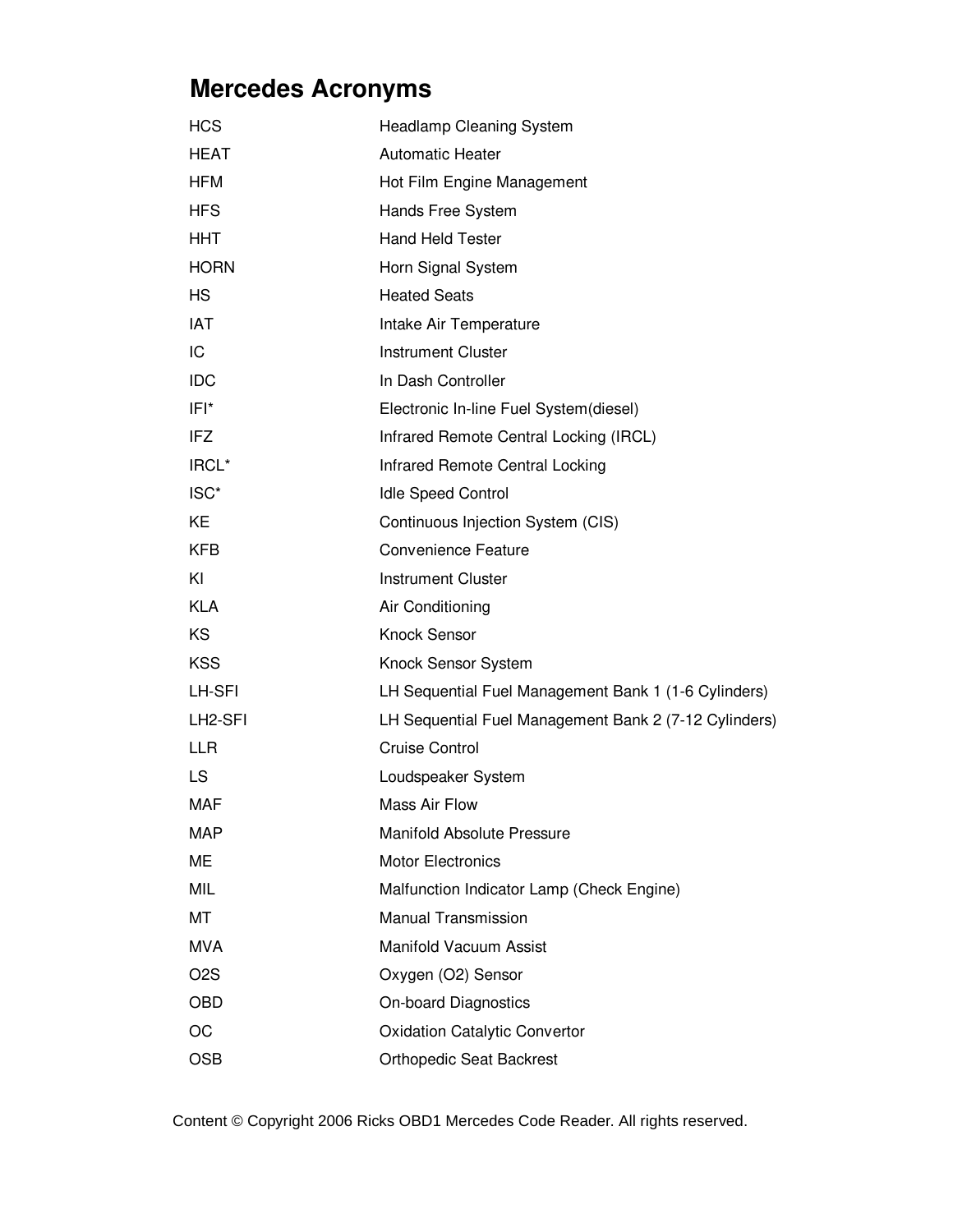| PL              | Power Lock                             |
|-----------------|----------------------------------------|
| <b>PML</b>      | Speed-sensitive Power Steering         |
| <b>PMP</b>      | Partial Intake Manifold Preheater      |
| <b>PNP</b>      | Park/neutral Position                  |
| <b>PS</b>       | <b>Power Steering</b>                  |
| <b>PSE</b>      | <b>Pneumatic System Equipment</b>      |
| <b>PTS</b>      | Parktronic System                      |
| RB <sup>*</sup> | <b>Roll Bar Control</b>                |
| RD.             | Radio                                  |
| <b>REST</b>     | Residual Engine Heat Utilization       |
| <b>RHR</b>      | Retractable Rear Head Restraints       |
| <b>RHS</b>      | <b>Rear Heated Seats</b>               |
| <b>RPM</b>      | Revolutions per Minute (Engine Speed)  |
| RST*            | Roadster Soft Top                      |
| <b>RTG</b>      | Retractable Trunk Lid Grip             |
| RV              | Roadster Soft Top                      |
| <b>SBE</b>      | Seat Belt Extender                     |
| <b>SLO</b>      | <b>Starter Lock-out</b>                |
| <b>SMS</b>      | Service Microfiche System              |
| <b>SPS</b>      | Speed-sensitive Power Steering         |
| <b>SRS</b>      | Supplemental Restraint System (Airbag) |
| <b>STH</b>      | <b>Stationary Heater</b>               |
| TB              | <b>Throttle Body</b>                   |
| <b>TC</b>       | Turbo Charger                          |
| <b>TCM</b>      | <b>Transmission Control Module</b>     |
| TD              | Speed Signal (Time Division) (EZL)     |
| <b>TDC</b>      | <b>Top Dead Center</b>                 |
| <b>TIC</b>      | <b>Transistorized Ignition Control</b> |
| TN              | Speed Signal (EZL/AKR)                 |
| <b>TRAP</b>     | <b>Trap Oxidizer</b>                   |
| <b>TS</b>       | <b>Towing Sensor</b>                   |
| <b>TVV</b>      | <b>Tank Ventilation Valve</b>          |
| <b>TWC</b>      | Three Way Catalytic Convertor          |
| ÜRB             | Roll Bar Control                       |
| <b>VAF</b>      | <b>Volume Air Flow</b>                 |
| <b>VSS</b>      | Vehicle Speed Signal                   |
| <b>WOT</b>      | Wide Open Throttle (Full Load)         |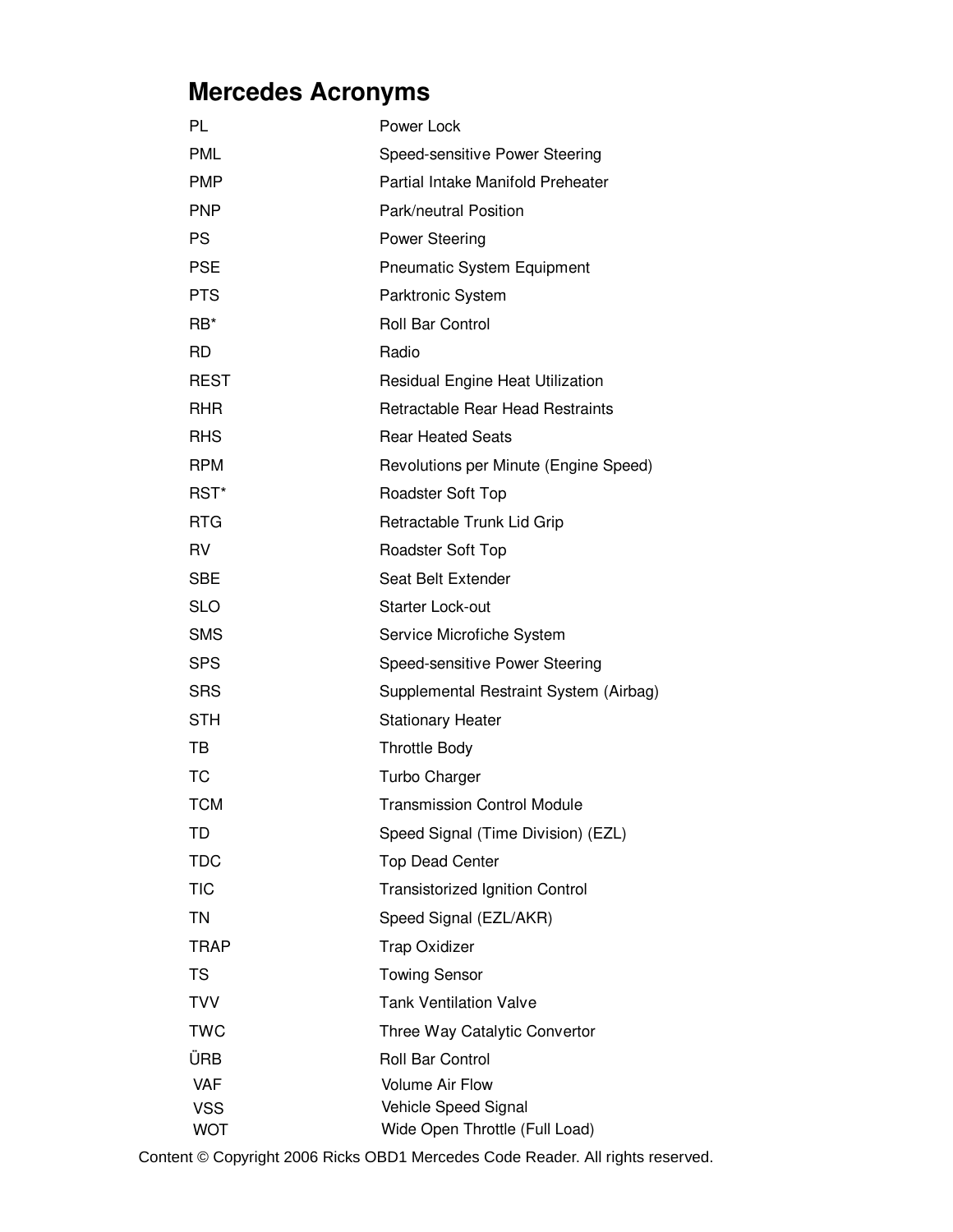| <b>MODEL</b>    | <b>YEARS</b> | <b>CHASSIS</b> | <b>ENGINE</b> | <b>TRANSMISSION</b> | <b>STEERING</b>  |
|-----------------|--------------|----------------|---------------|---------------------|------------------|
| 190C            | 1961-65      | 110            | 121.924       | GA190C              | LO <sub>1</sub>  |
| 190D 2.2        | 1984-85      | 201.122        | 601.921       | 717.4/722.4         | LO75Z/68         |
| 190D 2.5        | 1986-89      | 201.126        | 602.911       | 717.4/722.4         | <b>LS68</b>      |
| 190D 2.5 TURBO  | 1987-        | 201.128        | 602.961       | 722.4               | <b>LS68</b>      |
| 190DC           | 1961-65      | 110            | 621.912       | GA190DC             | LO <sub>1</sub>  |
| 190E 2.3        | 1982-86      | 201.024        | 102.961 K     | 717.4/722.4         | <b>LS68</b>      |
| 190E 2.3        | 1982-86      | 201.024        | 102.985 KE    | 717.4/722.4         | LS68             |
| 190E 2.3        | 1987-93      | 201.028        | 102.985 KE    | 717.413/722.408     | 765.903          |
| 190E 2.3-16v    | 1984-87      | 201.034        | 102.983 KE    | 717.4/722.4         | 765.9            |
| 190E 2.5-16v    | 1988-93      | 201E25         | 102.983 KE    | 717.4/722.4         | 765.9            |
| 190E 2.6        | 1986-93      | 201.029        | 103.942 KE    | 717.432/722.409     | 765.903          |
| 200             | 1965-68      | 110            | 121.940       | GA190C              | LO <sub>1</sub>  |
| 200CE           | 1990-93      | 124.021        | 102 KE        | 717.4/722.400       | 765.905          |
| 200D            | 1965-68      | 110            | 621.918       | GA190DC             | LO <sub>1</sub>  |
| 200E            | 1993         | 124.021        | 102.963 KE    | 717.4/722.400       | 765.905          |
| 200TE           | 1988-92      | 124.021        | 102. KE       | 717.4/722.400       | 765.905          |
| 220             | 1967-72      | 115.010        | 115.920       | 722.1               | L1Z/LS75/765.706 |
| 220B            | 1959-65      | 111            | 180.940       | <b>GA220B</b>       | LO <sub>1</sub>  |
| 220D            | 1967-72      | 115.110        | 615.912       | 722.2               | L1Z/LS75/765.706 |
| 220SB           | 1959-65      | 111            | 180.941       | GA220SB             | LO <sub>1</sub>  |
| 220SE Cabriolet | 1951-65      | 111.023        | 127.984       | GA220SEB            | LO <sub>1</sub>  |
| 220SE Coupe     | 1959-65      | 111.021        | 127.984       | GA220SEB            | LO <sub>1</sub>  |
| 220SEB          | 1959-65      | 111            | 127.982       | GA220SEB            | LO <sub>1</sub>  |
| 220SEB/C        | 1951-65      | 111            | 127.984       | GA220SEB            | LO <sub>1</sub>  |
| 230             |              | 123.023        | 115.954       | 722.1               | 765.706          |
| 230             | 1965-66      | 110            | 180.945       | GA230               | LO <sub>1</sub>  |
| 230             | 1967-72      | 114.015        | 180.954       | 722.2               | L1Z/LS75/765.706 |
| 230             | 1973-78      | 115.017        | 115.951       | 716/722.1           | L1Z/765.706      |
| 230S            | 1965-68      | $111$          | 180.945       | GA220B, SB          | LO <sub>1</sub>  |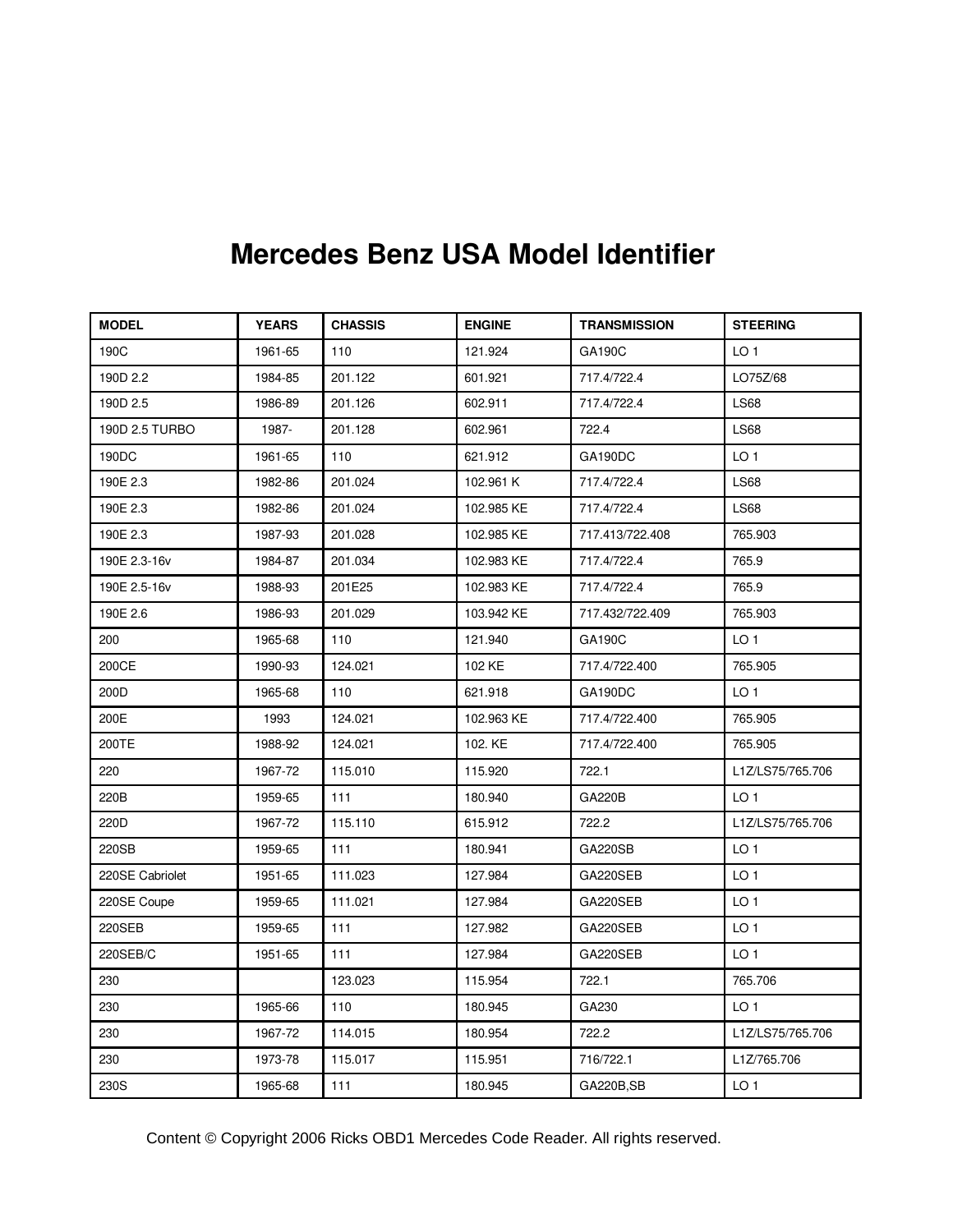| <b>MODEL</b>        | <b>YEARS</b> | <b>CHASSIS</b> | <b>ENGINE</b> | <b>TRANSMISSION</b> | <b>STEERING</b>  |
|---------------------|--------------|----------------|---------------|---------------------|------------------|
| 230SL               | 1963-68      | 113.042        | 127.981       | <b>GA230SL</b>      | LO <sub>1</sub>  |
| 240D                | 1973-75      | 115.117        | 616.916       | 716/722.1           | L1Z              |
| 240D                | 1976-85      | 123.123        | 616.912       | 716.0, 2/722.1      | L1Z/765.706      |
| 250                 | 1967-69      | 114.010        | 114.920       | 722.2               | L1Z/LS75/765.706 |
| 250                 | 1970-75      | 114.011        | 130.923       | 722.2               | L1Z/LS75/765.706 |
| 250C                | 1969-75      | 114.023        | 130.923       | 722.2               | L1Z/LS75/765.706 |
| 250D                | 1986-93      | 124.125        | 602.912       | 722.414             | 765.904          |
| 250S                | 1963-68      | 108            | 108.920       | <b>GA230SL</b>      | LO <sub>1</sub>  |
| 250SE               | 1965-68      | 108            | 129.980       | GA230SL             | LO <sub>1</sub>  |
| 250SE Cabriolet     | 1965-68      | 111.023        | 129.980       | GA230SL             | LO <sub>1</sub>  |
| 250SE Coupe         | 1965-68      | 111.021        | 129.980       | <b>GA230SL</b>      | LO <sub>1</sub>  |
| 250SL               |              | 113.043        | 129.982       |                     | LO <sub>1</sub>  |
| 260E                | 1985-88      | 124.026        | 103.940 KE    | 717.4/722.4         | LSC068/O068      |
| 280                 | 1972-76      | 114.060        | 110.921       | 722.1               | L1Z/LS75/765.706 |
| 280C                | 1972-76      | 114.073        | 110.921       | 716/717/722.1       | L1Z/LS75/765.706 |
| 280CE               | 1977-85      | 123.053        | 110.984 K     | 716.0/722.1         | 765.706          |
| 280E                | 1976-85      | 123.033        | 110.984 K     | 716.0/722.1         | 765.706          |
| 280S                | 1967-72      | 108.016        | 130.920       | 722.2               | L1K/LS75         |
| 280S                | 1972-80      | 116.020        | 110.922       | 716/722.1           | 765.706          |
| 280SE               | 1967-72      | 108.018        | 130.980       | 722.2               | <b>L1K/LS75</b>  |
| 280SE               | 1972-80      | 116.024        | 110.985       | 716.0/722.1         | 765.706          |
| 280SE 3.5 Cabriolet |              | 111.025        | 116.980       |                     | LO <sub>1</sub>  |
| 280SE 3.5 Coupe     |              | 111.024        | 116.980       |                     | LO <sub>1</sub>  |
| 280SE 4.5           | 1971-72      | 108.067        | 117.984       | 722.0               | <b>LS75</b>      |
| 280SE Cabriolet     |              | 111.025        | 130.980       |                     | LO <sub>1</sub>  |
| 280SE Coupe         |              | 111.024        | 130.980       |                     | LO <sub>1</sub>  |
| 280SEL              |              | 108.019        | 130.980       | 722.2               | L1K/LS75         |
| 280SEL 4.5          | 1971-72      | 108.068        | 117.984       | 722.0               | <b>LS75</b>      |
| 280SL               |              | 113.044        | 130.983       |                     | LO <sub>1</sub>  |
| 300CD               | 1977-80      | 123.150        | 617.912       | 722.1               | 765.706          |
| 300CD Turbo         | 1982-85      | 123.153        | 617.952       | 722.3/.4            | 765.706          |
| 300CE               | 1987-89      | 124.050        | 103.983 KE    | 717.4/722.3         | LS68             |
| 300CE               | 1990-92      | 124.051        | 104.980 KE    | 717.4/722.3         | LSH068/C068      |
| 300CE               | 1993-96      | 124.052        | 104.992 HFM   | 717.4/722.369       | 765.908          |
| 300CE Cabriolet     | 1993-96      | 124.066        | 104.992 HFM   | 717.4/722.369       | 765.904          |
| 300D                | 1975         | 115.114        | 617.910       | 716/722.1           | L1Z              |
| 300D                | 1976-85      | 123.130        | 617.912       | 716.0/722.1         | 765.706          |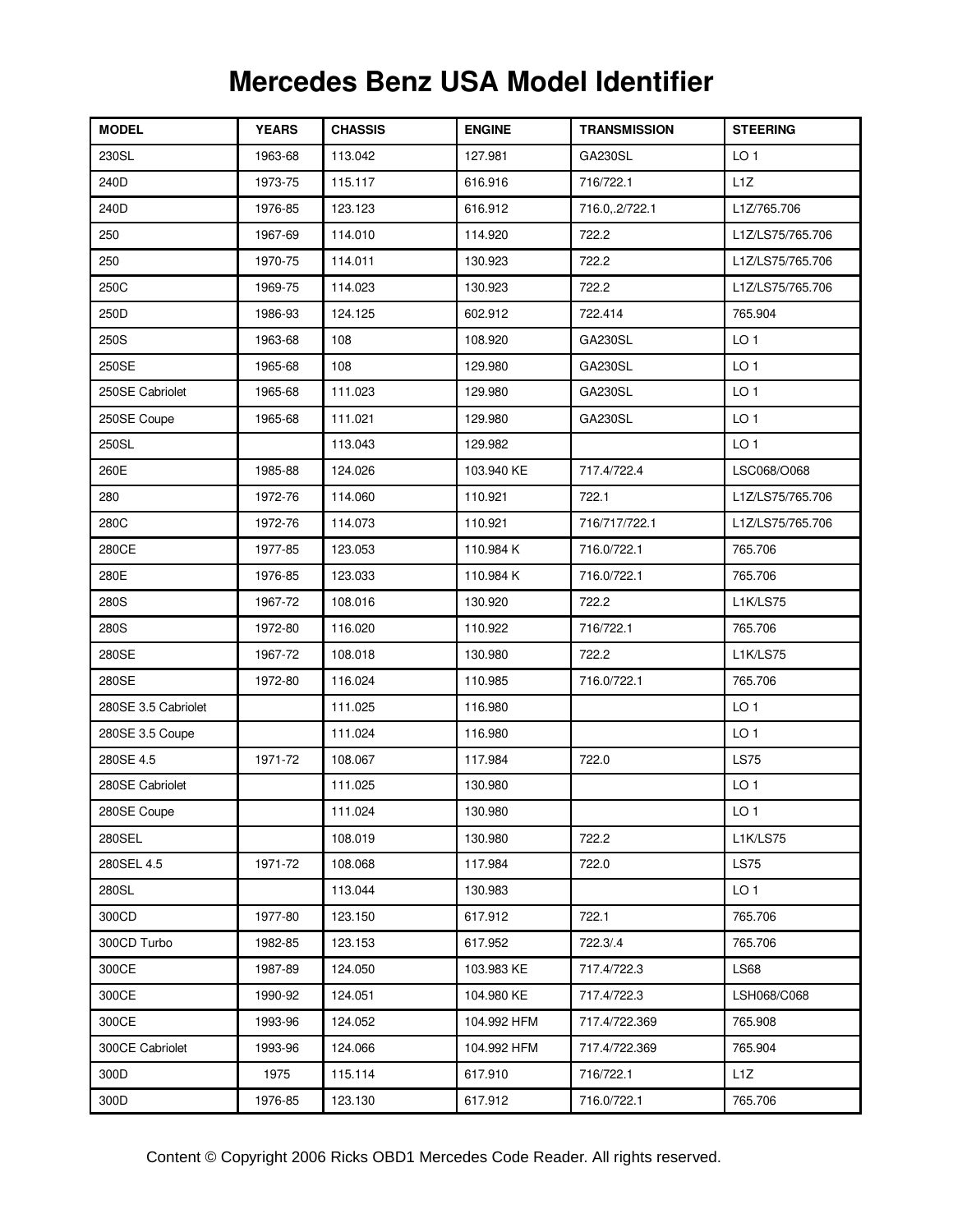| <b>MODEL</b>  | <b>YEARS</b> | <b>CHASSIS</b> | <b>ENGINE</b> | <b>TRANSMISSION</b> | <b>STEERING</b> |
|---------------|--------------|----------------|---------------|---------------------|-----------------|
| 300D 2.5Turbo | 1988-93      | 124.128        | 602.962       | 717.4/722.4         | 765             |
| 300D Turbo    | 1982-85      | 123.130        | 617.952       | 722.3/.4            | 765.706         |
| 300D Turbo    | 1985-        | 124.133        | 603.960       | 722.3               | <b>LS68</b>     |
| 300E          | 1985-92      | 124.030        | 103.983 KE    | 717.4/722.3         | 765             |
| 300E          | 1993-96      | 124.032        | 104.992 HFM   | 722.369             | 765.904         |
| 300E 2.6      | 1985-92      | 124.026        | 103.940 KE    | 717.4/722.4         | 765             |
| 300E 2.8      | 1985-93      | 124.028        | 103.942 KE    | 717.4/722.4         | 765.904         |
| 300E 4MATIC   | 1987-93      | 124.230        | 103.985 KE    | 717.4/722.342       | 765.906         |
| 300SD Turbo   | 1978-80      | 116.120        | 617.950       | 722.1               | 765.706         |
| 300SD Turbo   | 1981-85      | 126.120        | 617.951       | 722.3               | 765.706         |
| 300SD Turbo   | 1992-93      | 140.134        | 603.971       | 722.367             | 765.940         |
| 300SDL Turbo  | 1985-88      | 126.125        | 603.961       | 722.3               | 765.706         |
| 300SE         | 1961-65      | 112            | 189           | GA300SE,-E,-EH      | DB              |
| 300SE         | 1985-92      | 126.024        | 103.981 KE    | 717.4/722.351       | 765.706         |
| 300SE         | 1992-93      | 140.032        | 104.990 KE    | 722.502             | 765.940         |
| 300SE/C       | 1961-67      | 112            | 189           | GA300SE,-E,-EH      | DB              |
| 300SEB        | 1965-72      | 108            | 189           | GA300SE-EH          | DB              |
| 300SEL        |              | 109.016        | 130.981       |                     |                 |
| 300SEL        | 1966-68      | 109            | 189           | GA300SE-EH          | DB              |
| 300SEL        | 1985-92      | 126.025        | 103.981 KE    | 717.431/722.319     | 765.706         |
| 300SEL 3.5    | 1969-72      | 109.056        | 116.981       | 722.2               | <b>LS75</b>     |
| 300SEL 4.5    | 1971-72      | 109.057        | 117.981       | 722.0               | <b>LS75</b>     |
| 300SEL 6.3    | 1967-72      | 109.018        | 100.981       | K4A050              | <b>LS75</b>     |
| 300SL         | 1988-93      | 129.061        | 103 KE        | 722.500             | 765.907         |
| 300SL-24      | 1990-92      | 129.061        | 104.981 KE    | 722.500             | 765.907         |
| 300TD         | 1978-85      | 123.190        | 617.912       | 716.0/722.1         | 765.706         |
| 300TD Turbo   | 1981-84      | 123.193        | 617.952       | 722.3/.4            | 765.706         |
| 300TD Turbo   | 1985-        | 124.193        | 603.960       | 722.3               | <b>LS68</b>     |
| 300TE         | 1985-93      | 124.090/.092   | 103.983 KE    | 717.4/722.369       | 765.904         |
| 300TE 4MATIC  | 1987-93      | 124.290        | 103.985 KE    | 717.4/722.342       | 765.906         |
| 350SD Turbo   | 1989-6/91    | 126.134        | 603.970       | 722.361             | 765.706         |
| 350SDL Turbo  | 1989-6/91    | 126.135        | 603.970       | 722.361             | 765.706         |
| 380SE         | 1985-89      | 126.032        | 116.963       | 722.3               | 765.706         |
| 380SEC        | 1985-        | 126.043        | 116.983       | 722.3               | 765.706         |
| 380SEL        | 1980-84      | 126.033        | 116.961       | 722.3               | 765.706         |
| 380SEL        | 1985-89      | 126.033        | 116.963       | 722.3               | 765.706         |
| 380SL         | 1980-89      | 107.045        | 116.960       | 722.3               | 765.706         |

## **MERCEDES-BENZ ACRONYMS Mercedes Benz USA Model Identifier**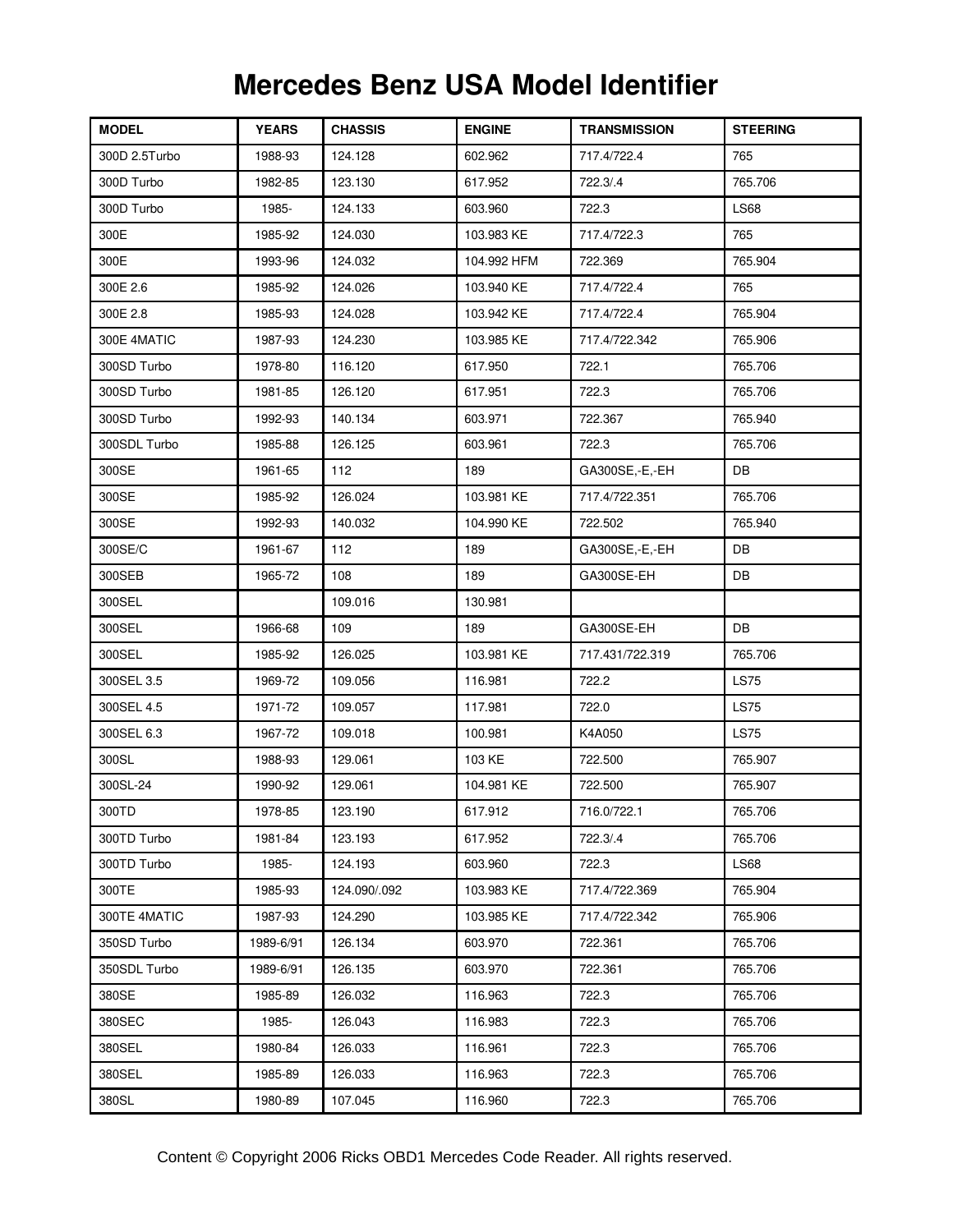| <b>MODEL</b>    | <b>YEARS</b> | <b>CHASSIS</b> | <b>ENGINE</b>  | <b>TRANSMISSION</b> | <b>STEERING</b> |
|-----------------|--------------|----------------|----------------|---------------------|-----------------|
| 380SLC          | 1980-89      | 107.025        | 116.960        | 722.3               | 765.706         |
| 400E            | 1990-93      | 124.034        | 119.975 LH     | 722.354             | 765.921         |
| 400SE           | $7/91 -$     | 140.042        | 119.971 LH     | 722.3               |                 |
| 400SEL          | 1992-93      | 140.043        | 119.971 LH     | 722.366             | 765.940         |
| 420SEL          | 1985-6/91    | 126.035        | 116.965 KE     | 722.351             | 765.706         |
| 450SE           | 1972-73      | 116.032        | 117.983        | 722.0               | 765.706         |
| 450SE           | 1974-80      | 116.032        | 117.986        | 722.0               | 765.706         |
| 450SEL          | 1972-73      | 116.033        | 117.983        | 722.0               | 765.706         |
| 450SEL          | 1974-80      | 116.033        | 117.986        | 722.0               | 765.706         |
| 450SL           | 1971-74      | 107.044        | 117.982        | 722.0               | 765.706         |
| 450SL           | 1975-80      | 107.044        | 117.985        | 722.0               | 765.706         |
| 450SLC          | 1971-74      | 107.024        | 117.982        | 722.0               | 765.706         |
| 450SLC          | 1975-80      | 107.024        | 117.985        | 722.0               | 765.706         |
| 500E            | 1993         | 124.036        | 119.974 LH     | 722.365             | 765.921         |
| 500SEC          | $-1992$      | 126.044        | 117.965 KE     | 722.356             | 765.706         |
| 500SEC          | 1992-93      | 140.070        | 119.970 LH     | 722.370             | 765.940         |
| 500SEL          | 1985-6/91    | 126.037        | 117.963 KA     | 722.311             | 765.706         |
| 500SEL          | 1992-93      | 140.051        | 119.970 LH     | 722.370             | 765.940         |
| 500SL           | 1990-92      | 129.066        | 119.960 KE     | 722.3               | <b>LSG068</b>   |
| 500SL           | 1992-93      | 129.067        | 119.972 LH     | 722.364             | 765.907         |
| 560SEC          | 1985-        | 126.045        | 117.968 KE     | 722.350             | 765.706         |
| 560SEL          | 1985-        | 126.039        | 117.968 KE     | 722.350             | 765.706         |
| 6.9             | 1975         | 116.036        | 100.985        | 722.0               | 765.706         |
| 600             | 1964-        | 100.012        | 100.980        | K4A050              | <b>LS75</b>     |
| 600             | 1964-        | 100            | 100            | GA600               | DB              |
| 600             | 1990-93      | 129.076        | 120.981 LH     | 722.3               | <b>LSG068</b>   |
| 600 Long 4 Door | 1964-        | 100.014        | 100.980        | K4A050              | <b>LS75</b>     |
| 600 Long 6 Door | 1964-        | 100.016        | 100.980        | K4A050              | <b>LS75</b>     |
| 600SEC          | 1992-93      | 140.076        | 120.980 LH     | 722.362             | 765.940         |
| 600SEL          | 1992-93      | 140.057        | 120.980 LH     | 722.362             | 765.940         |
| 600SL           | 1990-93      | 129.076        | 120.981 LH     | 722.362             | 765.907         |
| C180            | 1994-        | 202.018        | 111.920 PMS    | 717.416/722.421     | 765.950         |
| C200D           | 1994-        | 202.120        | 601.913        | 717.416/722.425     | 765.950         |
| C220            | 1994-96      | 202.022        | 111.961 HFM    | 722.423             | 765.950         |
| C220D           | 1994         | 202.121        | 604.910 EVE    | 717.416/722.426     | 765.950         |
| C230K           | 1997-99      | 202.023        | 111.974 ME 2.1 | 722.600             | 765.950         |
| C250D           | 1994         | 202.125        | 605.910 ERE    | 717.417/722.427     | 765.950         |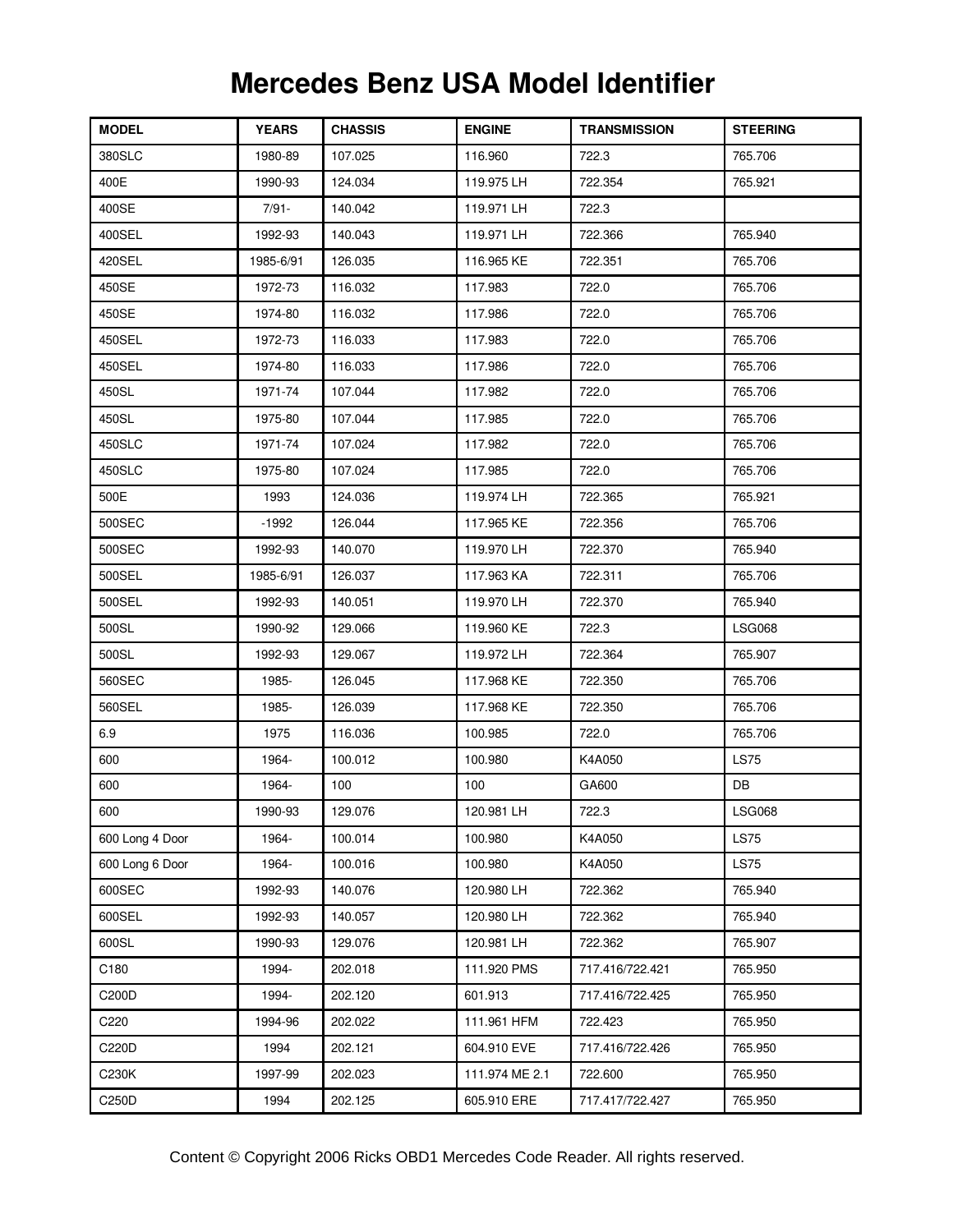| <b>MODEL</b>       | <b>YEARS</b> | <b>CHASSIS</b>      | <b>ENGINE</b>  | <b>TRANSMISSION</b> | <b>STEERING</b> |
|--------------------|--------------|---------------------|----------------|---------------------|-----------------|
| C280               | 1994-96      | 202.028             | 104.941 HFM    | 722.424             | 765.950         |
| C280               | 1997-        | 202.028             | 104.941 HFM    | 722.604             | 765.950/765.922 |
| C280               | 1998-99      | 202.029             | 112.920 ME-2.0 | 722.606             | 765.950         |
| C36AMG             | 1996-97      | 202.028             | 104.941 HFM    | 722.604             | 765.922         |
| C36AMG             | 1996-96      | 202.028             | 104.941 HFM    | 722.424             | 765.922         |
| C43 AMG            | 1998-99      | 202.033             | 113.944 ME 2.0 | 722.631             | 765.            |
| CL500 (Coupe)      | 1996-97      | 140.070             | 119.980 ME 1.0 | 722.620             | 765.940         |
| CL500 S500 (Coupe) | 1996-97      | 140.070             | 119.970 ME 1.0 | 722.620             | 765.940         |
| CL600 S600         | 1996-98      | 140.076             | 120.982 ME     | 722.621             | 765.940         |
| CLK320 (COUPE)     | 1998         | 208.365             | 112.940 ME 2.0 | 722.607             | 765.952         |
| E250D              | 1992-94      | 124D25              | 602            |                     |                 |
| E250D Turbo        | 1988-95      | 124D25              | 602            |                     |                 |
| E280               | 1994-95      | 124.028             | 104.942 HFM    | 722.433/722.504     | 765.904         |
| E300               | 1994-95      | 124.230             | 103.985 KE     | 722.342             | 765.906         |
| E300 TURBO DIESEL  | 1998         | 210.025             | 606.982        | 722.608             | 768.002         |
| E300D              | 1994-95      | 124.131             | 606.910        | 722.4/722.435       | 765.904         |
| E300D TURBO        | 1994-95      | 124.133             | 603.960        | 722.4/722.317       | 765.904         |
| E300D              | 1997-99      | 210.020             | 606.912        | 722.600             | 768.003         |
| E300TD TURBO       | 1994-95      | 124.193             | 603.960        | 722.4/722.317       | 765.904         |
| E320               | 1994-95      | 124.032/052         | 104.992 HFM    | 722.369             | 765.904         |
| E320               | 1996-97      | 210.055             | 104.995 HFM    | 722.605             | 768.903         |
| E320               | 1998-99      | 210.065/082/265/282 | 112.941 ME 2.0 | 722.607/664         | 768.002/006     |
| E420               | 1994-95      | 124.034             | 119.975 LH     | 722.366             | 765.921         |
| E420               | 1996-97      | 210.072             | 119.985 ME 1.0 | 722.625             | 768.003         |
| E430               | 1998-99      | 210.070             | 113.940 ME 2.0 | 722.623             | 768.002         |
| E500               | 1994-95      | 124.036             | 119.974 LH     | 722.370             | 765.921         |
| E55 AMG            | 1999         | 210                 | 113? ME 2.0    | 722.6               |                 |
| ML320              | 1998-99      | 163.154             | 112.942        | 722.662             | ZF.970.402      |
| ML430              | 1999         | 163.1               | 113. ME 2.0    | 722.6               | ZF.970.402      |
| S320               | 1997-98      | 140.033 (Long)      | 104.994 HFM    | 722.605             | 765.940         |
| S320               | 1997-98      | 140.032             | 104.994 HFM    | 722.605             | 765.940         |
| S320               | 1994-96      | 140.032             | 104.994 HFM    | 722.508             | 765.940         |
| S320               | 1996         | 140.033 (Long)      | 104.994 HFM    | 722.508             | 765.940         |
| S350 Turbo Diesel  | 1994-95      | 140.134             | 603.971        | 722.367             | 765.940         |
| S420               | 1994-95      | 140.043             | 119.971 LH     | 722.366             | 765.940         |
| S420               | 1996-97      | 140.043             | 119.981 ME 1.0 | 722.622             | 765.940         |
| S430               | 1998         | 208.                | 113. ME 2.0    | 722.6               |                 |